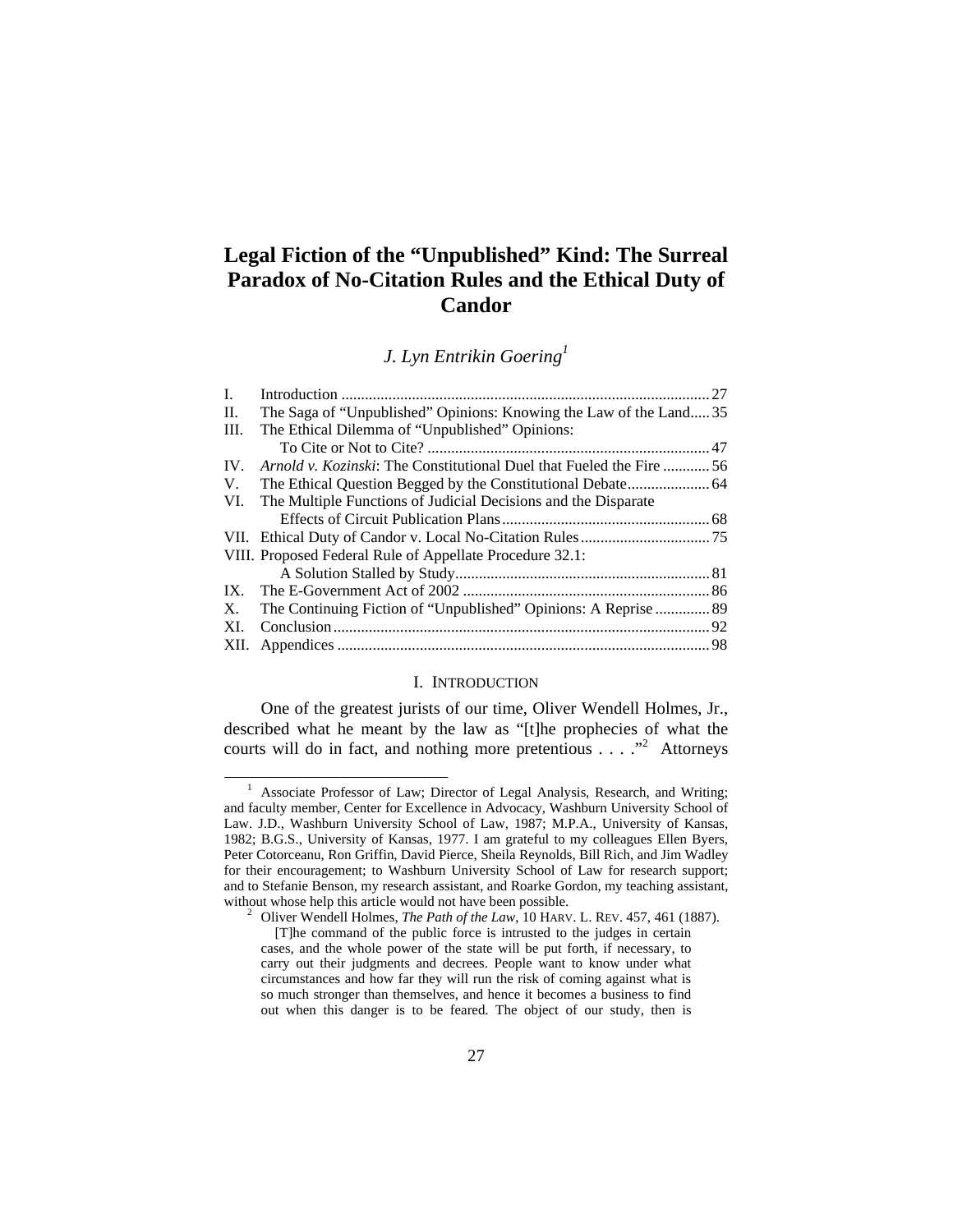who practice before the federal courts of appeals are in the business of predicting what the courts will "do in fact" by analyzing cases decided in the past—cases that make up the body of law, both binding and persuasive, known as "precedent."<sup>3</sup> American jurisprudence is rooted in the doctrine of stare decisis, by which attorneys render reasoned prophecies about future court decisions by analyzing opinions from days gone by.<sup>4</sup>

It is almost a sociological necessity . . . for a precedent system of some sort to arise in situations where the legislature has given no directives (or when those directives are overtaken by changing circumstances and the conflicts they engender). Judges must be economical with their energies. They all find it hard to decide difficult cases. It is much easier to follow an earlier decision. Also, a wise judge is held in high regard. His decisions linger in the mind, and other judges feel compelled to give a like judgment in a like case. Besides this, there is that remarkable, widespread basic sense of justice which requires that like cases be treated alike. Be that as it may, the upshot is that, at a minimum, some kind of precedential law must arise once there are professional judges and written records, and then add to that professional lawyers, and then the modern industrial state. Precedent systems, though, can be rigid or relaxed, fixed or fluctuating, regulated or unregulated. . . . In any event, this process was substantially furthered by the introduction of written pleadings in the 16th century—soon followed by a requirement that the specific point at issue be unalterably set before trial. Once this happened, a court's opinions could be read with reference to definite fact situations, thereby making the scope of precedent ascertainable with greater precision than before. Toward the end of the sixteenth century the system of "Reporters"—that is, printed collections of holdings and opinions—also began to take on great significance. . . . Even so, it was not until the close of the eighteenth century that the now-orthodox theory of truly binding precedent began to be worked out and regulated by appellate review.

*Id.* For one definition of "precedent," see *infra* note 189.

LLEWELLYN, *supra* note 3, at 81-82.

[Lawyers] play a game of chance, in which the deciding factor is the relevant court's degree of insight into the new facts. For a lawyer to acknowledge this means attaining a far greater measure of legal certainty. For now he will adjust his predictions, his interpretations of prior decisions, and his arguments to accord with a theory that corresponds to fact rather than one that floats in thin air. This is true not only of litigation but also of advising clients about to enter into legal transactions. To the extent he can *predict* the insight a judge will have, a lawyer will be able to foresee that certain *conceivable* results will probably, in actual fact, not ensue. He fruitfully marries a knowledge of decision making's "normative" side to the insights acquired from legal sociology and thereby attains a higher level of *predictability.* One must recall over and over that legal certainty is part of

prediction, the prediction of the incidence of the public force through the instrumentality of the courts.

*Id.* at 457. In his essay, Holmes articulated what is now known as the "predictive theory of law." *See* BLACK'S LAW DICTIONARY 1216 (8th ed. 2004); *see also* LLEWELLYN*, infra*  note 3, at 82.

<sup>&</sup>lt;sup>3</sup> See KARL N. LLEWELLYN, THE CASE LAW SYSTEM IN AMERICA 5-6 (Michael Ansaldi. trans., Paul Gewirtz ed., 1989).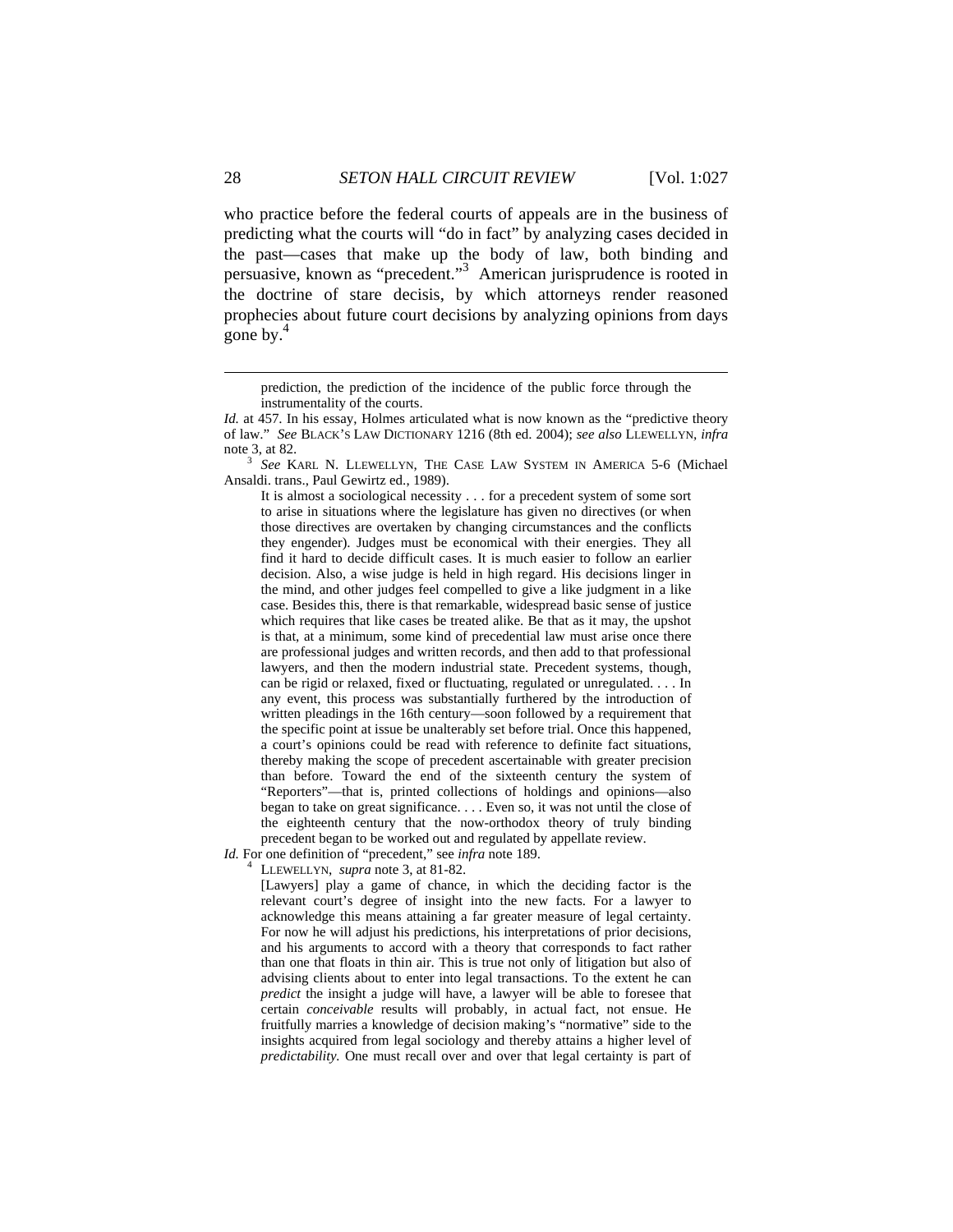Ironically, at this juncture of the twenty-first century, some eighty percent<sup>5</sup> of the decisions issued each year by the thirteen federal courts of appeals are designated as "unpublished" or "nonprecedential."6 Notwithstanding the traditional role of stare decisis in the development of American common  $law$ ,<sup>7</sup> most of the United States Courts of Appeals at least discourage, if not outright prohibit, the citation of "unpublished" or "nonprecedential" written opinions in appellate briefs and oral

*Id.* (citations omitted).

 $\overline{a}$ 

Mills, *The Shape of the Universe: The Impact of Unpublished Opinions on the Process of Legal Research*, 46 N.Y. L. SCH. L. REV. 429, 432 (2002-03) (noting that "vast numbers of what lawyers call 'unpublished opinions' are not really unpublished at all"). In fact, "unpublished" means whatever the issuing court so designating an opinion wants it to mean. For example, shortly after West initiated publication of the Federal Appendix in September 2001, the First Circuit redefined the term as follows:

A published opinion is one that appears in the ordinary West Federal Reporter series *(not including West's Federal Appendix)* or as a recent opinion intended to be so published. All slip opinions released by the clerk's office are intended to be so published unless they bear the legend "Not For Publication" or some comparable phraseology.

1ST CIR. R. 36(b)(2)(F) (emphasis added) (interim amendment effective Sept. 24, 2001), *available at* http://www.bostonbar.org/pw/bbaweek/v4i5\_100101.htm (last visited March 30, 2005); *see* 8TH CIR. R. 28A(i) ("Unpublished opinions are decisions which a court designates for unpublished status."); Stephen R. Barnett, *From Anastasoff to Hart to West's Federal Appendix: The Ground Shifts Under No-Citation Rules*, 4 J. APP. PRAC. & PROCESS 1, 3 & n.10 (2002) (citing and discussing First Circuit's interim rule); *see also infra* note 24 (quoting LEWIS CARROLL, THROUGH THE LOOKING GLASS 186 (Penguin Books ed. 1998)). 7

 *See* Richard B. Cappali, *The Common Law's Case Against Non-Precedential Opinions*, 76 S. CAL. L. REV. 755, 761 (2003) ("To label [opinions] nonprecedential is to deprive them of stare decisis effects."); Mills, *supra* note 6, at 432 ("The rules restricting citation of unpublished opinions are intended as enforcement mechanisms for negating their precedential value.").

the world of "What Is," not the world of "What Ought to Be," and that sociological factors are therefore particularly relevant.

Table 1.6, U.S. Courts of Appeals - Type of Opinion or Order Filed in Cases Terminated on the Merits After Oral Hearing or Submission on Briefs [hereinafter Table 1.6], *available at* http://www.uscourts.gov/judicialfactsfigures/table1.06.pdf (last visited Feb. 27, 2005). In the fiscal year ending September 30, 2003, the federal courts of appeals, excluding the Federal Circuit, terminated 27,009 cases, of which 79.9 percent were designated as unpublished. *Id.*; Table S-3, U.S. Courts of Appeals - Types of Opinions or Orders Filed in Cases Terminated on the Merits After Oral Hearings or Submissions on Briefs During the 12-Month Period Ending September 30, 2003 [hereinafter Table S-3], *available at* http://www.uscourts.gov/judbus2003/tables/s3.pdf (last visited Feb. 27, 2005). The national average masks a range as low as 9.2 percent for the First Circuit to a high of 91.2 percent for the Fourth Circuit. *Id.* By comparison, the percentage of unpublished decisions issued by the federal circuits in fiscal year 1989 was 64.7. *See* Table 1.6, *supra.* The percentage topped out at 80.5 percent in fiscal year 2002. Since 2000, the overall annual percentage has hovered within a half percentage point of 80 percent. *Id.* <sup>6</sup> "Unpublished" does not mean what it purports to mean. *See, e.g.*, William R.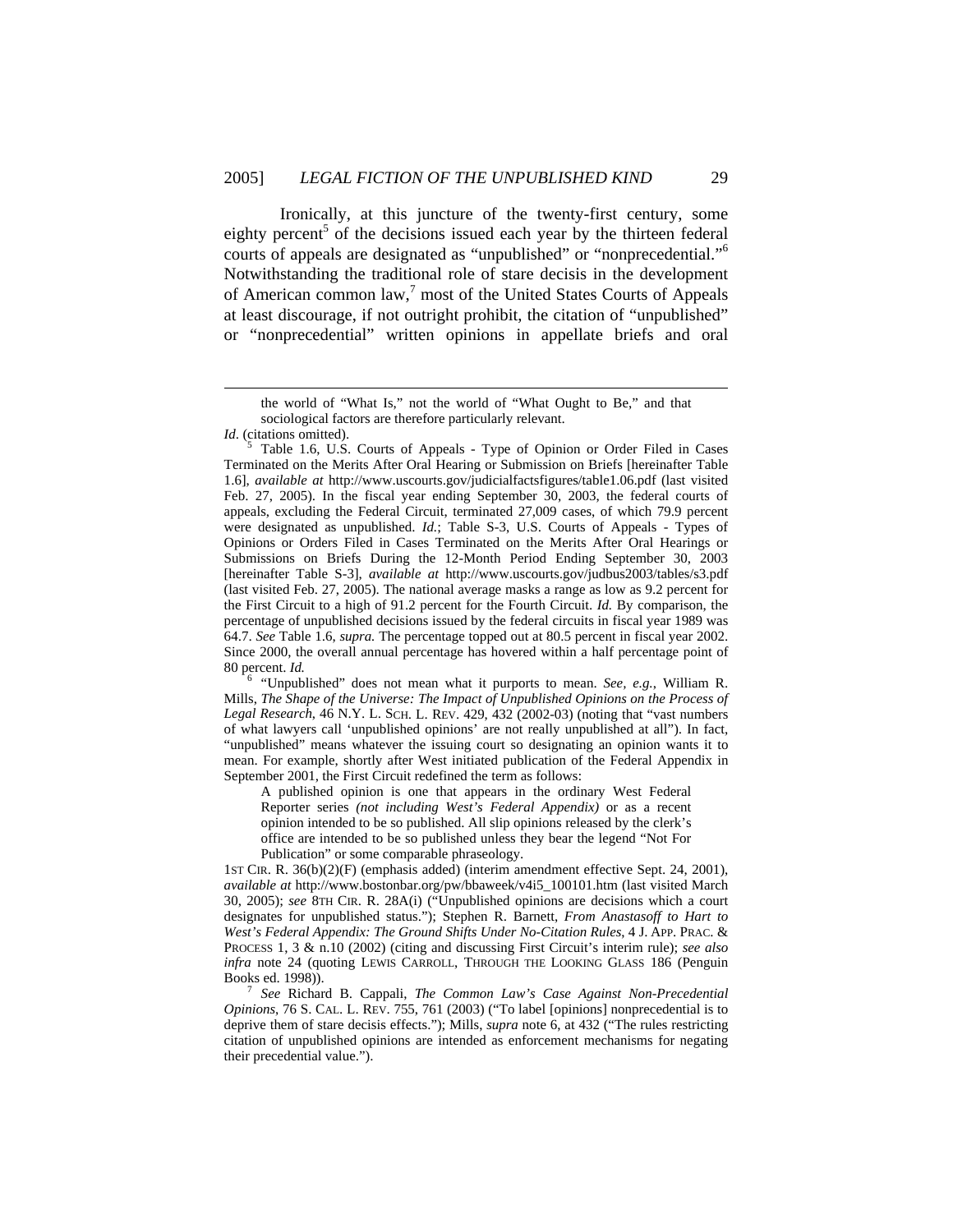arguments.<sup>8</sup> Four circuits have restrictive rules that strictly prohibit the citation of "unpublished" opinions, except in "related cases" for purposes such as res judicata, collateral estoppel, double jeopardy, or law of the case.<sup>9</sup> Three circuits have nonrestrictive rules that neither prohibit nor discourage litigants from citing "unpublished" opinions in briefs or oral argument.<sup>10</sup> The other six circuits<sup>11</sup> have adopted rules including "discouraging words,"12 which expressly disfavor citation of unpublished opinions except in related cases and otherwise only when "no published opinion  $\dots$  would serve as well."<sup>13</sup>

 At the same time, federal circuit courts expect attorneys appearing before them to comply with the ethical duty of candor, as expressed in ethical standards, procedural rules, and substantive law. As

 <sup>8</sup>  *See* Appendix I (table summarizing current publication and citation rules for each federal circuit). Some circuits flatly prohibit citation of opinions designated as "unpublished" or "nonprecedential." Others expressly disfavor their citation, yet permit them to be cited for their persuasive authority if no precedential opinion serves as well. *Id.* For comparable summary information concerning citation rules and practices in the federal circuits in 1985, *see* Donna Stienstra, *Unpublished Dispositions: Problems of Access and Use in the Courts of Appeals* 60-65, Tables 8 & 9 (Federal Judicial Center 1985), *available at* 1985 WL 71560. <sup>9</sup>

The Second, Seventh, Ninth, and Federal Circuits are deemed to have restrictive citation policies, also known as "no-citation" rules. *See* Stienstra, *supra* note 8, at 26, Table 1  $\&$  n.2 ("A circuit's citation policy is defined as restrictive if citation is permitted only in related cases or to support a claim of res judicata or collateral estoppel, or the law of the case.") In 1985, seven circuits maintained restrictive policies, including these four plus the First, Eighth, and District of Columbia Circuits.  $Id$ . at Table 1.

The Third, Fifth, and District of Columbia Circuits are deemed to have nonrestrictive citation policies. *See id.* at 26 n.2 ("Circuits that allow citation if the unpublished case is relevant or if no better precedent is available are not considered to have a restrictive citation policy.") The Fifth Circuit does not consider unpublished opinions issued on or after January 1, 1996 to be precedential, but they may be freely cited for their persuasive value. 5TH CIR. R. 47.5.4. Unpublished opinions issued before January 1, 1996 are deemed to be precedential, but the court discourages their citation except in related cases. *See* 5TH CIR. R. 47.5.3. The District of Columbia Circuit has abandoned its previously restrictive policy, but only for opinions issued on or after January 1, 2002. *See* D.C. CIR. R. 28(c)(1)(B).<br><sup>11</sup> The First, Fourth, Sixth, Eighth, Tenth, and Eleventh Circuits disfavor citation of

unpublished opinions, but permit their citation if no published opinion would serve as well.<br><sup>12</sup> See Stephen R. Barnett, *No-Citation Rules Under Siege: A Battlefield Report and* 

*Analysis*, 5 J. PRAC. & PROCESS 473 (2003) ("Although nine of the thirteen circuits now allow citation of their unpublished opinions, all nine discourage the practice; they all have language in their rules stating that such citation is 'disfavored'. . . ."); *id.* at 497 (defending rules discouraging but permitting citation of unpublished opinions); *see also* Minutes of April 13-14, 2004, Meeting of Advisory Committee on Appellate Rules, Washington, D.C., at 10-11, *available at* http://www.uscourts.gov/rules/Minutes/ app0404.pdf (discussing and rejecting Professor Barnett's suggested amendment to proposed FED. R. APP. P. 32.1 that would allow local rules "discouraging," but not outright prohibiting, citation of nonprecedential opinions). 13 *E.g.*, 4TH CIR. R. 36(c).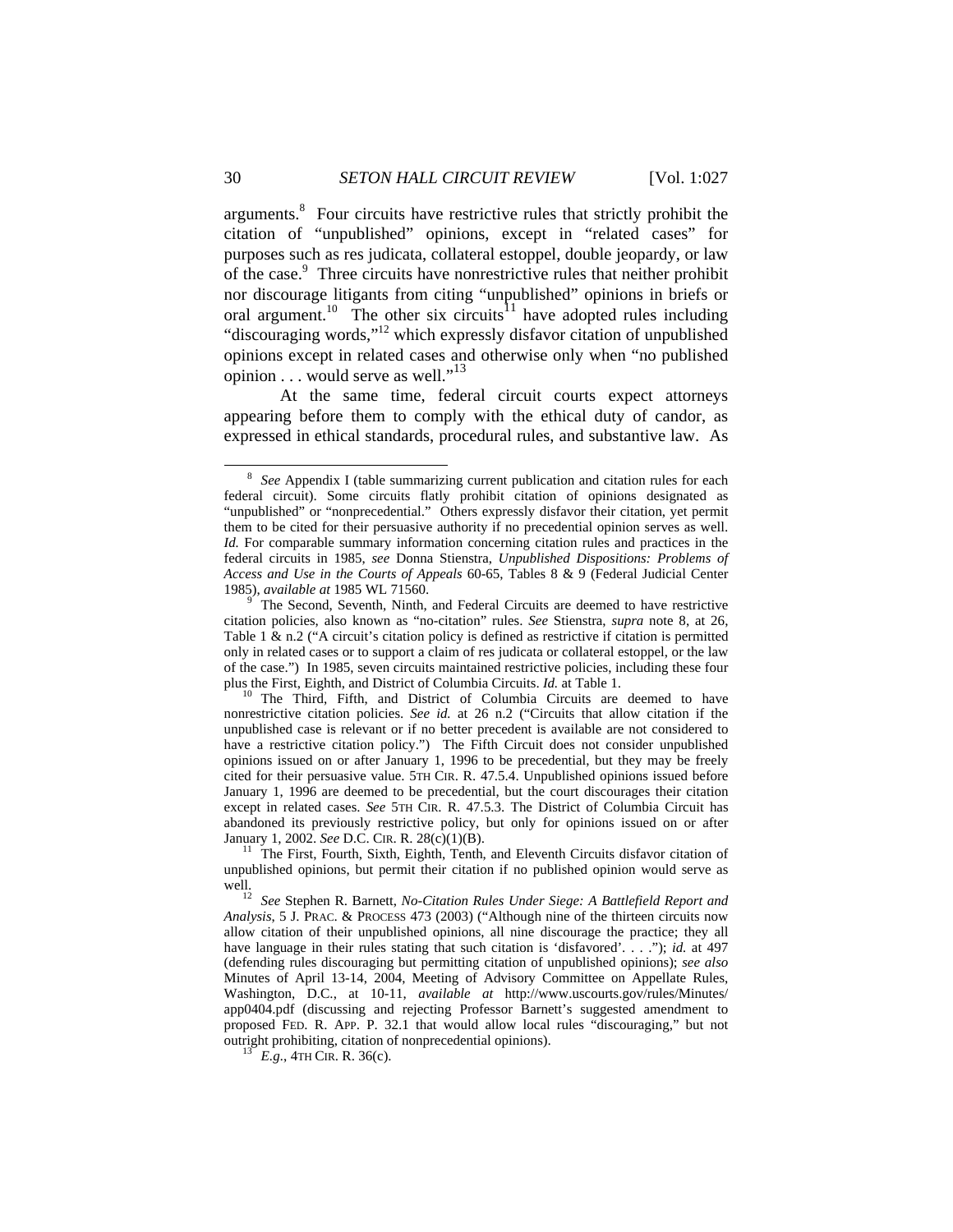officers of the court, attorneys are expected to engage in professional conduct that protects and defends the integrity of the judicial system, even if that means compromising their ethical duties as advocates for their clients.<sup>14</sup>

This article explores the inherent conflict between federal circuit rules prohibiting or discouraging citation of "unpublished" opinions, on the one hand, and the universally acknowledged standards of professional conduct requiring attorneys to fully research and disclose relevant legal authority, on the other. The premise of the article is that nonuniform circuit rules restricting attorneys from citing the great majority of federal appellate opinions undermine the integrity of our judicial system by greatly diminishing the predictability of circuit court decisions. The resulting uncertainty is one significant cause of the increasing proliferation of federal appeals, $15$  which negates (and arguably outweighs) any benefits that may have accrued since no-citation rules were originally proposed and adopted during the 1970s.

What this article does not address, except by way of background, is whether restrictive citation rules are unconstitutional. Nor, for that matter, does the article address whether a federal appellate court should assign precedential or persuasive value to its unpublished opinions.

<sup>&</sup>lt;sup>14</sup> See infra notes 94-101 and accompanying text.<br><sup>15</sup> See Commission on Revision of the Federal Court Appellate System, Structure, and Internal Procedures*, Recommendations for Change*, 67 F.R.D. 195 (1975).

The studies of the Commission show four major consequences of the failure of the federal judicial system to provide adequate capacity for the declaration of national law. In a very real sense, however, each of the four is but a different facet of the same phenomenon: unnecessary and undesirable uncertainty. For the judge, uncertainty is the lack of a body of precedents adequate for confident decision; for the practitioner, it is a lack of stability sufficient to provide predictability adequate for effective service to clients and society. Some uncertainty is, of course, inevitable. No lawyer steeped in the tradition of case-by-case development of the law, or sensitive to the inevitable problems of applying even a settled rule to a given fact situation, would pursue the chimera of certainty as an absolute. Moreover, we would not, [even] if we could, accept certainty at the price of stifling new wisdom and needed change. Yet, to recognize the inevitability of some uncertainty does not require that subordination of clarity and stability which results in wasteful proliferation of litigation and threatens public as well as private interests. A prudent balance must be struck.

*Id.* at 217; *see also* 1 WILLIAM CRANCH, REPORTS OF CASES ARGUED AND ADJUDGED IN THE SUPREME COURT OF THE UNITED STATES iii (Frederick C. Brightly, ed., 3d ed. 1911) ("Whatever tends to render the laws certain, equally tends to limit [judicial] discretion; and perhaps, nothing conduces more to that object than the publication of reports . . . ."), *quoted in* Howard Slavitt, *Selling the Integrity of The System of Precedent: Selective Publication, Depublication, and Vacatur,* 30 Harv. C.R.-C.L. L. Rev. 109, 109 & n.1 (1995).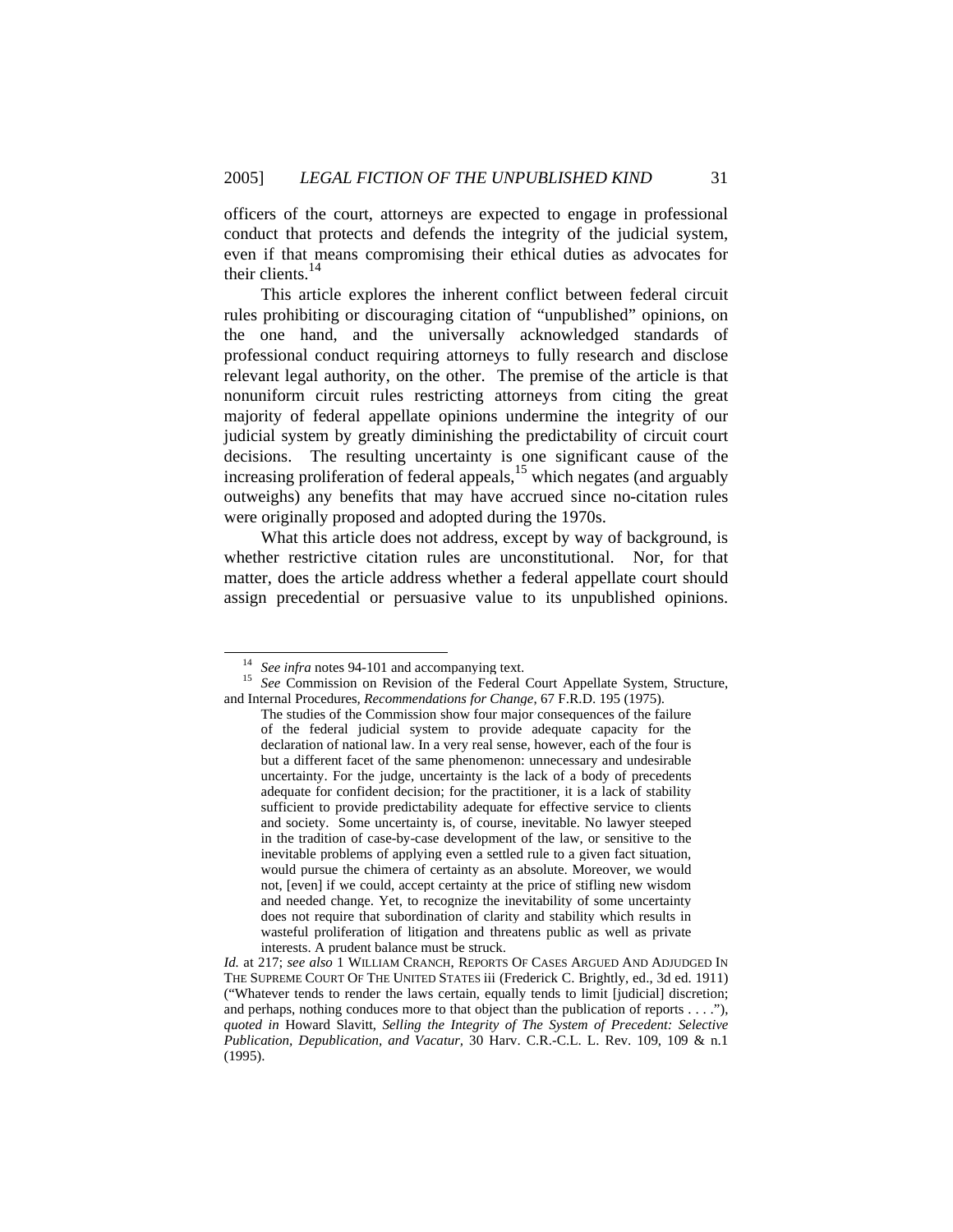These critically important issues are well beyond the scope of this article and must wait until another day.

Others have addressed the constitutional arguments against "nocitation" rules raised by Judge Richard Arnold<sup>16</sup> in *Anastasoff v. United States*,<sup>17</sup> which held that the Eighth Circuit's local rule restricting the citation of unpublished decisions as precedent exceeded the limited powers conferred by Article III of the United States Constitution.<sup>18</sup> A number of observers have criticized Judge Arnold's reasoning, but still others have acknowledged additional constitutional implications, notably with respect to the Due Process Clause<sup>19</sup> and the First Amendment.<sup>2</sup> The principal opponents in the debate have been the legal academy on the one hand<sup>21</sup> and several federal circuit judges<sup>22</sup> on the other.

<sup>&</sup>lt;sup>16</sup> Judge Arnold did not live to see the outcome of the constitutional debate. He died on September 23, 2004, from complications related to medical treatment for lymphoma. On October 16, 2004, he was posthumously awarded the Lewis F. Powell, Jr. Award for Professionalism and Ethics by the American Inns of Court. He had been selected to receive the 2004 award earlier in the year, before his untimely death. The award was presented at the annual American Inns of Court Celebration of Excellence. *See Judge Richard Arnold to receive the 2004 American Inns of Court Lewis F. Powell, Jr. Award*, *at* http://www.innsofcourt.org/contentViewer.asp?breadCrumb=6,123,125,1366 (last

visited Feb. 27, 2005).<br><sup>17</sup> 223 F.3d 898, *vacated as moot on reh'g*, 235 F.3d 1054 (8th Cir. 2000).<br><sup>18</sup> *Id.* at 905.<br><sup>19</sup> See, e.g., Mark D. Hinderks & Steve A. Leben, *Restoring the Common in the Law: A Proposal for the Elimination of Rules Prohibiting the Citation of Unpublished Decisions in Kansas and the Tenth Circuit*, 31 WASHBURN L.J. 155, 215, 217 (1992) (observing that the due process argument rests upon the right to fair trials and fair tribunals); Melissa H. Weresh, *The Unpublished, Non-Precedential Decision: An Uncomfortable Legality?*, 3 J. APP. PRAC. & PROCESS, 175, 193-95 (2001) (acknowledging that citation restrictions present legitimate due process issues); Lance A. Wade, Note, *Honda Meets Anastasoff: The Procedural Due Process Argument Against Rules Prohibiting Citation to Unpublished Judicial Decisions*, 42 B.C. L. Rev. 695, 722, 731 (2001) (concluding that federal circuit courts' no-citation rules violate procedural due process); Jon A. Strongman, Comment, *Unpublished Opinions, Precedent, and the Fifth Amendment: Why Denying Unpublished Opinions Precedential Value is Unconstitutional,* 50 U. KAN. L. REV. 195, 223 (2001) (concluding that limited publication rules violate the Fifth Amendment's due process and equal protection guarantees). <sup>20</sup> *See, e.g.*, David Greenwald & Frederick A.O. Schwartz, Jr., *The Censorial* 

*Judiciary,* 35 U.C. DAVIS L. REV. 1133, 1161-66 (2002); Mark D. Hinderks & Steve A. Leben, *supra* note 19, at 215-17; Christopher J. Peters, *Adjudicative Speech and the First Amendment*, 51 UCLA L. REV. 705, 780-83 (2004); Marla Brooke Tusk, Note, *No-Citation Rules as a Prior Restraint on Attorney Speech*, 103 COLUM. L. REV. 1202, 1227-<br>30 (2003).

See, e.g., Barnett, supra note 12; Martha J. Dragich, *Will the Federal Courts of Appeals Perish if They Publish? Or Does the Declining Use of Opinions to Explain and Justify Judicial Decisions Pose a Greater Threat?*, 44 AM. U. L. REV. 757 (1995); Penelope Pether, *Inequitable Injunctions: The Scandal of Private Judging in the U.S. Courts*, 56 STAN. L. REV. 1435 (2004). Some federal circuit judges have sided with the legal academy in support of efforts to reform no-citation rules. *See, e.g.*, Richard S.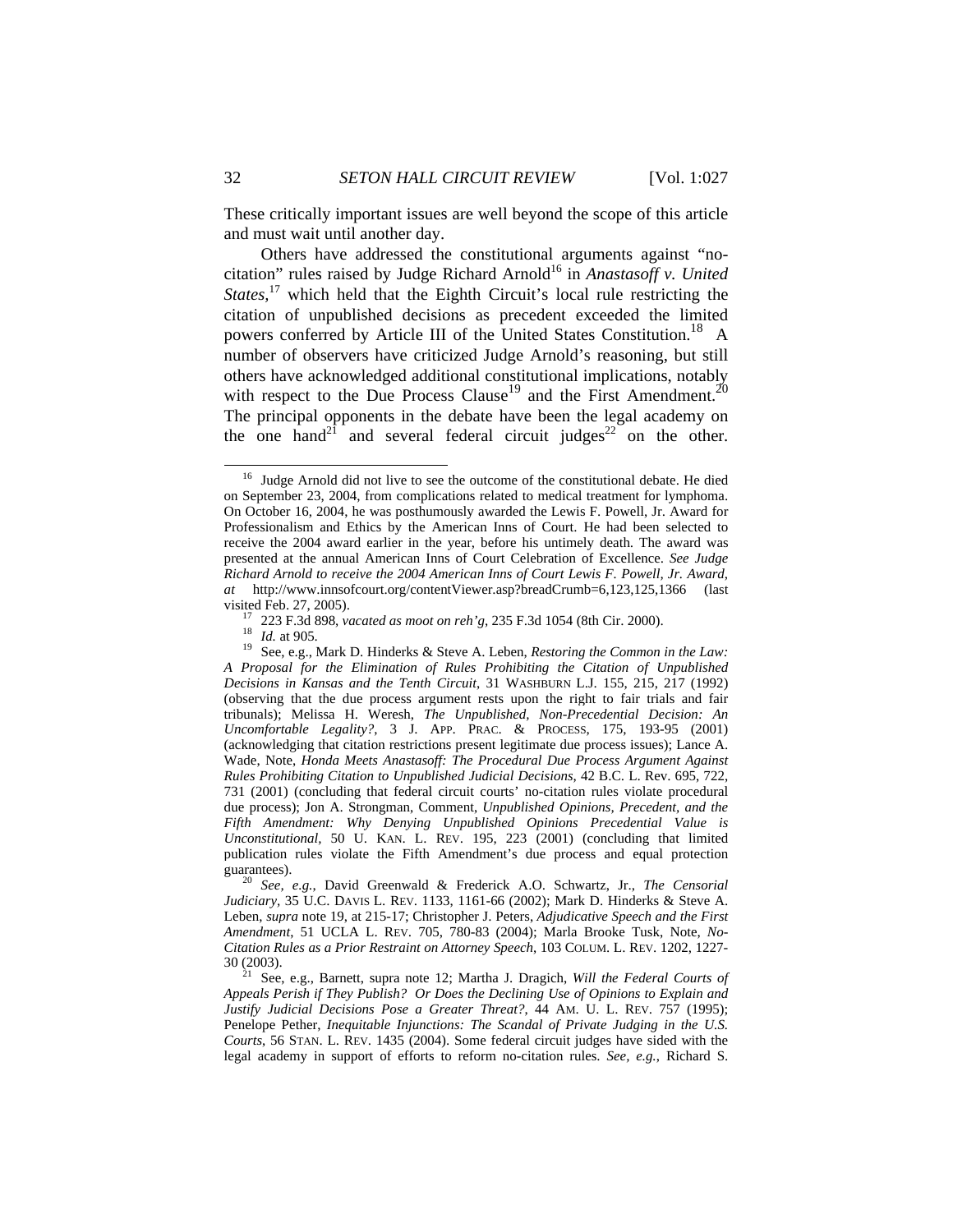Scholarly discourse has also addressed the pros and cons of "no-citation" rules for the development of a consistent body of substantive law or "precedent" that applies with equal force to all litigants within each circuit.<sup>23</sup>

The article concludes that rules restricting citation of opinions issued by the federal courts of appeals are an anachronism. The reasons originally cited in justification of no-citation rules have long since become moot with the astounding technological innovations of the last two decades. Moreover, their continued existence and threatened enforcement by the federal circuits contradict longstanding norms and values governing attorneys' professional conduct. When local rules purport to restrict attorneys from citing unpublished opinions, they must yield to the conflicting duty of candor imposed by standards of ethical conduct, rules of procedure, and substantive law. The attorney's duty of candor to the court and the duty to uphold the integrity of the judicial

l

Arnold, *The Federal Courts: Causes of Discontent*, 56 S.M.U. L. REV. 767, 777-80 (2003); Richard S. Arnold, *Unpublished Opinions: A Comment*, 1 J. APP. PRAC. & PROCESS 219 (1999); Testimony of Judge Edward R. Becker, Transcript of 2004 Advisory Committee Hearing, infra note 68, at 246-47 (supporting proposed FED. R. APP. P. 32.1); Letter from Judge Frank H. Easterbrook, Seventh Circuit Court of Appeals, to Peter G. McCabe, Secretary, Committee on Rules of Practice and Procedure (Feb. 13, 2004) (supporting proposed FED. R. APP. P. 32.1), available at http://www. secretjustice.org/pdf\_files/Comments/03-AP-367.pdf (last visited Feb. 27, 2005). 22 *See, e.g.*, Alex Kozinski, *In Opposition to Proposed Federal Rule of Appellate* 

*Procedure 32.1*, 51 FED. LAW. 36, 42 (June 2004) ("Because unpublished dispositions tend to be thin on the facts, and written in loose, sloppy language . . . they will create a veritable amusement park for lawyers fond of playing games."); Boyce F. Martin, Jr., *In Defense of Unpublished Opinions*, 60 OHIO ST. L.J. 177*,* 193 (1999) ("adamantly" opposing citation of unpublished opinions); Philip Nichols, Jr., *Selective Publication of Opinions: One Judge's View*, 35 AM. U. L. REV. 909, 914 (1986) ("[H]ard as it may be for academia to believe, the nonprecedent is really not a precedent, and the rule [limiting citation of unpublished opinions] works as intended."); *see also* Martha Dragich Pearson, *Citation of Unpublished Opinions as Precedent*, 55 HASTINGS L.J. 1235, 1296-97 (2004).

Broadly speaking, federal appellate judges commenting on the proposed [R]ule [32.1] doubt the need for a uniform rule, forecast greater use of summary dispositions if the rule is adopted, differentiate unpublished opinions from other non-binding sources that may be cited, and vigorously dispute the proposition that citation can be divorced from precedential status.

*Id.* (footnotes omitted).

<sup>23</sup> *See* Pearson, *supra* note 22, at 1306 ("The courts of appeals should permit the citation of all opinions, abbreviated or otherwise, for whatever they may be worth in the "free market" of precedents."); Leane C. Medford, Bruce H. White & William L. Medford, *The Continuing Controversy over the Precedential Effect of Unpublished Opinions*, 20 AM. BANKR. INST. J. 26, 27 (Nov. 2001) (predicting that the controversy is likely to continue until the United States Supreme Court puts it to rest). *See generally*  Jason B. Binimow, Annotation, *Precedential Effect of Unpublished Opinions*, 105 A.L.R. 5TH 499 (2003 & Supp. 2005) (collecting cases and other legal authorities).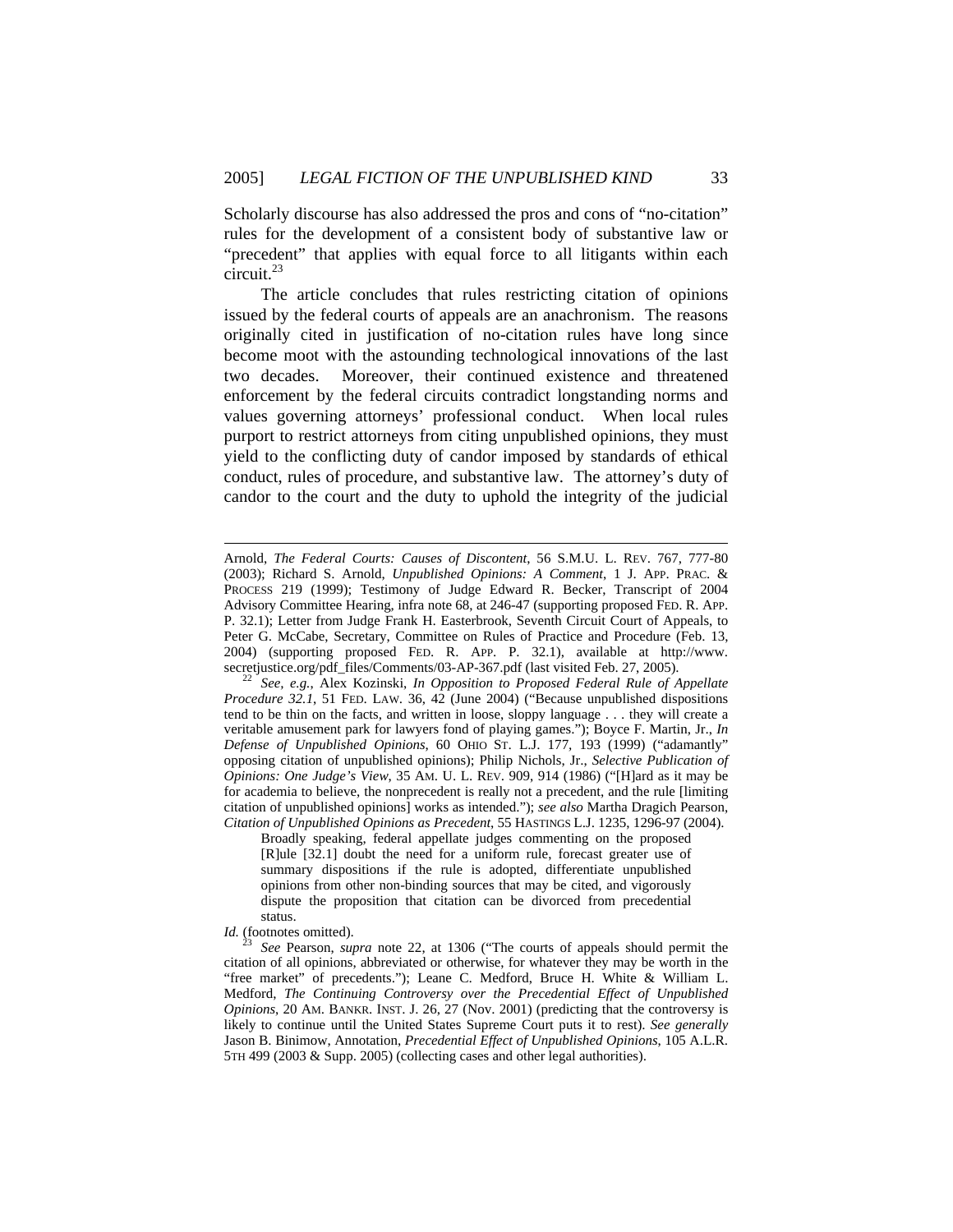system outweigh the duty to comply with local circuit rules barring citation of "unpublished" legal authority.

No-citation rules artificially impose fictional status on unpublished<sup>24</sup> opinions, contrary to the overarching ethical duty, shared by attorneys and judges alike, to protect the integrity of the American judicial system. To pretend that no-citation rules can be reconciled with norms of professional conduct and rules of ethics is to defend a surreal netherworld<sup>25</sup> that imposes an outmoded and unjustified double bind on the federal bar.

 The fiction of definitions is aptly illustrated by this passage from a familiar children's book:

 "I don't know what you mean by 'glory,'" Alice said [to Humpty Dumpty].

 Humpty Dumpty smiled contemptuously. "Of course you don't—till I tell you. I meant 'there's a nice knock-down argument for you'!"

 "But 'glory' doesn't mean 'a nice knock-down argument,'" Alice objected.

 "When *I* use a word," Humpty Dumpty said, in a rather scornful tone, "it means just what I choose it to mean, neither more nor less."

 "The question is," said Alice, "whether you *can* make words mean so many different things."

 "The question is," said Humpty Dumpty, "which is to be master - that's all." Alice was too much puzzled to say anything; so after a minute Humpty Dumpty began again.

"They've a temper, some of them - particularly verbs: they're the proudest - adjectives you can do anything with, but not verbs - however, *I* can manage the whole lot of them! Impenetrability! That's what *I* say!"

"Would you tell me, please," said Alice, "what that means?"

 "Now you talk like a reasonable child," said Humpty Dumpty, looking very much pleased. "I meant by 'impenetrability' that we've had enough of that subject, and it would be just as well if you'd mention what you mean to do next, as I suppose you don't mean to stop here all the rest of your life."

 "That's a great deal to make one word mean," Alice said in a thoughtful tone.

 "When I make a word do a lot of work like that," said Humpty Dumpty, "I always pay it extra."

"Oh!" said Alice. She was too much puzzled to make any other remark.

Lewis Carroll, THROUGH THE LOOKING GLASS 186 (Penguin Books ed. 1998).<br><sup>25</sup> The more I think about the comments on Rule 32.1, the more I am struck by how strange the current system is. Unpublished opinions are the crazy uncle in the attic of the

 <sup>24 &</sup>quot;Publish," as defined by BLACK'S LAW DICTIONARY 1268 (8th ed. 2004), means "[t]o distribute copies (of a work) to the public." As many others have noted, the term "unpublished" is a misnomer – a legal fiction – because copies of all judicial opinions, unless sealed by the court, are distributed to the public to a greater or lesser degree. *See, e.g.*, Amy E. Sloan, *A Government of Laws and Not Men: Prohibiting Non-Precedential Opinions by Statute or Procedural Rule,* 79 IND. L.J. 711, 711 n.2 (2004) (concluding that the term "unpublished" is a misnomer). Some courts even provide access to "unpublished" opinions by subscription service. Even that method of access is no longer required as of December 17, 2004, when every federal circuit will be required to provide the public internet access to all its written opinions, whether designated for "publication" or not. *See infra* notes 257-62 and accompanying text.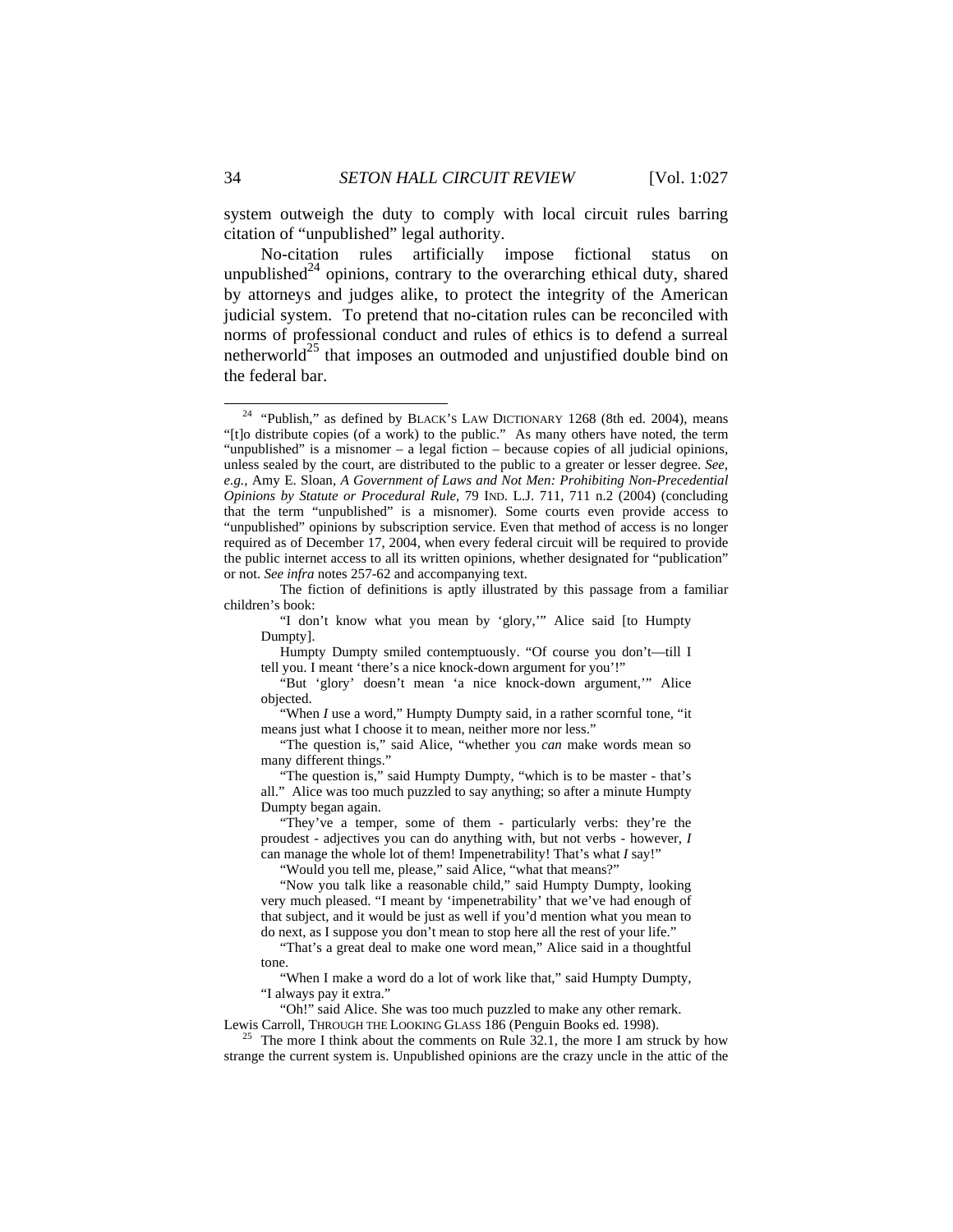## II. THE SAGA OF "UNPUBLISHED" OPINIONS: KNOWING THE LAW OF THE LAND

In the late 1700s, nearly a century before Holmes described his understanding of the law in terms of pragmatic prophecies, Jeremy Bentham challenged a contemporary jurist's representation that "[e]very man has the means of knowing all the laws he is bound by."<sup>26</sup> Bentham both asked and answered the following rhetorical question, using language characteristic of the late eighteenth century, yet sounding a familiar note in the early twenty-first:

What way, then, has any man of coming at this [common law]? Only by watching [court] proceedings: by observing in what *cases* they have hanged a man, in what *cases* they have sent him to jail, in what *cases* they have seized his goods, and so forth. These proceedings [the judges] won't publish themselves, and if anybody else publishes them, it is what they call a contempt of court, and a man may be sent to jail for it.<sup>27</sup>

Counsellors, who have nothing better to do, watch these cases

. . . .

 $\overline{a}$ 

as well as they can, and set them down in their *note-books*, to make a trade of them; . . . . Some of them, to drive a penny, run the risk of being sent to jail, and publish their notebooks which they call reports. But this is as it happens, and a judge hears a case out of one of these report-books, or says it is good for nothing, and forbids it to be spoken of, as he pleases.

federal judiciary, and no-citation rules are the whispered instructions to party guests not to hurt the hosts' feelings by mentioning that uncle. Memorandum from Patrick J. Schiltz to Advisory Committee on Appellate Rules, Re: Proposed Amendments to Federal Rules of Appellate Procedure Published for Comment in August 2003, at 97 (March 18, 2004), *available at* http://www.nonpublication.com/schiltz.pdf (last visited Feb. 27, 2005). "[U]npublished opinions have become the blind spot, the Bermuda Triangle of jurisprudence, the Twilight Zone where the Constitution ceases to exist, because the unpublished case is assumed to be comparatively unimportant, and is calculated to be the least likely to obtain Supreme Court review." Letter to The Honorable Howard Coble, Chairman, Subcommittee on Courts, the Internet, and Intellectual Property, from Jonathan Lewin, Norfolk, Virginia (July 8, 2002) (urging legislation to remove "the shield of secrecy from unlawful judicial opinions" by allowing appellants to compel publication of decisions in their own cases), *reprinted in Unpublished Judicial Opinions: Hearing Before the Subcomm. on Courts, the Internet, and Intellectual Prop. of the House Comm. on the Judiciary*, 107th Cong., 2d Sess., at 305-06 (2002), *available at*  http://judiciary.house.gov/legacy/80454.PDF (last visited Feb. 27, 2005). 26 Jeremy Bentham, *Truth versus Ashhurst; or, Law As It Is, Contrasted With What It* 

*Is Said to Be* (1792), *reprinted in* THE WORKS OF JEREMY BENTHAM 235 (1843) (citing BURROWS' REPORTS, preface). 27 *Id.* (citing BURROWS' REPORTS, preface).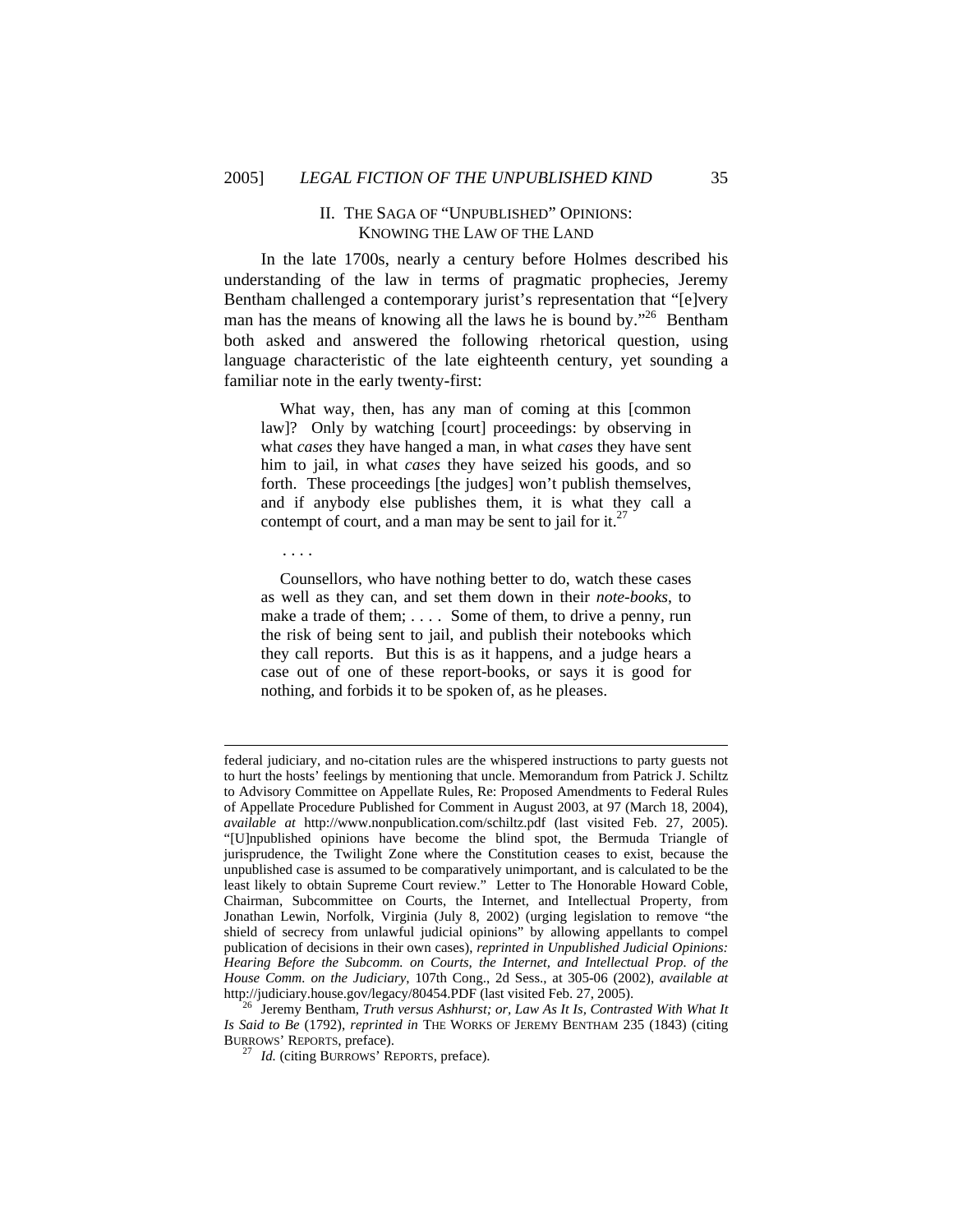How should plain men know what is the law, when judges cannot tell what it is themselves? $2^{28}$ 

. . . .

 Obey it we must: but, to obey it, must we not know it? And shall they whose business it is to make and obey it, be suffered to keep it from us any longer?<sup>29</sup>

As Bentham and Holmes both acknowledged so long ago, the manner in which cases are actually decided best reflects the law in the practical sense of the word, not what judges declare the law to be in a sanitized minority of decisions selectively reported as "precedential."<sup>30</sup> For judge-made law to have any practical value for actual or potential litigants, it must be made known to them; $31$  as a matter of jurisprudence,

 The maxim that what a court does exemplifies the law rather than what it says is attributed to the legal realism movement, "which pierces theory and bald axioms and exposes how judges actually behave." Cappali, *supra* note 7*,* at 775 (citing Danny J. Boggs & Brian P. Brooks, *Unpublished Opinions & the Nature of Precedent*, 4 THE GREEN BAG: AN ENTERTAINING J. OF L. 17, 17 (2000)). Indeed, Oliver Wendell Holmes, Jr. has been credited with heavily influencing the American legal realist movement, and *The Path of the Law* has been called his most important contribution to the "seedbed." *See* EVA H. HANKS ET AL., ELEMENTS OF LAW 512 (1994); *see also supra* note 2 and accompanying text (quoting Oliver Wendell Holmes, Jr., *The Path of the Law,* 10 HARV.

<sup>31</sup> David Greenwald & Frederick A.O. Schwartz, Jr., *The Censorial Judiciary*, 35 U.C. DAVIS L. REV. 1133, 1156-57 (2002).

 Reasoned written opinions enable people to learn what the law is and to act in accordance with it. Reasoned written opinions also help resolve future disputes by providing precedents for decisions. . . . Those purposes—the derivation of the efficiencies that come from public reliance on precedent and from citation thereto—fully justify the production of written opinions at public expense.

 Those purposes, however, are obviously thwarted when the opinion cannot be cited. In such instances, members of the public cannot reasonably rely upon the opinion as a guide for future conduct, nor can judges consider it as a guide for decision in later cases. . . . [N]oncitable opinions [are utterly

<sup>28</sup> *Id.* <sup>29</sup> *Id.* at 236. 30 *See, e.g*., Cappali, *supra* note 7, at 768 (noting that "the true content of law" involving diverse factual settings "is known not by the verbal rule formulations but by the application of those verbal formulations to specific settings."); *id.* at 775 (stating that nonprecedent rules reverse the maxim that what a court does, not what it says, exemplifies the law); *see also* Letter from Stephen R. Barnett to The Honorable Samuel A. Alito, Jr., *Further Comments of Stephen R. Barnett On Proposed Federal Rule of Appellate Procedure 32.1 In Reply to Judge Kozinski,* at 4 (Feb. 17, 2004) [hereinafter *Further Comments of Stephen R. Barnett*], *available at* http://www.nonpublication.com/ barnettresponse321.pdf (last visited Feb. 24, 2005). "[L]aw is not what judges say, but what they decide." *Id.* (emphasis in original).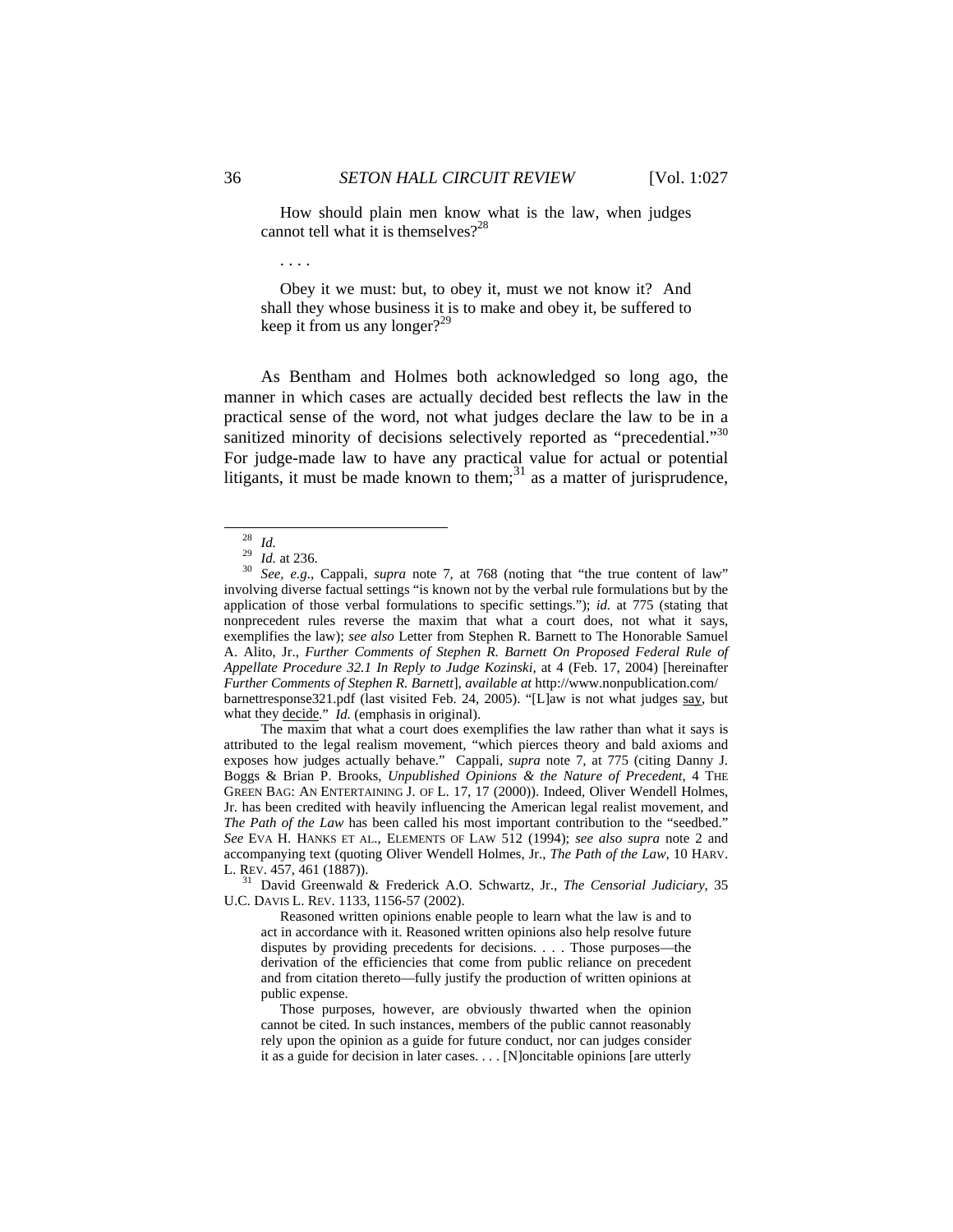what the courts have done in the past must shape the *ratio decidendii* for resolving contemporary disputes.<sup>32</sup>

Contrary to the doctrine of stare decisis, nearly all federal courts of appeals maintain explicit rules governing the issuance and citation of "unpublished" or "nonprecedential" opinions.<sup>33</sup> Adopted in the 1970s at the behest of the United States Judicial Conference,  $34$  circuit court rules distinguishing "published" from "unpublished" opinions have generated considerable controversy from the very beginning.<sup>35</sup> The practice originated in response to the dramatic caseload increases in the late 1960s and early 1970s, prompting administrative measures in an effort to stem the tide of new opinions in keeping with the number of circuit judgeships then authorized by Congress.

In 1972, the Judicial Conference<sup>36</sup> urged each circuit to adopt a "publication plan" for managing its caseload.<sup>37</sup> The publication plans

*Id*.

 $\overline{a}$ 

federal circuit). 34 Stienstra, *supra* note 8, at 7 & n.13 (citing Reports of the Proceedings of the Judicial Conference of the United States (October 1972)).<br><sup>35</sup> "Of the recent innovations, none has been more controversial than the practice of

disposing of some cases without a published decision, a practice that has been adopted to some extent by all federal appellate courts."  $Id$  at 2.

<sup>36</sup> The Judicial Conference was initially established by Congress in 1922 as the Conference of Senior Circuit Judges to "serve as the principal policy making body concerned with the administration of the United States Courts." Judicial Conference of the United States, *available at* http://www.uscourts.gov/judconf.html (last visited Feb. 24, 2005). The name was changed to the Judicial Conference of the United States in 1948. *Id.*; *see* 28 U.S.C.A. § 331 (2005). Among other things, Congress has charged the Judicial Conference to "carry on a continuous study of the operation and effect of the general rules of practice and procedure now or hereafter in use as prescribed by the Supreme Court for the other courts of the United States pursuant to law." 28 U.S.C.A. §  $331(2005)$ .<br> $37$  Report of the Judicial Conference Committee on Rules of Practice and Procedure

to the Chief Justice of the United States and Members of the Judicial Conference of the United States 8 (September 2004), *available at* http://www.uscourts.gov/rules/jc09- 2004/JCReport.pdf (last visited Feb. 27, 2005). In 1971, the Federal Judicial Center established the Advisory Council on Appellate Justice, whose members were lawyers, law professors, and judges. The Council began a study of appellate processes, and in 1973 it published its report, *Standards for Publication of Judicial Opinions: A Report of the Committee on Use of Appellate Court Energies of the Advisory Council on Appellate Justice* (Federal Judicial Center 1973). The report "has been described as the 'seminal document in the movement toward an official policy of limiting publication.'" Stienstra, *supra* note 8, at 7 & nn.14-15 (quoting Daniel N. Hoffman, *Nonpublication of Federal* 

worthless] to the public at large. Taxpayers are well within their rights to ask why they are paying for them.

<sup>32</sup> *See Further Comments of Stephen R. Barnett, supra* note 30, at 4. "As we all learned in the first weeks of law school, what judges say is only 'dictum'; such words are to be distinguished from the 'holding' of a case, or the ratio decidendi, which alone is the law that is made." *Id.*  $I$ <br><sup>33</sup> See Appendix I (table summarizing current publication and citation rules for each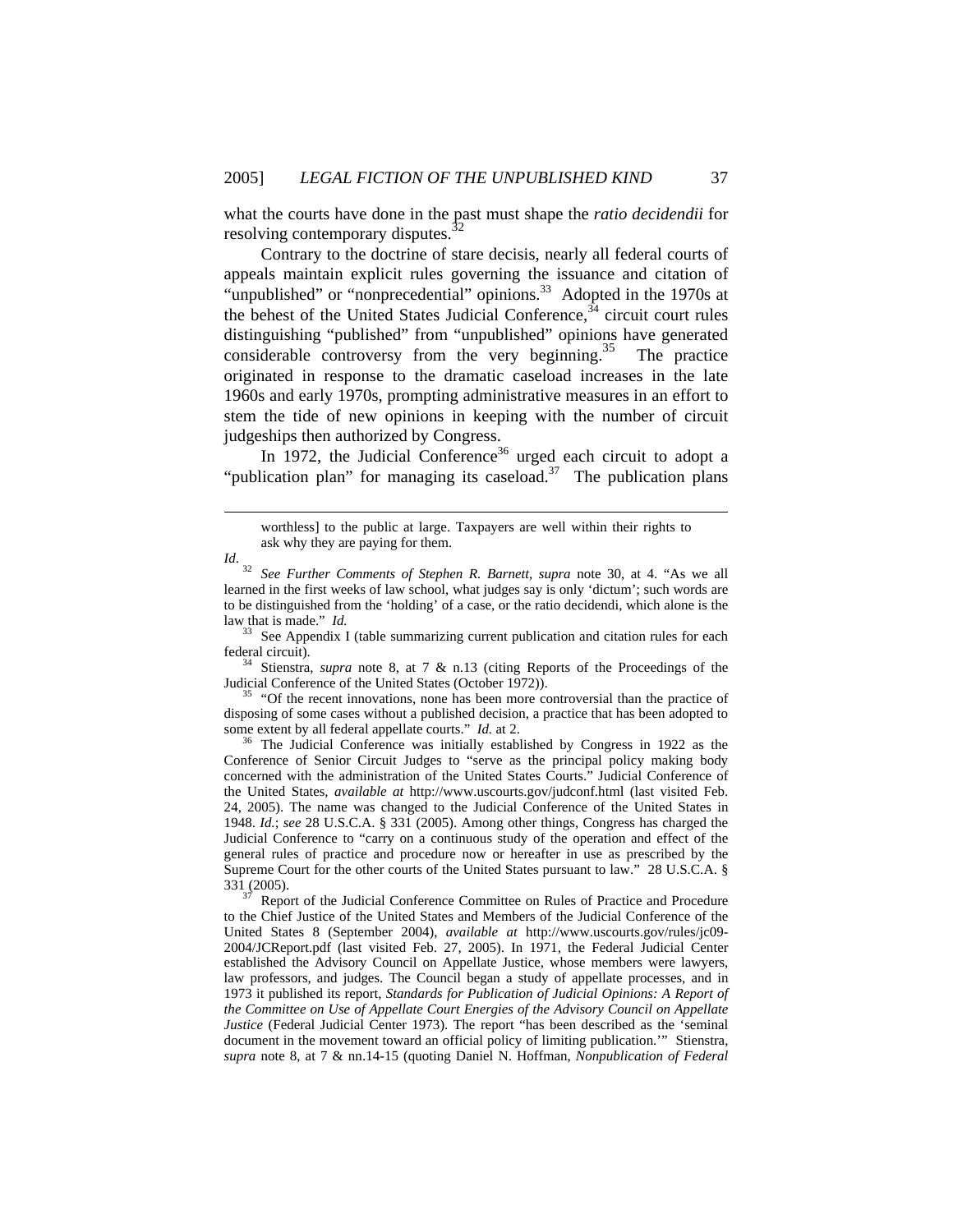developed by the circuits over the next two years included rules governing citation of unpublished decisions; many of those provisions differed among the circuits.<sup>38</sup> At the time they were adopted, the wellmeaning intention of "no-citation rules" was to avoid the perceived unfairness if well-financed institutional and corporate litigants were permitted to amass a large bank of unpublished opinions "not designated for publication."<sup>39</sup> The perceived problem was that opinions "not designated for publication," if citable, would operate to the disadvantage of infrequent litigants who might not have a feasible means of indexing and retrieving unpublished opinions.<sup>40</sup>

Thus, by the mid-1970s, nearly all circuits $41$  had adopted explicit rules providing for written decisions to be designated either "for publication" or "not for publication." Generally, the rules authorized the issuing panel or the judge authoring the opinion to decide whether a particular opinion should be published or unpublished, $42$  and some circuits adopted guidelines for judges to apply in making the determination.<sup>43</sup> Typically accompanying each circuit's plan for Typically accompanying each circuit's plan for

*Appellate Court Opinions*, 6 JUST. SYS. J. 405 (1981)). Among other recommendations, *Standards for Publication of Judicial Opinions* proposed four standards for determining whether to publish an opinion, as well as a model rule prohibiting citation of unpublished opinions. Stienstra, *supra* note 8, at 7-8. The proposed rule stated, "Opinions marked, Not Designated for Publication, shall not be cited as precedent by any court or in any brief or other material presented to the court." *Id.* at 8 n.19 (quoting *Standards for Publication of Judicial Opinions: A Report of the Committee on Use of Appellate Court Energies of the Advisory Council on Appellate Justice* 23 (Federal Judicial Center 1973).<br><sup>38</sup> Report of the Judicial Conference Committee on Rules of Practice and Procedure

to the Chief Justice of the United States and Members of the Judicial Conference of the United States 8 (September 2004), *available at* http://www.uscourts.gov/rules/jc09- 2004/JCReport.pdf (last visited Feb. 27, 2005). 39 Stienstra, *supra* note 8, at 8, 10 (noting concerns that attorneys with "abundant

resources" or those appearing routinely before the appellate court (such as the U.S. Attorney's Office) would have an unfair advantage if permitted to cite unpublished

opinions). 40 *See, e.g.*, Report of the Judicial Conference Committee on Rules of Practice and Procedure to the Chief Justice of the United States and Members of the Judicial Conference of the United States 12 (September 2004) ("No-citation rules may have been necessary to level the playing field in years past when access to unpublished opinions was limited to large firms or institutional entities . . . ."), *available at* http://www.uscourts.gov/rules/jc09-2004/JCReport.pdf (last visited Feb. 27, 2005).<br><sup>41</sup> The exception was the Third Circuit.<br><sup>42</sup> See, e.g., 5TH CIR. R. 47.5.2 (stating that an "opinion shall be published unless

each member of the panel deciding the case determines that its publication is neither required nor justified under the criteria for publication."); 6TH CIR. R. 206(b) ("An opinion or order shall be designated for publication upon the request of any member of the panel.").<br>  $\frac{43}{43}$  S

See, e.g., 6TH CIR. R. 206(a) (addressing seven criteria to be considered by panels determining whether to designate an opinion for publication); 7TH CIR. R. 53(c) (providing that an opinion will be published if any one of six independent criteria is met).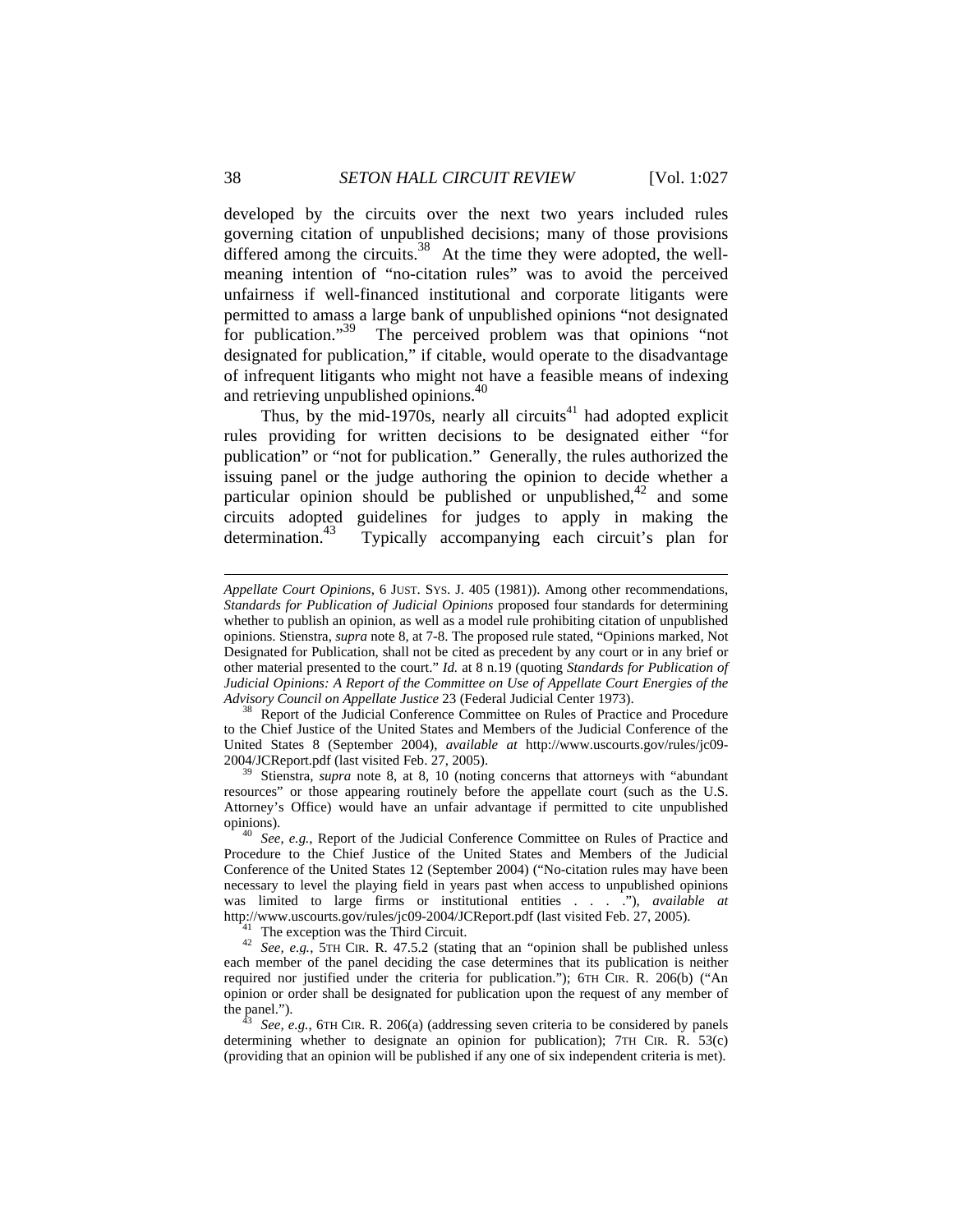managing the issuance of its opinions were stringent rules prohibiting appellate counsel, whether in briefs or oral argument, from citing opinions "not designated for publication."44

In the meantime, computer-assisted legal research was in its infancy. In 1973, just one year after the Judicial Conference recommended adoption of circuit publication plans, Lexis began offering electronic access to its legal research database; Westlaw followed suit soon after in 1975.<sup>45</sup> Over time, most "unpublished decisions" became increasingly accessible to attorneys who could afford to subscribe to one of the proprietary computer research services. Other specialized publishers of legal research materials also selectively disseminated unofficial reports of "unpublished" opinions for their subscribers.<sup>46</sup> Thus, the pragmatic limitations the courts had initially imposed on the public availability of "unpublished" paper opinions gradually lost hold in favor of the commercial publishers.

In September 2001, just as the online availability of unpublished opinions became nearly ubiquitous, West Publishing Company initiated production of a new reporter service. The Federal Appendix publishes federal circuit court opinions designated by the issuing court as "unpublished" or "nonprecedential."<sup>47</sup> Initially, all federal courts of appeals except the Third, Fifth, and Eleventh Circuits granted West permission to reprint their "unpublished" opinions in bound volumes.<sup>48</sup>

 <sup>44</sup> *See, e.g.*, 9TH CIR. R. 36-3(b) (providing that unpublished dispositions and orders "may not be cited to or by the courts of this circuit" except under specified circumstances). *See generally* Report of the Judicial Conference Committee on Rules of Practice and Procedure to the Chief Justice of the United States and Members of the Judicial Conference of the United States 7-9 (September 2004), *available at* http://www.uscourts.gov/rules/jc09-2004/JCReport.pdf (last visited Feb. 27, 2005); William L. Reynolds & William M. Richman, *The Non-Precedential Precedent—Limited Publication and No-Citation Rules in the United States Courts of Appeals*, 78 COLUM. L. REV. 1167, 1168-72 (1978) (reviewing the history of limited publication/no-citation plans). 45 Lawrence Duncan MacLachlan, *Gandy Dancers on the Web: How the Internet Has* 

*Raised the Bar on Lawyers' Professional Responsibility to Research and Know the Law*, 13 GEO. J. LEGAL ETHICS 607, 621 (2000). 46 *See, e.g.*, George M. Weaver, *The Precedential Value of Unpublished Judicial* 

*Opinions,* 39 MERCER L. REV. 477, 479 (1988) (noting that specialized services unofficially publish opinions not designated for publication); *see also,* THE BLUEBOOK: A UNIFORM SYSTEM OF CITATION R. 19, at 147 (Columbia Law Review Ass'n et al. eds., 17th ed. 2000). "Cases . . . are often published unofficially in topical compilations called 'services,' which appear in looseleaf form initially and sometimes are published later as bound volumes." *Id.*; *see id.* at 343-48 (listing numerous frequently cited services). 47 Brian P. Brooks, *Publishing Unpublished Opinions: A Review of the Federal* 

*Appendix*, 5 GREEN BAG 2D 259, 259 (2002); *see also* Barnett, *supra* note 6, at 2-3 &

nn.6-9. 48 Brooks, *supra* note 47, at 260; Mills, *supra* note 6, at 444 (noting West's stated policy to publish every "unpublished" opinion sent to publishers, omitting cases so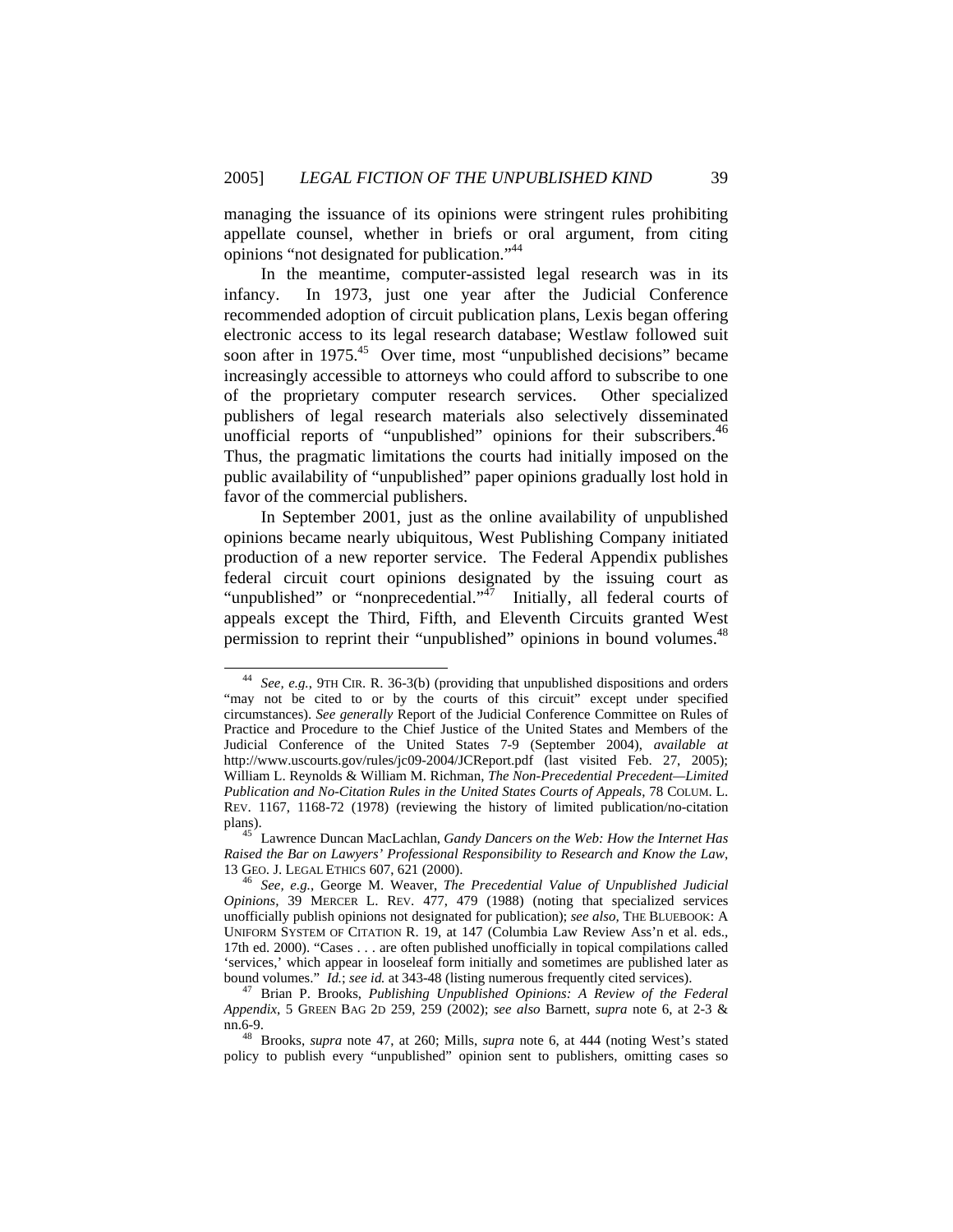Not long after, the Third Circuit announced that its opinions would be made available to legal publishers for dissemination effective January 2, 2002.49 In the four years since West initiated publication of the Federal Appendix, more than 117 volumes have been issued.

Thus began the controversy that, thirty years later, continues to generate heated commentary and debate among the judiciary, the academic community, and the federal bar. $50\,$  Since the mid-1970s, circuit opinions "not designated for publication" have proliferated.<sup>51</sup> Litigants began to challenge nonpublication and no-citation rules almost immediately after they were adopted.<sup>52</sup> In 1975, the final report of the Hruska Commission<sup>53</sup> discussed the controversy and "fundamental problems" associated with no-citation policies, and suggested further study by the Judicial Conference.<sup>54</sup> As early as 1985, the Federal Judicial Center,<sup>55</sup> noting the increasing problems associated with

annually by all federal circuits, from 12,394 in 1989 to 21,557 in 2003). 52 *See, e.g.*, Browder v. Dir., Dep't of Corr., 434 U.S. 257, 258 n.1 (1978) (acknowledging, but not reaching, petitioner's challenge to "the [constitutional] validity

of the Seventh Circuit's 'unpublished opinion' rule"). 53 In 1972, Congress established the Commission on Revision of the Federal Court Appellate System, Structure and Internal Procedures (commonly known as the Hruska Commission) to study problems concerning the federal appellate courts. The Commission held public hearings across the country in 1974-75, at which judges, attorneys, and law professors presented their concerns regarding the federal circuits' limited publication plans and restrictive citation rules. *See generally* HEARINGS BEFORE THE COMMISSION ON REVISION OF THE FEDERAL COURT APPELLATE SYSTEM, SECOND PHASE (Vols. I & II,

1974-75), *cited in* Stienstra, *supra* note 8, at 9 n.21. 54 Stienstra, *supra* note 8, at 9-12 (citing *Commission on Revision of the Federal Court Appellate System, Structure and Internal Procedures: Recommendations for* 

*Change* 51 (1975)). 55 The Federal Judicial Center was established in 1967 to "further the development and adoption of improved judicial administration in the courts of the United States." 28 U.S.C.A. § 620(a) (2005). The Center is the arm of the federal judicial system devoted to research and education. Among its other specific statutory duties, the Center is directed to make recommendations about the operation and study of the federal courts, and to conduct and promote research on federal judicial procedures and court operations. 28 U.S.C.A. § 620(b)(1)-(2) (2005). By law, the Chief Justice of the United States Supreme Court chairs the Center's Board. Its members also include the Director of the Administrative Office of the U.S. Courts and seven judges (including two circuit judges) elected by the Judicial Conference. 28 U.S.C.A. § 621(a)(1)-(3) (2005).

abbreviated as to preclude "a synopsis and at least one headnote"). Decisions published in the Federal Appendix are also available on Westlaw and Lexis. 49 Barnett, *supra* note 6, at 3 & n.12 (quoting Third Circuit's press releases dated

Dec. 5, 2001 and Feb. 21, 2002). 50 *See generally* Memorandum from Patrick J. Schiltz to Advisory Committee on

Appellate Rules, Re: Proposed Amendments to Federal Rules of Appellate Procedure Published for Comment in August 2003, at 36-91 (March 18, 2004), *available at* http://www.nonpublication.com/schiltz.pdf (last visited Feb. 27, 2005) (summarizing public comments in response to proposed FED. R. APP. P. 32.1). 51 *See* Table 1.6, *supra* note 5 (illustrating increase in unpublished opinions issued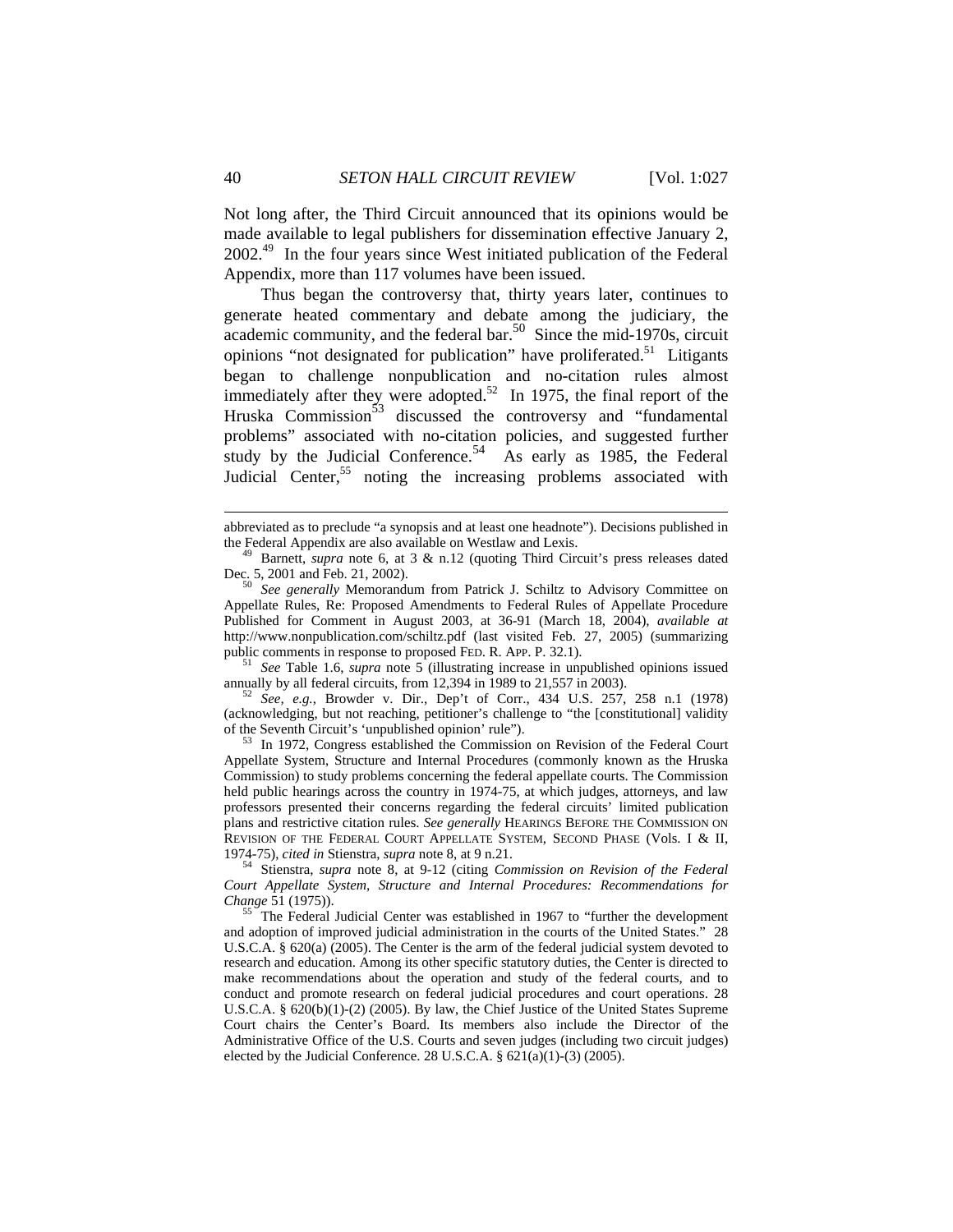unpublished opinions, engaged in a comprehensive study of the practice and its effects on litigants.<sup>56</sup> In 1995, the American Bar Association issued a formal ethics opinion concluding that the citation of an unpublished opinion in disregard of a court's no-citation rule would amount to a violation of the ethical rules.<sup>57</sup>

With the advent of the internet in the mid-1990s, commentators in the academic community predicted that technological innovation would undermine the original justifications for limiting citation of unpublished decisions.58 In late 2001, the American Bar Association adopted a resolution declaring that the practice of prohibiting the citation of unpublished opinions is "contrary to the best interests of the public and the legal profession," and urged federal courts of appeals to permit

. . . .

MODEL RULES OF PROF'L CONDUCT R. 3.4(c) (2002). A formal ethics opinion initially issued in 1994 and later revised and clarified in 1995 addressed the issue as follows:

 Where, then, a court's rule of procedure contains a specific prohibition against citing an unpublished opinion, a lawyer who does so in that forum violates Rule 3.4.

 In a jurisdiction which has a prohibiting rule a lawyer might ask permission of the court to cite an unpublished case. However, until such permission has been expressly granted, the lawyer should scrupulously refrain from presenting the unpublished decision to that court.

 On the other hand, there is no violation if a lawyer cites an unpublished opinion from another jurisdiction in a jurisdiction that does not have such a ban, even if the opinion itself has been stamped by the issuing court "Not For Publication," so long as the lawyer informs the court to which the opinion is cited that that limitation has been placed on the opinion by the issuing court. Court rules prohibiting the citation of unpublished opinions, like other procedural rules, may be presumed, absent explicit indication to the contrary, to be intended to govern proceedings in the jurisdiction where they are issued, and not those in other jurisdictions. Thus, the Committee does not believe that a lawyer's citing such an opinion in a jurisdiction other than the one in which it was issued would violate Rule 3.4(c).

ABA Comm. on Ethics and Prof'l Responsibility, Formal Op. 94-386R (1995). 58 *See, e.g.*, Kirt Shuldberg, Comment, *Digital Influence: Technology and* 

*Unpublished Opinions in the Federal Courts of Appeals*, 85 CALIF. L. REV. 541, 544 (1997) ("The digital availability of information directly impacts both what it means for an opinion to be "unpublished" and the rationale supporting the content of existing limited publication plans."); *cf.* Robert Berring, *Chaos, Cyberspace and Tradition: Legal Information Transmogrified*, 12 BERKELEY TECH. L.J. 189, 199 (1997) ("The tectonic plates of legal information are shifting."); MacLachlan, *supra* note 45, at 647 (urging courts to accept responsibility to the legal system and to the public by holding lawyers accountable to a standard of competence in legal research "reflective of the reality of readily accessible information").

<sup>56</sup> *See* Stienstra, *supra* note 8. 57 Rule 3.4(c) of the ABA Model Rules of Professional Conduct reads as follows: A lawyer shall not:

<sup>(</sup>c) knowingly disobey an obligation under the rules of a tribunal, except for an open refusal based on an assertion that no valid obligation exists[.]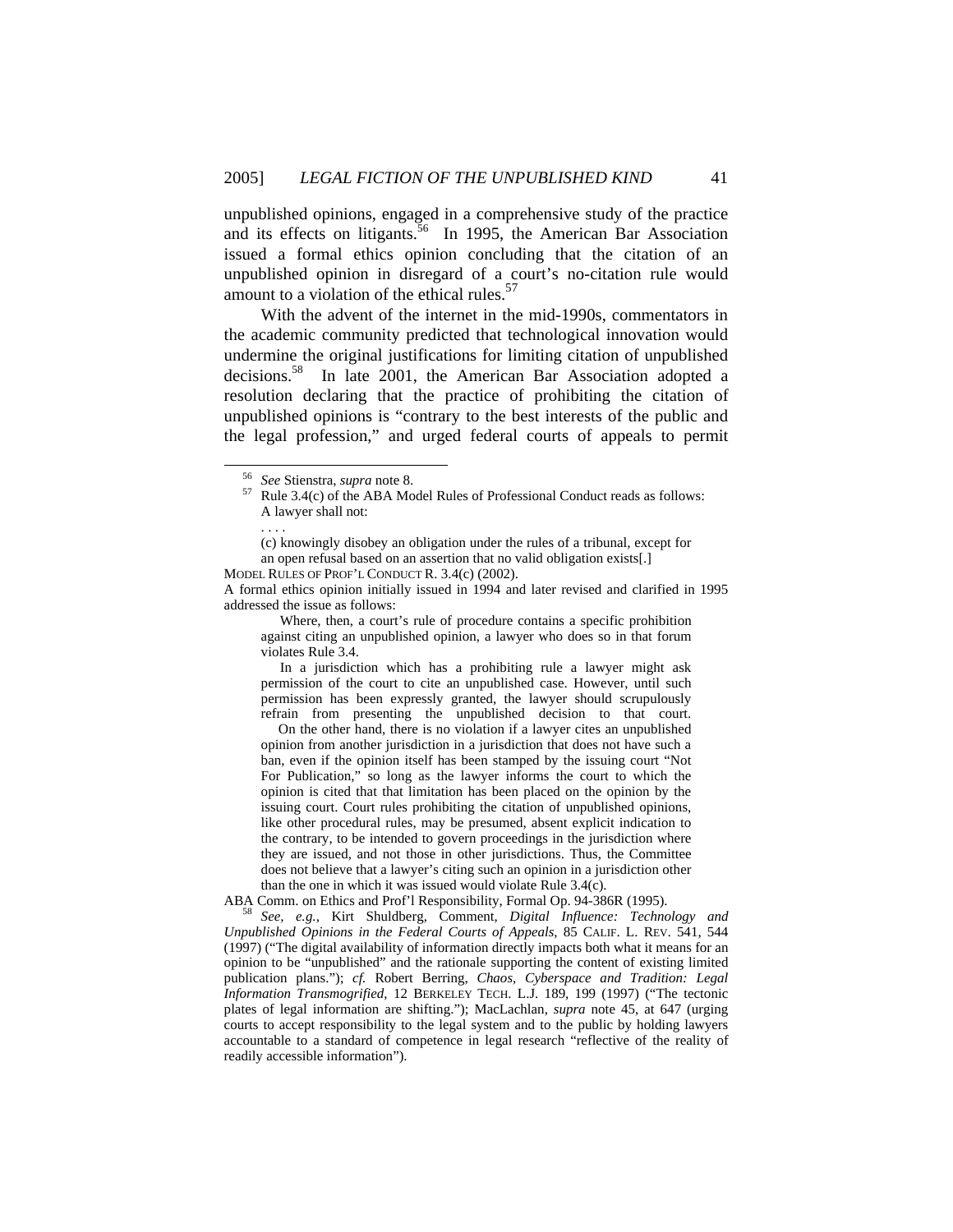citation to "relevant unpublished opinions."59 Even Congress got involved. On June 27, 2002, the Subcommittee on Courts, the Internet, and Intellectual Property of the United States House Judiciary Committee held an "oversight hearing" on unpublished opinions. $60$ 

The following May, the Judicial Conference's Advisory Committee on Appellate Rules approved a proposed addition to the Federal Rules of Appellate Procedure addressing the citation of unpublished opinions.<sup>61</sup> The new rule was published for comment in August  $2003$ :<sup>62</sup>

The Committee proposed to add a new Rule 32.1 that would require courts to permit the citation of judicial opinions, orders, judgments, or other written dispositions that have been designated as "unpublished," "non-precedential," or the like. New Rule 32.1 would also require parties who cite "unpublished" or "non-precedential" opinions that are not available in a publicly accessible electronic database (such as Westlaw) to provide copies of those opinions to the court and to the other parties.<sup>6</sup>

 <sup>59</sup> ABA Resolution 01A115 (August 1, 2001), *available at* http://www.abanet.org/ crimjust/policy/cjpol.html (last visited Feb. 27, 2005).

RESOLVED, THAT the American Bar Association opposes the practice of various federal courts of appeal in prohibiting citation to or reliance upon their unpublished opinions as contrary to the best interests of the public and the legal profession.

FURTHER RESOLVED, THAT the American Bar Association urges the federal courts of appeals uniformly to:

<sup>(1)</sup> Take all necessary steps to make their unpublished decisions available through print or electronic publications, publicly accessible media sites, CD-ROMs, and/or Internet Websites; and

<sup>(2)</sup> Permit citation to relevant unpublished opinions.

*Id.* <sup>(2)</sup> **Controllering Communist Controllering Controllering Before the Subcomm. on Courts, the <br><sup>60</sup> Unpublished Judicial Opinions: Hearing Before the Subcomm. on Courts, the** *Internet, and Intellectual Prop. of the House Comm. on the Judiciary*, 107th Cong., 2d Sess., at 305-06 (2002) [hereinafter *Unpublished Judicial Opinions*], *available at* 

See Memorandum to Judge Anthony J. Scirica, Chair, Standing Committee on Rules of Practice and Procedure, from Judge Samuel A. Alito, Jr., Chair, Advisory Committee on Appellate Rules (May 22, 2003), *available at* http://www.uscourts.gov/ rules/Reports/AP5-2003.pdf (last visited Feb. 27, 2005) (reporting action by advisory committee approving three proposed amendments to Federal Rules of Appellate Procedure). 62 Minutes of April 13-14, 2004, Meeting of Advisory Committee on Appellate

Rules, Washington, D.C., at 1, *available at* http://www.uscourts.gov/rules/Minutes/ app0404.pdf (last visited Feb. 27, 2005); *see* Preliminary Draft of Proposed Amendments to the Federal Rules of Practice and Procedure Submitted for Public Comment: A Summary for Bench and Bar (Administrative Office of the U.S. Courts August 2003), *available at* http://www.uscourts.gov/rules/summary0803.pdf (last visited Feb. 27, 2005). 63 Memorandum from Patrick J. Schiltz, Reporter, to Advisory Committee on

Appellate Rules, Re: Proposed Amendments to Federal Rules of Appellate Procedure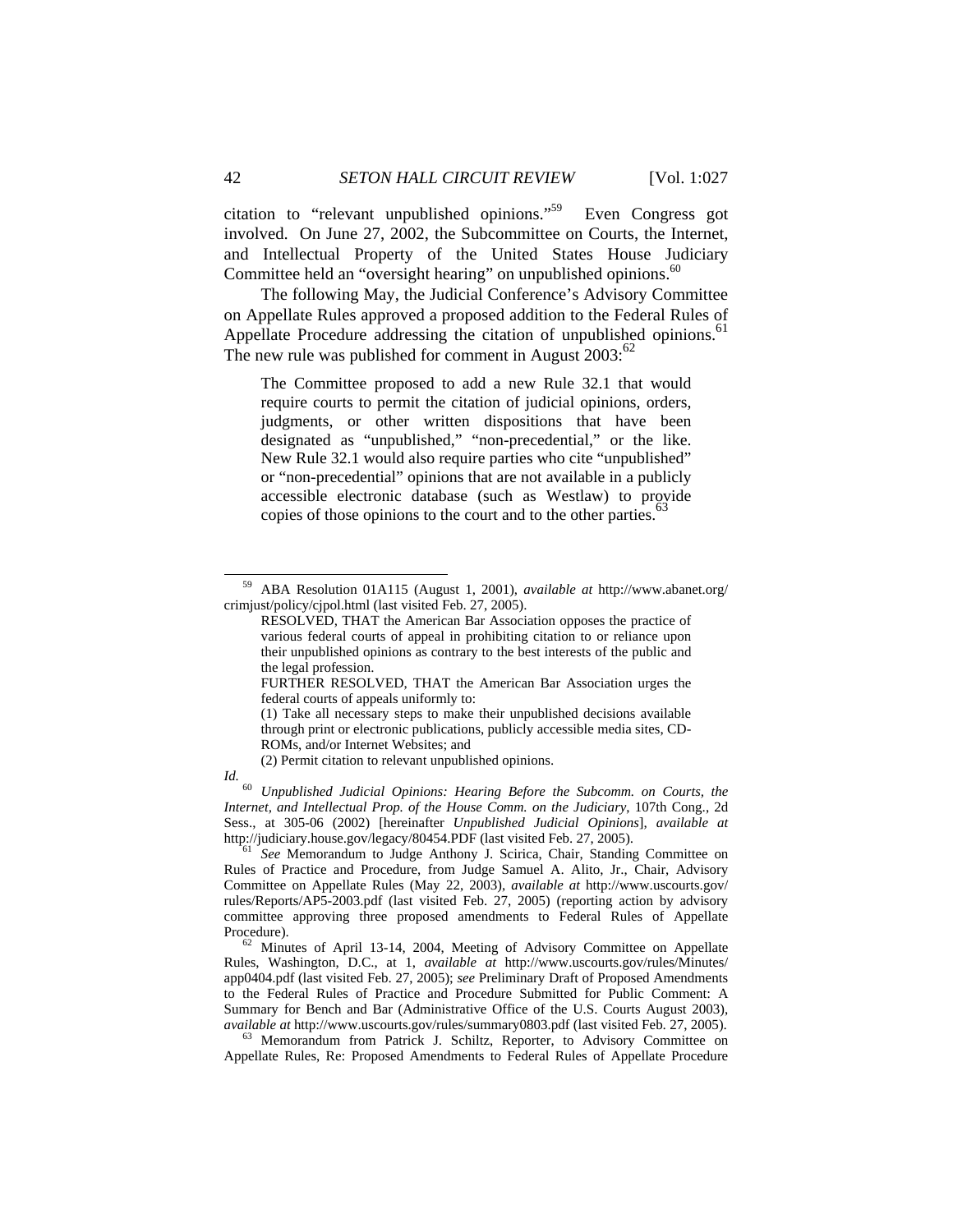The proposed new rule generated a paper war of public comments.64 By January 2004, however, when the Judicial Conference Committee on Rules of Practice and Procedure<sup>65</sup> initially discussed the Advisory Committee's proposal, several members expressed their support.<sup>66</sup> Some participants observed that the traditional distinction between "published" and "unpublished" opinions was "no longer meaningful."<sup>67</sup>

The comment period culminated in a public hearing on this and other proposed rules in Washington, D.C., on April 13, 2004.68 Nearly all the testimony presented that day focused on proposed Fed. R. App. P.

commonly known as the "Standing Committee." 66 Minutes of January 15-16, 2004 Meeting, Judicial Conference Committee on Rules

of Practice and Procedure, Phoenix, Arizona, at 10, *available at* http://www.uscourts.gov/ rules/Minutes/jan2004.pdf (last visited Feb. 27, 2005). 67 *Id.* 

 $\overline{a}$ 

 There was a clear consensus among the participants that unpublished opinions are very useful and that the committee should take no position on whether unpublished opinions should be given precedent [sic]. Several participants argued that many cases do not break new ground or raise serious legal issues. They simply do not merit the attention of a careful, precedential opinion. In fact, they said, the courts of appeals could not function effectively if they were bound by unpublished or non-precedential opinions. The proposed rule, they said, merely permits attorneys to cite these opinions for whatever weight they are worth.

 One member cautioned, however, that allowing attorneys to cite unpublished opinions could increase the burdens on lawyers in light of their professional responsibilities to be aware of the decisions of the court and to represent their clients vigorously.

*Id.; see* Minutes of April 13-14, 2004, Meeting of Advisory Committee on Appellate Rules, Washington, D.C., *available at* http://www.uscourts.gov/rules/Minutes/ app0404.pdf (last visited Feb. 27, 2005). Committee Reporter Patrick J. Schlitz, summarizing the January meeting, reported that "in the course of an hour-long discussion, several members of the Standing Committee, as well as several of the advisory committee chairs and reporters, spoke in support of new Rule 32.1 [and] [n]o one expressed opposition . . . ." *Id.* at 1-2. 68 *See* Transcript of Testimony, Public Hearing Before Advisory Committee on

Appellate Rules, Administrative Offices of the U.S. Courts, April 13, 2004, at 224 [hereinafter cited as Transcript of 2004 Advisory Committee Hearing], available at http://www.nonpublication.com/aphearing.htm (last visited Feb. 27, 2005).

Published for Comment in August 2003, at 4 (March 18, 2004), *available at* http://www.nonpublication.com/schiltz.pdf (last visited Feb. 27, 2005). 64 The public comment period ended on February 16, 2004. *Id.* at 1. Of the more than

<sup>500</sup> public comments the Advisory Committee received addressing several proposed changes to the Rules of Appellate Procedure, more than 95 percent related solely to Rule 32.1. *Id.; see also* Minutes of January 15-16, 2004 Meeting, Judicial Conference Committee on Rules of Practice and Procedure, Phoenix, Arizona, at 9-10, *available at*  http://www.uscourts.gov/rules/Minutes/jan2004.pdf (last visited Feb. 27, 2005) (noting that the rule had attracted a good deal of opposition including a letter-writing campaign, with the vast majority coming from the Ninth Circuit; however, bar groups offered considerable support and encouragement for the rule). 65 The Judicial Conference Committee on Rules of Practice and Procedure is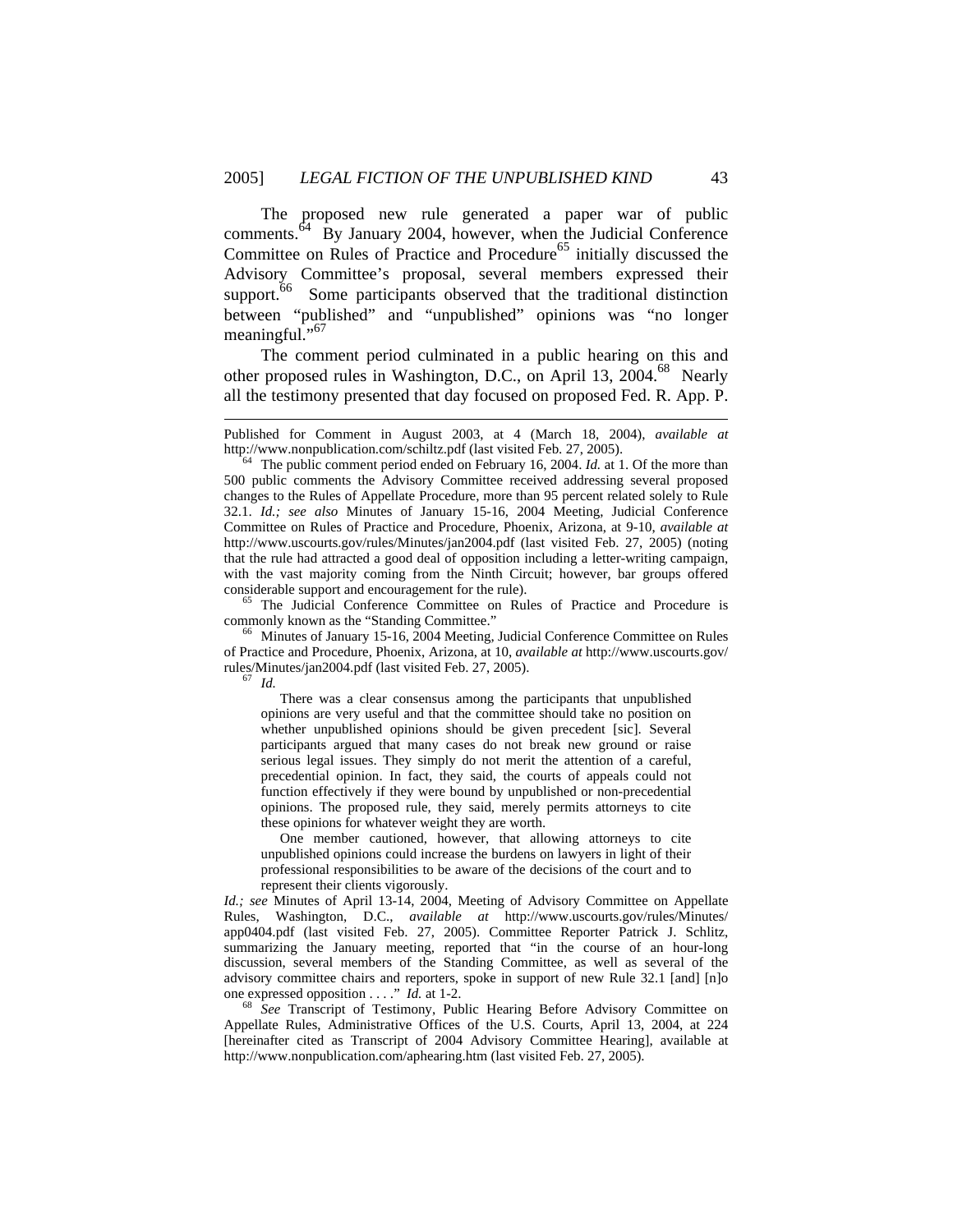32.1, the most controversial of the proposed rules.<sup>69</sup> The hearing testimony was mixed.70 However, at the Advisory Committee meeting

JUDGE BECKER: I have always operated under the 11th commandment, that thou shalt not let the tail wag the dog, and it strikes me that if the Ninth Circuit is our caliper, the tail's wagging the dog. At some point something's going to happen to the Ninth Circuit. . . . [A]t some point my guess is the Ninth Circuit's going to be divided in some way and maybe the problem will take care of itself.

MR. SVETCOV: I've testified . . . before the White Commission in favor of some divisional accommodation within the Ninth Circuit, . . . but the fact of the matter is splitting the Ninth Circuit will still leave, unless California is split—

JUDGE BECKER: Oh, I'm for that, too.

MR. SVETCOV: You know, that's something whose time has not come, Judge Becker, and I submit to you the same is true with Rule 32.1 and nothing further needs to be—

JUDGE BECKER: My point, Mr. Svetcov, is if what they [have] given you [in an unpublished opinion] isn't worth anything, then you don't cite it. That's all. I mean the issue here is not the quality of their work product but the question of whether it's citable. If they've given you two paragraphs that are incomprehensible, then Sanford Svetcov, good lawyer that he is, isn't going to bother citing it. And the lawyers who are not of the Sanford Svetcov caliber, and they do cite it, it's going to take Alex Kozinski—I don't know the difference between a microsecond or a nanosecond but it'll be that fast to toss it aside. So I don't see the burden.

MR. SVETCOV: Well, put yourself in my office. Do I read the 777 opinions that are published [by the Ninth Circuit] and also the 4,000 or 5,000 that are not?

JUDGE BECKER: The answer is neither you nor anybody else reads the 700 that were published. When I started sitting with the Third Circuit 30 years ago . . . we had an audience at that time. The courts of appeals had an audience. We don't have an audience anymore. The bar is so huge, it is so specialized, it is so fractured that no [one any] longer reads all the opinions. You read the opinions that are in your area and nobody in their right mind's going to read the 7,000 or however many there are nonprecedential or unpublished opinions, but you've got research tools which will identify if it's of any value to you.

It strikes me, Mr. Svetcov, that this is an in terrorem argument that in the real—I mean I'm not qualified to talk about the economics of law practice; I've been out of it for over 33 years, but my sense is that in terms of the economics of law practice, you're not going to invest a lot of time and a lot of your clients' money in that enterprise.

MR. SVETCOV: I don't. That's the point. But if I'm facing my opponents citing to them on a regular basis because the floodgates are opened up to

 <sup>69</sup> *See* Minutes of April 13-14, 2004, Meeting of Advisory Committee on Appellate Rules, Washington, D.C., at 7, *available at* http://www.uscourts.gov/rules/Minutes/ app0404.pdf (last visited Feb. 27, 2005). *See generally* Transcript of 2004 Advisory Committee Hearing, *supra* note 68. 70 *See generally* Transcript of 2004 Advisory Committee Hearing, *supra* note 68. In

one of the more colorful colloquies during the hearing, Judge Becker was questioned by Mr. Sandford Svetcov, a practicing attorney from the Ninth Circuit and a member of the Advisory Committee: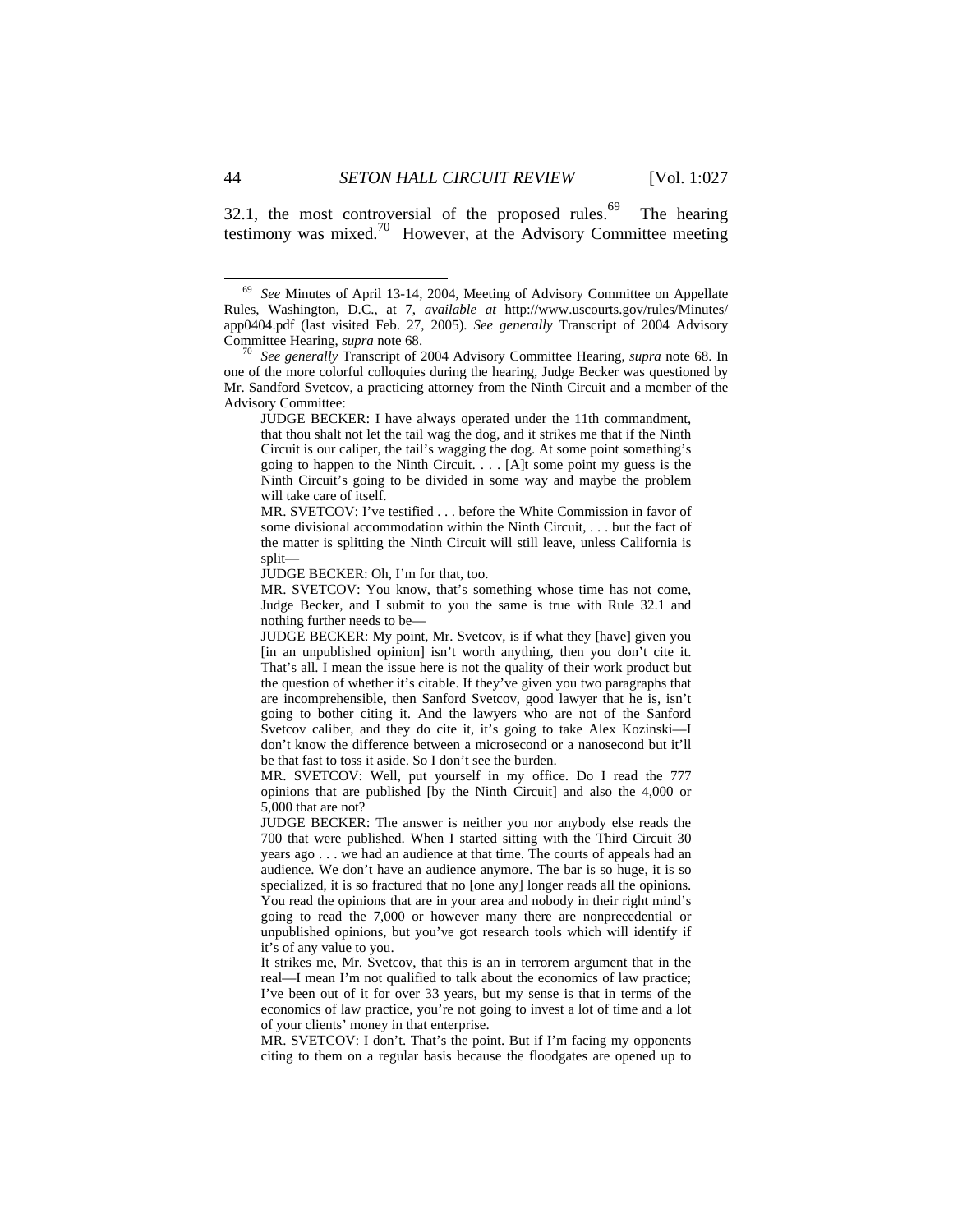immediately following the hearing, all but one of the seven members present spoke in support of the proposed new rule.<sup>71</sup> As later reported to the Judicial Conference, $72$  "The advisory committee rejected claims that adoption of rules permitting citation would result in dire consequences. Courts that have permitted citation of unpublished opinions simply have not experienced any serious adverse consequences."<sup>73</sup> After discussion, the Advisory Committee voted to recommend Rule 32.1 favorably.<sup>74</sup>

MR. SVETCOV: Well, as I said, if it's thoughtful you can adopt that reasoning and make it part of your case without citing to the—

JUDGE BECKER: Well, I heard—

MR. SVETCOV: Judges may or may not have signed off [on the reasoning of written opinions not designated for publication]—

JUDGE BECKER: I heard that. I find that argument underwhelming, to paraphrase the old Four Roses ad, Mr. Svetcov.

MR. SVETCOV: I've underwhelmed a lot of judges in my time.

Testimony of Judge Edward R. Becker, Transcript of 2004 Advisory Committee Hearing, *supra* note 68, at 249-53.

*Minutes of April 13-14, 2004, Meeting of Advisory Committee on Appellate* Rules, Washington, D.C., at 7, *available at* http://www.uscourts.gov/rules/Minutes/ app0404.pdf (last visited Feb. 27, 2005). Most of the members agreed that whatever problems unpublished opinions may cause, local rules that "gag attorneys" are not the proper way to deal with the issue. *Id.* at 8.

<sup>72</sup> See Report of the Judicial Conference Committee on Rules of Practice and Procedure to the Chief Justice of the United States and Members of the Judicial Conference of the United States 10 (September 2004), *available at* http://

l

www.uscourts.gov/rules/jc09-2004/JCReport.pdf (last visited Feb. 27, 2005). 73 *Id.* <sup>74</sup> *See* Minutes of April 13-14, 2004, Meeting of Advisory Committee on Appellate Rules, Washington, D.C., at 9, *available* at http://www.uscourts.gov/ rules/Minutes/app0404.pdf (last visited Feb.27, 2005) (noting one dissent and one absence). The Advisory Committee also amended the rule to remove one clause that was deemed unnecessary. *Id.* at 12. Other amendments were discussed, but not approved. *Id.* at 9-11. One would have made the new rule operate prospectively only, *id.* at 9, and another would have permitted local circuit rules disfavoring or discouraging citation of unpublished opinions. *Id.* at 10. Although the Advisory Committee opposed both amendments, which would have narrowed the scope of the new rule, the members agreed that if either the Standing Committee or the full Judicial Conference failed to approve Rule 32.1 as they had currently drafted it, the Advisory Committee would consider the possibility of recommending a more limited version of the rule in lieu of none at all. *Id.* at 11.

The text of the proposed new rule, with the amendment adopted by the Committee shown in striketype, reads as follows:

Rule 32.1. Citation of Judicial Dispositions

that stuff and I don't find the same level of talent on both sides of the case, then I'm faced with having to deal with—

JUDGE BECKER: Then the question is whether your opponent's got a brain or half a brain. If he's got half a brain and he's citing garbage, then you don't worry about it. If it's stuff that doesn't amount to a hill of beans you're not going to spend any time on it. But if he cites an opinion, a sevenor eight-page opinion which is thoughtful, well then you'd damned well better deal with it because the court's going to look at it. So what else is new? So what's wrong with that?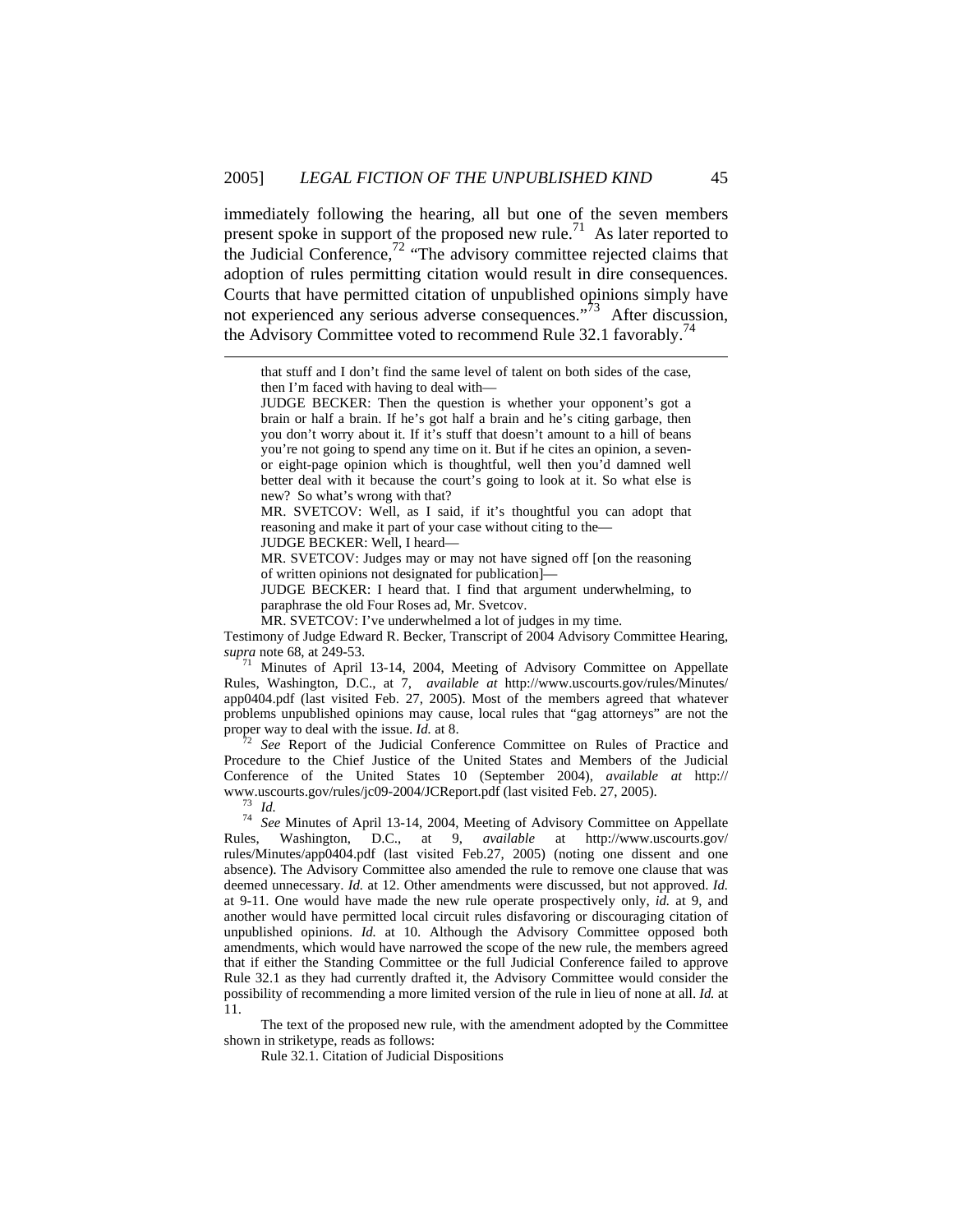The Judicial Conference Committee on Rules of Practice and Procedure, more commonly known as the Standing Committee, met on June 17-18, 2004, to consider the Advisory Committee's proposed new rules.<sup>75</sup> After discussion, the Standing Committee voted to return proposed Rule 32.1 to the Advisory Committee on Appellate Rules for further study.<sup>76</sup> In a lengthy report to the Chief Justice and the Judicial Conference in September 2004, the Standing Committee carefully documented the previous expressions of concern by the Judicial Conference regarding the nonuniformity of no-citation rules among the circuits.<sup>77</sup> In addition, the report acknowledged the Conference's In addition, the report acknowledged the Conference's

all judicial opinions, orders, judgments, or other written dispositions. (b) Copies Required. A party who cites a judicial opinion, order, judgment, or other written disposition that is not available in a publicly accessible electronic database must file and serve a copy of that opinion, order, judgment, or other written disposition with the brief or other paper in which

it is cited.<br>Id. at 2-3; see id. at 12.

*See* Report of the Judicial Conference Committee on Rules of Practice and Procedure to the Chief Justice of the United States and Members of the Judicial Conference of the United States 1 (September 2004), *available at* http://www. uscourts.gov/rules/jc09-2004/JCReport.pdf (last visited Feb. 27, 2005). 76 *Id.* at 13.

Several courts of appeals have expressed concerns with some aspects of the proposed rule. These concerns are mainly centered on the belief that permitting citation of nonprecedential opinions will significantly increase the workload of the courts. In response to that increase, these courts predict that time to disposition will increase as will the number of summary judgment [sic] orders. These concerns can be tested empirically in the nine circuits that now permit citation. In an effort to reach a greater consensus among the courts, and in deference to the circuits that oppose the proposed rule, the Committee [on Rules of Practice and Procedure] decided to defer approving the proposed new rule in favor of such an empirical study. The Committee concluded that some further consideration by the advisory committee would be helpful once the empirical study was completed. This further consideration would take into account the results of the empirical study but need not be limited to empirical issues. The Committee was particularly interested in the advisory committee's further consideration of the application of the proposed rule to state court unpublished opinions. The Committee was careful to state that its action was neutral and should not be understood to express disapproval of the proposal.

*Id.*; *see also* Pearson, *supra* note 22, at 1296 n.532.<br><sup>77</sup> Report of the Judicial Conference Committee on Rules of Practice and Procedure to the Chief Justice of the United States and Members of the Judicial Conference of the United States 8-9 (September 2004), *available at* http://www.uscourts.gov/rules/jc09- 2004/JCReport.pdf (last visited Feb. 27, 2005). "The [A]dvisory [C]ommittee [on Appellate Rules] concluded that the promulgation of uniform citation rules was timely,

<sup>(</sup>a) Citation Permitted. No prohibition or restriction may be imposed upon the citation of judicial opinions, orders, judgments, or other written dispositions that have been designated as "unpublished," "not for publication," "non-precedential," "not precedent," or the like, unless that prohibition or restriction is generally imposed upon the citation of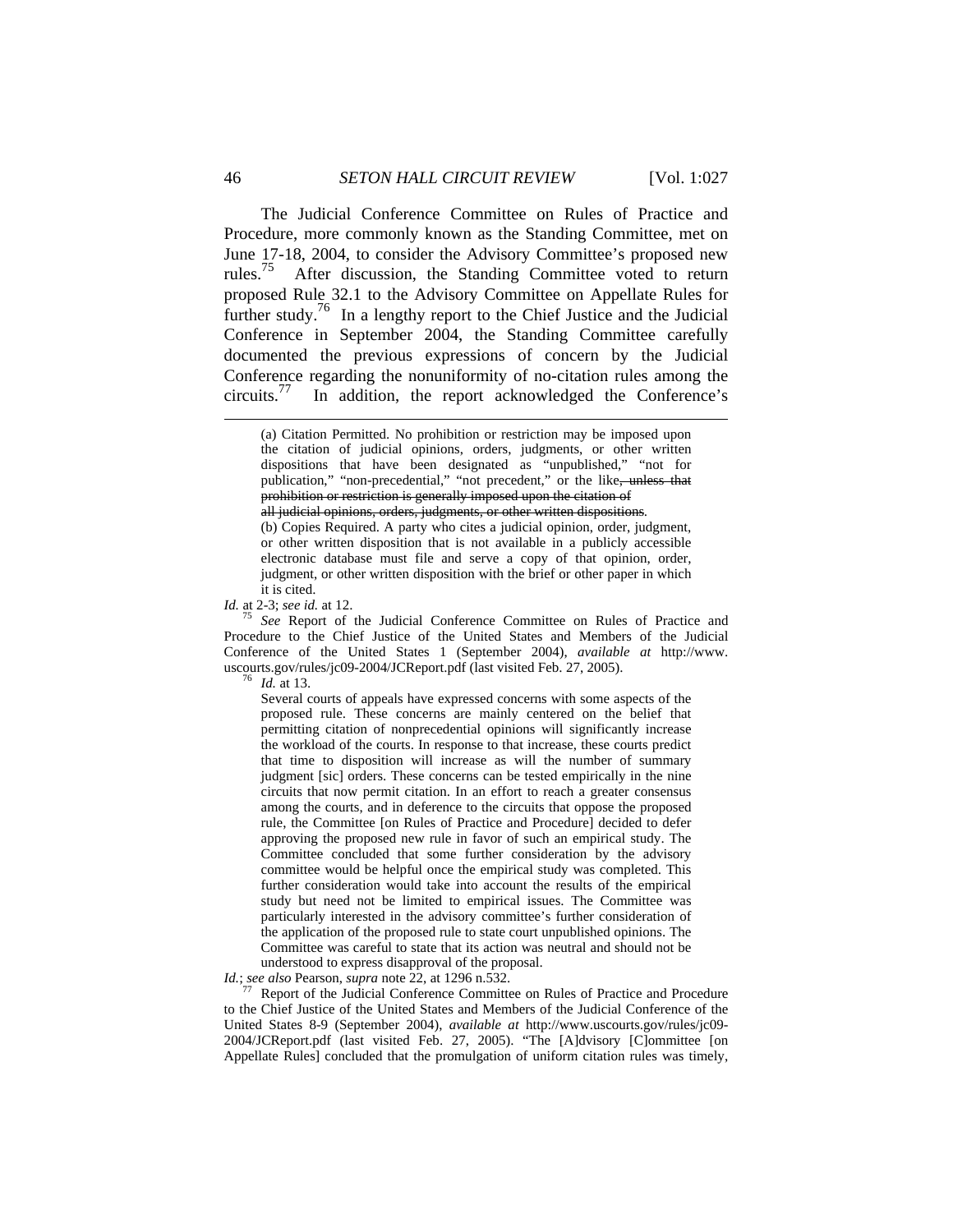predisposition favoring uniform procedures regarding citation of unpublished opinions, as expressed in 1995 when it recommended that "'the relevant committees of the Judicial Conference should work together to develop a *uniform set of procedures and mechanisms* for access to circuit court opinions, guidelines for publication or distribution, and *clear standards for citation*."78

The most recent and perhaps most significant development in the continuing saga of "unpublished" opinions is the E-Government Act of  $2002.<sup>79</sup>$  Section  $205(a)(5)$  of the Act expressly requires all federal circuits to provide electronic access, no later than December 17, 2004, to "all written opinions," whether designated for publication or not.<sup>80</sup> Therefore, at least prospectively, Congress has spoken, trumping any remaining practical distinction between "unpublished" and "published" opinions issued by the federal courts of appeals.<sup>81</sup>

#### III. THE ETHICAL DILEMMA OF "UNPUBLISHED" OPINIONS: TO CITE OR NOT TO CITE?

No uniform code of professional conduct governs practice in the federal court system.82 The federal courts have not been able to develop

 $\overline{a}$ 

*Id.* at 8-9 (quoting *Long Range Plan for the Federal Courts* 70 (December 1995))

(emphasis added by Judicial Conference Committee on Rules of Practice and Procedure).<br><sup>79</sup> See id. at 9. "The E-Government Act of 2002 requires all federal courts to post all opinions, including 'unpublished' opinions, on

<sup>80</sup> E-Government Act of 2002, Pub. L. No. 107-347, § 205(f), 116 Stat. 2899, 2915 (2002). The Act provides that not later than two years after the Dec. 17, 2002 effective date of Title II, §§ 201-216, 116 Stat. 2910, the websites required by section 205(a) must be established. Each website must contain certain information or links to websites providing the information, specifically including:

(5) Access to the substance of all written opinions issued by the court, *regardless of whether such opinions are to be published in the official court reporter*, in a text searchable format.

(Emphasis added.) In addition, the Act requires that all written opinions issued after the effective date of section 205 must remain available online. *See* Pub. L. No. 107-347, § 205(b)(2), 116 Stat. 2899, 2914.

 $81$  "In an ironic counterpoint to court rules that draw a sharp distinction between published and unpublished opinions, the spread of computerized legal research has meant that 'unpublished' opinions generally are as readily available as those designated as 'published.'" *Unpublished Judicial Opinions, supra* note 60, at 44 (prepared statement of Arthur D. Hellman). 82 Judith A. McMorrow, *The (F)Utility of Rules: Regulating Attorney Conduct in* 

*Federal Court Practice*, Research Paper No. 44, at 5 (September 29, 2004 draft), *available at* http://ssrn.com/abstract\_id=597862 (last visited Feb. 27, 2005); *see also*  STEPHEN GILLERS & ROY D. SIMON, REGULATION OF LAWYERS: STATUTES AND

consistent with the views of the Committee on Court Administration in 1972, the Judicial Conference in 1974, the Federal Courts Study Committee in 1992, and the Judicial Conference again in 1995, which had urged that uniform citation standards be prescribed."  $Id$  at 10-11.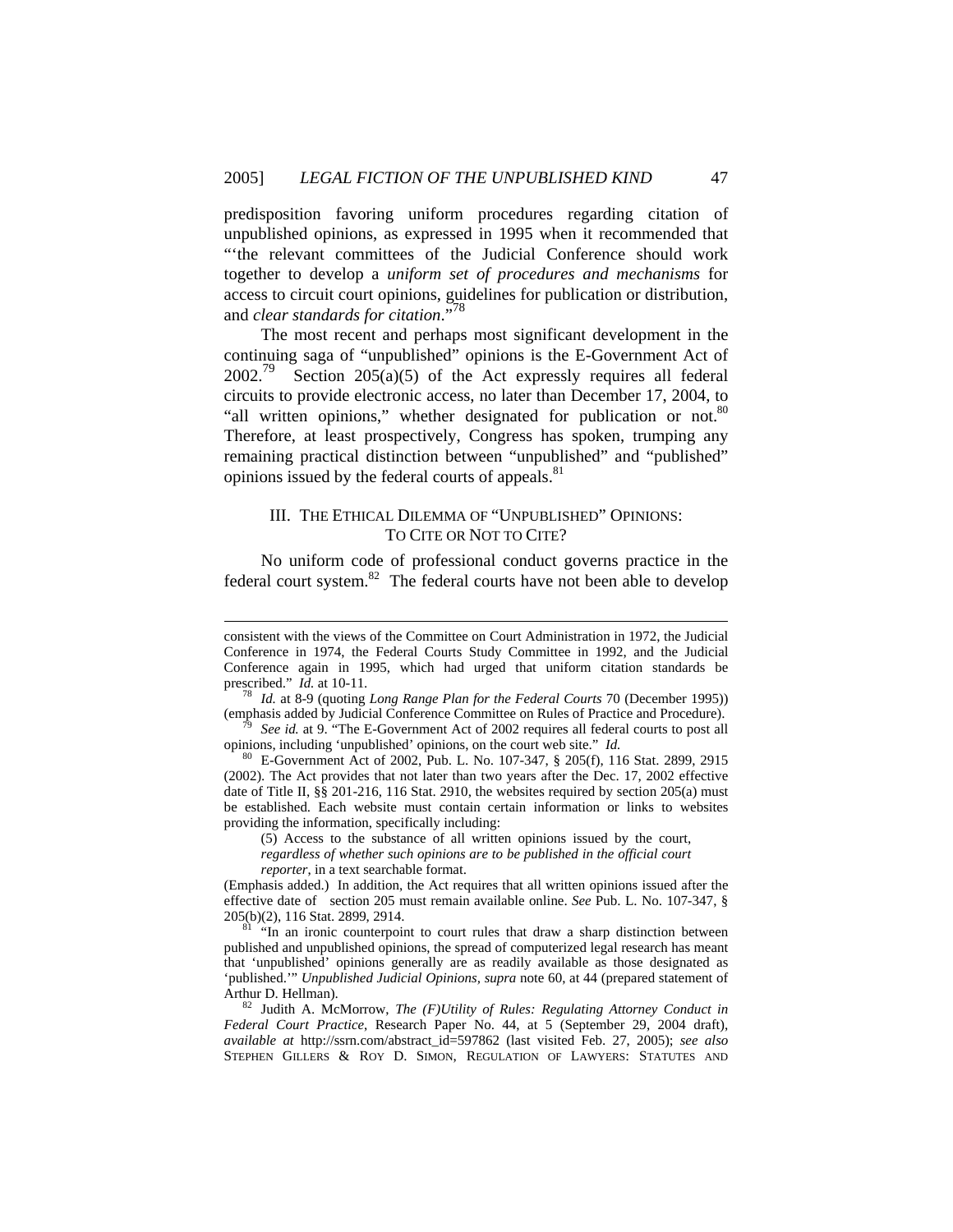the necessary consensus to adopt a uniform code of ethics for the federal bar;<sup>83</sup> nor have they uniformly incorporated the ethical rules of the respective states in which the federal courts sit.<sup>84</sup> Attorneys who practice in many federal jurisdictions, including Department of Justice attorneys, have expressed concern about inconsistencies in the enforcement of ethical rules and the imposition of sanctions.<sup>85</sup>

The federal courts draw on several sources to regulate litigation ethics.<sup>86</sup> While nearly all federal circuits have adopted or incorporated codes governing the conduct of litigants, $87$  ethical rules of conduct adopted by attorneys' licensing jurisdictions or by the tribunals in which they practice are not the only means of regulating attorney conduct.<sup>88</sup> The federal courts also draw on procedural rules, norms of practice, and

*Id.* at 20. For a collection of materials reflecting the extensive work devoted to the subject, see Daniel R. Coquillette & Marie Leary, Administrative Office of the United States Courts, *Working Papers of the Committee on Rules of Practice and Procedure: Special Studies of Federal Rules Governing Attorney Conduct* (1997), *available at* http://www.uscourts.gov/rules/WorkingPapers-AttorneyConduct.pdf (last visited Feb. 27, 2005). 84 McMorrow, *supra* note 82, at 6. The Judicial Conference Committee on Rules of

Practice and Procedure (generally known as the Standing Committee) appointed an ad hoc task force in 1998 to formally study a proposal to adopt a core set of ten uniform rules of professional conduct, which would have applied in federal district courts and courts of appeals. Minutes of June 18-19 Meeting, Judicial Conference Committee on Rules of Practice and Procedure, Santa Fe, New Mexico, at 41-42, *available at*  http://www.uscourts.gov/rules/Minutes/june1998.pdf (last visited Feb. 27, 2005); *see* Professional Responsibility Standards, Rules & Statutes 683-93 (John S. Dzienkowski abr. ed., West 2000-01) (reprinting draft federal rules of attorney conduct). Proposed Rule 7 would have adopted MODEL RULES OF PROF'L CONDUCT R. 3.3 virtually in its entirety. *See id.* at 690. The note accompanying the proposed rule explained the need for the rule as follows: "To preserve the integrity of the court proceedings, candor toward the tribunal is a matter of significant federal interest, and as such, requires a single uniform standard applicable in all federal courts." *Id.* (citing Roger C. Cramton, Memorandum to

STANDARDS 587 (2005) (although seriously considered in the 1990s, federal courts have not adopted Federal Rules of Professional Conduct). 83 *See* Minutes of January 15-16, 2004 Meeting, Judicial Conference Committee on

Rules of Practice and Procedure, Phoenix, Arizona, *available at* http://www.uscourts.gov/ rules/Minutes/jan2004.pdf (last visited Feb. 27, 2005).

<sup>[</sup>T]he committee's extensive efforts in considering potential attorney conduct rules have been placed on indefinite hold. . . . [H]owever, . . . the committee [will] be ready to respond quickly if Congress were to enact legislation calling for the judiciary to initiate attorney conduct rules and if the Department of Justice, the Conference of Chief Justices, and the American Bar Association were to agree on the substance of the proposed rules.

Participants of the Special Study Conference 2-3 (Jan. 8, 1996)).<br><sup>85</sup> McMorrow, *supra* note 82, at 6-7.<br><sup>87</sup> See Appendix II (table summarizing each federal circuit's attorney disciplinary<br><sup>87</sup> See Appendix II (table sum codes). 88 McMorrow, *supra* note 82, at 5 n.13.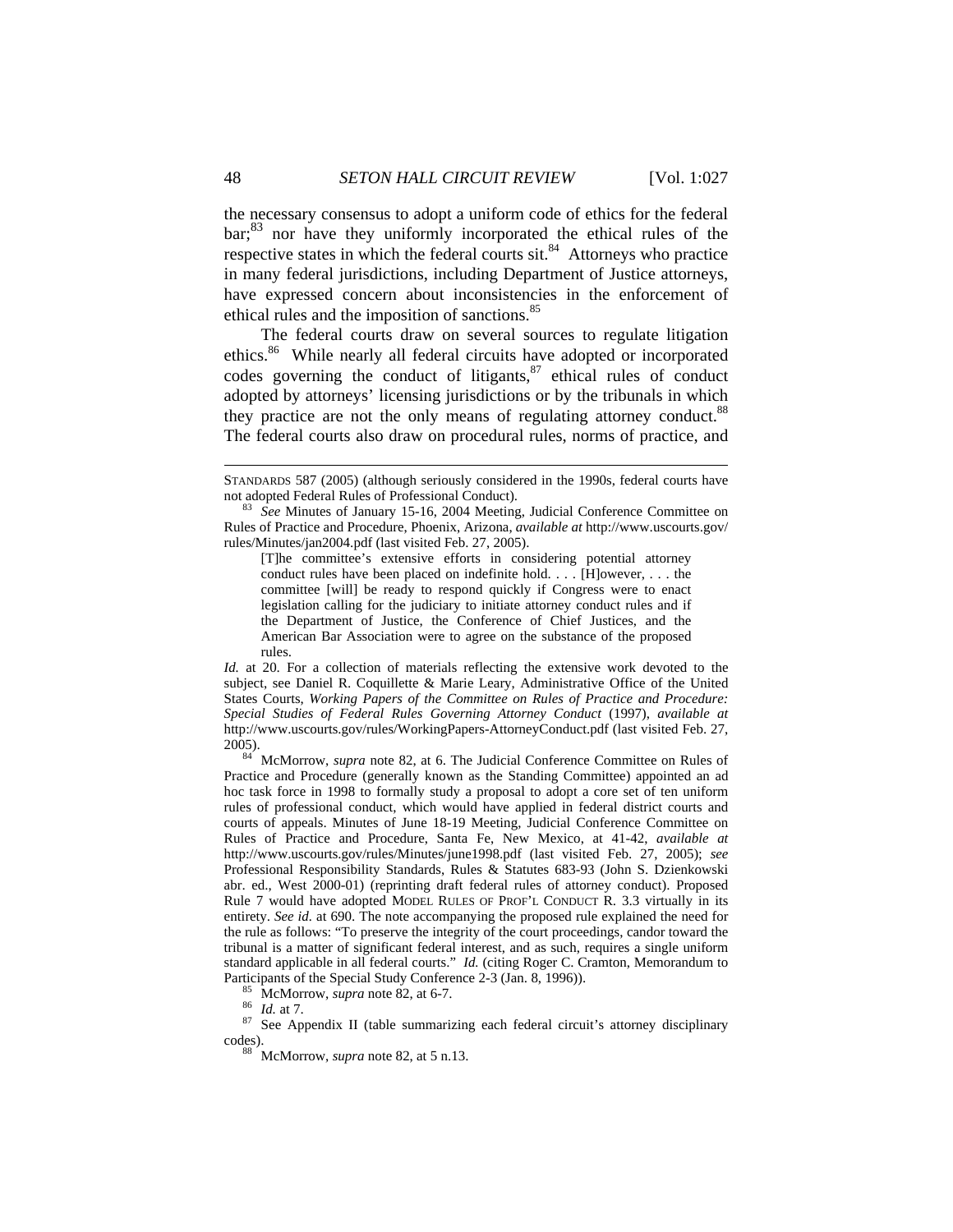formal ethical codes.89 While ethical rules impose a kind of "strict liability" for their breach, $90$  attorney conduct is also governed by applicable procedural rules and substantive  $law<sup>91</sup>$  In addition, the federal courts have the inherent power to regulate the conduct of attorneys and litigants who participate in proceedings before them.<sup>92</sup> Because of the lack of uniformity in the approach to regulating attorney conduct, the practicing bar faces the challenging task of anticipating how any particular federal court will respond to an ethical dilemma.<sup>93</sup>

In particular, lawyers have an ethical duty of candor to the court.<sup>94</sup> Among other things, the duty of candor prohibits attorneys from

suspension of a lawyer for six months for "contemptuous or contumacious conduct").

Courts have long recognized an inherent authority to suspend or disbar lawyers. This inherent power derives from the lawyer's role as an officer of the court which granted admission. The standard for disciplining attorneys practicing before the courts of appeals is set forth in Federal Rule of Appellate Procedure 46:

"(b) Suspension or Disbarment. When it is shown to the court that any member of its bar has been suspended or disbarred from practice in any other court of record, or has been guilty of conduct unbecoming a member of the bar of the court, he will be subject to suspension or disbarment by the court.  $\dots$ ."

The phrase "conduct unbecoming a member of the bar" must be read in light of the "complex code of behavior" to which attorneys are subject. Essentially, this reflects the burdens inherent in the attorney's dual obligations to clients and to the system of justice.

*Id.* (emphasis added by the court) (internal citations and footnotes omitted); *see also*  McMorrow, *supra* note 82, at 7. "[I]n practice the rules of professional conduct function like standards, serving to guide the federal courts but not unduly constrain their decision making."  $Id.$  at 8.

<sup>93</sup> McMorrow, *supra* note 82, at 9. <sup>94</sup> MODEL RULES OF PROF'L CONDUCT R. 3.3(a) (2002); *see also supra* note 84 (discussing Proposed Federal Rule of Professional Conduct 7). The following passage from a nineteenth century text illustrates that the duty of candor has deep roots in American legal ethics.

There is no profession in which moral character is so soon fixed as in that of the law; there is none in which it is subjected to severer scrutiny by the public. It is well that it is so. The things we hold dearest on earth,—our fortunes, reputations, domestic peace, the future of those dearest to us, nay, our liberty and life itself, we confide to the integrity of our legal counsellors and advocates. Their character must be not only without a stain, but without

<sup>&</sup>lt;sup>89</sup> Id. at 7.<br><sup>90</sup> L. RAY PATTERSON, LAWYER'S LAW: PROCEDURAL, MALPRACTICE AND DISCIPLINARY ISSUES 17 (4th ed. 1999).

<sup>&</sup>lt;sup>91</sup> RESTATEMENT (THIRD) OF LAW GOVERNING LAWYERS  $\S$  42 cmt. a (2000). A lawyer who engages in misconduct while representing a client is subject not only to professional discipline, but also to civil liability and criminal prosecution. *Id.; see* MODEL RULES OF PROF'L CONDUCT R. 8.4(b) & cmt. 2 (2002) (while a lawyer is "personally answerable to the entire criminal law," professional accountability rests only on offenses that suggest "lack of those characteristics relevant to law practice[,]" such as dishonesty or breach of trust)*.* <sup>92</sup> *See In re* Snyder, 472 U.S. 634, 643-44 (1985) (reversing Eighth Circuit's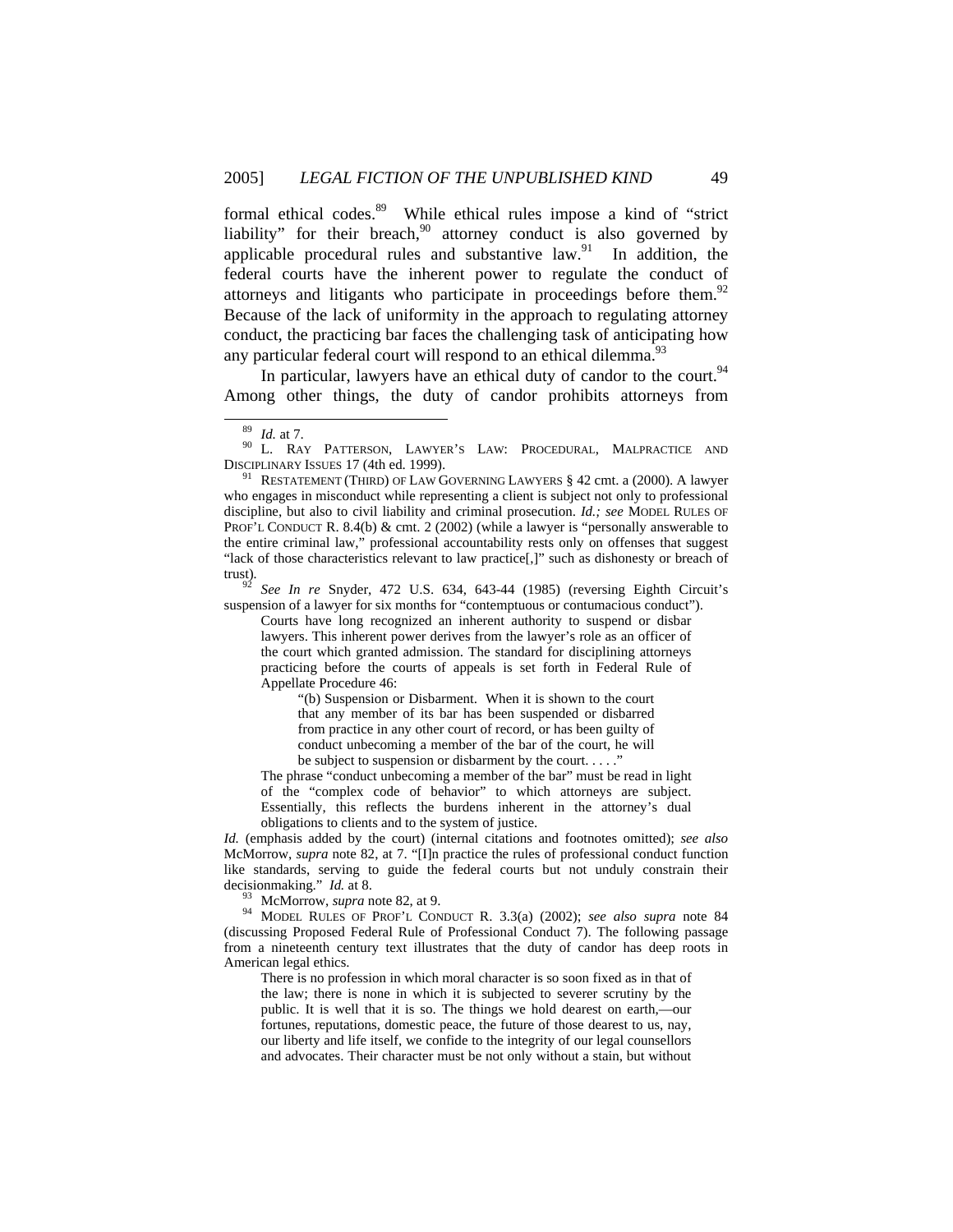knowingly making a false statement of law to the court, or from failing to correct a false statement of material law that the attorney has previously made to the court. $95$  Moreover, the duty of candor requires an attorney to disclose authority in the controlling jurisdiction that the attorney knows is *directly adverse* to the position taken on the client's behalf.<sup>96</sup> Recognizing the possible conflict between the attorney's duty of candor to the court and the duty of loyalty to the client, the rule expressly provides that the duty of candor applies, even if it means disclosing information otherwise protected by the ethical duty to maintain confidentiality of client information.<sup>97</sup> To qualify as a violation, an affirmative misrepresentation of the law is not required. Under some circumstances, the failure to make a disclosure is considered the ethical equivalent of an affirmative misrepresentation.<sup>98</sup>

In addition to the ethical code provisions addressing the lawyer's duty as an advocate, a separate ethical rule explicitly defines professional misconduct to include "engag[ing] in conduct involving dishonesty, fraud, deceit or misrepresentation . . . .<sup>,99</sup> Rule 8.4 addresses the broad duty of an attorney to maintain the integrity of the profession, and it also prohibits "conduct that is prejudicial to the administration of justice . . .

GEORGE SHARSWOOD, AN ESSAY ON PROFESSIONAL ETHICS 169-70 (4th ed. 1876).<br><sup>95</sup> MODEL RULES OF PROF'L CONDUCT R. 3.3(a)(1) (2002).<br><sup>96</sup> Id. 3.3(a)(2); *see, e.g., In re* Hendrix, 986 F.2d 195, 200-01 (7th Cir. 1993) (Posner, J.) (acknowledging circuit division on whether failure to acknowledge binding adverse precedent violates FED. R. CIV. P. 11, but if "counsel *knowingly* concealed dispositive adverse authority[,] it engaged in professional misconduct" contrary to MODEL RULES OF PROF'L CONDUCT R. 3.3(a)(3) (1983) [now MODEL RULES OF PROF'L CONDUCT R. 3.3(a)(2) (2002)]. 97 MODEL RULES OF PROF'L CONDUCT R*.* 3.3(c) (2002) (citing MODEL RULES OF

PROF'L CONDUCT R. 1.6 (2002)). *See generally* Angela Gilmore, *Self-Inflicted Wounds: The Duty to Disclose Damaging Legal Authority*, 43 CLEV. ST. L. REV. 303 (1995).

When a lawyer finds herself caught in a bind over clashing allegiances owed to court and client, the scales must tilt toward the court. Times where the lawyer's duty owed to the court trumps loyalty to the client range far and wide. On the most obvious level, an attorney may never be a party to conduct prejudicial to the administration of justice.

*Id.* at 312-13 (internal citations omitted).

98 MODEL RULES OF PROF'L CONDUCT R. 3.3 cmt. 3 (2002). 99 *Id*. 8.4(c).

suspicion. From the very commencement of a lawyer's career, let him cultivate, above all things, truth, simplicity, and candor: they are the cardinal virtues of a lawyer. Let him always seek to have a clear understanding of his object: be sure it is honest and right, and then march directly to it. The covert, indirect, and insidious way of doing anything, is always the wrong way. It gradually hardens the moral faculties, renders obtuse the perception of right and wrong in human actions, weighs everything in the balances of worldly policy, and ends most generally, in the practical adoption of the vile maxim, "that the end sanctifies the means."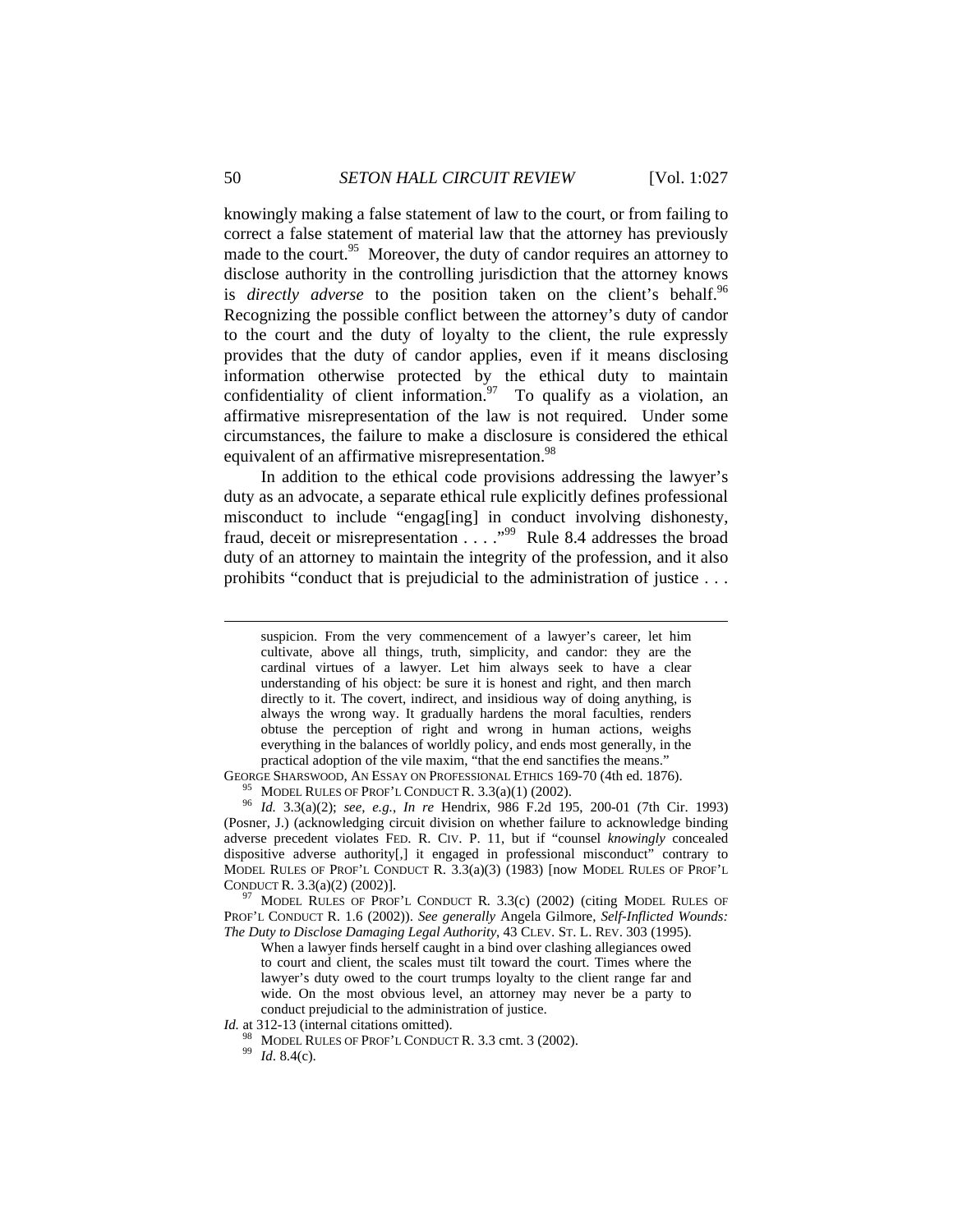."<sup>100</sup> Acknowledging the potential for conflicting ethical and legal obligations, the commentary provides:

A lawyer may refuse to comply with an obligation imposed by law upon a good faith belief that no valid obligation exists. The provisions of Rule 1.2(d) concerning a good faith challenge to the validity, scope, meaning or application of the law apply to challenges of legal regulation of the practice of law.<sup>101</sup>

For the express purpose of ensuring fairness to the opposing party and counsel, the Model Rules also prohibit an attorney from "knowingly disobey[ing] an obligation under the rules of a tribunal, except for an open refusal based on an assertion that no valid obligation exists  $\dots$ ."<sup>102</sup> The Model Rules provide no commentary directly pertaining to this subsection. However, a formal ethics advisory opinion issued by the American Bar Association in 1994, later revised in 1995, expressly relied on this ethical rule.<sup>103</sup> The opinion concluded that the citation of unpublished dispositions amounted to a breach of Rule 3.4(c), but only if the jurisdiction had adopted a specific rule prohibiting citation of such opinions:104

It is ethically improper for a lawyer to cite to a court an unpublished opinion of that court or of another court where the forum court has a specific rule prohibiting any reference in briefs to an opinion that has been marked, by the issuing court, "not for publication." On the other hand, there is no violation if a lawyer cites an unpublished opinion from another jurisdiction in a jurisdiction that does not have such a ban. $105$ 

<sup>&</sup>lt;sup>100</sup> *Id.* 8.4(d). <sup>101</sup> *Id.* 8.4 cmt. 4. Rule 1.2(d) provides that an attorney may not counsel a client to engage in criminal or fraudulent conduct, but "may counsel or assist a client to make a good faith effort to determine the validity, scope, meaning or application of the law."<br>MODEL RULES OF PROF'L CONDUCT R. 1.2(d) (2002).

<sup>&</sup>lt;sup>102</sup> MODEL RULES OF PROF'L CONDUCT R.  $3.4(c)$  (2002).<br><sup>103</sup> *See* ABA Comm. on Ethics and Prof'l Responsibility, Formal Op. 94-386R (1995).<br><sup>104</sup> *See id.* A 1963 informal ethics advisory opinion had concluded that citat unreported opinions as such did not pose an ethical problem, even in a jurisdiction like Tennessee, which at that time did not encourage the citation of such opinions except for the value of their reasoning. *See* ABA Comm. on Prof'l Ethics, Informal Op. 667 (1963). However, the informal opinion concluded with a caveat that there was nothing unethical about citing to an unreported opinion in the absence of "specific court rules or the customs or practice of the bar or of a particular court" to the contrary. *Id.* Interestingly, Formal Opinion 94-386R did not cite the dictum in the 1963 informal opinion, even though it directly supported the result reached in the 1995 opinion.<br><sup>105</sup> ABA Comm. On Ethics and Prof'l Responsibility, Formal Op. 94-386R (1995);

*see also* Cristi Ray, *Comments and Current Developments, Recent Opinions from the ABA Standing Committee on Ethics and Professional Responsibility*, 8 GEO. J. LEGAL ETHICS 1099, 1116 (1995) (reviewing ABA Comm. on Ethics and Prof'l Responsibility,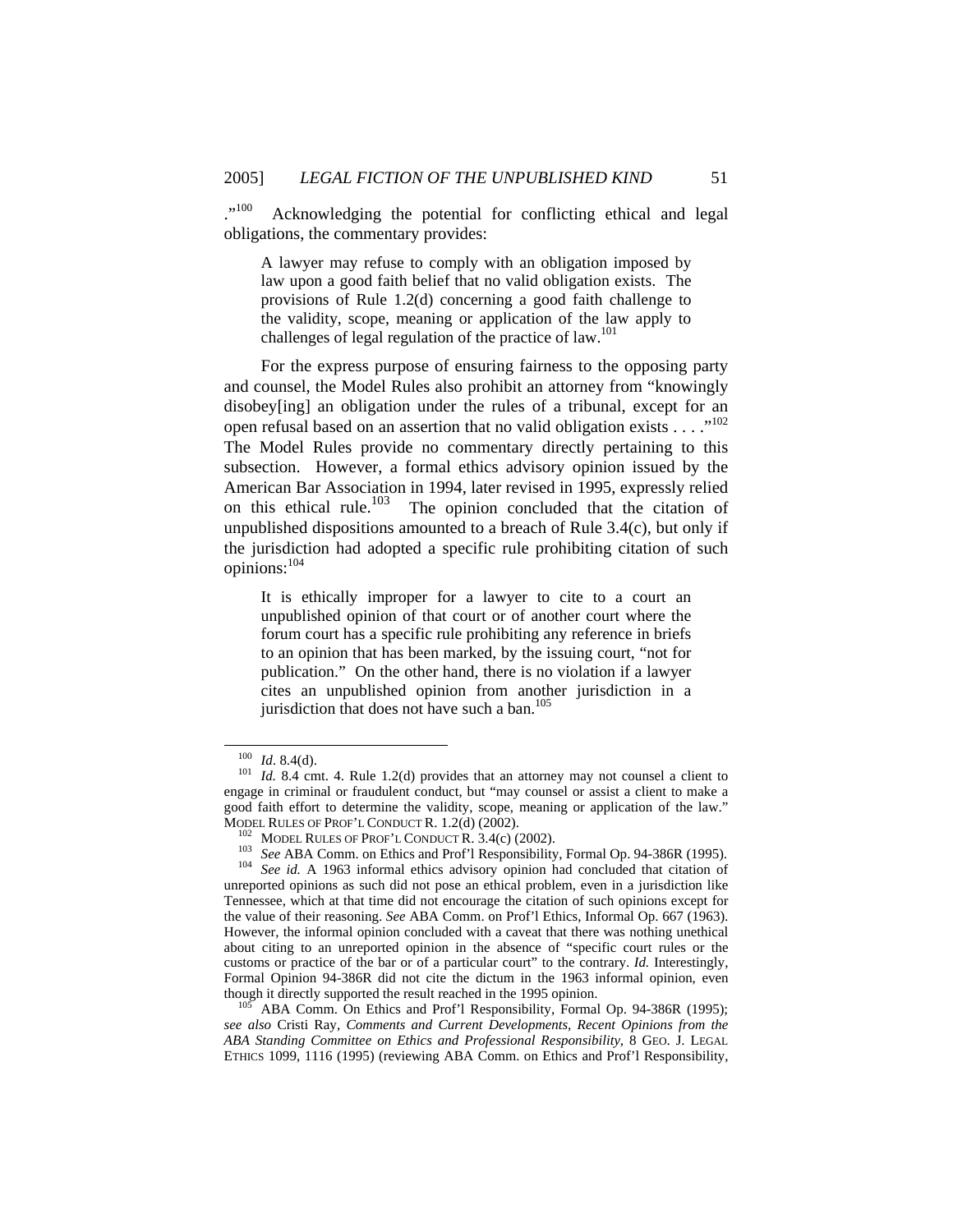The opinion did not address the express possibility that an attorney may openly refuse to comply with a court's no-citation rule based on an assertion that no valid obligation exists to comply with the local rule.<sup>106</sup>

Beyond the rules of ethics, an attorney must abide by laws prohibiting fraud and misrepresentation, which apply to lawyers and nonlawyers alike. $107$  Violations may occur not only in the form of affirmative misrepresentations, but also failure to comply with obligations to disclose.<sup>108</sup> In fact, the ethical duty to disclose directly adverse authority known to the attorney is just such an obligation.<sup>109</sup> A court could quite rightly conclude, for example, that an attorney's failure to cite pertinent legal authority, known to be directly contrary to the client's position, amounts to a deliberate misrepresentation of the law.<sup>110</sup>

MINEFIELD: PROBLEMS, LAW, AND PROFESSIONAL RESPONSIBILITY 103 (2004) (noting that lawyer codes incorporate the vast external law of fraud); *see also* Chambers v. NASCO, Inc., 501 U.S. 32, 44 (1991) (inherent power of federal courts allow a judgment to be vacated "upon proof that [] fraud has been perpetrated on the court").

This "historic power of equity to set aside fraudulently begotten judgments[]" is necessary to the integrity of the courts, for "tampering with the administration of justice in [this] manner . . . involves far more than an injury to a single litigant. It is a wrong against the institutions set up to protect and safeguard the public."

*Id.* (citation omitted) (quoting Hazel-Atlas Glass Co. v. Hartford-Empire Co., 322 U.S. 238, 245-46 (1944)).<br><sup>108</sup> MARTYN & FOX, *supra* note 107, at 105.<br><sup>109</sup> See supra note 96 and accompanying text. However, opposing counsel who fails to

cite the "adverse authority" to the court is unlikely to charge the violator with fraud or misrepresentation, if for no other reason than embarrassment for overlooking legal

authority supporting the client's position. 110 *See Hendrix,* 986 F.2d at 200 (chastising counsel for failing to cite a published opinion from the same circuit that the court would have had to overrule if counsel's appeal were to succeed); *see also* Romer v. Evans, 517 U.S. 620, 641 (1996) (Scalia, J.,

Formal Op. 94-386 (1994)). The original advisory opinion issued in 1994 recognized that the Sixth and Tenth Circuits had "recently suspended their bans against use of unpublished opinions, partly because of the . . . electronic availability of the opinions." *Id.* at 1117-18 (citing ABA Comm. on Ethics and Prof'l Responsibility, Formal Op. 94- 386, at 2 (1994)). While attorneys in jurisdictions that had not lifted their bans might request special permission to cite an unpublished opinion, they were cautioned to comply with the relevant tribunal's rule, "regardless of what the trend may be in the legal field generally." *Id*. at 1118. "[I]n those jurisdictions where the ban has not been suspended, a lawyer violates Model Rule 3.4(c) by citing unpublished decisions, even if he believes that the policy behind the prohibition has been called into question by the actions taken by the Tenth Circuit and the Sixth Circuit." *Id.* at 1118 n.80 (quoting ABA Comm. on Ethics and Prof'l Responsibility, Formal Op. 94-386, at 2 (1994)). The revised version of the opinion issued in 1995 deleted all discussion of "temporary suspension of such bans." ABA Comm. on Ethics and Prof'l Responsibility, Formal Op. 94-386R, at 1 n.\* (1995). The revised opinion also clarified that citing an unpublished opinion to a court without such a ban is not an ethical violation, even if the originating jurisdiction precludes its citation. However, the lawyer must advise the court that the cited opinion was expressly limited in reach by the issuing court. *Id.* at 2.<br><sup>106</sup> See MODEL RULES OF PROF'L CONDUCT R. 3.4(c) (2002).<br><sup>107</sup> See SUSAN R. MARTYN & LAWRENCE J. FOX, TRAVERSING THE ETHICAL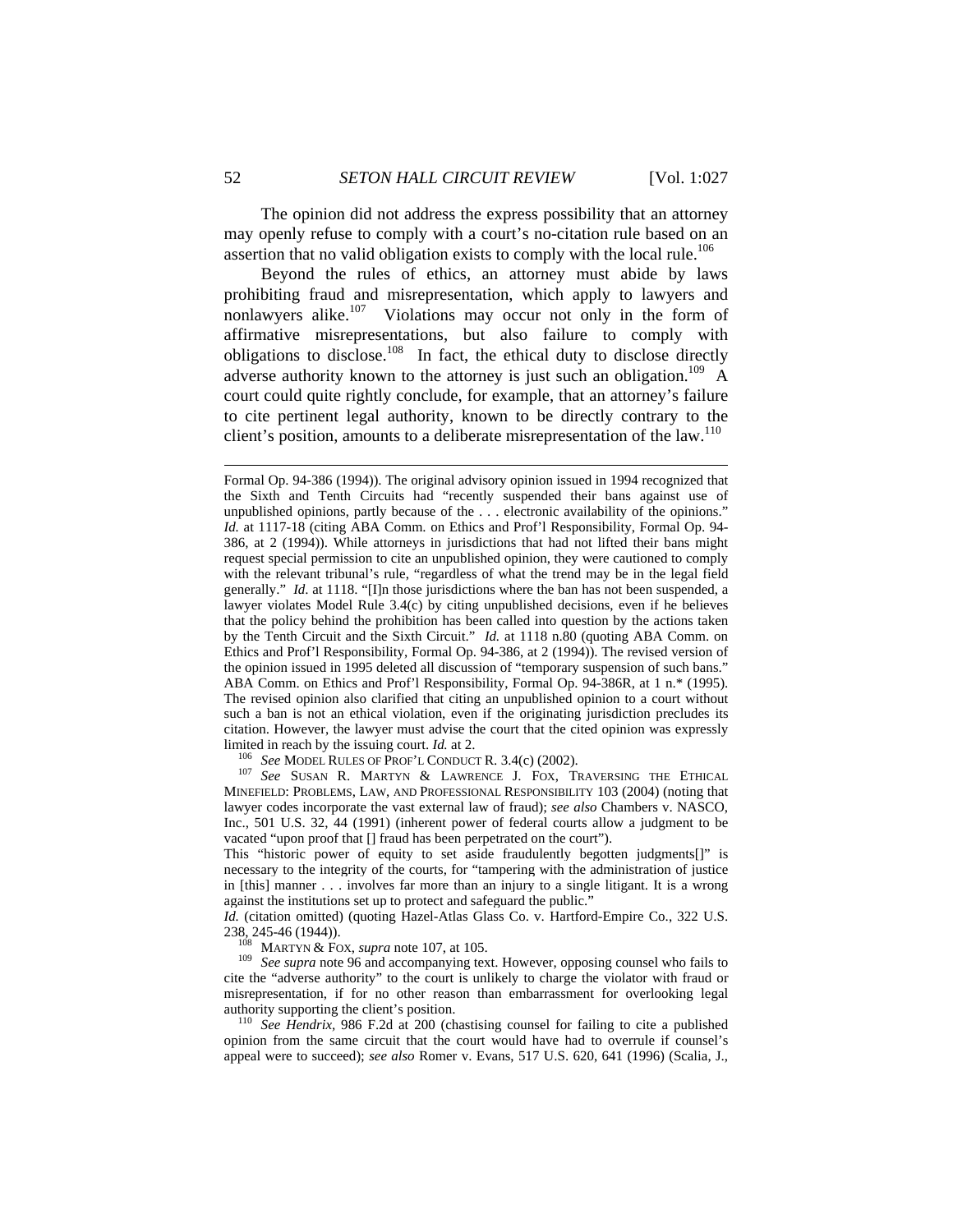$\overline{a}$ 

. . . .

Various procedural rules also impose ethical responsibilities on counsel to fully disclose relevant legal authority to the tribunal, including lower court opinions and unpublished decisions.<sup>111</sup> Some circuits have held, $112$  for example, that a failure to expressly acknowledge binding adverse legal precedent violates Fed. R. Civ. P. 11.<sup>113</sup> Others, however,

 "Legal authority" includes not only case-law precedents, but also statutes, ordinances, regulations, and administrative rulings. The obligation to cite adverse case law is not limited to appellate decisions. A decision must be cited even if the appeal remains pending, so long as applicable law provides that the decision has force as precedent pending appeal.

 Case-law precedent includes an unpublished memorandum opinion, an unpublished report filed by a magistrate, and an adverse federal habeas corpus ruling. The duty to disclose such unpublished materials may be of great practical significance, because they are less likely to be discovered by the tribunal itself.

*Id.* (internal citations omitted). *But see id.* (lawyer's duty to disclose unpublished authority should not apply in jurisdictions prohibiting citation of unpublished opinions). 112 *See Hendrix*, 986 F.2d at 201 (citing Thompson v. Duke, 940 F.2d 192, 196 n.2

(7th Cir. 1991)); *see also, e.g.*, Precision Specialty Metals, Inc. v. United States, 315 F.3d 1346, 1355 (Fed. Cir. 2003) (upholding sanctions for FED. R. CIV. P. 11 violations for concealing Supreme Court case of which counsel was or should have been aware; her attempt to conceal it from the court and opposing counsel intentionally or negligently misled the court and violated the attorney's fundamental duty to be candid and scrupulously accurate); Barth v. District of Columbia, 15 F.3d 1159, No. 92-7093, 1993 WL 523999 \*4 (D.C. Cir. 2003) (Henderson, J., dissenting) (duty of candor requires erring on the side of disclosure in treating adverse authority so as not to impede trial court's disposition; endorsing an approach to Rule 11 sanctions comparable to that taken in *Hendrix* under FED. R. APP. P. 38); DeSisto Coll., Inc. v. Line, 888 F.2d 755, 766 (11th Cir. 1989) (sanctioning plaintiff's counsel for Rule 11 violation for failing to cite an Eleventh Circuit decision directly contrary to client's position that defendants were not entitled to legislative immunity); Coastal Transfer Co. v. Toyota Motor Sales, 833 F.2d 208, 212 (9th Cir. 1987) (affirming FED. R. CIV. P. 11 sanctions awarded by trial court and awarding double costs and attorney's fees on appeal, in part for ignoring controlling

See Norfolk and Western R. Co., 814 F.2d 1192, 1198 (7th Cir. 1987). "The ostrich-like tactic of pretending that potentially dispositive authority against a litigant's contention does not exist is as unprofessional as it is pointless." *Id.* (citation omitted). The pertinent portions of FED. R. CIV. P. 11 provide as follows:

(b) Representations to Court. By presenting to the court (whether by signing, filing, submitting, or later advocating) a pleading, written motion, or other paper, an attorney or unrepresented party is certifying that to the best of the person's knowledge, information, and belief, formed after an inquiry reasonable under the circumstances,—

(2) the claims, defenses, and other legal contentions therein are warranted by existing law or by a nonfrivolous argument for the extension, modification, or reversal of existing law or the establishment of new law; . . . .

joined by Rehnquist, C.J., and Thomas, J., dissenting) ("[U]nlike the Court, [parties] cannot afford the luxury of ignoring inconvenient precedent . . . ."). 111 *See* RESTATEMENT (THIRD) OF LAW GOVERNING LAWYERS § 111 cmt. d, Reporter's

Note (2000).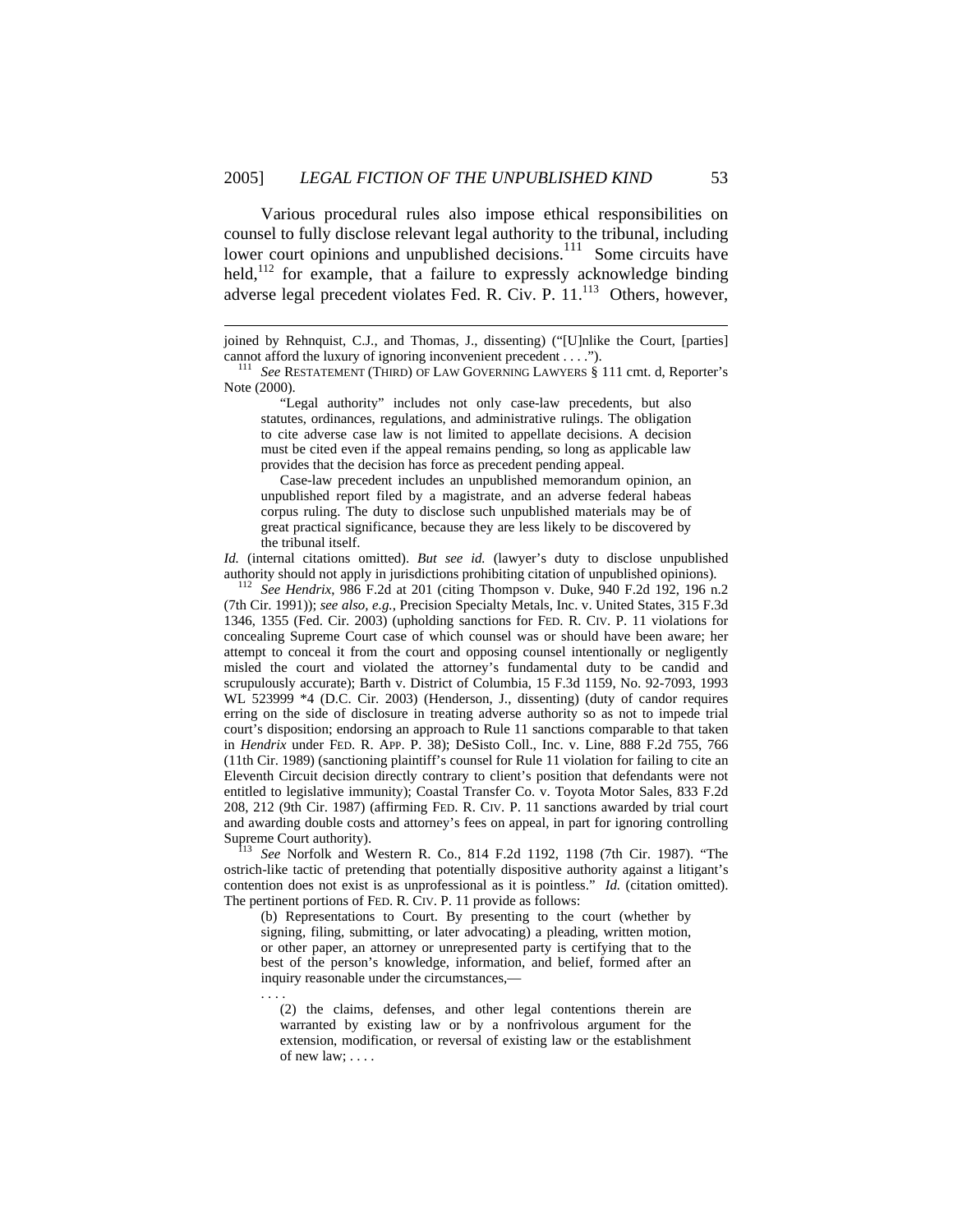have rejected the view that Rule 11 imposes a duty of candor.<sup>114</sup> Similarly, Fed. R. App. P. 38 has been invoked as the basis for sanctioning attorneys who file frivolous appeals without citing dispositive contrary authority.<sup>115</sup>

(c) Sanctions. If, after notice and a reasonable opportunity to respond, the court determines that subdivision (b) has been violated, the court may, subject to the conditions stated below, impose an appropriate sanction upon the attorneys, law firms, or parties that have violated subdivision (b) or are responsible for the violation.<br>FED. R. CIV. P.  $11(b)(2)$ , (c).

<sup>114</sup> See, e.g., Mary Ann Pensiero, Inc. v. Lingle, 847 F.2d 90, 96 (3d Cir. 1988) (reversing district court's holding that Rule 11 imposes a "duty of candor" requiring counsel to label arguments either as supported by existing law, or contrary to existing law but supported by a good faith attempt to extend or modify the law).

 We . . . hold that counsel may not be found to have violated Rule 11 merely for failing to "label" the argument advanced. Counsel should not be sanctioned for choosing the wrong characterization for their theories.

 If an attorney explains that after adequate preliminary research, in good faith, he determined to seek reversal of a particular precedent, it is difficult to see how the prefiling legal inquiry could be faulted. Nevertheless, while proper argument identification may be a defense to a Rule 11 sanction, errors in argument identification do not constitute a Rule 11 violation.

 Of course, this is not to suggest that prudent attorneys should avoid alerting the court when the position they advocate clearly departs from settled and controlling legal precedent. Such argument identifications might illuminate the thoroughness of the pre-filing legal investigation.

*Id.* at 96; *see also* Golden Eagle Distrib. Corp. v. Burroughs Corp., 801 F.2d 1531, 1534, 1542 (9th Cir. 1986) (reversing holding that appellant violated Rule 11 by failing to state that its position was grounded in a "'good faith argument for the extension, modification, or reversal of existing law' rather than implying that it was 'warranted by existing law,'" and by failing to cite contrary authority in violation of the ABA Model Rules of Professional Conduct) (quoting Golden Eagle Distrib. Corp. v. Burroughs Corp., 103 F.R.D. 124 (N.D. Cal. 1984)). *See generally* Daisy Hurst Floyd*, Candor Versus Advocacy: Courts' Use of Sanctions to Enforce the Duty of Candor Toward the Tribunal*, 29 GA. L. REV. 1035, 1058 (1995) ("Courts have not been consistent . . . in aligning a decision on Rule 11 sanctions with Model Rule 3.3 standards."). 115 *See Hendrix,* 986 F.2d at 201 (filing a frivolous suit or appeal, as well as filing a

suit or appeal for an improper purpose, are both sanctionable under FED. R. APP. P. 38).

The court does not ask whether the appeal might have been nonfrivolous if presented differently, with arguments and authorities to which the appellant in fact never alluded. If the appeal is blocked by authorities that the appellant ignored, the appellant is sanctioned without inquiry into whether the authorities if acknowledged might have been contested.

*Id.* at 200-01 (citing Brooks v. Allison Div., 874 F.2d 489 (7th Cir. 1989)); *see also*  McEnery v. Merit Sys. Prot. Bd., 963 F.2d 1512, 1516-17 (Fed. Cir. 1992) (awarding sanctions for violating FED. R. APP. P. 38 by failing to cite or discuss controlling authority); Judith D. Fischer, *Bareheaded and Barefaced Counsel: Courts React to Unprofessionalism in Lawyers' Papers,* 31 SUFFOLK U. L. REV. 1, 5 (1997). "The implicit misrepresentation of bringing unfounded claims is . . . covered by the Model Rules, which provided that a 'lawyer shall not bring or defend a proceeding . . . unless there is a basis for doing so that is not frivolous.'" *Id.* (citing MODEL RULES OF PROF'L CONDUCT R. 3.1 (1997)).

l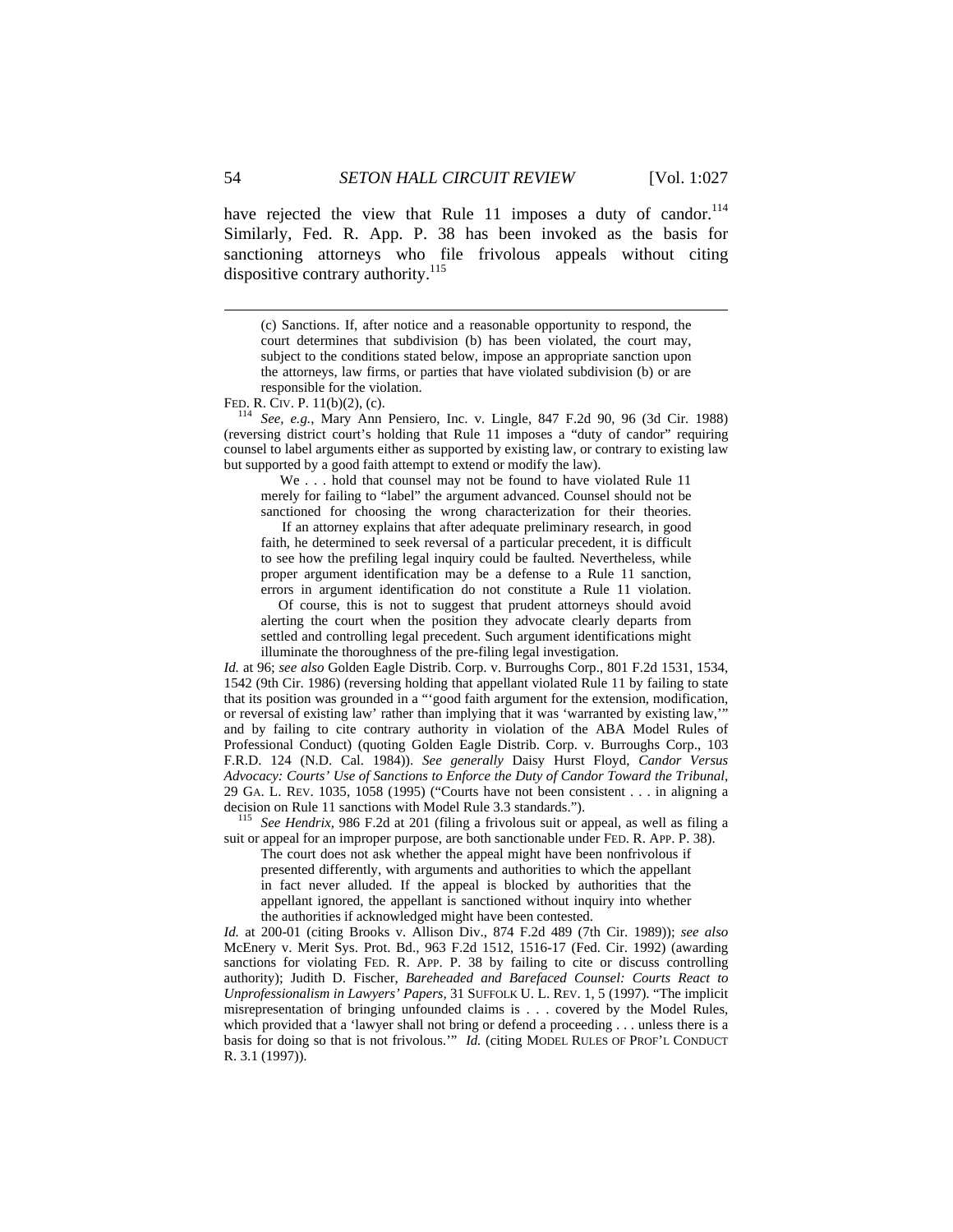The federal circuits' no-citation rules establish a dangerous ethical dilemma for the federal bar. They directly conflict with ethical duties imposed on attorneys by the ABA Model Rules of Professional Conduct and their counterparts, by Rule 11 of the Federal Rules of Civil Procedure, and by Rule 38 of the Federal Rules of Appellate Procedure. No-citation rules have been adopted under the rather indeterminate statutory authority of the various federal circuits to issue local procedural rules.<sup>116</sup> However, because Rule 11 and Rule 38 are uniform procedural rules that Congress has tacitly endorsed under the Rules Enabling Act, $^{117}$ they control over any conflicting nonuniform local rule prohibiting or even discouraging citation of relevant legal authority, published or not. As such, the local rules are arguably preempted by the nationally sanctioned procedural rules and therefore amount to a legal nullity.<sup>118</sup>

Even in federal circuits that insist on strictly enforcing no-citation rules notwithstanding the fact that they are irreconcilable with an attorney's duty of candor, $\frac{119}{2}$  an attorney may ethically decline to comply with the rules by simply asserting a belief that no obligation to comply

 <sup>116</sup> *See* 28 U.S.C.A. § 2071(a) (2005); FED. R. APP. P. 47(a)(1). All local rules, however, are preempted to the extent they are inconsistent with Acts of Congress and general rules of practice and procedure adopted by the United States Supreme Court under 28 U.S.C.A. § 2072 (2005). "Such rules shall be consistent with Acts of Congress and rules of practice and procedure prescribed under section 2072 of this title." *Id.; see* FED. R. APP. P. 47(a)(1) (providing that "local rule[s] must be consistent with - but not

duplicative of - Acts of Congress and rules adopted under 28 U.S.C. § 2072").<br><sup>117</sup> 28 U.S.C.A. §§ 2071-2072 (2005).<br><sup>118</sup> *See supra* note 116 (interpreting 28 U.S.C.A. § 2071(a) (2005)).<br><sup>119</sup> *See, e.g., In re* Violati which a panel of the Federal Circuit directed counsel to demonstrate why it should not impose sanctions for filing a reply brief contrary to FED. R. APP. P. 28(c). The panel declined to impose sanctions, accepting the attorney's representation that the violation was inadvertent. *Id.* at 1385. However, the panel quoted FED. R. APP. P. 46(c), which permits a court of appeals to discipline an attorney for failure to comply with any court rule after affording reasonable notice, an opportunity to show cause, and a hearing if requested. *Id*. at 1385 n.1. The panel continued:

This court, in order to get its work done, must insist on strict compliance with its rules. Violations of Rule 28(c)—*and of other procedural rules such as Federal Circuit Rule 47.6 which prohibits the citation of nonprecedential opinions,* or the rules governing situations in which a cross-appeal is appropriate—are all too frequent. In addition to imposing an unfair burden on opposing parties, violations of our rules also burden the court. The court must consider a large number of appeals each year. It can only conduct its work fairly and efficiently if counsel cooperate by abiding by the pertinent rules.

*Id*. at 1385 (emphasis added); *see also* RESTATEMENT (THIRD) OF LAW GOVERNING LAWYERS § 111 cmt. d, Reporter's Note (2000) (stating that the duty to disclose unpublished adverse authority should not apply in jurisdictions that prohibit citation of unpublished opinions).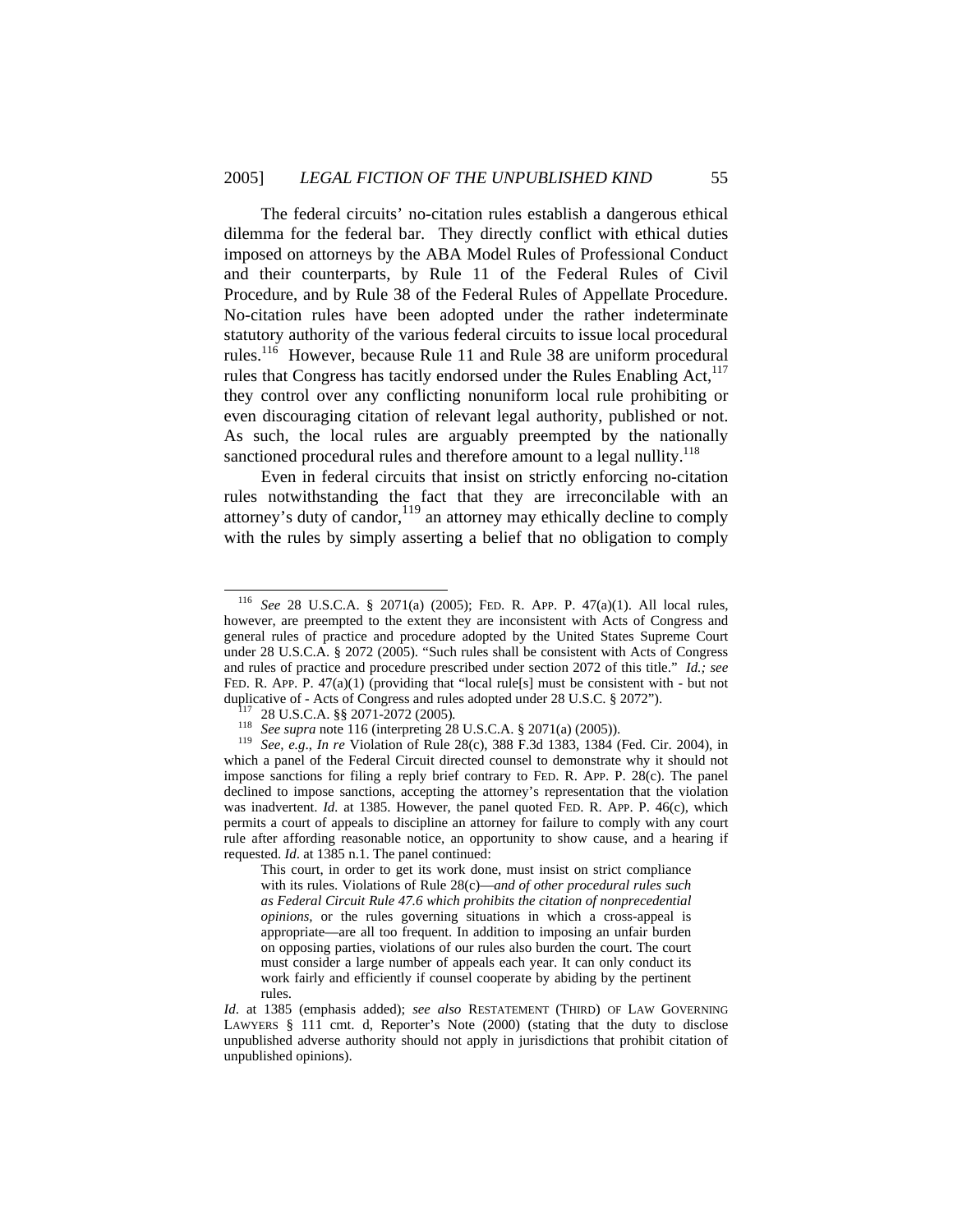exists.<sup>120</sup> An attorney who has a legitimate basis to believe that an unpublished decision of a circuit court is the most relevant and persuasive authority on point has an ethical obligation to cite it, as an officer of both the court and the judicial system as a whole.<sup>121</sup> Anything to the contrary in a local circuit rule, which by its very nature has never been submitted to the United States Supreme Court or Congress for approval under the Rules Enabling Act, is not worth the paper (or the website, for that matter) on which it is published.

## IV. ARNOLD V. KOZINSKI: THE CONSTITUTIONAL DUEL THAT FUELED THE FIRE

In 1999, the ongoing debate about unpublished circuit court opinions escalated to a higher profile with the publication of counterpoint articles by two noted judges, Judge Richard S. Arnold<sup>122</sup> of the Eighth Circuit and Judge Alex Kozinski<sup>123</sup> of the Ninth Circuit. Presaging their imminent legal jousting match, $124$  Judge Arnold argued that "all decisions have precedential significance."<sup>125</sup> He reasoned, "When a governmental official, judge or not, acts contrary to what was done on a previous day, without giving reasons, and perhaps for no reason other than a change of mind, . . . the power that is being exercised [cannot] properly be called "judicial[.]"<sup>126</sup> Rather, he contended that unpublished decision making was "more like legislative power, which can be exercised whenever the legislator thinks best, and without regard to prior decisions[.] $v^{127}$ 

<sup>120</sup> *See* MODEL RULES OF PROF'L CONDUCT R. 3.4(c) (2002). 121 *See* FED R. CIV. P. 11(b); MODEL RULES OF PROF'L CONDUCT R. 3.3(a) (2002); *see also supra* note 84 (discussing Proposed Federal Rule of Professional Conduct 7); *cf.* FED. R. APP. P. 38 (authorizing sanctions for filing frivolous appeals). "[C]itation of [unpublished] opinions may sometimes be ethically required by duty to client if they are the most persuasive precedents available in common sense terms." William T. Hangley, *Opinions Hidden, Citations Forbidden: Report and Recommendations of the American College of Trial Lawyers on the Publication and Citation of Nonbinding Federal Circuit Court Opinions*, 208 F.R.D. 645, 665 n.73 (2002). 122 Richard S. Arnold, *Unpublished Opinions: A Comment*, 1 J. APP. PRAC. &

PROCESS 219 (1999). 123 Alex Kozinski & Stephen Reinhardt, *Please Don't Cite This! Why We Don't* 

*Allow Citation to Unpublished Opinions*, CAL. LAW. 43 (June 2000), *available at* http://www.nonpublication.com/don't%20cite%20this.htm (last visited Feb. 27, 2005). 124 *Compare* Anastasoff v. United States, 223 F.3d 898 (8th Cir. 2000), *vacated as* 

*moot on reh'g*, 235 F.3d 1054 (8th Cir. 2000) *with* Hart v. Massanari, 266 F.3d 1155 (9th Cir. 2001). 125 Arnold, *supra* note 122, at 222. 126 *Id*. at 226. 127 *Id.*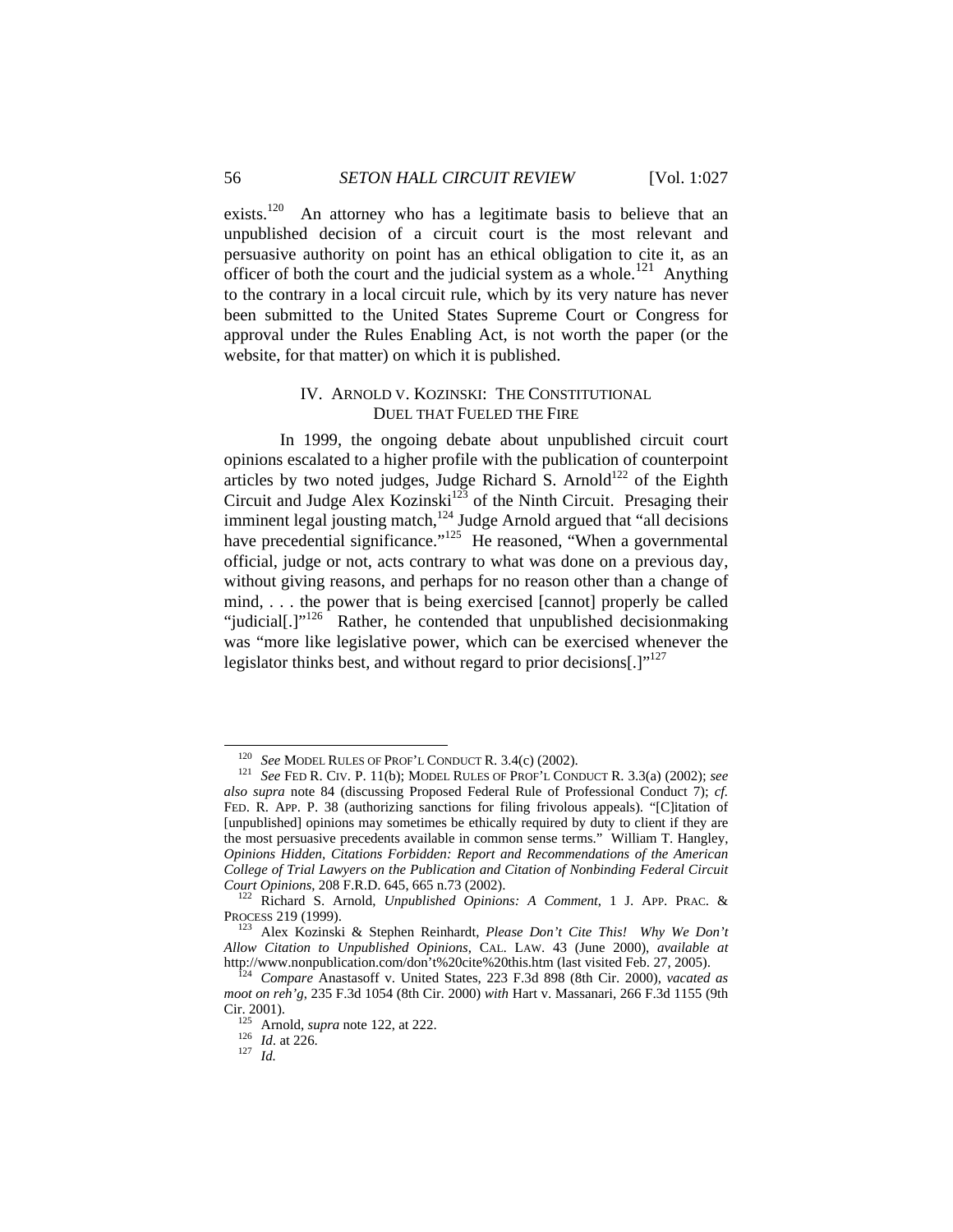For his part, Judge  $Kozinski<sup>128</sup>$  bluntly asserted, "So far as Ninth Circuit law is concerned, memdispos [unpublished memorandum dispositions] are a nullity." $129$  Noting the crushing workload of the Ninth Circuit, Judge Kozinski argued that nonpublication plans offer a feasible solution. "Not worrying about making law in 3,800 memdispos frees us to concentrate on those dispositions that affect others besides the parties to the appeal—the published opinions."130 Further, he noted,

Using the language of a memdispo to predict how the court would decide a different case would be highly misleading.<sup>131</sup>... Trying to extract from memdispos a precedential value that we didn't put into them . . . would also damage the court in important and permanent ways. . . . [W]e can say with confidence that citation of memdispos is an uncommonly bad idea. We urge lawyers to drop it once and for all. $132$ 

[L]awyers, district court judges, and appellate judges regularly read unpublished opinions despite local prohibitions against citing them. Citation of unpublished opinions by lawyers and judges provide[s] further evidence of the value of unpublished opinions.

 <sup>128</sup> Judge Kozinski's co-author, Stephen Reinhardt, is also a Ninth Circuit judge. *See How Appealing's Twenty Questions Site*, Questions 15, 16 (Feb. 2, 2004) (interviewing Judge Reinhardt in part concerning his friendship with Judge Kozinski and his defense of the Ninth Circuit's local rule prohibiting citation of unpublished opinions), *at* http://legalaffairs.org/howappealing/20q/2004\_02\_01\_20q-appellateblog\_archive.html

<sup>(</sup>last visited Feb. 27, 2005). 129 Kozinski & Reinhardt, *supra* note 123, at 43. 130 *Id.* The authors' remark begs the question of whether opinions designated as nonprecedential affect non-parties. However, as one commentator has observed, "there are many unpublished decisions that do present important legal questions, the resolution of which have substantial implications for individuals other than the parties involved." Norman R. Williams, *The Failings of Originalism: The Federal Courts and the Power of Precedent,* 37 U.C. DAVIS L. REV. 761, 776 (2004). Further, the robust proprietary market for those opinions belies the authors' assumption that they affect only the parties to the appeal.

Report of the Judicial Conference Committee on Rules of Practice and Procedure to the Chief Justice of the United States and Members of the Judicial Conference of the United States 11 (September 2004), *available at* http://www.uscourts.gov/rules/jc09- 2004/JCReport.pdf (last visited Feb. 27, 2005). Unpublished opinions offer valuable insight and information. *Id.* In addition, they are also helpful when addressing recurring issues that involve similar fact patterns. *Id.* Finally, unpublished opinions can be particularly helpful to district judges who strive for uniformity when applying relatively settled law to novel facts. *Id.;* Pether, *supra* note 21, at 1532 ("[T]he practice of many lawyers and judges belies the claim that unpublished decisions are 'nonprecedential'... ."); *see also* Caron v. United States, 183 F. Supp. 2d 149, 158 & n.7 (D. Mass. 2001) (Young, C.J.) ("[T]here is no genuine tension between district court decisions which cite 'unpublished' appellate decisions and the local circuit 'no-citation' rules[]" because district judges are required to cite the sources on which they base their reasoning.). <sup>131</sup> Kozinski & Reinhardt, *supra* note 123, at 44. <sup>132</sup> *Id.* at 81.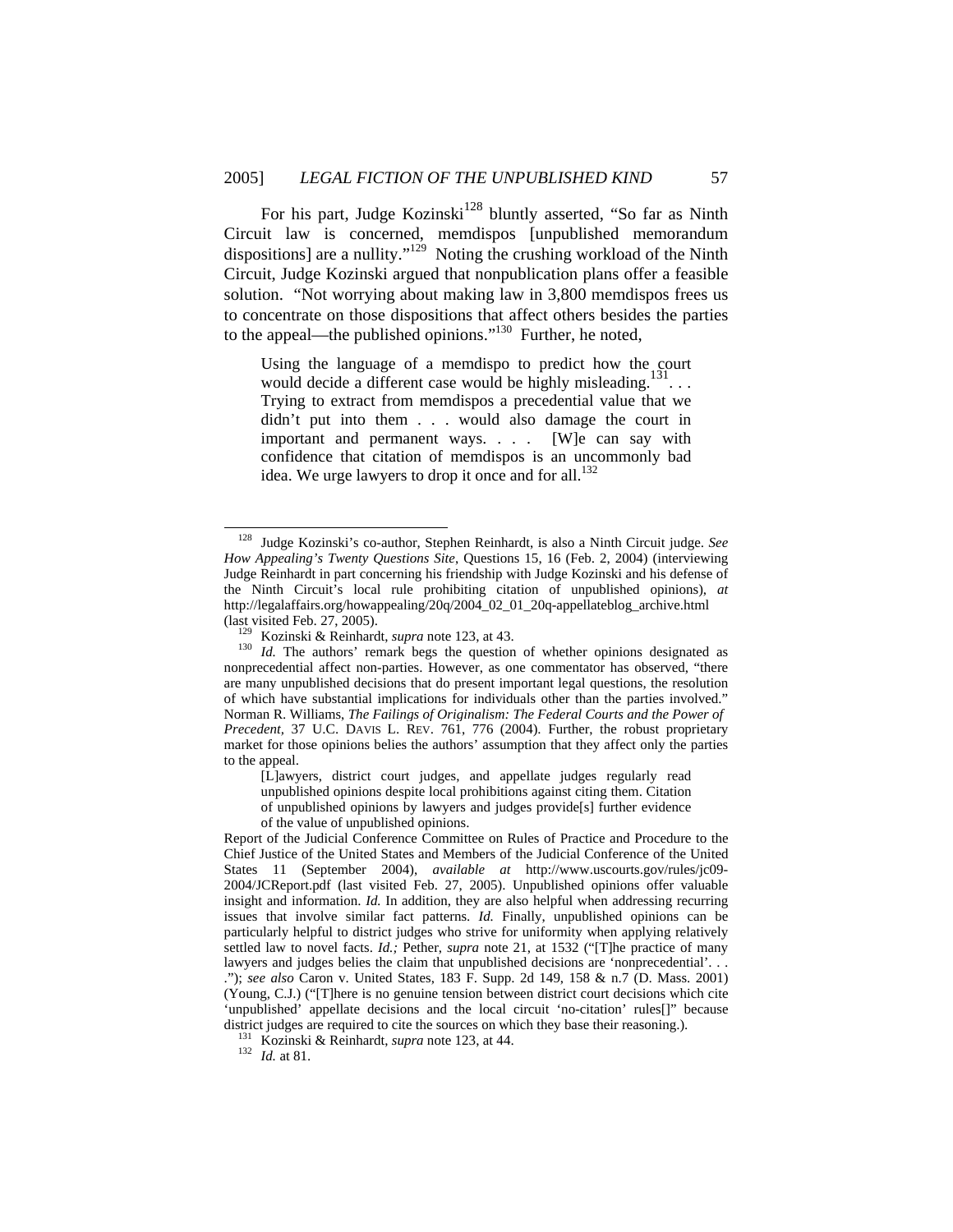Late in 2000, not long after the sparring circuit judges publicly staked out their respective positions in legal commentary, Judge Arnold presided over a three-judge panel that issued a startling published opinion—*Anastasoff v. United States.*<sup>133</sup>The panel announced that the Eighth Circuit's local rule<sup>134</sup> that "disfavored" citation of unpublished opinions (but nevertheless permitted them to be cited for their persuasive value under certain circumstances) exceeded the scope of judicial power conferred by Article III of the United States Constitution.<sup>135</sup> In reaching his conclusion, Judge Arnold issued a call to arms: *Anastasoff* declared unconstitutional the Eighth Circuit's local rule providing that "unpublished" opinions may not be cited as precedent.<sup>136</sup> He reasoned that the court's rule deeming unpublished opinions to be nonprecedential exceeded the scope of Article III because the judiciary's selective publication rules had the effect of usurping the legislative domain.<sup>137</sup>

Although the *Anastasoff* opinion was vacated on rehearing after the underlying dispute was resolved,<sup>138</sup> Judge Arnold's direct challenge to the long-standing practice of issuing unpublished opinions took on a life of its own.139 Not long after *Anastasoff* was vacated, Judge Kozinski returned the volley<sup>140</sup> on behalf of the Ninth Circuit in *Hart v. Massanari.*141 In *Hart,* Judge Kozinski took Judge Arnold to task, harshly criticizing his constitutional analysis:

The question raised by *Anastasoff* is whether one particular aspect of the binding authority principle—the decision of which

<sup>&</sup>lt;sup>133</sup> 223 F.3d 898, vacated as moot on reh'g, 235 F.3d 1054 (8th Cir. 2000).<br><sup>134</sup> 8TH CIR. R. 28A(i) (1998) (version in effect at the time *Anastasoff* was decided).<br><sup>135</sup> *Anastasoff*, 223 F.3d at 905.<br><sup>135</sup> *See id.* a what the law is, not to invent it." *Id.* (citing 1 Blackstone, COMMENTARIES \*69). Although Judge Arnold grounded his constitutional challenge on the limitations Article III imposes on the power of the federal courts, it also could be persuasively characterized as a separation of powers argument. *See id.* ("In addition to keeping the law stable, this doctrine is also essential, according to Blackstone, for the separation of legislative and

judicial power."). 138 Anastasoff v. United States, 235 F.3d 1054 (en banc), *vacating* 223 F.3d 898 (8th

<sup>&</sup>lt;sup>139</sup> See, e.g., Williams v. Dallas Area Rapid Transit, 256 F.3d 260, 263 (5th Cir. 2001) (Smith, J., dissenting from denial of rehearing *en banc*) ("*Anastasoff* has generated substantial controversy, and its historical research and conclusions have been

criticized.").  $140$  "Judge Arnold is one of the ornaments of the federal judiciary, a judge widely respected for his erudition and wisdom. But even Homer nods, and Judge Arnold took a big nod on this one. While his argument in *Anastasoff* has superficial appeal, closer examination exposes its flaws." *Unpublished Judicial Opinions, supra* note 60, at 14-15 (prepared statement of Alex Kozinski). 141 266 F.3d 1155 (9th Cir. 2001).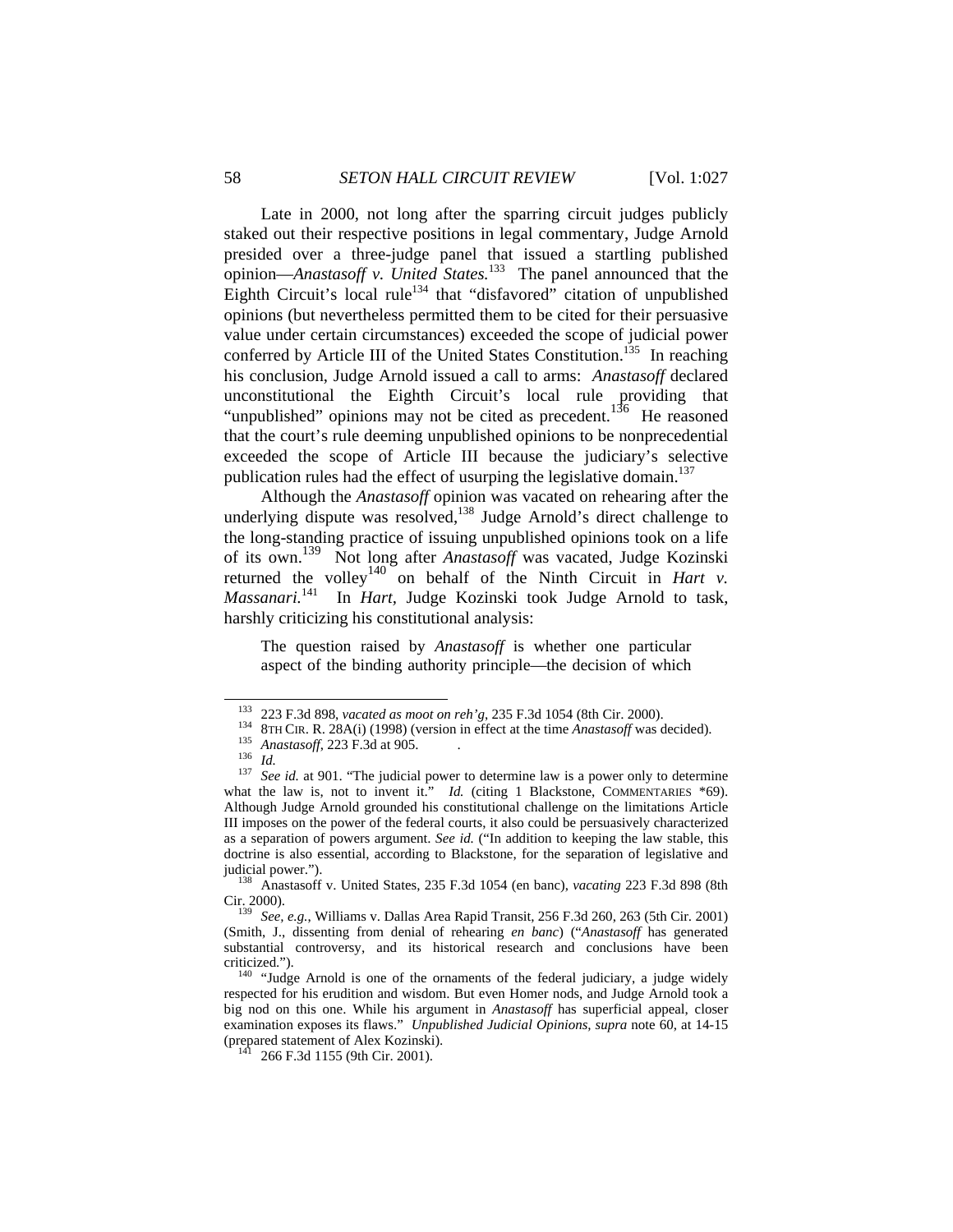rulings of an appellate court are binding—is a matter of judicial policy or constitutional imperative. We believe *Anastasoff* erred in holding that, as a constitutional matter, courts of appeals may not decide which of their opinions will be deemed binding on themselves and the courts below them. For the reasons explained, the principle of strict binding authority is itself not constitutional, but rather a matter of judicial policy. Were it otherwise, it would cast doubt on the federal court practice of limiting the binding effect of appellate decisions to the courts of a particular circuit. Circuit boundaries—and the very system of circuit courts—are a matter of judicial administration, not constitutional law.142

. . . .

Unlike the *Anastasoff* court, we are unable to find within Article III of the Constitution a requirement that all case dispositions and orders issued by appellate courts be binding authority. On the contrary, we believe that an inherent aspect of our function as Article III judges is managing precedent to develop a coherent body of circuit law to govern litigation in our court and the other courts of this circuit. We agree with *Anastasoff* that we—and all courts—must follow the law. But we do not think that this means we must also make binding law every time we issue a merits decision. The common law has long recognized that certain types of cases do not deserve to be authorities, and that one important aspect of the judicial function is separating the cases that should be precedent from those that should not. Without clearer guidance than that offered in *Anastasoff,* we see no constitutional basis for abdicating this important aspect of our judicial responsibility.<sup>143</sup>

 <sup>142</sup> *Id.* at 1175-76. *But see* U.S. CONST. art. I, § 8, cl. 9 (authorizing Congress to "constitute tribunals inferior to the Supreme Court"); U.S. CONST. art. III, § 1 ("judicial power of the United States, shall be vested in one supreme Court, and such inferior Courts as the Congress may from time to time ordain and establish"); 28 U.S.C.A. § 48 (2005) (establishing circuit boundaries).

 $143$  266 F.3d at 1180 (internal footnote omitted). Effective July 1, 2000, less than a year before *Hart* was issued, the Ninth Circuit adopted a temporary rule permitting citation of unpublished decisions under limited circumstances. Originally set to expire on December 31, 2002, the temporary rule has since been extended until July 1, 2005. *See*  9th Cir. Rule 36-3 advisory committee's note. The temporary rule upheld by *Hart* reads as follows:

Circuit Rule 36-3. Citation of Unpublished Dispositions or Orders

<sup>(</sup>a) Not Precedent: Unpublished dispositions and orders of this Court are not binding precedent, except when relevant under the doctrine of law of the case, res judicata, or collateral estoppel.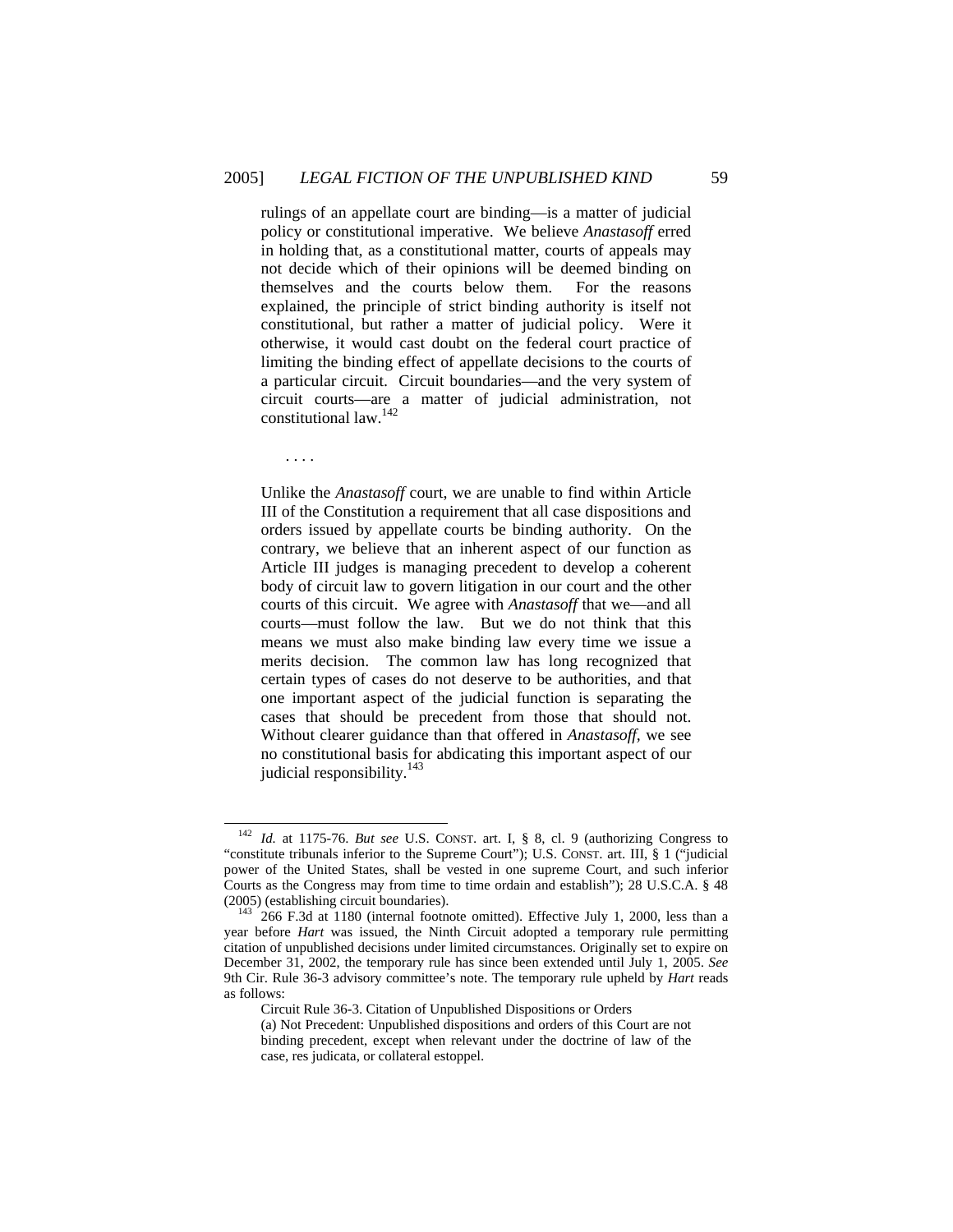In the wake of *Anastasoff* and *Hart*, other federal circuits have generally followed the Ninth Circuit's position as espoused in *Hart.*<sup>144</sup> The Fifth Circuit, for example, apparently adopted the Ninth Circuit's position that unpublished decisions need not have precedential value<sup>145</sup>

9th CIR. R. 36-3. The previous version of Rule 36-3 was even more restrictive, prohibiting citation of unpublished opinions in briefs, oral argument, opinions, memoranda, or orders except for purposes of the doctrines of law of the case, res judicata, or collateral estoppel. *See* 9TH CIR. R. 36-3 (effective July 1, 1995). 144 In addition to its decision in *Hart*, the Ninth Circuit has rejected two other

constitutional challenges to the rule, in both cases for lack of standing. In Schmier v. U.S. Ct. of Appeals for Ninth Cir., 279 F.3d 817 (9th Cir. 2002), the constitutionality of the Ninth Circuit's rule was directly challenged by an attorney who is well-known for his opposition to no-citation rules. *See generally The Committee for the Rule of Law— Overview,* at http://www.nonpublication.com/WELCOME.HTML (last visited Feb. 27, 2005). Schmier chairs the Committee for the Rule of Law, "a group of concerned lawyers, academics, jurists, and other citizens." *Id.* His complaint sought a writ of mandamus or prohibition, asserting several constitutional grounds barring enforcement of the Ninth Circuit's rule prohibiting citation of unpublished opinions. 279 F.3d at 819. Although the Ninth Circuit affirmed the district court's judgment dismissing his claim with prejudice for lack of standing, *id.* at 823-24, the court noted, "Given the wide range of interest shown in the debate about unpublished opinions, and assuming that parties with personal stakes in live controversies will properly raise the issue with the federal courts, we think it is only a matter of time before the theoretical questions raised by Schmier's complaint are all properly presented and resolved." *Id.* at 825.

 In a more recent appeal by an unsuccessful habeas corpus petitioner who challenged the constitutionality of its no-citation rules, the Ninth Circuit once again affirmed a judgment dismissing the claim for lack of standing. *See* Loritz v. U.S. Ct. of

In the Fifth Circuit, any unpublished opinion issued on or after January 1, 1996, has persuasive but not precedential value, except under the doctrines of res judicata, collateral estoppel, or the law of the case. 5TH CIR. R. 47.5.4. The unpublished decision at issue in *Williams* was decided in 1999 and therefore was not binding. *See* Anderson v. DART*,* 180 F.3d 265 (5th Cir. 1999) (table of unreported decisions) (affirmed without argument). Disregarding *Anderson*, the *Williams* panel instead decided the merits by applying the analysis in Clark v. Tarrant County, 798 F.2d 736 (5th Cir. 1986), an earlier published decision. *See* Williams v. Dallas Area Rapid Transit*,* 242 F.3d at 315, 318-19

<sup>(</sup>b) Citation: Unpublished dispositions and orders of this Court may not be cited to or by the courts of this circuit except in the following circumstances.

<sup>(</sup>i) They may be cited to this Court or to or by any other court in this circuit when relevant under the doctrine of law of the case, res judicata, or collateral estoppel.

<sup>(</sup>ii) They may be cited to this Court or by any other courts in this circuit for factual purposes, such as to show double jeopardy, sanctionable conduct, notice, entitlement to attorneys' fees, or the existence of a related case.

<sup>(</sup>iii) They may be cited to this Court in a request to publish a disposition or order made pursuant to Circuit Rule 36-4, or in a petition for panel rehearing or rehearing en banc, in order to demonstrate the existence of a conflict among opinions, dispositions, or orders.

<sup>(</sup>c) Attach Copy: A copy of any cited unpublished disposition or order must be attached to the document in which it is cited, as an appendix.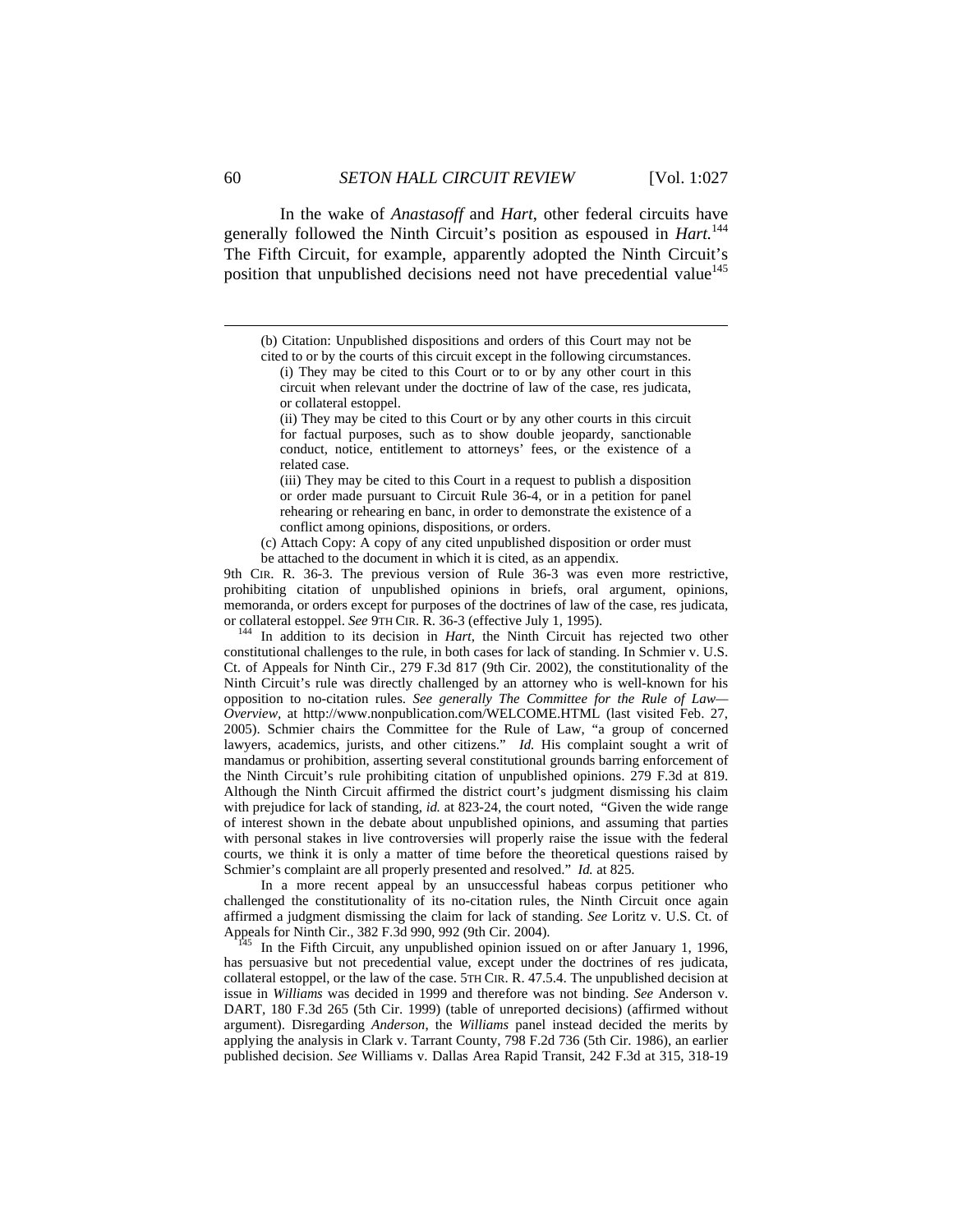when it denied rehearing *en banc* in *Williams v. Dallas Area Rapid Transit.*<sup>146</sup> The defendant asserted governmental immunity, relying on the most recent decision on point, an unpublished opinion issued in 1999.<sup>147</sup> That decision specifically held that Dallas Area Rapid Transit (DART) was immune from suit.148 However, the *Williams* panel, relying on a 1986 published decision to which DART had not been a party, held that the defendant was not entitled to governmental immunity.<sup>149</sup> The *Williams* court held that the published opinion controlled, rejecting the defendant's assertion of immunity based on the more recent—and more specific—unpublished opinion.<sup>150</sup> The judge who authored *Williams* later dissented to the order denying DART a rehearing *en banc*:

[T]his is an opportunity to revisit the questionable practice of denying precedential status to unpublished opinions. Although I believe the panel reached a correct result, I respectfully dissent from the denial of rehearing en banc, which would have given this court an opportunity to examine the question of unpublished opinions generally, an issue that is important to the fair administration of justice in this circuit.

In *In re Bagdade*, 152 the Seventh Circuit cited *Hart* with approval when it considered imposing sanctions against an attorney, in part for

l

from suit. 148 *See Anderson*, 1998 WL 686782, at \*8. 149 *Williams,* 242 F.3d at 317, 318-19 (citing Clark v. Tarrant County, 798 F.2d 736 (5th Cir. 1986)). 150 *Id*. at 318 n.1 (citing Anderson v. DART*,* No. CA3:97-CV-1834-BC, 1998 WL

686782 (N.D. Tex. Sept. 29, 1998), *aff'd*, 180 F.3d 265 (5th Cir. 1999) (table of unreported decisions), *cert. denied*, 528 U.S. 1062 (1999)).<br><sup>151</sup> 256 F.3d at 261 (internal citation omitted) (Smith, J., dissenting). "The law is

supposed to inform the choices of potential litigants. How can this circuit's decisions do so, if they carry no predictive effect?" *Id.* at 263.<br><sup>152</sup> 334 F.3d 568, 583 (7th Cir. 2003). "Generally, sanctions have not been imposed

solely for citation to an unpublished order if it appears that the attorney's violation was not willful." *Id.* (citing Hart v. Massanari*,* 266 F.3d 1155, 1180 (9th Cir. 2001) and Sorchini v. City of Covina*,* 250 F.3d 706 (9th Cir. 2001)). In *Sorchini*, a *per curiam* opinion that predated *Hart*, the court held, "Unpublished dispositions are neither

<sup>(</sup>citing *Clark* as controlling authority), *reh'g en banc denied,* 256 F.3d 260 (5th Cir.), *cert. denied*, 534 U.S. 1042 (2001).<br><sup>146</sup> 256 F.3d 260 (5th Cir. 2001) (Smith, J., joined by Jones and DeMoss, JJ.,

dissenting) (denying petition for rehearing en banc). Judge Smith authored the original opinion in *Williams. See Williams*, 242 F.3d at 317. 147 *See* Anderson v. DART, 180 F.3d 265 (5th Cir. 1999) (table of unreported

decisions), *cert. denied*, 528 U.S. 1062 (1999). In *Anderson*, the Fifth Circuit affirmed, without argument, the unpublished decision of a federal magistrate judge holding that DART was entitled to governmental immunity. *See* Anderson v. DART, No. CA3:97- CV-1834-BC, 1998 WL 686782 (N.D. Tex. Sept. 29, 1998). The unpublished opinion of the lower court in *Anderson* did not mention Clark v. Tarrant County, 798 F.2d 736 (5th Cir. 1986), on which the *Williams* court later relied to hold that DART was not immune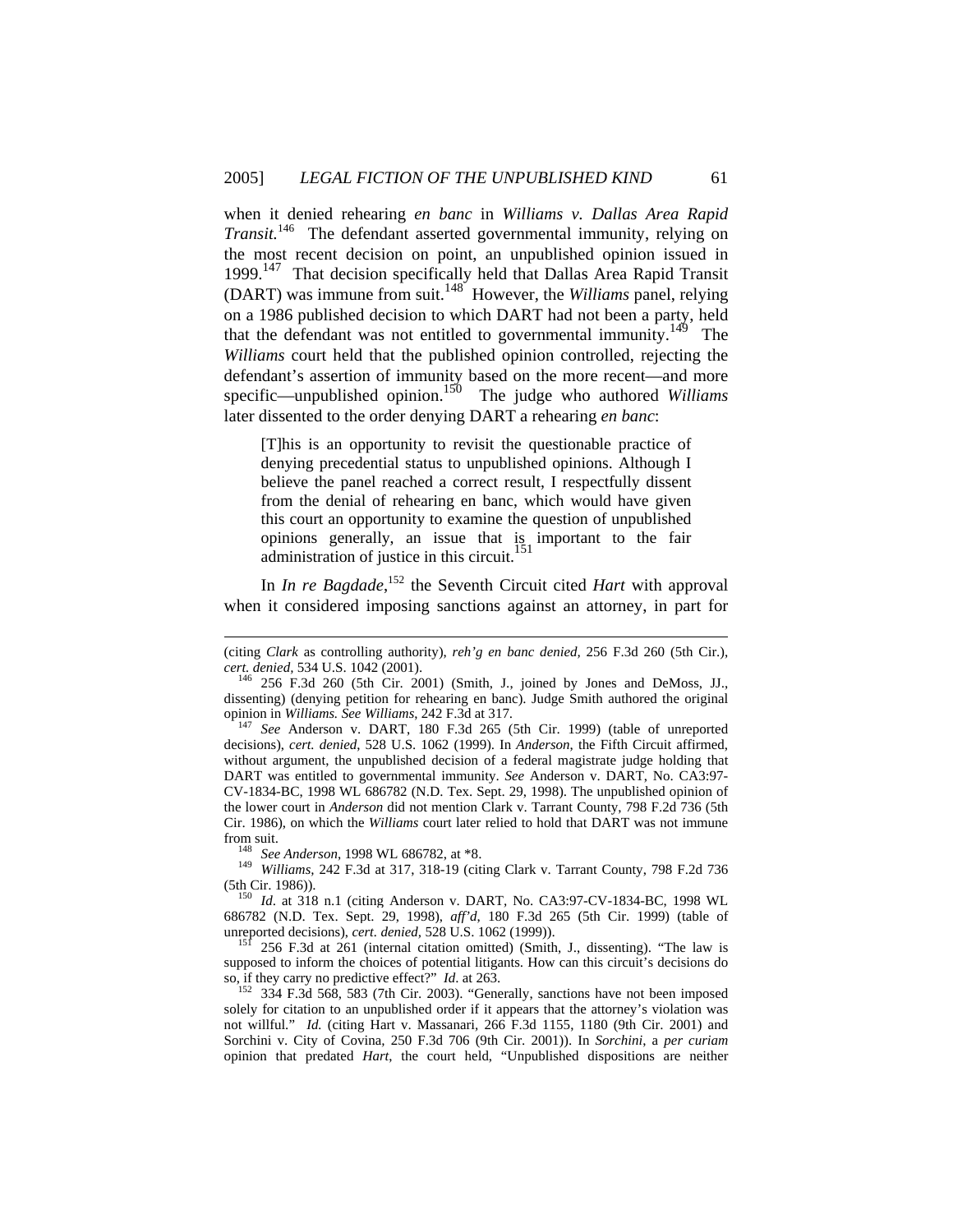citing an unpublished order in violation of the circuit's local rule.<sup>153</sup> In *Symbol Technologies, Inc. v. Lemelson Medical, Education & Research*  the defendant, relying on two unpublished, nonprecedential decisions, argued that the Federal Circuit had rejected prosecution laches as a defense to a claim of patent infringement.<sup>155</sup> The Federal Circuit politely rejected *Anastasoff*'s holding that unpublished decisions must be treated as precedential, and instead "subscribe[d] to the comprehensive, scholarly treatment of the issue in refutation of *Anastasoff* set out in *Hart*." 156 The panel found it unnecessary to "do little more than signal [its] agreement with it by synopsizing the main points" because "Judge Kozinski's opinion for the *Hart* court [was] so thorough."157

Sister circuits thus have generally followed the Ninth Circuit's reasoning in *Hart* rather than the Eighth Circuit's rationale in *Anastasoff*. Nevertheless, a number of federal district courts continue to cite unpublished circuit court opinions at least as persuasive authority, even while openly acknowledging their nonprecedential status under some local circuit rules.<sup>158</sup> In a recent decision, for example, the United States

- 
- 
- 

 $\overline{a}$ 

- 
- 

(2001) (Baskir, C.J.), *quoted in* Watson v. Sec'y of Dep't of Health and Human Servs., No. 96-639V, 2001 WL 1682537, \*18 n.33 (Fed. Cl. Dec. 18, 2001) (unreported); Giese v. Pierce Chem. Co., 43 F. Supp. 2d 98, 104 n.1 (D. Mass. 1999) (Young, C.J.) (acknowledging that while an unpublished opinion was "'not citable as precedent' under FED. CIR. LOC. R. 47.6(b)[, t]his hardly means . . . that it cannot be cited at all"); *see also*  Caron v. United States, 183 F. Supp. 2d 149, 158 & n.7 (D. Mass. 2001) (Young, C.J.) (defending position that unpublished federal appellate court opinions may be cited by the district court for their persuasive value notwithstanding local circuit rules to the contrary).

 The establishment of publication rules has proven to be a watershed event in the history of federal court case law. Prior to this time, all or very nearly all federal appellate court opinions in the United States were published in print. However, the publication rules have so systematically reduced the number of published opinions that currently more than 79 percent of federal circuit court opinions are unpublished.

 Ironically, citation rules have had no effect whatsoever on actual publication and the associated legal research costs. Lawbook publishers have simply gone ahead and published the so-called "unpublished" judicial decisions, noting them as such. Indeed, the lawbook publishers must relish

persuasive nor controlling authority, and the limited exceptions to the noncitation rule contained in section (b) [of Ninth Circuit Rule 36-3] are not intended to change that." *Sorchini,* 250 F.3d at 709 (2-1 decision)*.* Judge Kozinski also took part as a member of the *Sorchini* majority. *Id.* at 707.<br><sup>153</sup> Bagdade, 334 F.3d at 583 (citing 7TH CIR. R. 53(b)(2)(iv) (2002)).<br><sup>154</sup> 277 F.3d 1361 (Fed. Cir. 2002).<br><sup>155</sup> *Id.* at 1363.<br><sup>156</sup> *Id.* at 1367 (citation omitted).<br><sup>157</sup> *Id.*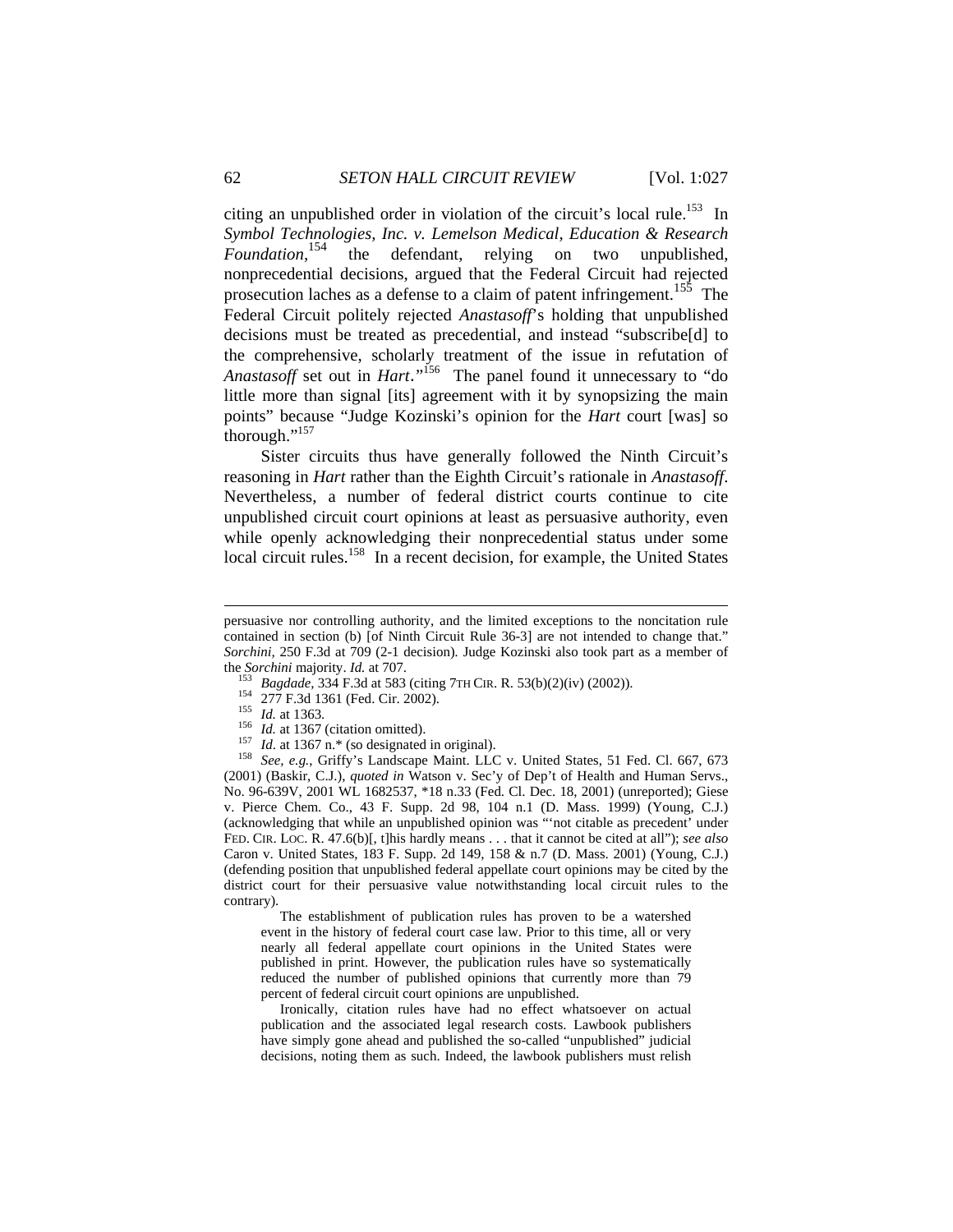l

. . . .

District Court for the District of Massachusetts opined that it was bound by an unpublished opinion of the First Circuit, even though the same opinion might *not* be binding on other panels of the First Circuit.<sup>159</sup> After acknowledging the holdings of both *Anastasoff* and *Hart,* the court found the reasoning of *Anastasoff* "especially compelling," and therefore treated the First Circuit's unpublished decision with "great care and respect."<sup>160</sup> Finally, district courts in the Ninth Circuit have narrowly

the additional pages of decisions now being devoted to debating the propriety of the no-citation rules.

 It suffices here simply to say that, at least within the First Circuit, I believe the no-citation rule has no application to judicial opinions. *Giese,* 43 F. Supp. 2d at 103 n.1.

 More generally, I believe fundamentally that judges are society's teachers of the law. As Professor William Christianson has said, "[t]eaching is a very special kind of caring." In everything we do and say as judges, our society expects us to epitomize and articulate its most basic values.

 Basic to the discharge of my judicial duty, therefore, is the duty to *explain* clearly, to teach *why* I am deciding as I do. Where an unpublished decision persuades me and best explains the course of my own reasoning, I cite it. While the courts of appeal properly mull the precedential effect of their decisions on the development of the law, that aspect of no-citation rules is, thus far, of no moment to me. My citation means only that I find the readily available unpublished decision *persuasive,* just as I would had the same three appellate judges in my circuit (or the circuit within which I am sitting) collaborated in a published law review article. My citation, therefore, is an acknowledgment of such reasoning, a sign of respect to the authors, and an explanation to the public that I found such reasoning persuasive. It is only in this fashion that the common law can grow.

 Finally, there is no genuine tension between district court decisions which cite "unpublished" appellate decisions and the local circuit "nocitation" rules. Unlike an attorney, under the Federal Rules of Civil and Criminal Procedure, I am expressly and properly *required* to state my reasoning. FED. R. CIV. P. 52(a); FED. R. CRIM. P. 12(e), (g). I would violate these rules were I to fail to cite a source I actually used to inform my reasoning. Moreover, these nationally uniform rules adopted pursuant to the Rules Enabling Act, 28 U.S.C. §§ 2071-72, take precedence over any locally adopted rule, *id.; United States v. Claros,* 17 F.3d 1041, 1045 (7th Cir.1994) ("A local rule may not be inconsistent with the Constitution, a statute of the United States, or with a national rule governing the conduct of litigation in the United States courts.").

*Id.* (emphasis in original; internal citations to secondary sources omitted).

159 Alshrafi v. Am. Airlines, Inc., 321 F. Supp. 2d 150, 159-60 (D. Mass. 2004) (Young, C.J.). 160 *Id*. at 160 n.9. The district court nevertheless held that the appellate court's opinion

was readily distinguishable. *Id.* After quoting 1ST CIR. R. 32.3(a)(2), which disfavors the citation of unpublished opinions, the court "note[d] with some concern . . . that the constitutionality of this local rule is suspect under the reasoning of *Anastasoff.*" *Id.* at 160 n.10.

 Although a full discussion is beyond the scope of this article, state courts have also addressed the constitutional controversy. For example, the Arkansas Supreme Court has explicitly rejected a claim that its rule prohibiting parties from citing unpublished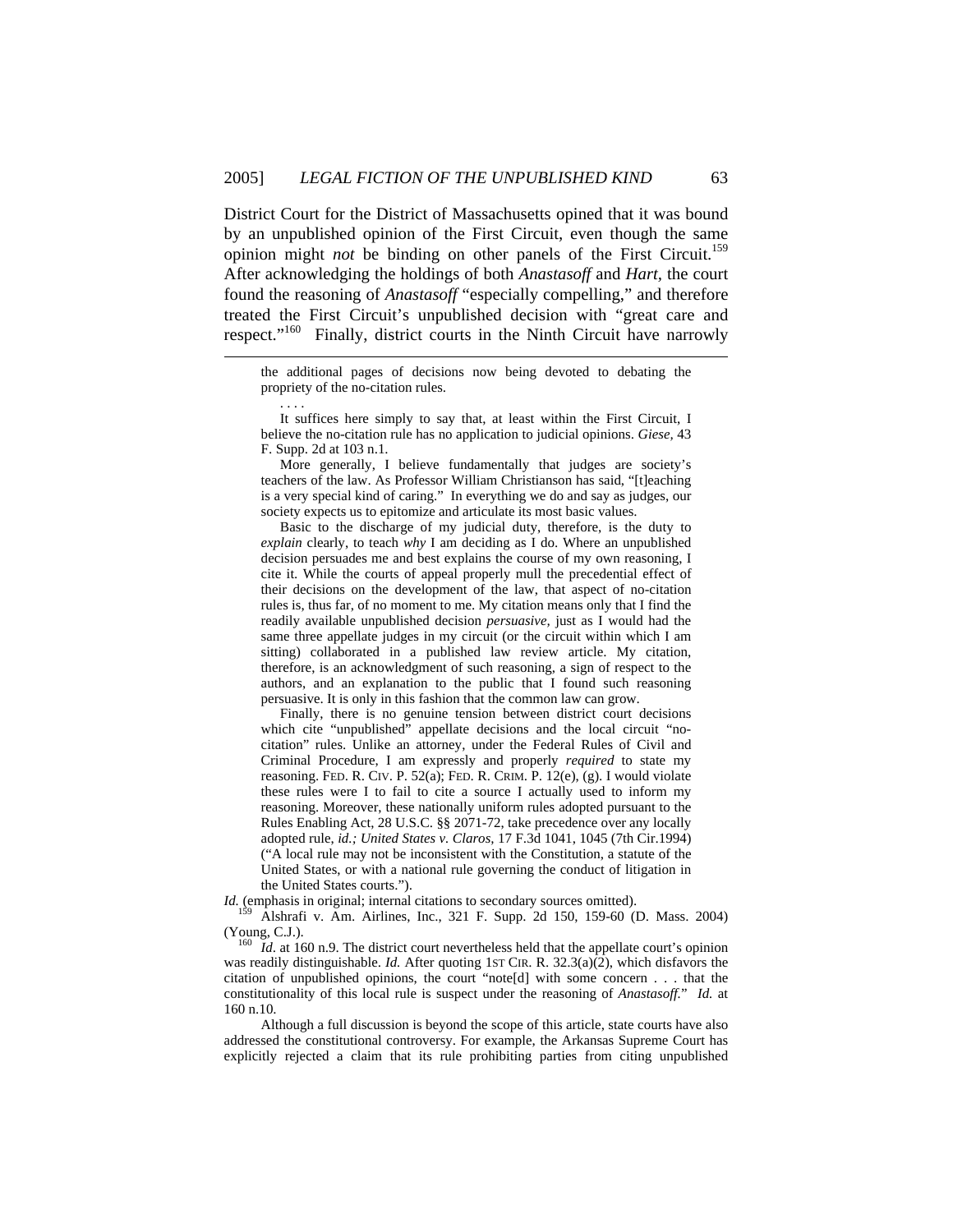interpreted the local no-citation rule, which purports to preclude citation of unpublished opinions "to or by" the courts of that circuit.<sup>161</sup> The lower courts have held that the rule does not bar a district court within the Ninth Circuit from considering unpublished decisions of *other* courts, including district courts within the circuit, as persuasive authority.<sup>162</sup>

## V. THE ETHICAL QUESTION BEGGED BY THE CONSTITUTIONAL DEBATE

Although *Anastasoff* and *Hart* are the leading cases in the controversy over unpublished opinions, they are distinguishable from a factual, procedural, and ethical standpoint. In *Anastasoff*, the only Eighth Circuit decision directly on point was an unpublished opinion that was directly adverse to Faye Anastasoff's claim for a tax refund.<sup>163</sup> The taxpayer's counsel cited the opinion but argued it should not apply,  $164$ citing the Eighth Circuit's local rule providing that unpublished opinions

Perhaps in response to *Weatherford*, 2005 House Bill 1107 was recently introduced in the Arkansas General Assembly for the purpose of permitting citation of unpublished opinions. Specifically, the bill would strike language in ARK. SUP. CT. R. 5-2(d) that currently prohibits citation of unpublished opinions of the Arkansas Court of Appeals. *See* H.B. 1107, 85th Gen. Assem., Reg. Sess. (Ark. 2005), *available at* http:// www.arkleg.state.ar.us/ftproot/bills/2005/public/HB1107.pdf (last visited Feb. 27, 2005).<br><sup>161</sup> 9TH CIR. R. 36-3(b).

With minor exceptions dealing with subjects like res judicata and double jeopardy, none of the judges of our circuit—district judges, magistrate judges, bankruptcy judges, even circuit judges—may rely on these unpublished dispositions in making their decisions. . . . The prohibition is narrow: It prohibits citation to or reliance on unpublished dispositions where this would influence the decision-making process of a judge of one of the courts of our circuit. In that context, and that context alone, the unpublished disposition may not be considered.

*Unpublished Judicial Opinions, supra* note 60, at 12 (prepared statement of Alex Kozinski). 162 *See* Herring v. Teradyne, Inc., 256 F. Supp. 2d 1118, 1128 n.2 (S.D. Cal. 2002)

(citing Alvarenga-Villalobos v. Reno*,* 133 F. Supp. 2d 1164, 1167-68 (N.D. Cal. 2000) (holding that Ninth Circuit rule does not bar citation of unpublished Third Circuit decision) and *In re* Antablian*,* 140 B.R. 534, 536 (C.D. Cal. 1992) (holding that Ninth Circuit Rule does not bar citation of unpublished opinions of any court other than Ninth

Circuit)). 163 Anastasoff*,* 223 F.3d at 899, *vacated as moot on reh'g*, 235 F.3d 1054 (8th Cir. 2000). 164 *Id.* at 899, 905.

 $\overline{a}$ 

opinions of the state court of appeals violated a criminal defendant's due process rights under either the United States or Arkansas Constitutions. *See* Weatherford v. State, 101 S.W.3d 227, 231, 234 (Ark. 2003) (upholding ARK. SUP. CT. R. 5-2(d)). More recently, in *Schaaf v. Kaufman*, 850 A.2d 655, 657-58 (Pa. Super. Ct. 2004), the Pennsylvania Superior Court granted appellee's motion to strike a citation in appellant's brief to an unpublished memorandum decision, invoking Pa. Sup. Ct. Internal Operating Procedure 65.37(A). The court rejected appellant's argument that the rule violated the Pennsylvania Constitution's Vesting Clause and Due Course of Law Clause. *Id.* at 658.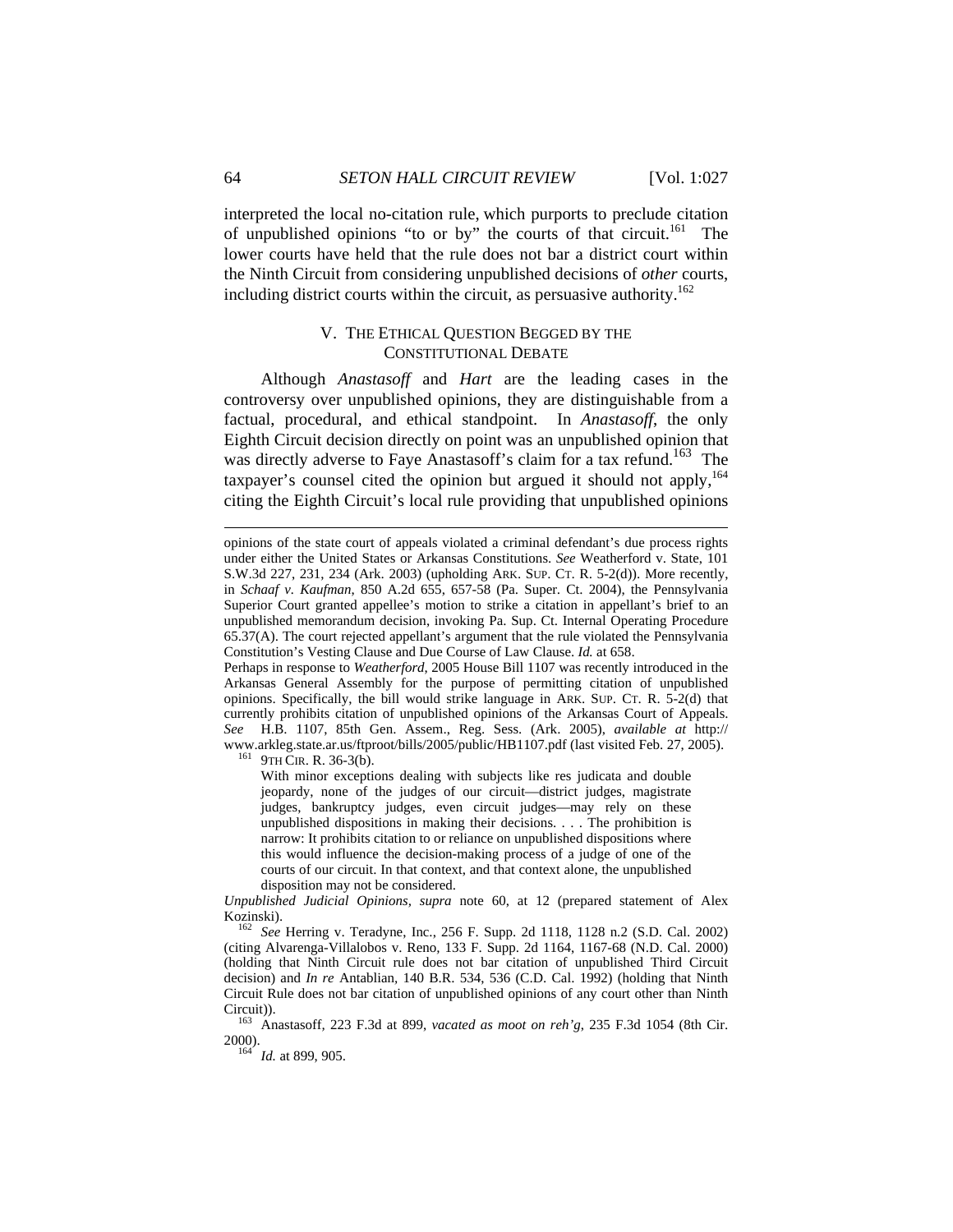are not precedent.<sup>165</sup> Judge Arnold's opinion concluded that the local rule's treatment of unpublished opinions as nonprecedential exceeded the circuit court's constitutional power under Article III.<sup>166</sup> Having done so, the panel conferred precedential status on the only relevant decision ever issued by the Eighth Circuit, $167$  reaffirmed it, and held that it barred the tax refund.<sup>168</sup>

Notably, *Anastasoff* did not address the ethical implications of nocitation rules. To the contrary, the Eighth Circuit's Rule 28A(i) *permitted* citation of the relevant unpublished opinion under the circumstances, and counsel for both parties openly advocated their respective positions as to whether the court should follow the cited decision.<sup>169</sup> The issue in *Anastasoff* was whether the local rule required the court to *disregard* the unpublished decision, even in the absence of

 $Id.$  (emphasis added).

. . . .

<sup>166</sup> *Anastasoff,* 223 F.3d at 905.

The judicial power of the United States is limited by the doctrine of precedent. Rule 28A(i) allows courts to ignore this limit. If we mark an opinion as unpublished, Rule 28A(i) provides that is not precedent. Though prior decisions may be well-considered and directly on point, Rule 28A(i) allows us to depart from the law set out in such prior decisions without any reason to differentiate the cases. This discretion is completely inconsistent with the doctrine of precedent; even in constitutional cases, courts "have always required a departure from precedent to be supported by some 'special justification.'" United States v. Int'l Bus. Mach. Corp., 517 U.S. 843, 856 (1996) (quoting Payne v. Tennessee, 501 U.S. 808, 842 (1991) (Souter, J., concurring)). Rule 28A(i) expands the judicial power beyond the limits set by Article III by allowing us complete discretion to determine which judicial decisions will bind us and which will not. Insofar as it limits the precedential effect of our prior decisions, the Rule is therefore unconstitutional.

*Id.* <sup>167</sup> 223 F.3d at 899 (citing Christie v. United States, No. 91-2375MN (8th Cir. Mar. 20, 1992) (per curiam) (unpublished)). 168 *Id.* at 905. "Ms. Anastasoff's interpretation of [26 U.S.C.] § 7502 was directly

addressed and rejected in *Christie*. EIGHTH CIR. R. 28A(i) does not free us from our obligation to follow that decision." *Id.* (internal footnote omitted).

See 223 F.3d at 899; *see also* Brief for the Appellee at 3 n.2, 2000 WL 34017025, Anastasoff v. United States, 223 F.3d 898 (8th Cir. 2000) (No. 99-3917).

 <sup>165</sup> *See* 8TH CIR. R. 28A(i). Rule 28A. Briefs

<sup>(</sup>i) Citation of Unpublished Opinion. Unpublished opinions are decisions which a court designates for unpublished status. They are not precedent and parties generally should not cite them. When relevant to establishing the doctrines of res judicata, collateral estoppel, or the law of the case, however, the parties may cite any unpublished opinion. *Parties may also cite an unpublished opinion of this court if the opinion has persuasive value on a material issue and no published opinion of this or another court would serve as well.* . . . When citing an unpublished opinion, a party must indicate the opinion's unpublished status.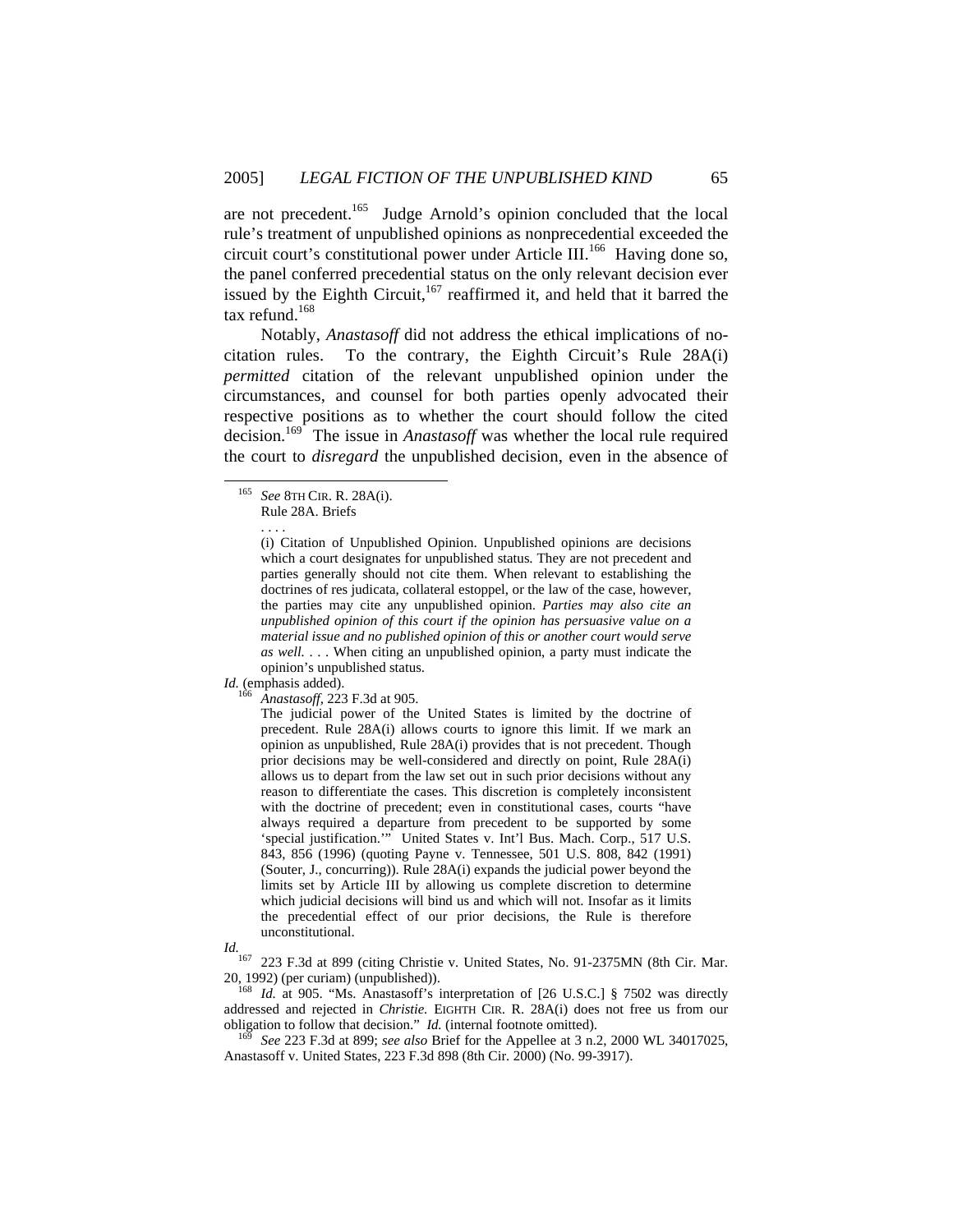any other directly applicable authority from the same circuit.<sup>170</sup> When *Anastasoff* was vacated on rehearing, Judge Arnold, writing for the majority, specifically held, "The constitutionality of that portion of Rule 28A(i) which says that unpublished opinions have no precedential effect remains an open question in this Circuit."<sup>171</sup> Today, the Eighth Circuit's Local Rule 28A(i) remains unchanged, and courts in that circuit continue to rely on it to restrict, but not prohibit, citation of unpublished opinions.172

In *Hart*, on the other hand, an attorney's professional conduct was directly at issue. The appeal challenged the denial of a claim for Supplemental Security Income benefits under the Social Security Act.<sup>173</sup> Appellant's counsel cited an unpublished decision in a footnote in his opening brief.174 When the court *sua sponte* ordered him to show

writing so fully and cogently on the precedential effect of unpublished opinions.").<br><sup>173</sup> Hart v. Massanari, 20 Fed. Appx. 668, 669, No. 99-56472, 2001 WL 1135601, at \*1 (9th Cir. Sept. 24, 2001). 174 *Hart,* 266 F.3d at 1158-59. Ironically, the unpublished opinion that triggered Judge

 <sup>170 223</sup> F.3d at 899*.* 171 Anastasoff v. United States, 235 F.3d 1054, 1056, *vacating* 223 F.3d 898 (8th Cir.

<sup>&</sup>lt;sup>172</sup> See, e.g., United States v. Yirkovsky, 338 F.3d 936, 946 n.3 (8th Cir. 2003) (Heaney, J., dissenting) (acknowledging that Rule 28A(i) remains binding in the Eighth Circuit); *see also Anastasoff,* 223 F.3d at 905 (Heaney, J., concurring) ("I agree fully with Judge Arnold's opinion. He has done the public, the court, and the bar a great service by

Kozinski's 24-page treatise was not even listed in the appellant's table of authorities; rather, it was cited only in a footnote in appellant's opening brief, and only for the purpose of advising the panel that the Ninth Circuit had not previously ruled on the merits of the issue in dispute. *See* Appellant's Opening Brief at n.6, Hart v. Massanari, 20 Fed. Appx. 668 (9th Cir. 2001) (99-56472). Appellant's counsel cited the unpublished opinion neither for its precedential value nor its persuasive value; rather, the unpublished opinion was cited only to demonstrate that the Ninth Circuit, unlike several others, had never reached the merits of the substantive issue. *See id.* The fact that the published opinion in *Hart* was a thinly disguised advisory opinion addressing the precedential value of unpublished dispositions is illustrated by the brevity of the Ninth Circuit's two-page *unpublished* opinion on the merits. *See Hart*, 20 Fed. Appx. 668 (9th Cir. 2001) (99- 56472) (unpublished opinion).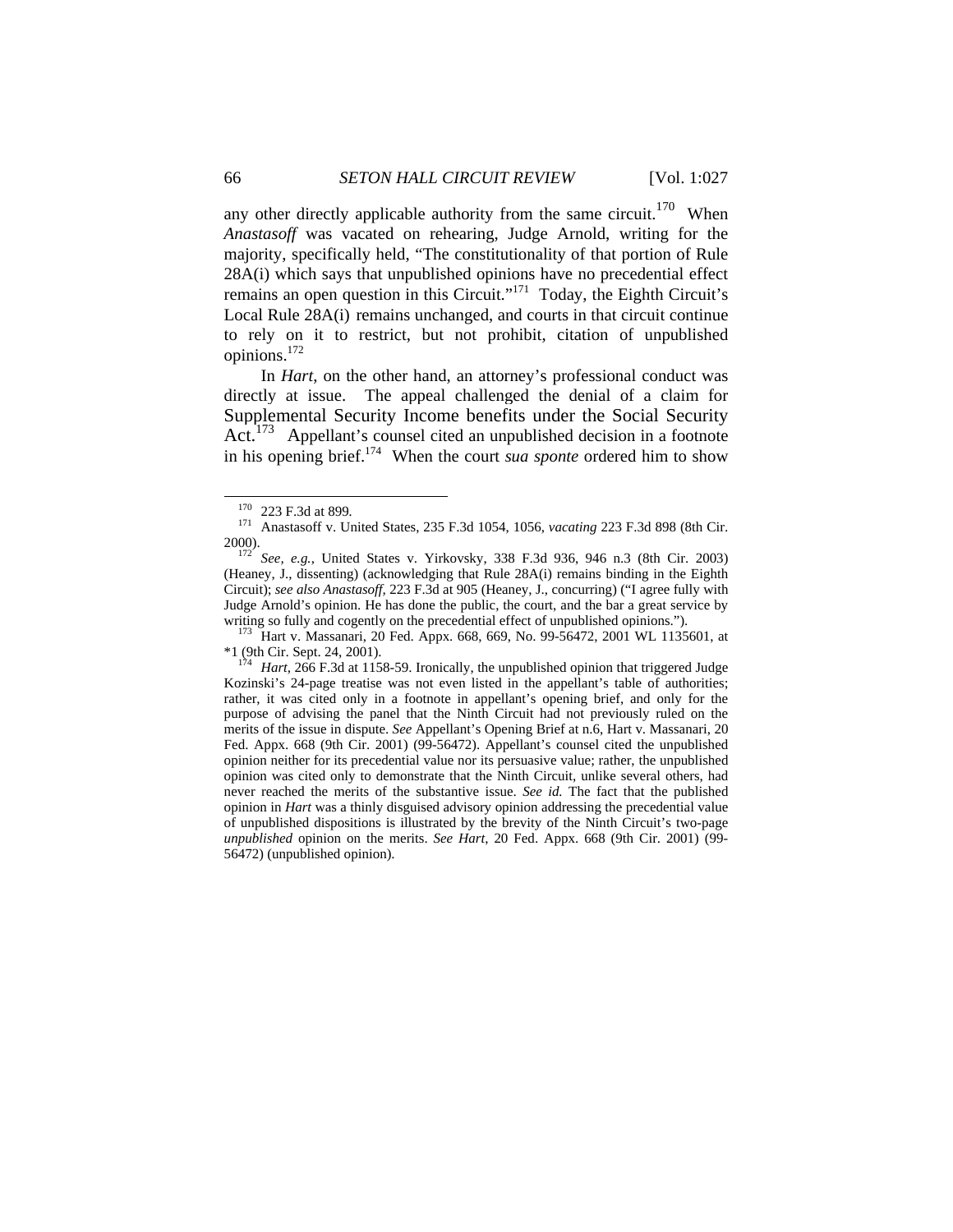cause why he should not be sanctioned for citing the unpublished decision in violation of the Ninth Circuit's no-citation rule,<sup>175</sup> the attorney responded that the local rule might be unconstitutional under the ruling in *Anastasoff.*176 In reply, Judge Kozinski took the opportunity to write a lengthy published (and therefore citable) opinion defending the Ninth Circuit's no-citation rules in light of *Anastasoff*. 177 In the end, however, the panel declined to impose any sanctions at all and discharged the show cause order. $178$ 

Scholarly commentary in the wake of *Anastasoff* and *Hart* has been prolific, particularly with respect to the constitutionality of local rules limiting the precedential value of unpublished opinions. Nevertheless, few if any commentators have addressed the ethical implications of nonuniform local rules governing the precedential status and citability of unpublished dispositions. Focusing on the difficulty of reconciling conflicting obligations, the second part of this article explores the ethical dilemmas no-citation rules impose on the federal bar, particularly the increasing number of attorneys who practice in more than one circuit.<sup>179</sup>

Published commentary by practicing attorneys offers a pragmatic perspective on the current patchwork of local citation rules among the

Hart, 266 F.3d at 1159; see 9TH CIR. R. 36-3(a), (b) ("Unpublished dispositions and orders of this Court are not binding precedent . . . . [and generally] may not be cited to or by the courts of this circuit . . . .").

to the courts of this circuit of this circuit of this circuit is continued, continues to have persuasive force. It may seduce members of our bar into violating our Rule 36-3 under the mistaken impression that it is unconstitutional. We write to lay these speculations to rest." *Id.*  (internal citation omitted). 177 *Id.* at 1159-80. *Hart* acknowledged in passing that "[o]ur rule, unlike that of the

Eighth Circuit, prohibits citation of an unpublished disposition to any of the courts of our circuit. The Eighth Circuit's rule allows citation in some circumstances, but provides that the authority is persuasive rather than binding." *Id.* at 1160 n.2. <sup>178</sup> *Id.* at 1180. In a single concluding paragraph, the panel succinctly addressed

whether to impose sanctions against appellant's counsel for violating 9TH CIR. R. 36-3:

Contrary to counsel's contention, then, we conclude that Rule 36-3 is constitutional. We also find that counsel violated the rule. Nevertheless, we are aware that *Anastasoff* may have cast doubt on our rule's constitutional validity. Our rules are obviously not meant to punish attorneys who, in good faith, seek to test a rule's constitutionality. We therefore conclude that the violation was not willful and exercise our discretion not to impose sanctions.

*Id.*<br><sup>179</sup> See Memorandum to Judge Anthony J. Scirica, Chair, Standing Committee on Rules of Practice and Procedure, from Judge Samuel A. Alito, Jr., Chair, Advisory Committee on Appellate Rules (May 22, 2003), at 30, 38, *available at* http:// www.uscourts.gov/rules/Reports/AP5-2003.pdf (last visited Feb. 27, 2005) (noting two reasons for the proposed new rule: (1) local circuit rules on citation differ dramatically, and (2) the differences create a particular hardship for practitioners who practice in more than one circuit).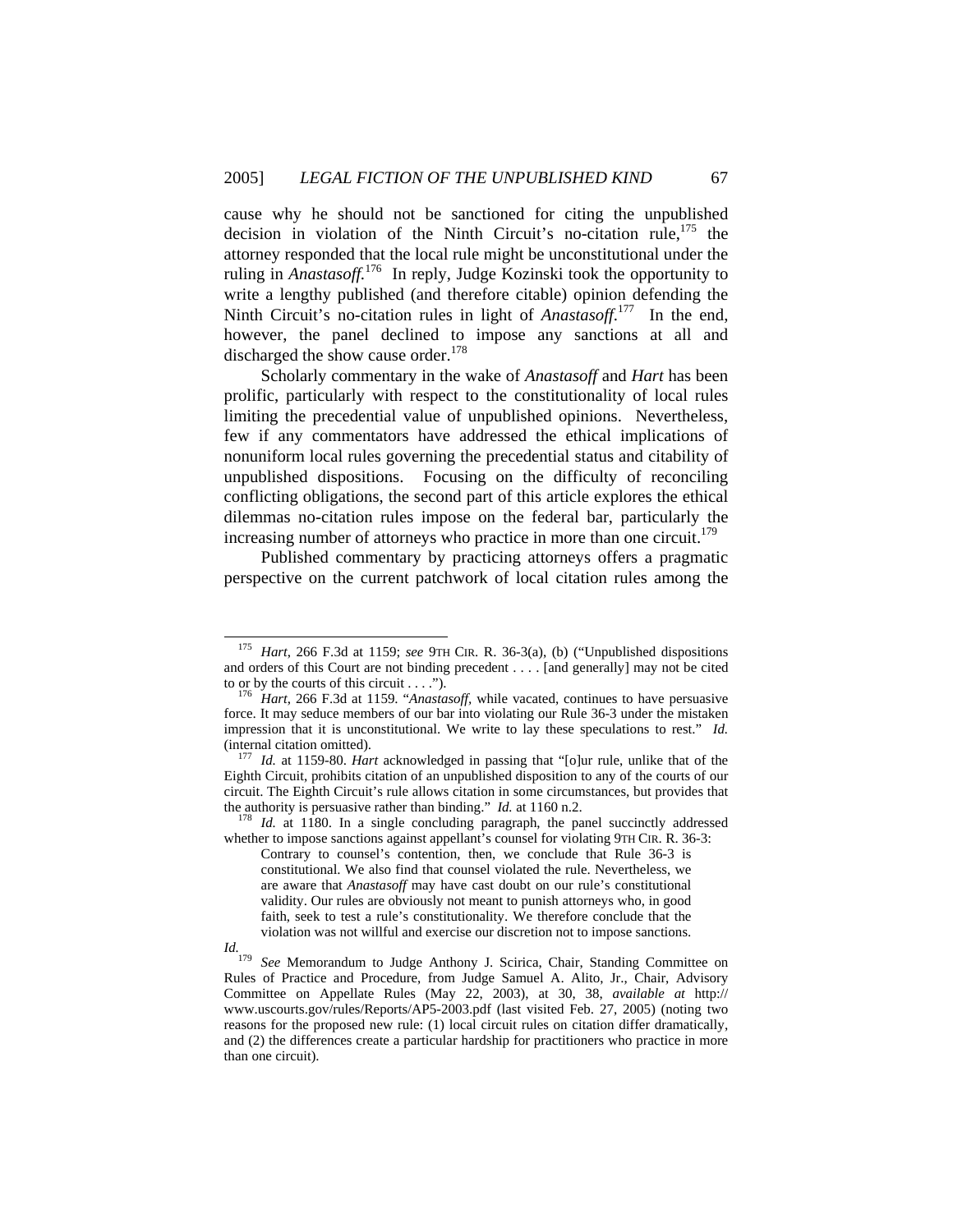circuits.180 This part of the article summarizes the various functions served by federal circuit opinions and the disparate effects of circuit publication plans. Second, this part discusses the ethical duty of candor and procedural rules imposing the risk of sanctions on attorneys who violate their ethical duties as officers of the court. Third, proposed Fed. R. App. P. 32.1 is discussed, including the somewhat tenuous present status of the proposed new rule and its potential remedial effect on the ethical dilemmas posed by no-citation rules. Fourth, the article discusses the implications of the E-Government Act of 2002 as it directly applies to the availability of judicial opinions issued by the federal courts of appeals. Finally, the article recommends a legislative solution, if the Judicial Conference and ultimately the United States Supreme Court fail to exercise their supervisory and statutory authority to ensure uniformity among the circuits by overriding local no-citation rules.

## VI. THE MULTIPLE FUNCTIONS OF JUDICIAL DECISIONS AND THE DISPARATE EFFECTS OF CIRCUIT PUBLICATION PLANS

Decisions rendered by a federal court of appeals, like those of any other appellate court, serve three primary functions: dispositive, predictive, and lawmaking.<sup>181</sup> Under the first and most pragmatic perspective, an appellate court decision simply serves a dispositive function: to resolve the legal dispute pending before the court.<sup>182</sup> The

 <sup>180</sup> *Compare, e.g.*, Charles L. Babcock, *The Problem with Unpublished Opinions*, 20 COMM. LAWYER 13, 14 (Spring 2002) (opposing no-citation rules); Hangley, *supra* note 121, at 690-91 (supporting rules permitting citation of "unpublished" decisions in the interest of effective advocacy); Andrew M. Low, *Unpublished Opinions*, 32 COLO. LAW. 39, 40 (Mar. 2003) (opposing no-citation rules); Roy H. Wepner, *Are Federal Appellate Practitioners Free at Last? Proposed Rule Change Lifts Ban on Citation of Unpublished Decisions that is Still in Effect in Certain Federal Appeals Courts*, 175 N.J.L.J. 272 (2004) (opposing no-citation rules) *with, e.g.*, Gregory S. Fisher, *Citing to the Unpublished Opinion*, 40 ARIZ. ATT'Y 8, 8 (Feb. 2004) (opposing uniform rule permitting citation) *and* Medford, White & Medford, *supra* note 23, at 27 (predicting that the controversy is likely to continue until the United States Supreme Court addresses the issue); Robert E. Shapiro, 29 LITIGATION 63, 65 (Fall 2002) (taking a middle ground by urging courts not to issue written opinions except in cases that warrant them, and suggesting that such opinions should be citable).<br><sup>181</sup> "All opinions reside somewhere on a continuum that moves from simple dispute

resolution to law-making and also on a rhetorical line that moves from informing to persuading." ELIZABETH FAJANS, MARY R. FALK & HELENE S. SHAPO, WRITING FOR LAW PRACTICE 339 (2004); *see id.* at 334 (three primary functions of judicial writing are dispute resolution, predictive guidance, and lawmaking); *see also* Weaver, *supra* note 46, at 481. "Judicial opinions serve two basic purposes: (1) to settle the particular dispute before the court, and (2) to establish the law that is used to decide other cases." *Id.* (citing Leflar, *Sources of Judge Made Law*, 24 OKLA. L. REV. 319, 319 (1971)).

<sup>&</sup>lt;sup>182</sup> Many commentators have referred to the "error-correcting" function of the appellate courts. *See, e.g.*, Jeffrey O. Cooper & Douglas A. Berman, *Passive Virtues and Casual Vices in the Federal Courts of Appeals*, 66 BROOK. L. REV. 685, 712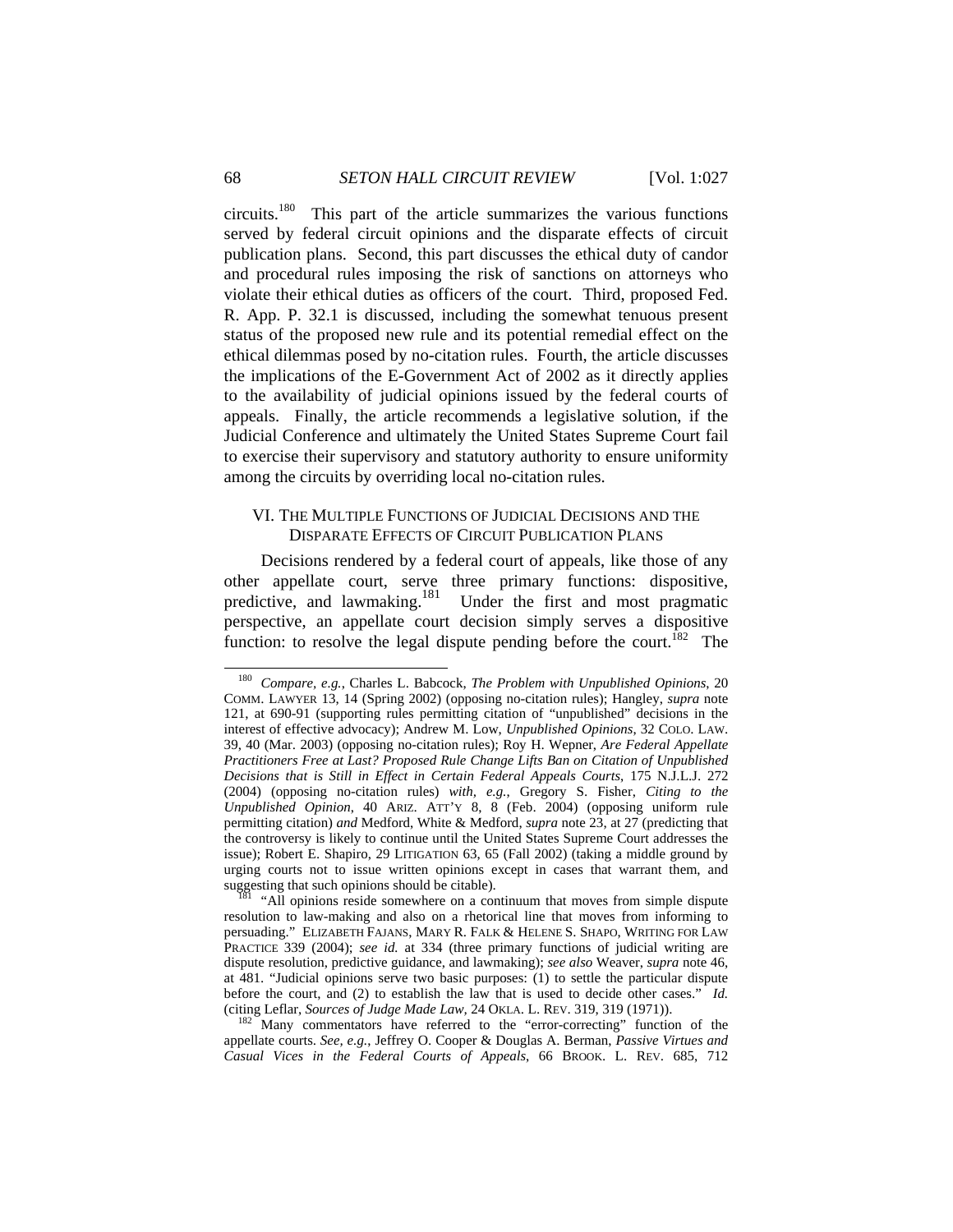circuit's written decision, absent further proceedings on appeal, ultimately triggers issuance of the mandate  $183$  to the lower court. The mandate has the legal effect of ensuring that the circuit panel's decision is implemented by ordering certain action by the lower court from which the appeal was taken.<sup>184</sup> If the district court's decision is affirmed, it becomes final upon the issuance of the mandate.<sup>185</sup> If reversed, the panel may vacate the district court's judgment or remand for further proceedings before the district court.  $186^\circ$  In any further proceedings, the written decision of the circuit panel embodies "the law of the case," and any subsequent rulings by the district court, and even the appellate court on further appeal, must be consistent with the circuit's initial written decision.187

The dispositive aspects of a circuit panel's decision may also affect future litigation between some or all of the same parties. A decision will

A mandate is "[a]n order from an appellate court directing a lower court to take a specified action," or in the alternative, "[a] judicial command directed to an officer of the

 $\overline{a}$ 

court to enforce a court order." BLACK'S LAW DICTIONARY 980 (8th ed. 2004). 184 *See* FED. R. APP. P. 41. 185 *See id.* Advisory Committee's notes to 1998 amendments; *see, e.g.,* Calderon v. U.S. Dist. Court for the Cent. Dist. of Cal., 128 F.3d 1283, 1286 n.2 (9th Cir. 1997) ("In federal court . . . a judgment does not become final following appeal until the case is returned to district court and the mandate is spread."); *see also* 16A CHARLES A. WRIGHT, ARTHUR R. MILLER & EDWARD H. COOPER, FEDERAL PRACTICE AND PROCEDURE: JURISDICTION AND OTHER MATTERS § 3987 (1999 & Supp. 2004) (noting that "[u]ntil the mandate issues, . . . the case ordinarily remains within the jurisdiction of the court of appeals and the district court lacks power to proceed further with respect to the matters

involved with the appeal"). 186 *See* 28 U.S.C.A. § 2106 (2005). 187 *See, e.g.,* Briggs v. Penn. R. Co., 334 U.S. 304, 306 (1948) (reaffirming that "an inferior court has no power or authority to deviate from the mandate issued by an appellate court."); *see also* 18B CHARLES A. WRIGHT, ARTHUR R. MILLER & EDWARD H. COOPER, FEDERAL PRACTICE AND PROCEDURE: JURISDICTION AND OTHER MATTERS § 4478.3 (2002 & Supp. 2004). "Law-of-the-case terminology is often employed to express the principle that an inferior tribunal is bound to honor the mandate of a superior court within a single judicial system." *Id.* 

<sup>(2000/2001).</sup> However, in carrying out their primary function of resolving disputes, the federal circuits do not simply correct errors. Under the harmless error doctrine, for example, the appellate courts often affirm the result reached by the district court while acknowledging that an error may have occurred. *See, e.g.*, Hart v. Massanari, 20 Fed. Appx. 668, 669, No. 99-56472, 2001 WL 1135601, at \*1 (9th Cir. Sept. 24, 2001) (holding that any error by the administrative law judge in refusing to allow appellant to comment on post-hearing reports was harmless). Even when the appellate court does identify reversible error, the typical result is to remand for further proceedings. The pragmatic function the appellate courts serve for the parties to the appeal is more accurately characterized as dispositive. Whether errors are corrected or not, the decision by the federal circuit court resolves the issues raised on appeal, either terminating the litigation for all practical purposes, or by remanding to the trial court for further proceedings. "For the litigants, dispute resolution is a decision's most fundamental purpose." FAJANS, FALK & SHAPO, *supra* note 181, at 338.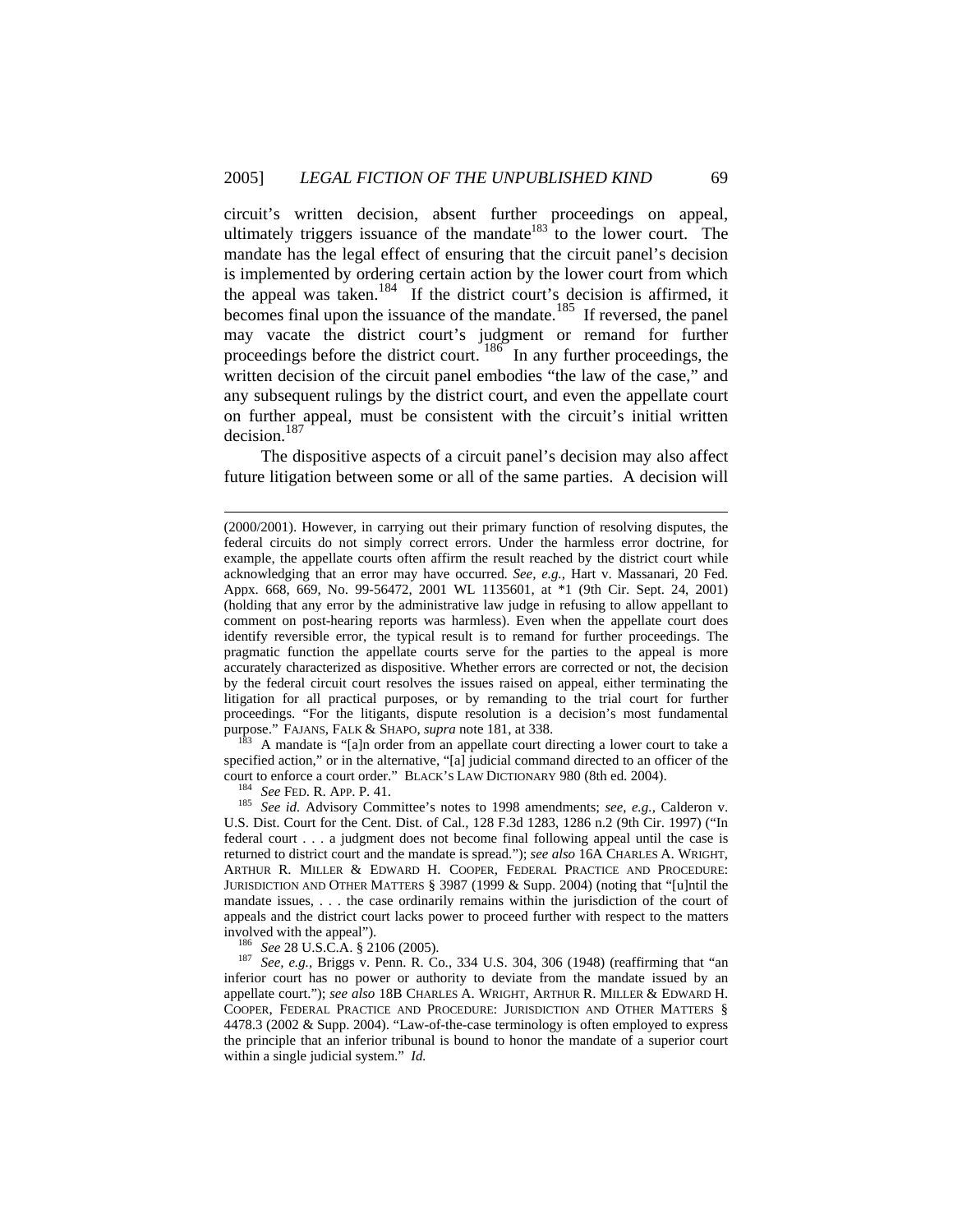have res judicata or collateral estoppel effect if one or more of the parties to a legal dispute attempt to relitigate the same dispute in another forum or at a later time. It is only for this limited dispositive purpose that *all* circuits allow citation of unpublished opinions.<sup>188</sup> In other words, whether an opinion is designated for publication or not, all federal courts of appeals acknowledge that it may be cited for its dispositive value with respect to the parties to the appeal.<sup>189</sup>

Second, a federal circuit decision serves a predictive function<sup>190</sup> with respect to the likely outcome of other similar disputes pending before the same court. All written decisions emanating from the federal circuit provide an important basis from which attorneys predict how the same or similar disputes will be resolved by that circuit. Whether designated for publication or not, written opinions offer a window into the thought processes of the judges who decided the issue.<sup>191</sup> Especially in the absence of any precedential opinion directly on point, an "unpublished" opinion offers the practicing bar a strong indication how the judges who served on the panel, as well as their colleagues in the same circuit, will analyze and decide similar cases in the future.<sup>192</sup> The predictive function is the one most practicing attorneys assign to written decisions of the federal circuits. $193$ 

Third, appellate court decisions serve an important lawmaking function by shaping the bounds of the law itself, or by interpreting and

<sup>&</sup>lt;sup>188</sup> See Appendix I (table of current publication and citation rules for each federal

circuit). 189 Some circuit rules suggest that they are permitting such opinions to be cited for their "precedential" value. However, the word "precedential" suggests that a rule of law articulated in one case will be applied to another involving different parties. *See* BLACK'S LAW DICTIONARY 1280 (8th ed. 2004) (defining "precedent" as "[a] decided case that furnishes a basis for determining later cases involving similar facts or issues."). Citing an unpublished opinion for purposes of res judicata, collateral estoppel, or the law of the case doctrine is more accurately described as a dispositive function.<br><sup>190</sup> FAJANS, FALK & SHAPO, *supra* note 181, at 338; *see supra* note 2.<br><sup>191</sup> *See* Report of the Judicial Conference Committee on Rules of Practice

Procedure to the Chief Justice of the United States and Members of the Judicial Conference of the United States 11 (September 2004) (noting that lawyers, district court judges, and appellate judges regularly read unpublished opinions despite local prohibitions against citing them, and that unpublished opinions are helpful when addressing recurring issues involving similar fact patterns), *available* http://www.uscourts.gov/rules/jc09-2004/JCReport.pdf (last visited Feb. 27, 2005). 192 *See* Lauren K. Robel, *The Myth of the Disposable Opinion: Unpublished Opinions* 

*and Government Litigants in the United States Courts of Appeals*, 87 MICH. L. REV. 940, 947 (1989) (noting that even information about an individual judge may have value for

litigants). 193 *See, e.g.*, Williams v. Dallas Area Rapid Transit*,* 256 F.3d 260, 263 (5th Cir. 2001) (Smith, J., joined by Jones and DeMoss, JJ., dissenting from denial of rehearing en banc). "The law is supposed to inform the choices of potential litigants. How can this circuit's [unpublished] decisions do so, if they carry no predictive effect?" *Id.*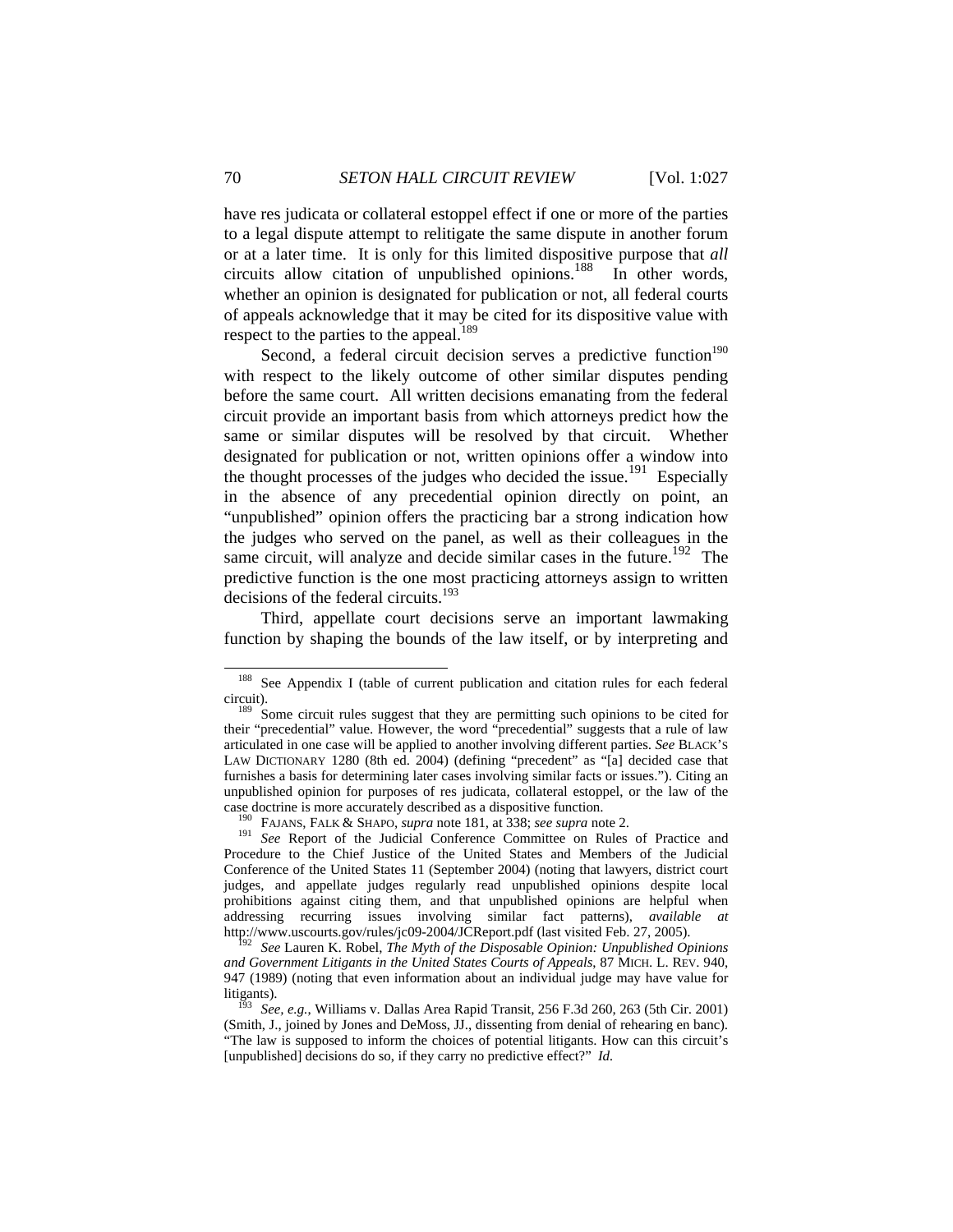applying a statute in the context of novel facts.<sup>194</sup> The precedential effect assigned to an appellate court decision directly controls the extent to which it contributes to the body of law within the circuit.<sup>195</sup> The lawmaking function of the federal circuits also extends to state law, because decisions rendered in diversity and habeas corpus cases often address novel state law issues.<sup>196</sup> While a federal circuit's decision on an issue of state law is not binding on state courts, as a practical matter it does bind federal district courts within the same circuit with respect to similar disputes, at least until the state appellate courts have had the opportunity to address the issue.<sup>197</sup>

In some instances, because of the nature of the issue itself, the federal courts may have numerous opportunities to address a novel issue of state law without any intervening decisions by the state courts. When that occurs, the federal circuits perform an important role in predicting and shaping the contours of state law in the interim between precedential state court decisions on the same issue.<sup>198</sup> Thus, even though a federal circuit court decision on a matter of state law is non-binding on state courts, the decision serves an important lawmaking function.

 <sup>194</sup> *See* Adam N. Steinman, *A Constitution for Judicial Lawmaking*, 65 U. PITT. L. REV. 545, 553 (2004); ABA Comm'n on Standards of Judicial Administration, STANDARDS RELATING TO APPELLATE COURTS § 3.00, commentary, at 5 (1994) (noting that one of the functions of the appellate courts is "to formulate and develop the law for general application in the legal system"); *see also* Pearson, *supra* note 22, at 1262 (noting that neither Congress nor the Supreme Court has clearly delineated the courts of appeals' lawmaking function). 195 *See* Steinman, *supra* note 194, at 583.

A system where courts are free to decide cases knowing that the decision will not bind them in the future could undermine the legitimacy of the court by permitting arbitrary or unprincipled decisionmaking. The essence of principled decisionmaking, arguably, is to base decisions on principles that will hold fast beyond just the immediate case. Thus, allowing broad judicial lawmaking can legitimate the judicial role, because it helps to ensure that decisions are reached in a principled manner.

*Id.* **1966** See, e.g., Midler v. Ford Motor Co., 849 F.2d 460, 463 (9th Cir. 1988) (holding that a common law tort was committed under California law when defendants produced a commercial using a deliberate imitation of a professional singer's widely known, distinctive voice); Keener v. Ridenour, 594 F.2d 581, 586-87 (6th Cir. 1979) (citing several unpublished decisions of Ohio appellate courts in examining availability of additional state law remedies in reviewing dismissal of habeas corpus petition). 197 Empirical research should be undertaken to determine whether the circuit courts

designate decisions in diversity cases as "unpublished" more or less frequently than they

<sup>&</sup>lt;sup>198</sup> See, e.g., Memphis Dev. Found. v. Factors, Etc., Inc., 616 F.2d 956, 957-58 (6th Cir. 1980) (interpreting Tennessee law in a diversity case to hold that the exclusive right to publicity does not survive a celebrity's death).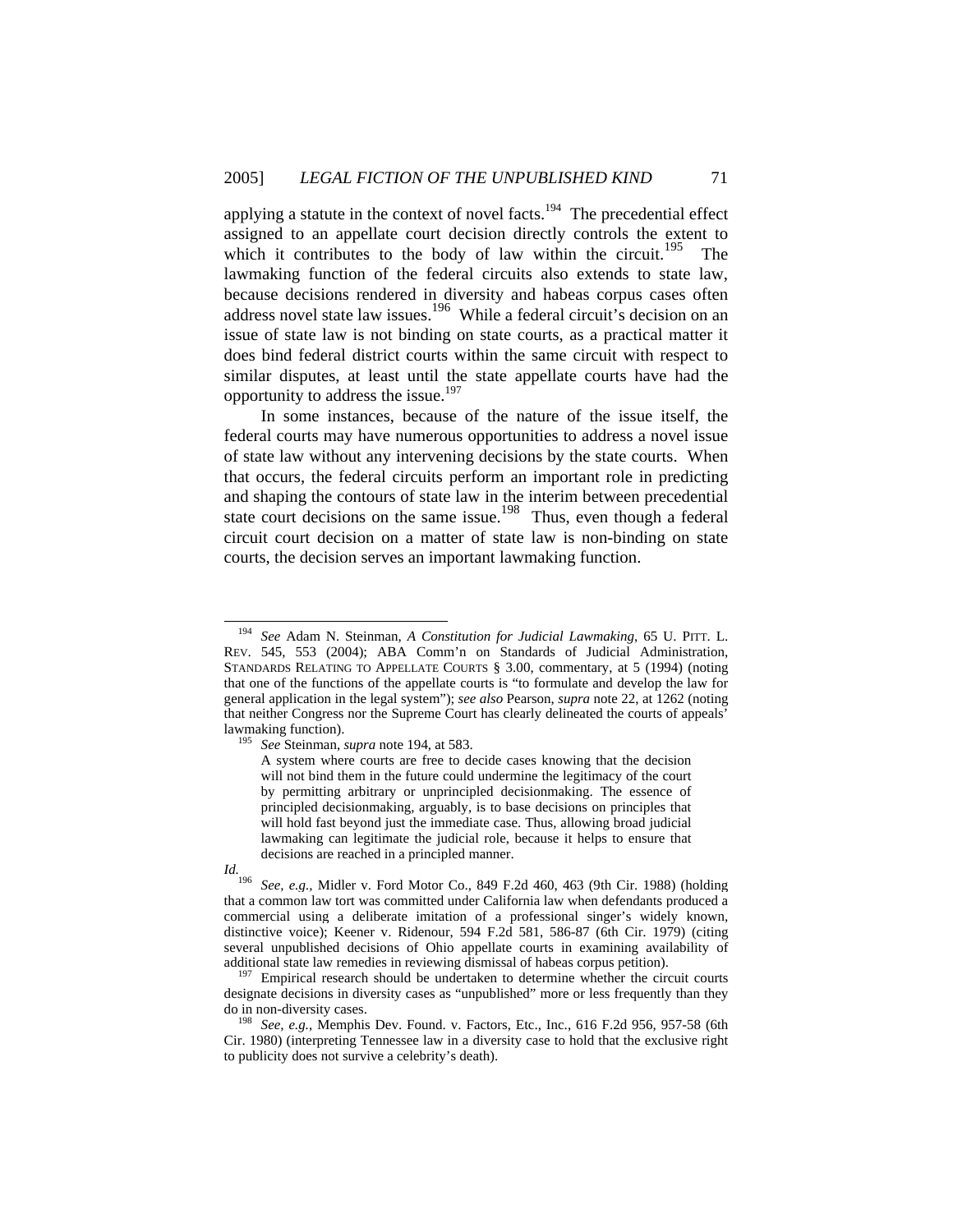As compared to the judicial decision itself, the panel's written *opinion* in each case serves a different purpose.<sup>199</sup> While the decision's primary purpose is to resolve the specific dispute presented to the appellate court, the purpose of an opinion is to articulate the reasoning the panel followed in reaching its decision – or at least the reasoning the panel elects to state explicitly for the record.<sup>200</sup> In the words of one noted circuit judge, only through explanation can judges "reinforce our oft-challenged and arguably shaky authority to tell others—including our duly elected political leaders—what we do . . . . One of the few ways we have to justify our power to decide matters important to our fellow citizens is to explain why we decide as we do." $201$ 

In order to keep up with crushing dockets, federal appeals courts have devised alternative methods of disposition to avoid the need to issue a full opinion in every case. For example, many appellate courts have adopted a "summary calendar" for cases in which oral argument is not considered necessary.202 Others use a "summary disposition" procedure for issuing abbreviated decisions in certain cases.203 Unpublished opinions were devised for similar reasons – to reduce the workload on each judge associated with preparing a full opinion in virtually every case.<sup>204</sup> The degree to which each circuit makes use of procedures designed to expedite the judicial workload varies considerably.<sup>2</sup>

To the extent that the federal courts of appeals limit the use of these alternative methods of disposition, including unpublished opinions, to routine decisions not involving issues of first impression or novel fact patterns, procedural rules limiting citation of those decisions should be noncontroversial.206 On the other hand, when appellate courts resort to

 <sup>199</sup> *See* Wright v. Sec'y for Dep't of Corr., 278 F.3d 1245, 1255 (11th Cir. 2002). "A judicial decision and a judicial opinion are not the same thing. The chief responsibility of judges is to decide the case before them. They may, or may not, attempt to explain the

decision in an opinion." *Id.*<br><sup>200</sup> *Id.* 201 Patricia M. Wald, *The Rhetoric of Results and the Results of Rhetoric: Judicial Writings*, 62 U. CHI. L. REV. 1371, 1372; *see* FAJANS, FALK & SHAPO, *supra* note 181, at 342 (judicial obligation to write persuasive opinions explaining decision outcomes is a

<sup>&</sup>quot;check on unbridled exercises of power"). 202 *See, e.g.*, 5TH CIR. R. 34.2. 203 *See, e.g.*, U.S. Court. of Appeals for the D.C. Circuit, HANDBOOK OF PRACTICE AND INTERNAL PROCEDURES 35-36 (2002), *available at* http://www.cadc.uscourts.gov/ internet/internet.nsf/650f3eec0dfb990fca25692100069854/e4556c08772a8cec85256eb70

<sup>07149</sup>af/\$FILE/finalhandbook2002.pdf (last visited Feb. 27, 2005).<br><sup>204</sup> *See supra* notes 34-38 and accompanying text.<br><sup>205</sup> *See, e.g.*, Table S-3, *supra* note 5.<br><sup>206</sup> *See* Dean A. Morande, Comment, *Publication Plans Appeals: The Unattainable Paradigm*, 31 FLA. ST. U. L. REV. 751, 758 (2004) (hypothesizing that if the appellate courts followed their publication guidelines, the entire debate would be moot).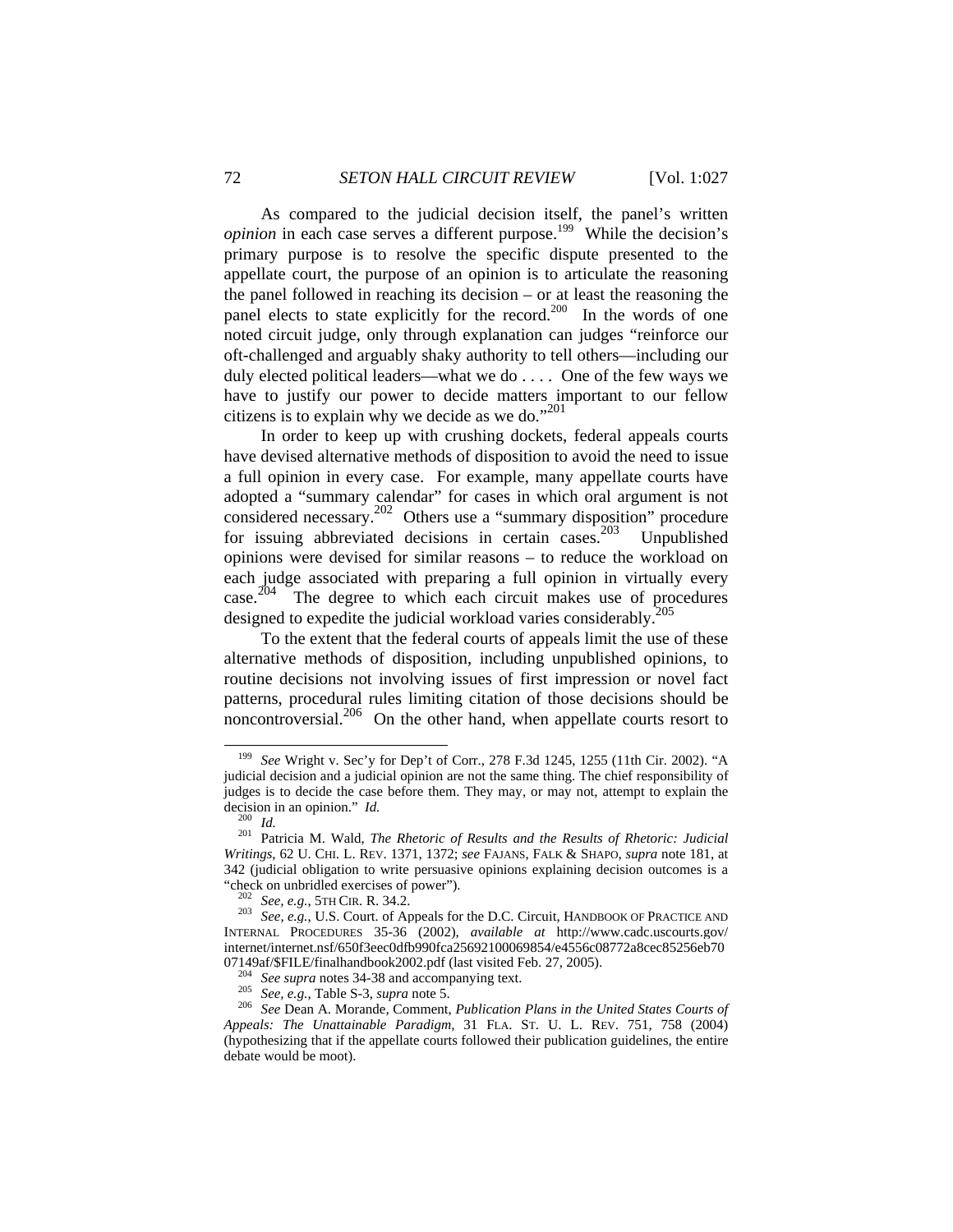the use of unpublished decisions to address novel legal issues or apply settled law to novel fact patterns, it should be no surprise when future litigants seek to persuade the court to rely on those decisions, at least as persuasive legal authority.207

Several circuits' local rules include guidelines for publication of decisions.208 However, it has been questioned whether the federal courts

*Id*. at 493; *see* Howard Slavitt, *Selling the Integrity of The System of Precedent: Selective Publication, Depublication, and Vacatur,* 30 HARV. C.R.-C.L. L. REV. 109 (1995). "Even if one accepts the private law model premise that the purpose of litigation is to resolve the dispute between the parties, once a court issues a judgment the private dispute should be thought of as public property." *Id.* at 138; *see also* Vincent M. Cox, Note, *Freeing Unpublished Opinions from Exile: Going Beyond the Citation Permitted by Proposed Federal Rule of Appellate Procedure 32.1,* 44 WASHBURN L.J. 105, 105 (2004) (some lawyers advocate that unpublished opinions should be freely citable to the courts).

<sup>208</sup> Id. at 759-64 (surveying publication plans in the federal courts of appeals); see, *e.g.*, 7TH CIR. R. 53(c), (d).

 (1) Published Opinions. A published opinion will be filed when the decision

(ii) involves an issue of continuing public interest;

(iii) criticizes or questions existing law;

(iv) constitutes a significant and non-duplicative contribution to legal literature

(A) by a historical review of law,

(B) by describing legislative history, or

(C) by resolving or creating a conflict in the law;

(v) reverses a judgment or denies enforcement of an order when the lower court or agency has published an opinion supporting the judgment or order; or

(vi) is pursuant to an order of remand from the Supreme Court and is not rendered merely in ministerial obedience to specific directions of that Court.

(2) Unpublished Orders. When the decision does not satisfy the criteria for publication, as stated above, it will be filed as an unpublished order. The order will ordinarily contain reasons for the judgment, but may not do so if the court has announced its decision and reasons from the bench. A statement of facts may be omitted from the order or may not be complete or detailed.

(d) Determination of Whether Disposition is to be by Order or Opinion. (1) The determination to dispose of an appeal by unpublished order shall be made by a majority of the panel rendering the decision.

*E.g., Weaver, supra* note 46, at 492 (advocating a rule allowing free citation of unpublished opinions as persuasive authority).

Unpublished decisions are law as much as are published decisions for dispute settling purposes. The application of the doctrines of res judicata, law of the case, and collateral estoppel to unpublished opinions assures their capacity to settle disputes. But unpublished opinions, because of their lack of promulgation, are not precedents. They are not fit subjects for the application of the doctrine of stare decisis. Yet, because the reasoning found in unpublished decisions may be useful in establishing the law, their citation should be allowed for that purpose.

<sup>(</sup>c) Guidelines for Method of Disposition.

 <sup>(</sup>i) establishes a new, or changes an existing rule of law;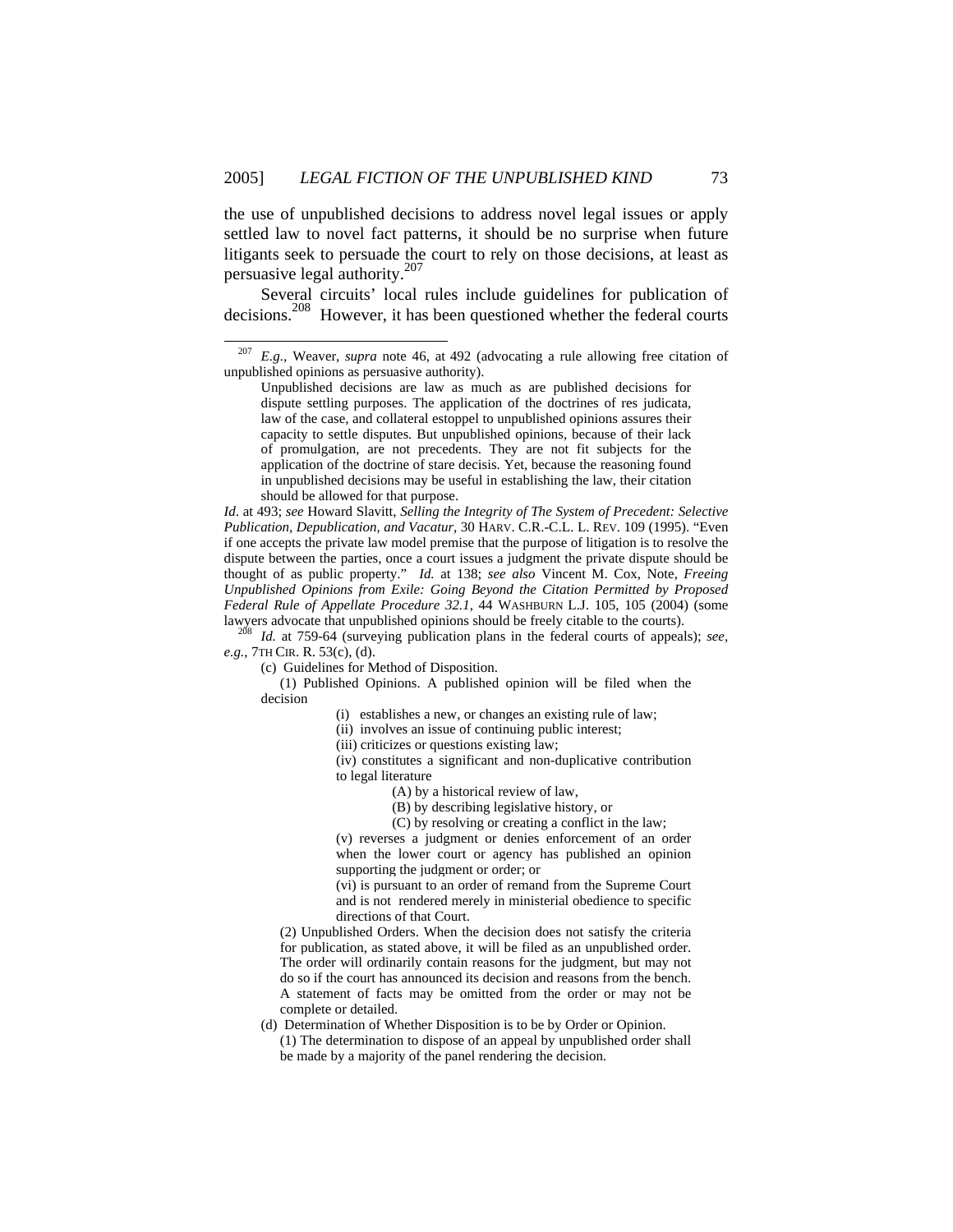of appeals uniformly comply with their own publication guidelines.<sup>209</sup> As a practical matter, as caseloads continue to increase, the federal circuits have increasingly opted for nonpublication of their decisions in significant numbers.<sup>210</sup> Empirical research suggests that limited significant numbers.<sup>210</sup> Empirical research suggests that limited publication rules are effective in reducing appellate delay.<sup>211</sup> However, the increasing numbers of unpublished decisions are not limited to routine cases, as the circuits' nonpublication guidelines and judicial commentary would suggest. Instead, the data show that large numbers of unpublished opinions are issued to resolve non-routine categories of appeals. $^{212}$ 

It is no wonder, then, that no-citation rules are controversial. Attorneys should not be threatened with sanctions for citing unpublished opinions to the very courts that issue those decisions, especially when the courts themselves fail to follow their own guidelines for determining whether opinions warrant publication. If nonprecedential status were reserved for truly routine decisions, no credible attorney would have any reason to cite those opinions because they would have no persuasive value.<sup>213</sup> The issue has become increasingly controversial<sup>214</sup> because the

7TH CIR. R. 53(c), (d). 209 *See* Robert J. Van Der Velde, *Quiet Justice: Unreported Opinions of the United States Courts of Appeals – A Modest Proposal for Change*, 35 COURT REVIEW 20, 26 (1998) (noting that data suggests that circuit policies regarding nonpublication are not uniformly implemented); Morande, *supra* note 206, at 758 (hypothesizing that if the appellate courts followed their guidelines for publication of decisions, the entire

Van Der Velde, *supra* note 209, at 20. In 1981, for example, slightly less than half of all dispositions by the federal circuits were unpublished decisions. *Id.* at 22 (citing Stienstra*, supra* note 8, at 40-41 && 40 tbl. 2). In 2003, 79.5 percent of all dispositions were unpublished. *See* Table S-3, *supra* note 5. <sup>211</sup> Van Der Velde, *supra* note 209, at 24 & 51 tbl. 5 (comparing mean days pending

for published decisions as compared to unpublished decisions, by category; concluding that for nearly every category, cases resolved by unpublished decisions were completed in fewer days, on average, than those terminating in published decisions). "[S]ignificant time savings occur through the use of limited publication plans by the appellate courts. With each variable examined, unpublished cases were concluded more quickly than published cases, and in some cases several months sooner."  $Id$  at 26.

<sup>212</sup> *Id.* at 26-27. <sup>213</sup> *Id.* at 26-27. <sup>213</sup> "[A] lawyer who relies on an unpublished opinion in a brief or oral argument is in effect acknowledging that no published opinion supports the lawyer's position. That is a

l

<sup>(2)</sup> The requirement of a majority represents the policy of this circuit. Notwithstanding the right of a single federal judge to make an opinion available for publication, it is expected that a single judge will ordinarily respect and abide by the opinion of the majority in determining whether to publish.

<sup>(3)</sup> Any person may request by motion that a decision by unpublished order be issued as a published opinion. The request should state the reasons why the publication would be consistent with the guidelines for method of disposition set forth in this rule.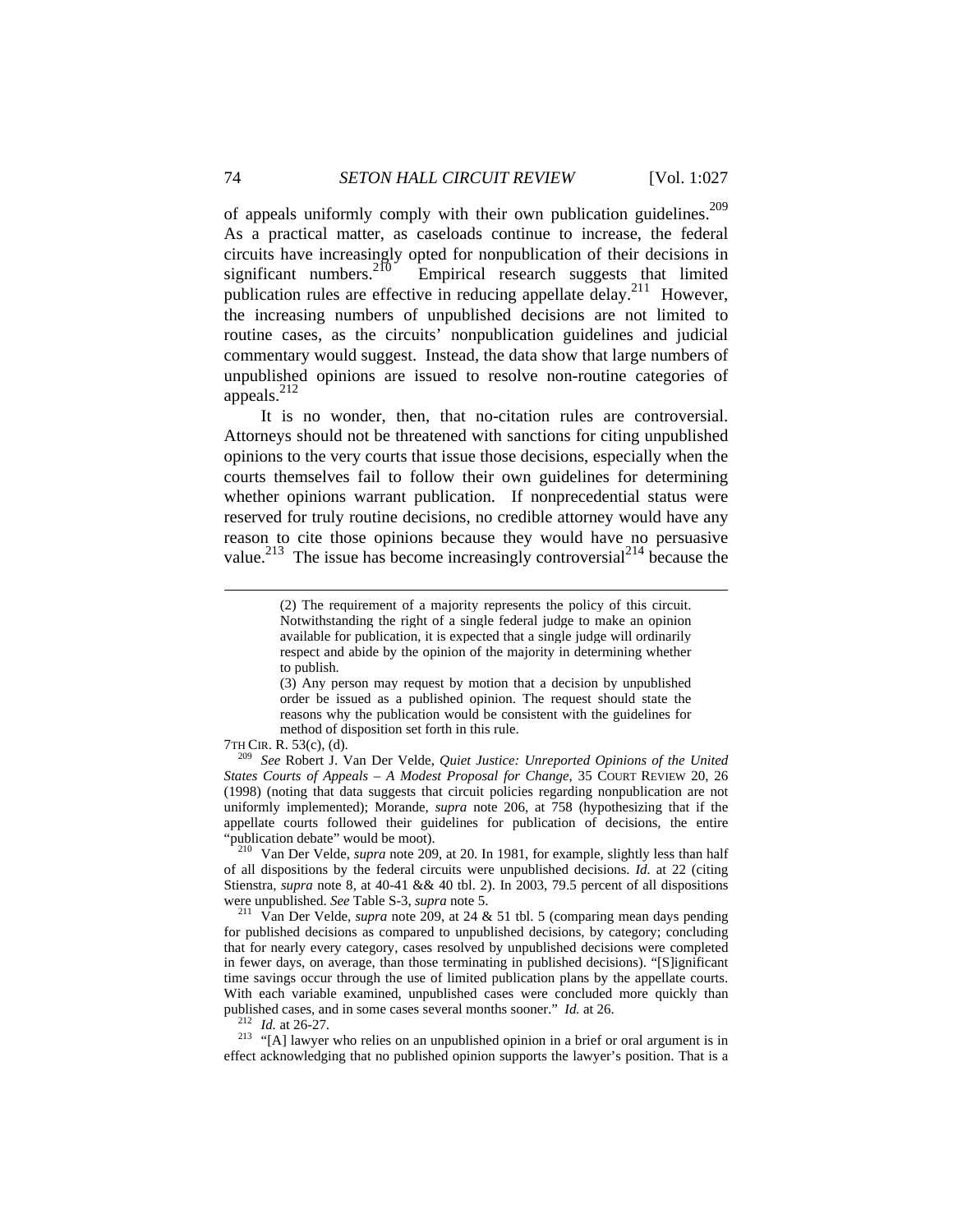proportion of nonprecedential decisions issued by the courts of appeals has increased dramatically over the last decade.<sup>215</sup>

#### VII. ETHICAL DUTY OF CANDOR V. LOCAL NO-CITATION RULES

As an officer of the court,  $216$  every attorney owes the tribunal an ethical duty of candor.<sup>217</sup> The duty of candor has been acknowledged as

[T]he lawyer is not merely the agent of the party; he is an officer of the court. The party has a right to have his case decided upon the law and the evidence, and to have every view presented to the minds of the judges, which can legitimately bear upon the question. This is the office which the advocate performs. . . . The court or jury ought certainly to hear and weigh both sides; and the office of counsel is to assist them by doing that, which the client in person, from want of learning, experience, and address, is unable to do in a proper manner.

*Id*.

l

<sup>217</sup> *See* MODEL RULES OF PROF'L CONDUCT R. 3.3: Candor Toward the Tribunal (2001).

(a) A lawyer shall not knowingly:

(1) make a false statement of material fact or law to a tribunal;

(2) fail to disclose a material fact to a tribunal when disclosure is necessary to avoid assisting a criminal or fraudulent act by the client;

(3) fail to disclose to the tribunal legal authority in the controlling jurisdiction known to the lawyer to be directly adverse to the position of the client and not disclosed by opposing counsel . . . .

(b) The duties stated in paragraph (a) continue to the conclusion of the proceeding, and apply even if compliance requires disclosure of information otherwise protected by rule 1.6 [client confidentiality].

The amendments adopted by the ABA in November 2002 omitted the qualifying word "material" from the prohibition against making false statements to a tribunal and combined former subsections  $(a)(1)$  and  $(a)(2)$ :

(a) A lawyer shall not knowingly:

substantial disincentive to promiscuous citation of unpublished rulings." *Unpublished Judicial Opinions, supra* note 60, at 53 (prepared statement of Arthur D. Hellman); *see also id*. at 55 n.47 ("It is instructive to browse through a volume of the Federal Appendix.

The vast majority of the opinions have nothing in them that anyone would want to cite."). 214 Judge Samuel A. Alito, Jr., chair of the Advisory Committee on Appellate Rules, anticipated the controversy as early as May 2002, when he received a "decidedly mixed response" from his survey of circuit chief judges about the Justice Department's proposal to permit citation of unpublished opinions. *See* Memorandum to Judge Anthony J. Scirica, Chair, Standing Committee on Rules of Practice and Procedure, from Judge Samuel A. Alito, Jr., Chair, Advisory Committee on Appellate Rules, at 3-4 (May 21, 2002), *available at* http://www.uscourts.gov/rules/Reports/AP5-2002.pdf (last visited Feb. 27, 2005); *see also* Memorandum to Judge Anthony J. Scirica, Chair, Standing Committee on Rules of Practice and Procedure, from Judge Samuel A. Alito, Jr., Chair, Advisory Committee on Appellate Rules, at 2 (December 6, 2002) (reporting that the Committee had in principle approved proposed FED. R. APP. P. 32.1 that would permit citation of unpublished opinions, "a controversial matter" likely to generate substantial comments), *available at* http://www.uscourts.gov/rules/Reports/AP12-2002.pdf (last visited Feb. 27, 2005). 215 *See* Table 1.6, *supra* note 5. 216 SHARSWOOD, *supra* note 94, at 83-84.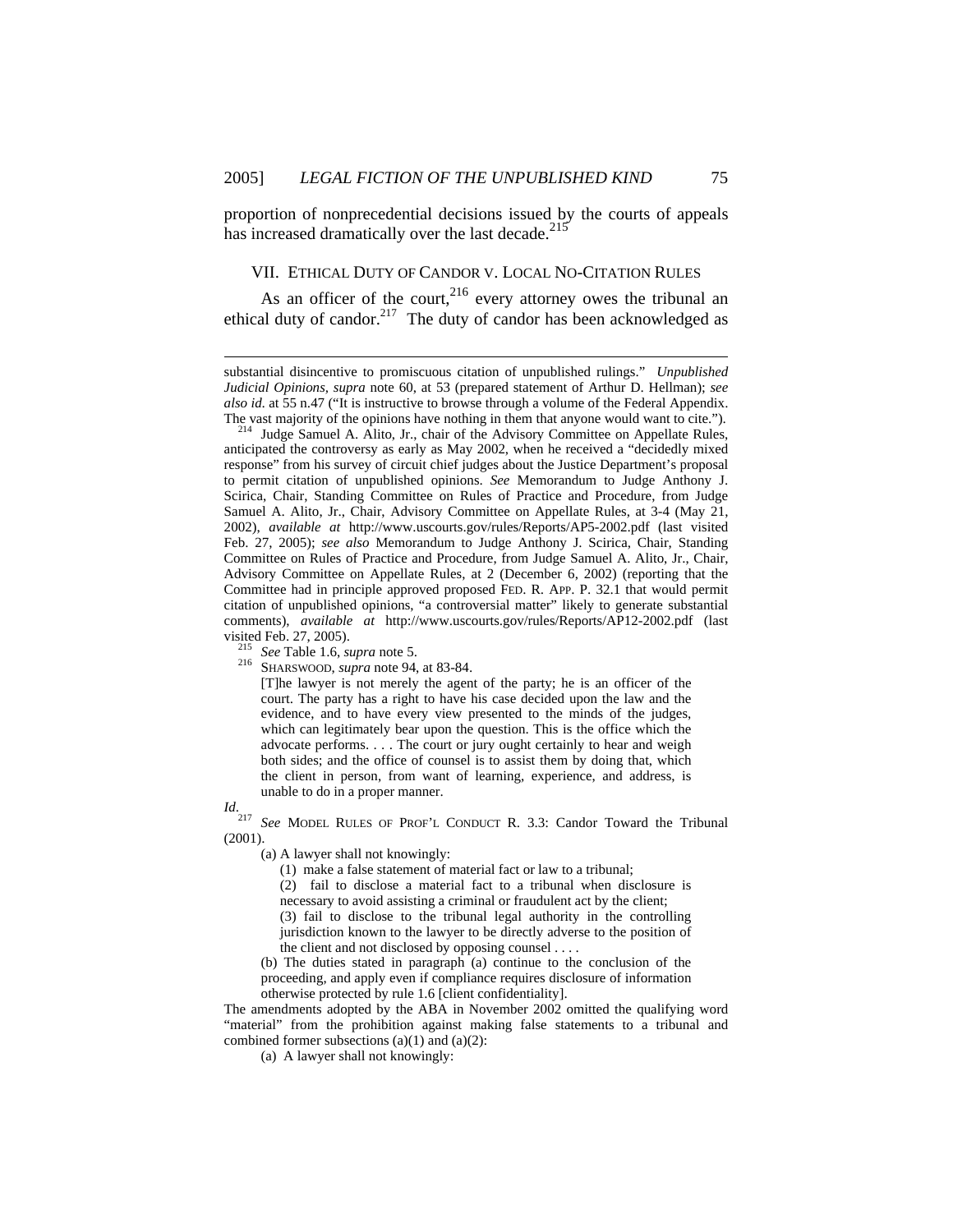paramount in numerous published opinions issued by federal courts of appeals. $218$  In addition, an attorney is barred by various procedural rules

> (1) make a false statement of fact or law to a tribunal or fail to correct a false statement of material fact or law previously made to the tribunal by the lawyer;

> (2) fail to disclose to the tribunal legal authority in the controlling jurisdiction known to the lawyer to be directly adverse to the position of the client and not disclosed by opposing counsel . . . .

(c) The duties stated in paragraphs (a) and (b) continue to the conclusion of the proceeding, and apply even if compliance requires disclosure of information otherwise protected by Rule 1.6 [client confidentiality].

MODEL RULES OF PROF'L CONDUCT R. 3.3: Candor Toward the Tribunal (2002). The commentary to the revised rule clarifies the applicability of the rule:

This Rule sets forth the special duties of lawyers as officers of the court to avoid conduct that undermines the integrity of the adjudicative process. A lawyer acting as an advocate in an adjudicative proceeding has an obligation to present the client's case with persuasive force. Performance of that duty while maintaining confidences of the client, however, is qualified by the advocate's duty of candor to the tribunal.

*Id.* cmt. [2].

. . . .

<sup>218</sup> See, e.g., United States v. Shaffer Equip. Co., 11 F.3d 450 (4th Cir. 1993). [W]e are confident that a general duty of candor to the court exists in connection with an attorney's role as an officer of the court.

 Our adversary system for the resolution of disputes rests on the unshakable foundation that truth is the object of the system's process which is designed for the purpose of dispensing justice. However, because no one has an exclusive insight into truth, the process depends on the adversarial presentation of evidence, precedent and custom, and argument to reasoned conclusions—all directed with unwavering effort to what, in good faith, is believed to be true on matters material to the disposition. Even the slightest accommodation of deceit or a lack of candor in any material respect quickly erodes the validity of the process. As soon as the process falters in that respect, the people are then justified in abandoning support for the system in favor of one where honesty is preeminent.

 While no one would want to disagree with these generalities about the obvious, it is important to reaffirm, on a general basis, the principle that lawyers, who serve as officers of the court, have the first line task of *assuring the integrity of the process*. Each lawyer undoubtedly has an important duty of confidentiality to his client and must surely advocate his client's position vigorously, but only if it is truth which the client seeks to advance. The system can provide no harbor for clever devices to divert the search, mislead opposing counsel or the court, or cover up that which is necessary for justice in the end. It is without note, therefore, that we recognize that *the lawyer's duties to maintain the confidences of a client and advocate vigorously are trumped ultimately by a duty to guard against the corruption that justice will be dispensed on an act of deceit*. *See* 1 Geoffrey C. Hazard, Jr. and W. William Hodes, *The Law of Lawyering* 575-76 (1990) ('[W]here there is danger that the tribunal will be misled, a litigating lawyer must forsake his client's immediate and narrow interests in favor of the interests of the administration of justice itself.').

 While Rule 3.3 articulates the duty of candor to the tribunal as a necessary protection of the decision-making process, *see Hazard* at 575, and

l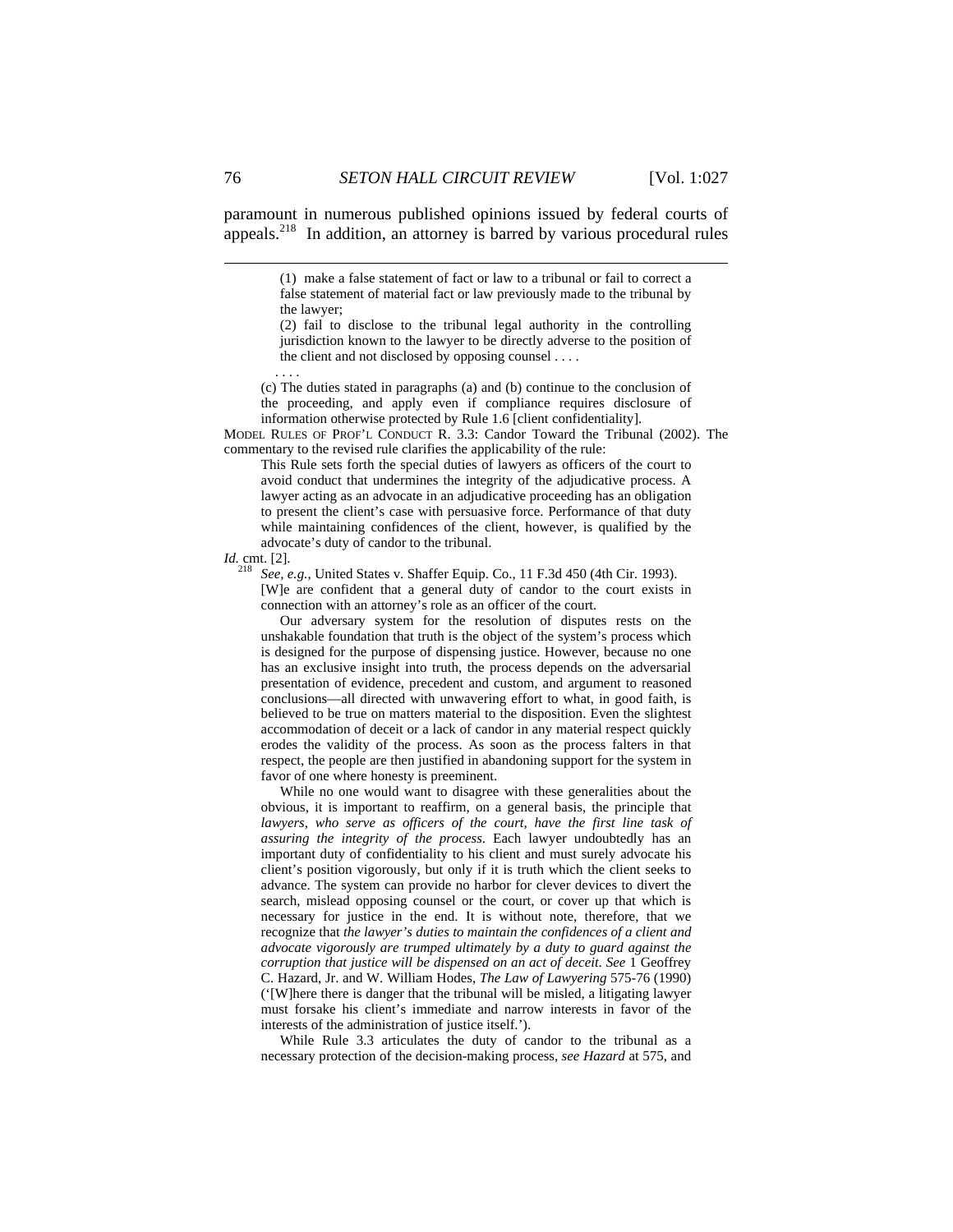from bringing frivolous appeals. For example, federal courts of appeals have authority to impose sanctions upon determining that an appeal is frivolous, after giving notice to the attorney and a reasonable opportunity to respond.<sup>219</sup> In addition, after reasonable notice and a hearing, if requested, the federal circuits may impose discipline, including suspension or disbarment, for "conduct unbecoming a member of the court's bar" or "failure to comply with any court rule."<sup>220</sup> Finally, an attorney who submits a document to the court represents to the best of his or her knowledge that the claims, defenses, and arguments presented are "warranted by existing law or by a nonfrivolous argument for the extension, modification, or reversal of existing law or the establishment

*Id.* at 457-58 (emphasis added); *see also* Monee Nursery & Landscaping Co. v. Int'l Union of Operating Eng'rs, Local 150, AFL-CIO**,** 348 F.3d 671, 678 n.4 (7th Cir. 2003).

[A]n intentional misstatement of law before a court is a serious offense that violates Rule 3.3(a) of the Model Rules of Professional Conduct ("a lawyer shall not knowingly make a false statement of material fact or law to a tribunal") and can lead to sanctions under Rule 11(c) of the Federal Rules of Civil Procedure.

*Id.* at 678 n.4 (citing Teamsters Local No. 579 v. B & M Transit, Inc., 882 F.2d 274, 280 (7th Cir. 1989)); LaSalle Nat'l Bank v. First Conn. Holding Group, LLC, 287 F.3d 279, 293 (3d Cir. 2002) ("as an officer of the court, an attorney must comport himself/herself with integrity and honesty when making representations regarding a matter in litigation"); Amoco Oil Co. v. United States, 234 F.3d 1374, 1378 (Fed. Cir. 2000) ("By failing to cite controlling adverse authority, the conduct of appellant's counsel was inappropriate and potentially a violation of counsel's duty of candor toward the court.") (citing MODEL RULES OF PROF'L CONDUCT R. 3.3(a)(3)); United States v. Ogbonna, 184 F.3d 447, 449 n.2 (5th Cir. 1999) ("Attorneys are not to file or give aid in filing briefs that base their arguments on case law contrary to binding Fifth Circuit precedent without mentioning the binding precedent. Frivolous arguments are not to be made to this court.") (citing FED. R. APP. P. 38); Transamerica Leasing, Inc v. Compania Anonima Venezolana de Navegacion, 93 F.3d 675, 675-76 (9th Cir. 1996). "Rule 3.3(a)(3) prohibits an attorney from knowingly failing to disclose controlling authority directly adverse to the position advocated. The rule is an important one, especially in the district courts, where its faithful observance by attorneys assures that judges are not the victims of lawyers hiding the legal ball." *Id.*; *see also* Burns v. Windsor Ins. Co., 31 F.3d 1092 (11th Cir. 1994).

Every lawyer is an officer of the court. . . . [I]n addition to his duty of diligently researching his client's case, he always has a duty of candor to the tribunal. . . . The duty of candor goes beyond the moral duty imposed on counsel by ethical codes or good conscience.

*Id.* at 1095 & n.5; *In re* Hendrix, 986 F.2d 195, 201 (7th Cir. 1993) (Posner, J.) (while federal circuits are divided as to "whether failure to acknowledge binding adverse precedent violates FED. R. CIV. P. 11," knowing concealment of dispositive adverse authority amounts to professional misconduct contrary to Rule 3.3(a)(3) (1983)).<br><sup>219</sup> *See* FED. R. APP. P. 38.<br><sup>220</sup> FED. R. APP. P. 46(b), (c).

 $\overline{a}$ 

Rule 3.4 articulates an analogous duty to opposing lawyers, *neither of these rules nor the entire Code of Professional Responsibility displaces the broader general duty of candor and good faith required to protect the integrity of the entire judicial process*.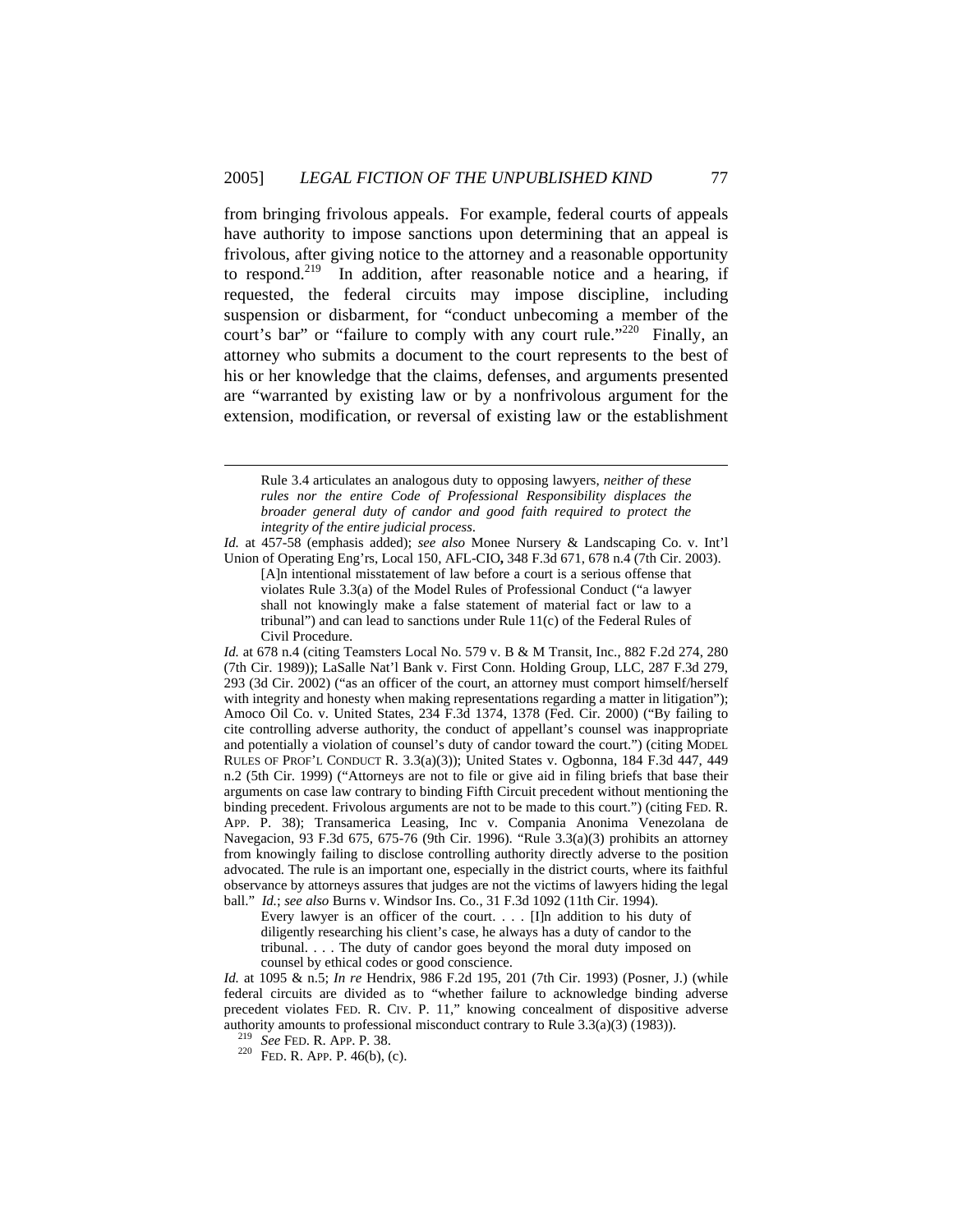of new law  $\ldots$   $\cdot$   $\cdot$   $\cdot$  Rule 11 specifically permits the court to take the initiative to impose sanctions for violations by issuing an order describing the challenged conduct and directing counsel to show cause why the conduct did not violate the rule. $^{222}$ 

Beyond the procedural and ethical rules expressly conferring sanctioning power, the United States Supreme Court has expressly declared that the federal courts have the inherent power, "incidental to all [c]ourts," to discipline attorneys appearing before them.<sup>223</sup> In addition,

it is firmly established that "[t]he power to punish for contempts is inherent in all courts." This power reaches both conduct before the court and that beyond the court's confines, for "[t]he underlying concern that gave rise to the contempt power was not . . . merely the disruption of court proceedings. Rather, it was disobedience to the orders of the Judiciary, regardless of whether such disobedience interfered with the conduct of trial." $224$ 

The attorney's duty of candor to the court outweighs even the attorney's ethical duties to the client.<sup>225</sup> "As officers of the court, lawyers who practice in federal court have an obligation to assist the judges to keep within the boundaries fixed by the Constitution and Congress; it is precisely to impose a duty of assistance on the bar that lawyers are called 'officers of the court."<sup>226</sup> Whether embodied in statute, procedural rules, or disciplinary rules, the duty of candor and honesty to the tribunal is deeply rooted in American jurisprudence. $227$ 

<sup>&</sup>lt;sup>221</sup> FED. R. CIV. P. 11(b)(2). The rule also authorizes the imposition of appropriate sanctions for violations of subsection (b). *See* FED. R. CIV. P. 11(c).

sanctions for violations of subsection (b). *See* FED. R. CIV. P. 11(c). 222 *See* FED. R. CIV. P. 11(c)(1)(B); *see, e.g.*, Hart v. Massanari*,* 266 F.3d 1155, 1159 (9th Cir. 2001) (ordering appellant's counsel to show cause why he should not be sanctioned for violating Ninth Circuit's no-citation rule).<br><sup>223</sup> Chambers v. NASCO, Inc., 501 U.S. 32, 43 (1991) (citing *Ex parte* Burr, 22 U.S.

<sup>(9</sup> Wheat.) 529, 531 (1824)); *see, e.g.*, Byrne v. Nezhat, 261 F.3d 1075, 1106 (11th Cir. 2001) (quoting *Chambers*).

<sup>2001) (</sup>quoting *Chambers*). 224 *Chambers*, 501 U.S. at 44 (citations omitted). 225 *See* MODEL RULES OF PROF'L CONDUCT R. 3.3(c) (2002); *see, e.g.*, Cleveland Hair Clinic, Inc. v. Puig, 200 F.3d 1063, 1067 (7th Cir. 2000) (attorney's duties to protect client confidentiality and advocate vigorously are qualified by the duty to be honest with the court). 226 BEM I, L.L.C. v. Anthropologie, Inc., 301 F.3d 548, 551 (7th Cir. 2002). 227 *See* EDWARD ABBOTT PARRY, THE SEVEN LAMPS OF ADVOCACY (1923).

The best advocates of all generations have been advocates of honesty. Abraham Lincoln founded his fame and success in the profession on what some called his "perverse honesty." On his first appearance in the Supreme Court of Illinois he addressed the court as follows: "This is the first case I have ever had in this court, and I have therefore examined it with great care. As the court will perceive by looking at the abstract of the record, the only question in the case is one of authority. I have not been able to find any authority to sustain my side of the case, but I have found several cases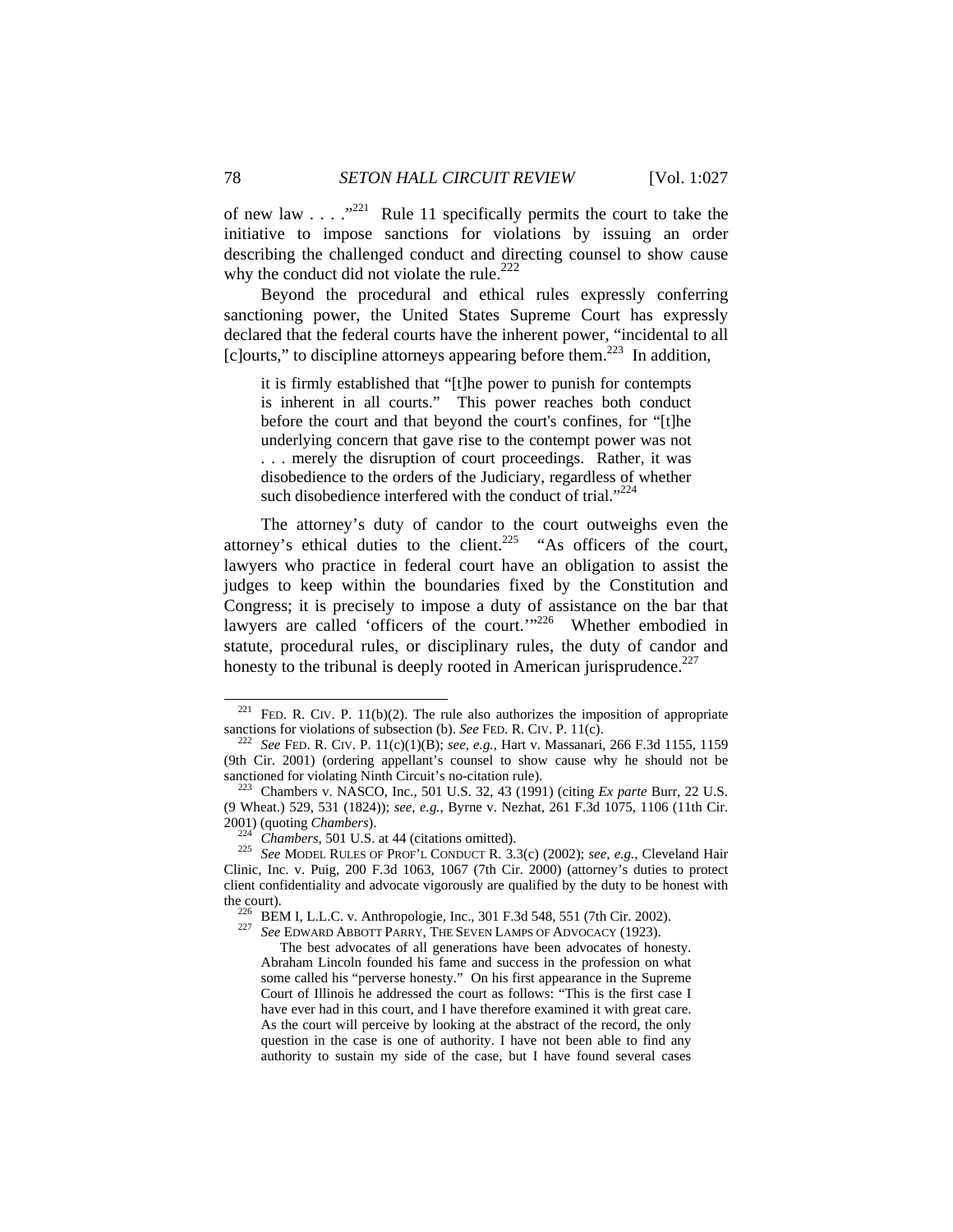Local rules prohibiting or discouraging the citation of legal authority of any kind directly contradict the attorney's duty of candor. The courts have made it very clear that an attorney has an overarching duty to protect the integrity of the judicial system,  $228$  and yet that very system, through the enforcement of local rules discouraging citation of unpublished opinions, threatens to sanction attorneys who act in good faith to bring relevant legal authority to the attention of the court. If the federal courts of appeals mean what they say—that an attorney's ethical duty of candor to the court overrides even the ethical duty of loyalty to the client—then the federal judiciary must remove the practicing bar from the horns of the ethical dilemma: Comply with the duty of candor and risk sanctions for violating local no-citation rules? Or comply with local no-citation rules and violate the duty of candor to the court?

No-citation rules put attorneys in a double bind: If appellate counsel conscientiously abides by the duty of candor to the tribunal, the attorney risks the imposition of sanctions by that very court for citing opinions designated as "unpublished," in violation of the rules of the court and the ethical rules requiring attorneys to follow them.<sup>229</sup> On the other hand, if appellate counsel abides by local rules that prohibit or disfavor the citation of "unpublished" opinions, the attorney risks the imposition of sanctions for violating the ethical duty of candor, the requirements of Fed. R. Civ. P. 11, the obligations on appellate counsel set forth in Fed. R. App. P. 46, and the duty to competently represent the client.<sup>230</sup>

directly in point on the other side. I will now give these authorities to the court, and then submit the case." . . . . If an advocate knows the law to be *x,* it is not honest to lead the court to believe that it is *y.* Whether the advocate does this by directly mis-stating the law, *or by deliberately omitting to state it fully within the means of his knowledge, it is equally without excuse,* and dims the lamp of honesty*.*

 For the advocate must remember that he is not only the servant of the client, but the friend of the court, and honesty is as essential to true friendship as it is to sound advocacy.

*Id.* at 19-20 (emphasis added).

 $\overline{a}$ 

<sup>228</sup> "The general duty of candor and truth thus takes its shape from the larger object of preserving the integrity of the judicial system." United States v. Shaffer Equip. Co., 11 F.3d 450, 458 (4th Cir. 1993). 229 *See* MODEL RULES OF PROF'L CONDUCT R. 3.4(C) (2002), which reads as follows:

A lawyer shall not:. . .

(c) knowingly disobey an obligation under the rules of a tribunal, except for an open refusal based on an assertion that no valid obligation exists[.]

*Id.*; *see also* ABA Comm. on Ethics and Prof'l Responsibility, Formal Op. 94-386R (1995). 230 *See* MODEL RULES OF PROF'L CONDUCT R. 1.3 (2002).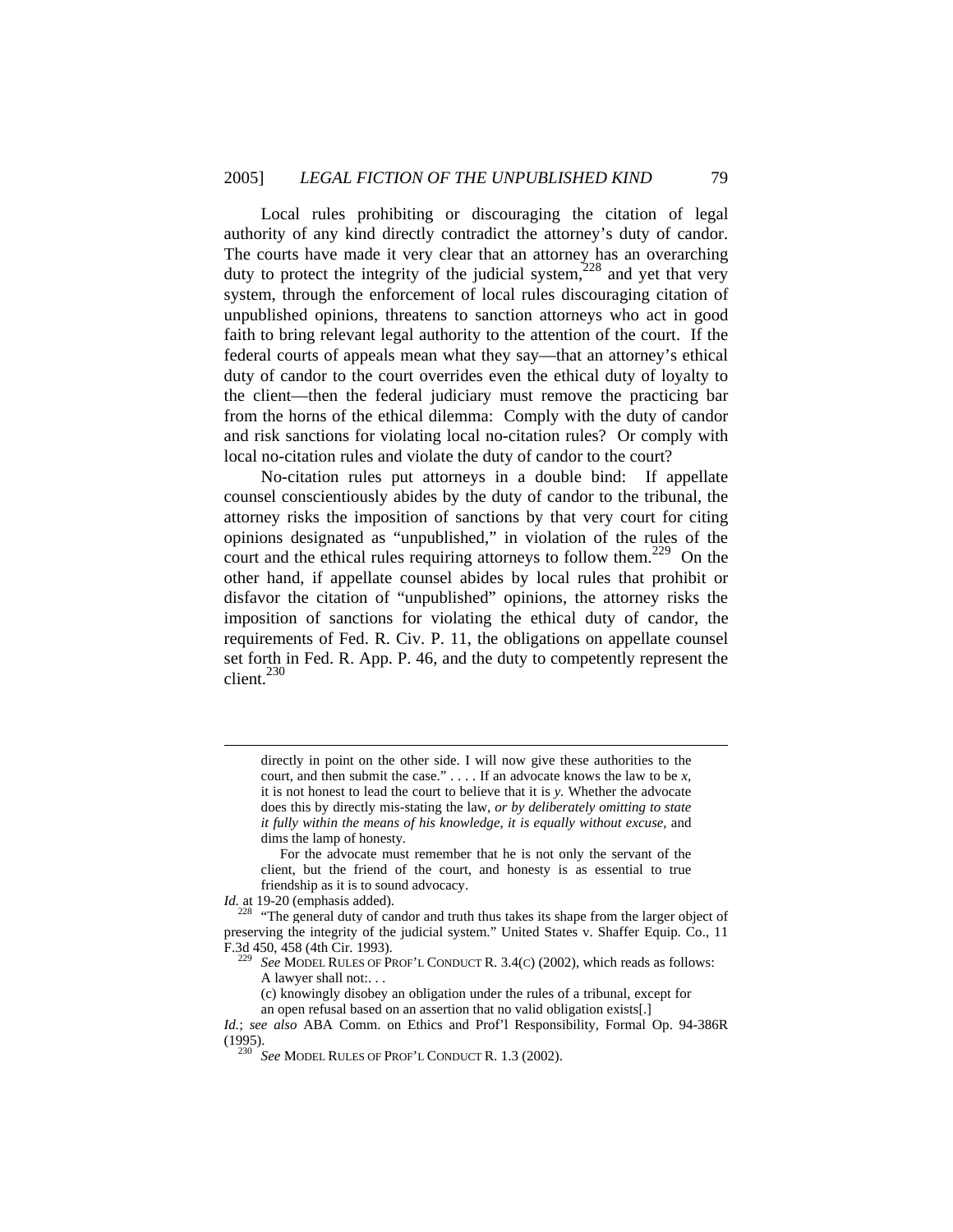The federal circuit courts have repeatedly echoed the words of the Fourth Circuit in *United States v. Shaffer Equipment Company*: 231

Our adversary system for the resolution of disputes rests on the unshakable foundation that truth is the object of the system's process which is designed for the purpose of dispensing justice. However, because no one has an exclusive insight into truth, the process depends on the adversarial presentation of evidence, precedent and custom, and argument to reasoned conclusions all directed with unwavering effort to what, in good faith, is believed to be true on matters material to the disposition. Even the slightest accommodation of deceit or a lack of candor in any material respect quickly erodes the validity of the process. As soon as the process falters in that respect, the people are then justified in abandoning support for the system in favor of one where honesty is preeminent.<sup>2</sup>

Yet ironically, the Fourth Circuit's local rule, as well as those of most other federal circuits, discourages attorneys from telling the "whole truth" to the court if it means citing its own unpublished opinions. $^{233}$ No-citation rules are simply antithetical to the expressed values of the federal circuit courts favoring attorney conduct that protects the integrity of the judicial system.234

<sup>&</sup>lt;sup>231</sup> Shaffer Equip. Co., 11 F.3d 450 (4th Cir. 1993); *see also supra* note 218 and accompanying text.<br><sup>232</sup> Shaffer Equip. Co., 11 F.3d at 457.

 $233$   $4TH$  CIR. R.  $36(c)$ . However, the Fourth Circuit's local rule does permit citation of unpublished opinions in limited circumstances:

Citation of this Court's unpublished dispositions in briefs and oral arguments in this Court and in the district courts within this Circuit is disfavored, except for the purpose of establishing res judicata, estoppel, or the law of the case. If counsel believes, nevertheless, that an unpublished disposition of this court has precedential value in relation to a material issue in a case and that there is no published opinion that would serve as well, such disposition may be cited if counsel serves a copy thereof on all other parties in the case and on the Court.

*Id.; see* Appendix I. <sup>234</sup> *See* Slavitt, *supra* note 207, at 142.

As precedent, [a federal judge's] ideas and reasoning are society's property. The system of precedent preserves the reasoning of prevailing as well as losing arguments so that future courts can continue to reason through and to revise the applicable rules. While separate opinions may not always lead to changes in the majority viewpoint, a majority rule's ability to withstand contrary reasoning adds to its validity. It is the reliance on tradition and the equal opportunity of litigants to influence this tradition that provides judicial legitimacy in a political democracy. It is a question of priorities, of how highly we value precedent when calculating the most "efficient" distribution of resources. The courts cannot afford to ignore efficiency, but at the same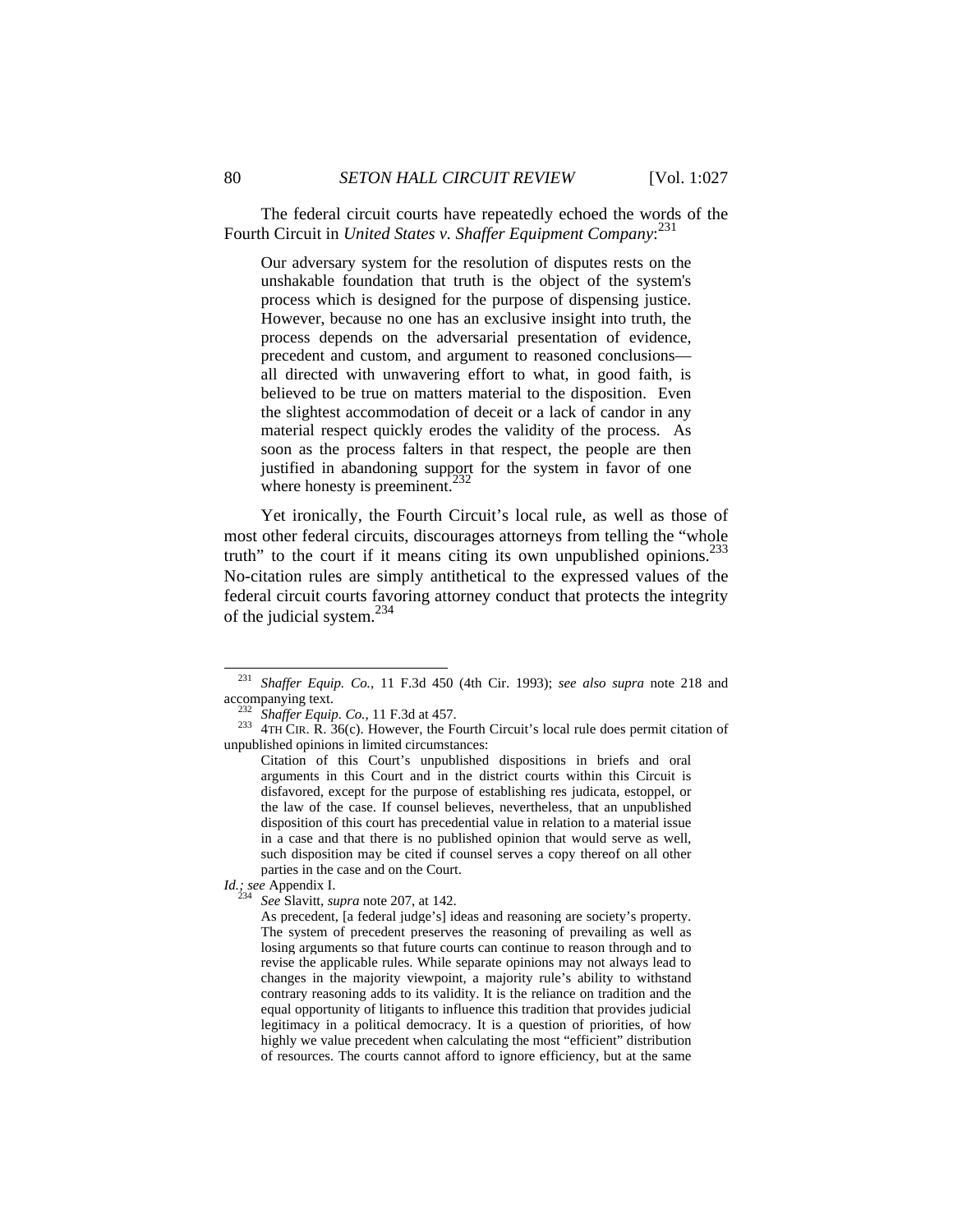# VIII. PROPOSED FEDERAL RULE OF APPELLATE PROCEDURE 32.1: A SOLUTION STALLED BY STUDY

The proposed new Rule 32.1 of the Federal Rules of Appellate Procedure represents the culmination of years of debate about the propriety of no-citation rules. From the very beginning, proposals to develop nonpublication plans and no-citation rules were controversial. In 2001, in the aftermath of the constitutional debate concerning the precedential value of unpublished opinions, the Solicitor General of the Department of Justice proposed adoption of a new federal rule of appellate practice.  $^{235}$  In April 2002, the Advisory Committee on Appellate Rules endorsed the proposal in concept, with some modifications.<sup>236</sup> In November 2003, the Advisory Committee issued a proposed new rule for public comment. 237 If approved, Rule 32.1 would

l

Practice and Procedure, from Judge Samuel A. Alito, Jr., Chair, Advisory Committee on Appellate Rules 3-4 (May 21, 2002), *available at* http://www.uscourts.gov/ rules/Reports/AP5-2002.pdf (last visited Feb. 27, 2005).<br><sup>237</sup> As issued for public comment, proposed FED. R. APP. P. 32.1 read as follows:

Rule 32.1. Citation of Judicial Dispositions

(b) Copies Required. A party who cites a judicial opinion, order, judgment, or other written disposition that is not available in a publicly accessible electronic database must file and serve a copy of that opinion, order, judgment, or other written disposition with the brief or other paper in which it is cited.

Memorandum to Judge Anthony J. Scirica, Chair, Standing Committee on Rules of Practice and Procedure, from Judge Samuel A. Alito, Jr., Chair, Advisory Committee on Appellate Rules, at 2-3 (May 22, 2003), *available at* http://www.uscourts.gov/ rules/Reports/AP5-2003.pdf (last visited Feb. 27, 2005) (proposing to add new Rule 32.1 "that would require courts to permit the citation of judicial opinions, orders, judgments,

time judicial integrity is an intangible. An equation cannot adequately measure the costs of selling the integrity of the system of precedent.

*Id.* (internal footnotes omitted).

See Report of the Judicial Conference Committee on Rules of Practice and Procedure to the Chief Justice of the United States and Members of the Judicial Conference of the United States 9 (September 2004), *available at* http:// www.uscourts.gov/rules/jc09-2004/JCReport.pdf (last visited Feb. 27, 2005). "In January 2001, the Solicitor General, on behalf of the Department of Justice, proposed specific language amending the Federal Rules of Appellate Procedure to provide for uniform procedures governing the citation of unpublished opinions. The [Advisory] [C]ommittee [on Appellate Rules] is now studying the Justice Department proposal." *Unpublished Judicial Opinions*, *supra* note 60, at 7 (prepared statement of Samuel A. Alito, Jr.); *see also id.* at 9 (summarizing Department of Justice proposal); *id.* at 54 (prepared statement of Arthur D. Hellman).<br><sup>236</sup> Memorandum to Judge Anthony J. Scirica, Chair, Standing Committee on Rules of

<sup>(</sup>a) Citation Permitted. No prohibition or restriction may be imposed upon the citation of judicial opinions, orders, judgments, or other written dispositions that have been designated as "unpublished," "not for publication," "non-precedential," "not precedent," or the like, unless that prohibition or restriction is generally imposed upon the citation of all judicial opinions, orders, judgments, or other written dispositions.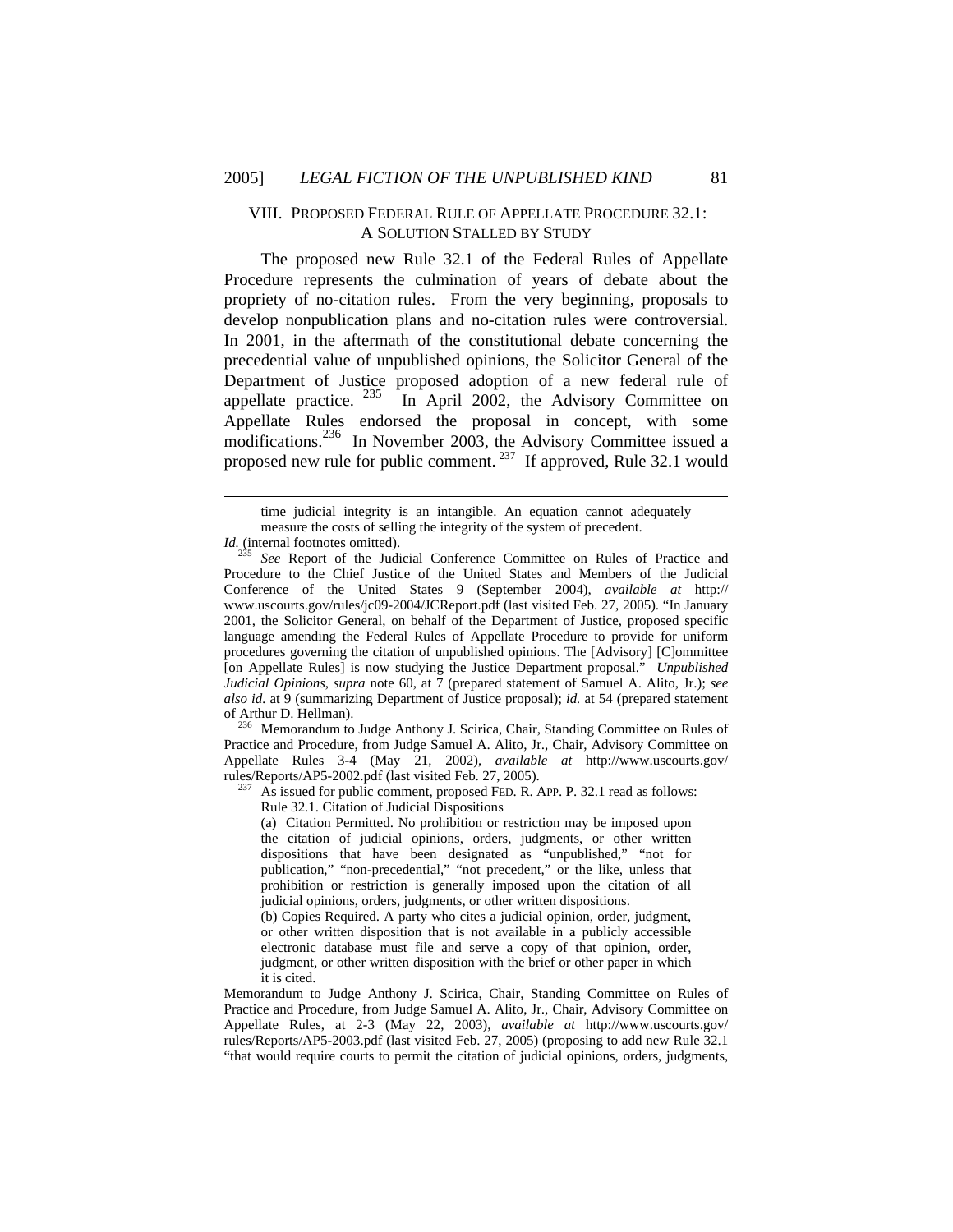prohibit any circuit from restricting citation of opinions designated as "'unpublished,' 'nonprecedential,' or the like" to any greater extent than restrictions imposed on the citation of other opinions issued by the circuit.238

The new rule would permit citation of unpublished dispositions in all federal circuits. As proposed, the rule would not require any circuit to give precedential or even persuasive value to any unpublished opinion; as a practical matter the new rule would simply remove the threat of sanctions for attorneys who cite unpublished opinions in appellate briefs and oral arguments.<sup> $239$ </sup> By doing so, proposed Rule 32.1, while limited, is a step in the right direction. The practicing bar should not continue to shoulder the risk of *sua sponte* enforcement of nonuniform local rules governing citation of unpublished opinions that contradict longstanding normative principles underlying the American judicial system—candor and honesty in advocacy.

The Advisory Committee on Appellate Rules has wisely rejected proposed amendments that would dilute the effect of the proposed rule.<sup>240</sup> One such amendment would have given the rule only One such amendment would have given the rule only prospective effect, thus allowing circuit courts to continue enforcing nocitation rules for unpublished decisions issued prior to the effective date of the new rule.<sup>241</sup> Another would have permitted circuits to retain local rules disfavoring citation of unpublished opinions.<sup>242</sup> Both suggested amendments would have undermined the Committee's purpose for proposing the new rule in the first place. $243$ 

Despite earlier indications of support, the Standing Committee apparently had a change of heart when the Advisory Committee's recommendation was considered at the June 2004 meeting. In its

 $\overline{a}$ 

or other written dispositions that have been designated as 'unpublished,' 'non-precedential,' or the like"). 238 *Id.* However, on April 14, 2004, the Advisory Committee on Appellate Rules

amended the proposed rule to omit the "unless" clause in subsection (a) referring to restrictions imposed on the citation of other opinions issued by the circuit. *See* Minutes of April 13-14, 2004, Meeting of Advisory Committee on Appellate Rules, Washington, D.C., at 12, *available at* http://www.uscourts.gov/rules/Minutes/app0404.pdf (last visited Feb. 27, 2005). 239 *See* Wepner, *supra* note 180, at 273. "Presumably, the committee is suggesting that

while unpublished appellate decisions normally are not quite as elegant as Shakespearean sonnets, they just might be more on point." *Id.* <sup>240</sup> See *supra* note 74; *see also* Minutes of April 13-14, 2004, Meeting of Advisory

Committee on Appellate Rules, Washington, D.C., at 9-11, *available at* http:// www.uscourts.gov/rules/Minutes/app0404.pdf (last visited Feb. 27, 2005). 241 *See* Minutes of April 13-14, 2004, Meeting of Advisory Committee on Appellate

Rules, Washington, D.C., at 9-11, *available at* http://www.uscourts.gov/rules/Minutes/ app0404.pdf (last visited Feb. 27, 2005)*.* <sup>242</sup> *Id.* <sup>243</sup> *Id.*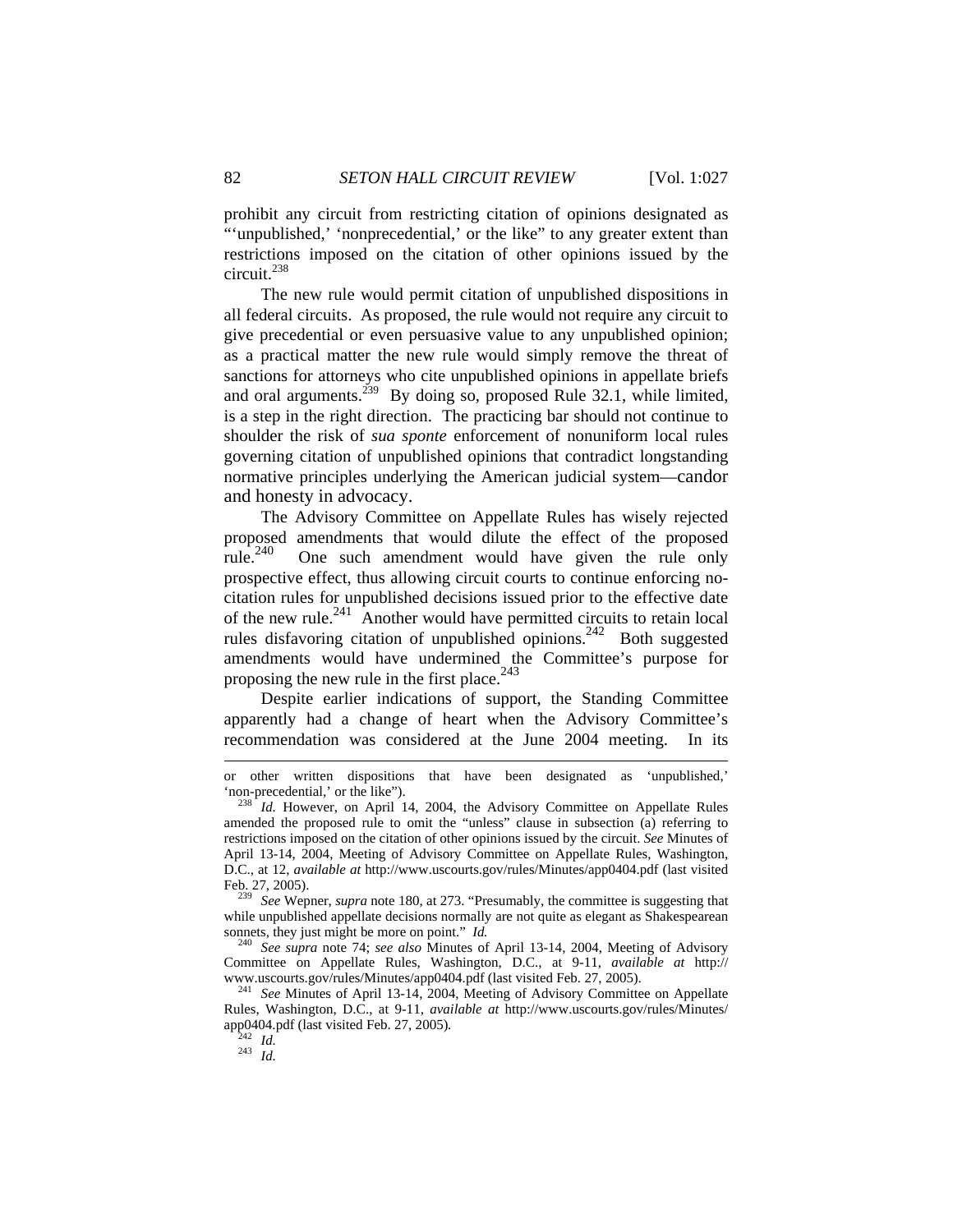September 2004 report to the Judicial Conference, the Standing Committee stopped short of approving the proposed new rule pending the outcome of an empirical study.<sup>244</sup>

Several courts of appeals have expressed concerns with some aspects of the proposed rule. These concerns are mainly centered on the belief that permitting citation of nonprecedential opinions will significantly increase the workload of the courts. In response to that increase, these courts predict that time to disposition will increase as will the number of summary judgment [sic] orders. These concerns can be tested empirically in the nine circuits that now permit citation. In an effort to reach a greater consensus among the courts, and in deference to the circuits that oppose the proposed rule, the Committee decided to defer approving the proposed new rule in favor of such an empirical study. The Committee concluded that some further consideration by the advisory committee would be helpful once the empirical study was completed. This further consideration would take into account the results of the empirical study but need not be limited to empirical issues. The Committee was particularly interested in the advisory committee's further consideration of the application of the proposed rule to state court unpublished opinions. The Committee was careful to state that its action was neutral and should not be understood to express disapproval of the proposal.<sup>245</sup>

The Standing Committee's failure to recommend approval of Rule 32.1 to the Judicial Conference is disappointing. After three years of debate,<sup>246</sup> the considered and well-documented opinion of the Advisory

 <sup>244</sup> *See generally* Report of the Judicial Conference Committee on Rules of Practice and Procedure to the Chief Justice of the United States and Members of the Judicial Conference of the United States 7-13 (September 2004), *available at* http://

<sup>&</sup>lt;sup>245</sup> *Id.* at 13. *Id.* at 13. **Department** initially recommended a new rule permitting citation of <sup>246</sup> The Justice Department initially recommended a new rule permitting citation of unpublished opinions in January 2001. *See supra* note 235. At its April 2002 meeting, the Advisory Committee on Appellate Rules discussed the proposal and indicated that it favored such a rule. *See* Memorandum to Judge Anthony J. Scirica, Chair, Standing Committee on Rules of Practice and Procedure, from Judge Samuel A. Alito, Jr., Chair, Advisory Committee on Appellate Rules, at 3-4 (May 21, 2002), *available at* http://www.uscourts.gov/rules/Reports/AP5-2002.pdf (last visited Feb. 27, 2005). At its November 2002 meeting, the Committee considered three alternative versions of the proposed new rule. *See* Memorandum to Judge Anthony J. Scirica, Chair, Standing Committee on Rules of Practice and Procedure, from Judge Samuel A. Alito, Jr., Chair, Advisory Committee on Appellate Rules, at 35 (December 6, 2002), *available at*  http://www.uscourts.gov/rules/Reports/AP12-2002.pdf (last visited Feb. 27, 2005). After lengthy discussion, *id.* at 34-39, the Committee voted 7-1, with one abstention, to approve Alternative B in substance, with certain revisions. *Id.* at 39. A year later, in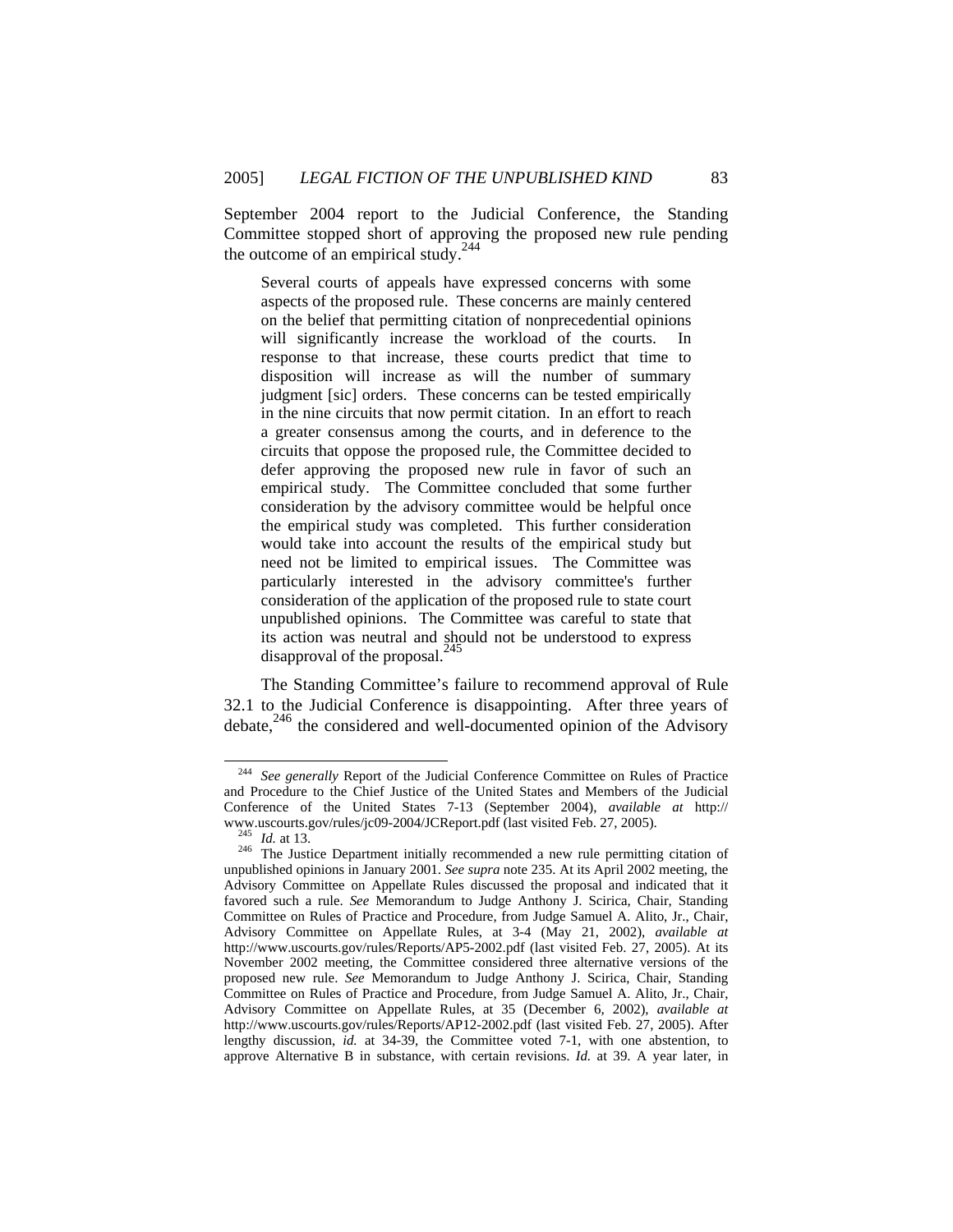Committee on Appellate Rules was to recommend adoption of the new rule.<sup>247</sup> Testimony presented at the public hearing on April 13, 2004, repeatedly demonstrated that the nine circuits that do not prohibit citation of unpublished opinions have not experienced the dire consequences predicted by the opponents of the proposed rule.<sup>248</sup> While empirical

visited Feb. 27, 2005). 247 *See* Minutes of April 13-14, 2004, Meeting of Advisory Committee on Appellate Rules, Washington, D.C., at 11, *available at* http://www.uscourts.gov/rules/Minutes/<br>app0404.pdf (last visited Feb. 27, 2005).

See Transcript of 2004 Advisory Committee Hearing, *supra* note 68. For example, Judge Bright, a senior judge on the Eighth Circuit Court of Appeals, testified as follows in response to questions from the Committee Chair:

 JUDGE ALITO: Thank you very much, Judge Bright. Let me ask you a question to start out that draws on your unique experience of having sat with so many different circuits. I don't think any of our other witnesses has had that experience. You've sat with circuits that prohibit the citation of unpublished opinions, circuits that have no prohibition, circuits that limit the citation to certain circumstances, I guess including your own circuit.

 I wondered if you have noticed any effect that these local rules have had on either the work of the lawyers or the work of the judges. We've had conflicting comments from a variety of commenters. We've had those who've predicted that if Rule 32.1 is adopted many very serious adverse consequences will occur. We've had others who've said that if you look to the experiences of the circuits that do not prohibit the citation of unpublished opinions, there's really very little evidence, if any, that this has had any major effect either on the work of the lawyers or on the work of the courts. And I wondered whether you have noticed that in the circuits where the citation of unpublished opinions is allowed that when you are preparing for an argument you have been burdened with a great many citations to unpublished opinions that don't seem to be well written or well reasoned and whether this has materially, the knowledge that the opinion will be citable when you're writing an unpublished opinion, has made the process of producing the opinion much more burdensome than it is in the circuits that prohibit their citation.

 JUDGE BRIGHT: I'm glad to answer that question. I'm going to focus it right on [the Third] circuit because I've been sitting there for a long time, even before Judge Becker was chief, and he and I have been close friends.

 I have to say in all honesty there really doesn't seem to be any difference. I've sat on the Third Circuit. There may have been some unpublished opinions that have been cited. I can't remember them and I didn't pay any attention to them if I could. And the same goes in every one of the circuits—even the Eighth Circuit, the same.

 $\overline{a}$ 

August 2003, proposed FED. R. APP. P. 32.1 and accompanying comments were published for public comment. *See* Summary of the Report of the Judicial Conference Committee on Rules of Practice and Procedure 3-4 (September 2003), *available at* http://www.uscourts.gov/rules/Reports/ST9-2003.pdf (last visited Feb. 27, 2005). Finally, on April 14, 2004, the Advisory Committee recommended adoption of the new rule with one modification. *See* Memorandum to Judge David F. Levi, Chair, Standing Committee on Rules of Practice and Procedure, from Judge Samuel A. Alito, Jr., Chair, Advisory Committee on Appellate Rules, at 1-2, 42-127 (May 14, 2004) (including Committee's recommended rule and advisory committee notes and a summary of all public comments on the proposal), *available at* http://www.uscourts.gov/rules/Reports/AP5-2004.pdf (last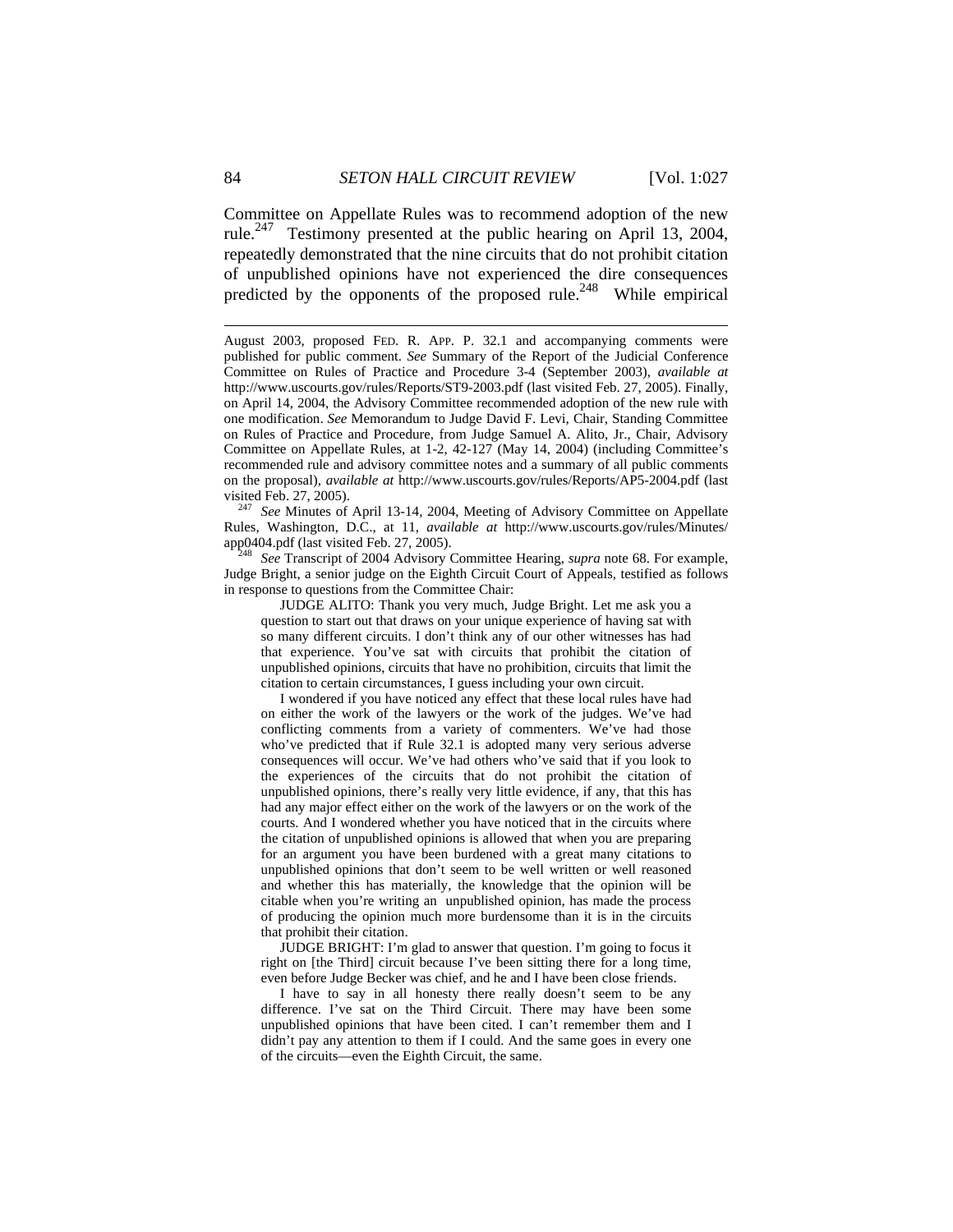research is a commendable idea in order to determine the administrative consequences of adopting the proposed new rule, to delay its approval pending the results of such a study is to give credence to the flawed reasoning that led to adoption of no-citation rules thirty years ago. As the Advisory Committee concluded after reviewing some 500 written comments and hearing testimony at its day-long public hearing, whatever problems unpublished opinions may cause, local rules that "gag attorneys" are not the proper way to deal with the issue.249

It is unclear how the empirical study proposed by the Standing Committee will be conducted. Presumably the study will be carried out by the Federal Judicial Center, the research arm of the federal judicial system.<sup>250</sup> Even after the empirical research is completed, however, the Standing Committee anticipates "further consideration" by the Advisory Committee on Appellate Rules, which is likely to result in further significant delays.<sup>251</sup> In addition, the Standing Committee's report In addition, the Standing Committee's report suggests that the Advisory Committee need not limit its "further consideration" to the results of the empirical study.<sup>252</sup>

In particular, the Standing Committee has expressed interest in the Advisory Committee's "further consideration of the application of the proposed rule to state court unpublished opinions."<sup>253</sup> This comment is somewhat puzzling. Surely, in the interest of comity, the proposed federal rule could not require state appellate courts to allow citation of

*Id.* at 19-22.

 $\overline{a}$ 

But there's a difference and the big difference is this. Right now every one of the circuits has a warning—we don't want to hear unpublished opinions but you can cite it if really it's persuasive, something like the Eighth Circuit. That's true, I think, in almost all the circuits. It's certainly true in the circuits where I've sat and they allow publication.

But if you're going to make it a level playing field with this new rule, there's no longer [going] to be the deterrence. Sure, the court can say we don't like you to cite them but the rule says you can, but [proposed Rule 32.1] is going to put nonpublished and published opinions as far as being in the briefs on the same level. And if I were sure that it wouldn't make any difference I'd say go ahead, but I am not sure. I really think if you open the doors, you're going to cause a problem. And if it isn't a problem today, let's not change it.

<sup>&</sup>lt;sup>249</sup> Minutes of April 13-14, 2004, Meeting of Advisory Committee on Appellate Rules, Washington, D.C., at 8, *available at* http://www.uscourts.gov/rules/Minutes/ app0404.pdf (last visited Feb. 27, 2005). 250 *See supra* note 55 (describing the history and mission of the Federal Judicial

Center).<br><sup>251</sup> See Report of the Judicial Conference Committee on Rules of Practice and *Mombers* of the Judicial Procedure to the Chief Justice of the United States and Members of the Judicial Conference of the United States 13 (September 2004), *available at* http:// www.uscourts.gov/rules/jc09-2004/JCReport.pdf (last visited Feb. 27, 2005). 252 *Id.* <sup>253</sup> *Id.*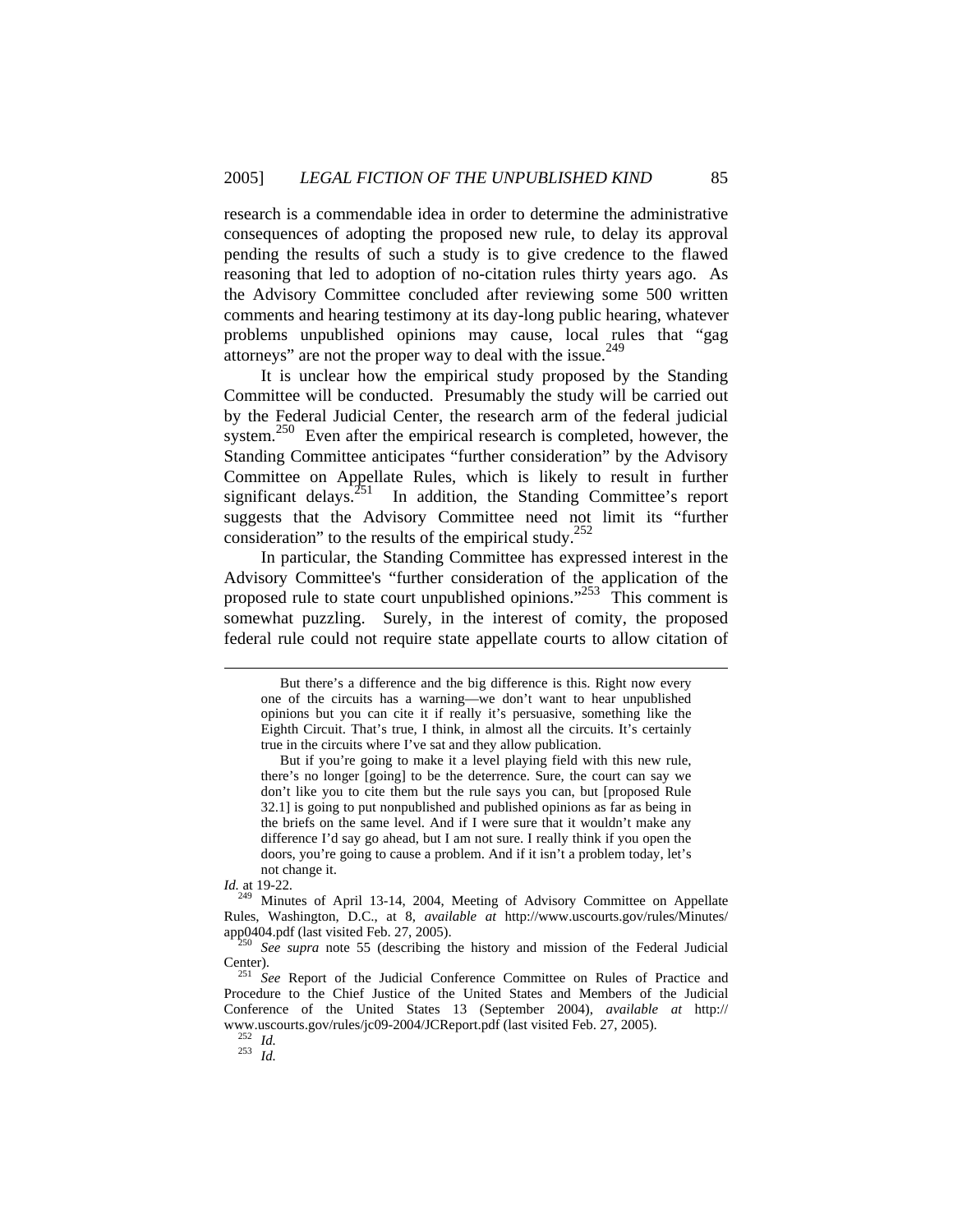unpublished opinions. What the Standing Committee must be suggesting instead is further consideration of the effects of prohibiting federal courts of appeals from restricting citation of unpublished *state court* opinions. The rule as proposed does not single out federal unpublished opinions, nor should it. When a federal court of appeals considers a question of state law in a diversity case, all pertinent legal authority, whether published or not, should be citable to the appellate court as well as to the district court that considered the state law question in the first instance.<sup>254</sup>

The Standing Committee's report to the Judicial Conference emphasized that "its action was neutral and should not be understood to express disapproval of the proposal."<sup>255</sup> Nevertheless, the Committee's inaction speaks louder than its words. Although the Standing Committee expressed support for the proposed new rule at its January 2004 meeting, its most recent failure to approve the proposed new rule demonstrates its capitulation to controversy.<sup>256</sup> The Standing Committee's decision to withhold approval of proposed Rule 32.1 means that an indefinite number of years will elapse before the ethical dilemmas posed by nocitation rules can be resolved. Notwithstanding the Committee's weak attempt to clarify its intent, its failure to approve Rule 32.1 has exactly the same effect as a decision not to approve it. The ethical dilemmas for the federal bar posed by restrictive citation rules thus continue, with no end in sight.

#### IX. THE E-GOVERNMENT ACT OF 2002

Even if "unpublished" decisions issued by the federal appellate courts ever once existed, any remaining vestige of that misnomer ended abruptly on December 17, 2004. On that date, the E-Government Act of  $2002^{257}$  (Act) took effect. The Act requires all federal circuits to

 <sup>254</sup> *See supra* text accompanying notes 196-98 (discussing federal courts' lawmaking

role with respect to state law issues). 255 Report of the Judicial Conference Committee on Rules of Practice and Procedure to the Chief Justice of the United States and Members of the Judicial Conference of the United States 13 (September 2004), *available at* http://www.uscourts.gov/rules/jc09- 2004/JCReport.pdf (last visited Feb. 27, 2005). 256 *See id.* "In an effort to reach a greater consensus among the courts, and in

deference to the circuits that oppose the proposed rule, the [Standing] Committee decided to defer approving the proposed new rule in favor of . . . an empirical study." *Id.* <sup>257</sup> Pub. L. No. 107-347, § 205(f), 116 Stat. 2899, 2915 (2002). The Act provides that

not later than two years after Dec. 17, 2002, the effective date of Title II, §§ 201-16, 116 Stat. 2910, the websites required by section 205(a) shall be established. Each website must contain certain information, or links to websites providing the information, specifically including: "(5) Access to the substance of all written opinions issued by the court, *regardless of whether such opinions are to be published in the official court reporter*, in a text searchable format." Pub. L. 107-347, § 205(f) (emphasis added). In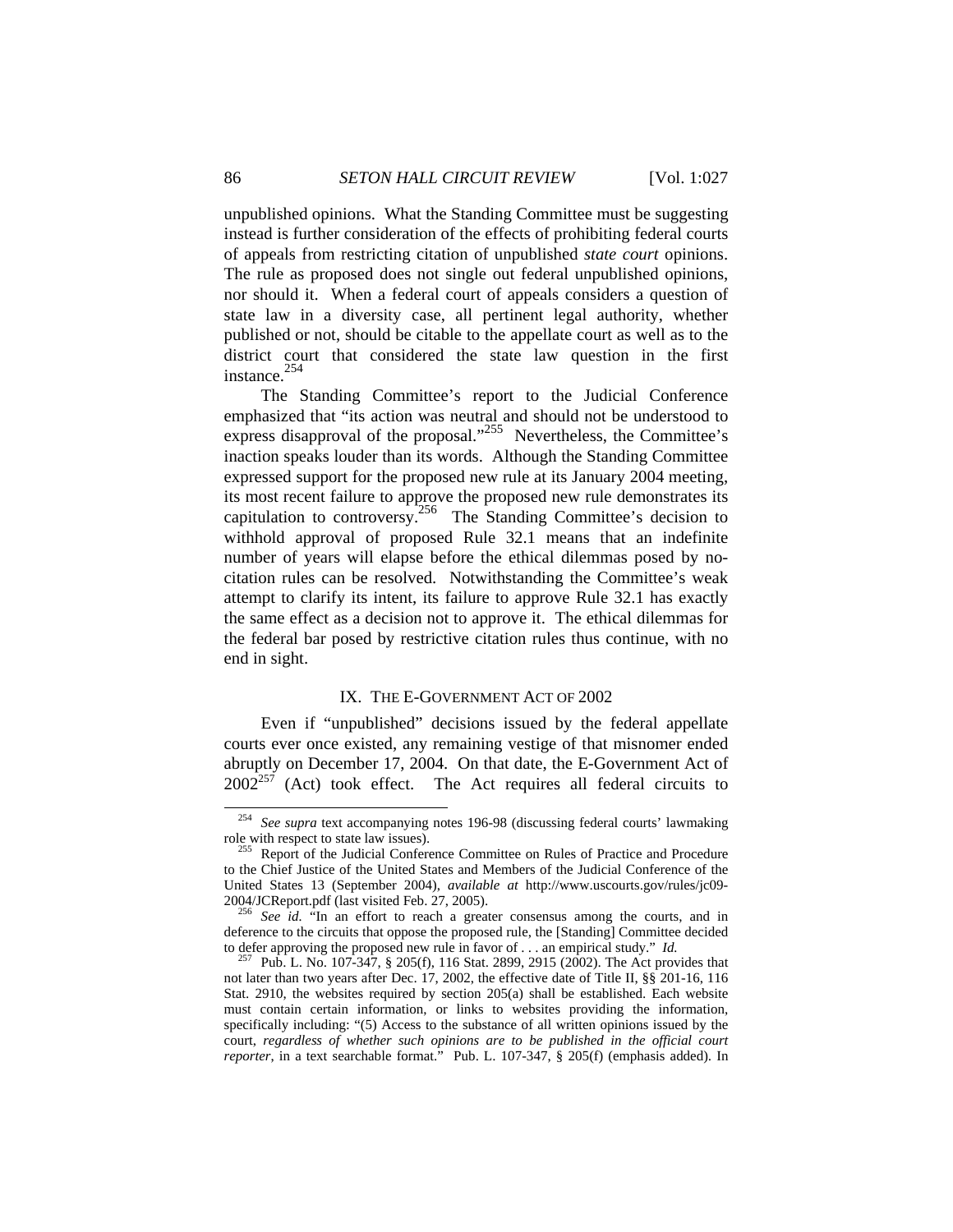electronically publish, on their respective websites, every written opinion issued after the effective date of the Act, whether or not the decision has been designated for publication in the official reporter.<sup>258</sup> Thus, any remaining arguments that "unpublished" opinions are not accessible to litigants at little or no cost have been rendered moot as a matter of  $law$ <sup>259</sup>

The pertinent language of the Act reads as follows:

(a) INDIVIDUAL COURT WEBSITES. -- The Chief Justice of the United States, the chief judge of each circuit and district and of the Court of Federal Claims, and the chief bankruptcy judge of each district shall cause to be established and maintained, for the court of which the judge is chief justice or judge, a website that contains the following information or links to websites with the following information:

. . . .

(5) Access to the substance of all written opinions issued by the court, regardless of whether such opinions are to be published in the official court reporter, in a text searchable format.

. . . .

### (b) MAINTENANCE OF DATA ONLINE.--

. . . .

 $\overline{a}$ 

Congress recently passed a law that requires all federal appellate courts to make unpublished decisions available over the Internet. In addition, in 2001 West Publishing Company introduced the Federal Appendix, a "published reporter of unpublished opinions," further weakening concerns of unequal access to unpublished decisions are weakened. If all litigants now have reasonable access to unpublished decisions, the no-citation rule is not necessary to prevent unfairness.

addition, the Act requires that all written opinions issued after December 17, 2004, the effective date of section 205, must remain available online. *Id.* § 205(b)(2).<br><sup>258</sup> *See id.* § 205(f).<br><sup>259</sup> Elizabeth J. Pawlak, a Washington, D.C. patent attorney, put it bluntly in her

prepared testimony on proposed FED. R. APP. P. 32.1: "[A]ny reference to dispositions that have been designated 'unpublished' or 'not for publication' in Subdivision (a) of the Rule makes a mockery of Section 205 of the e-Government Act of 2002." Supplemental Remarks of Elizabeth J. Pawlak, Public Hearing on Proposed Amendments to the Federal Rules of Appellate Procedure Before the Advisory Committee on Appellate Rules, Judicial Conference of the United States (April 13, 2004), *available at* http://www.secretjustice.org/pdf\_files/Comments/Pawlak\_statement.pdf (last visited Feb. 27, 2005); *see also* Pearson, *supra* note 22, at 129.

*Id.* (footnotes and citations omitted).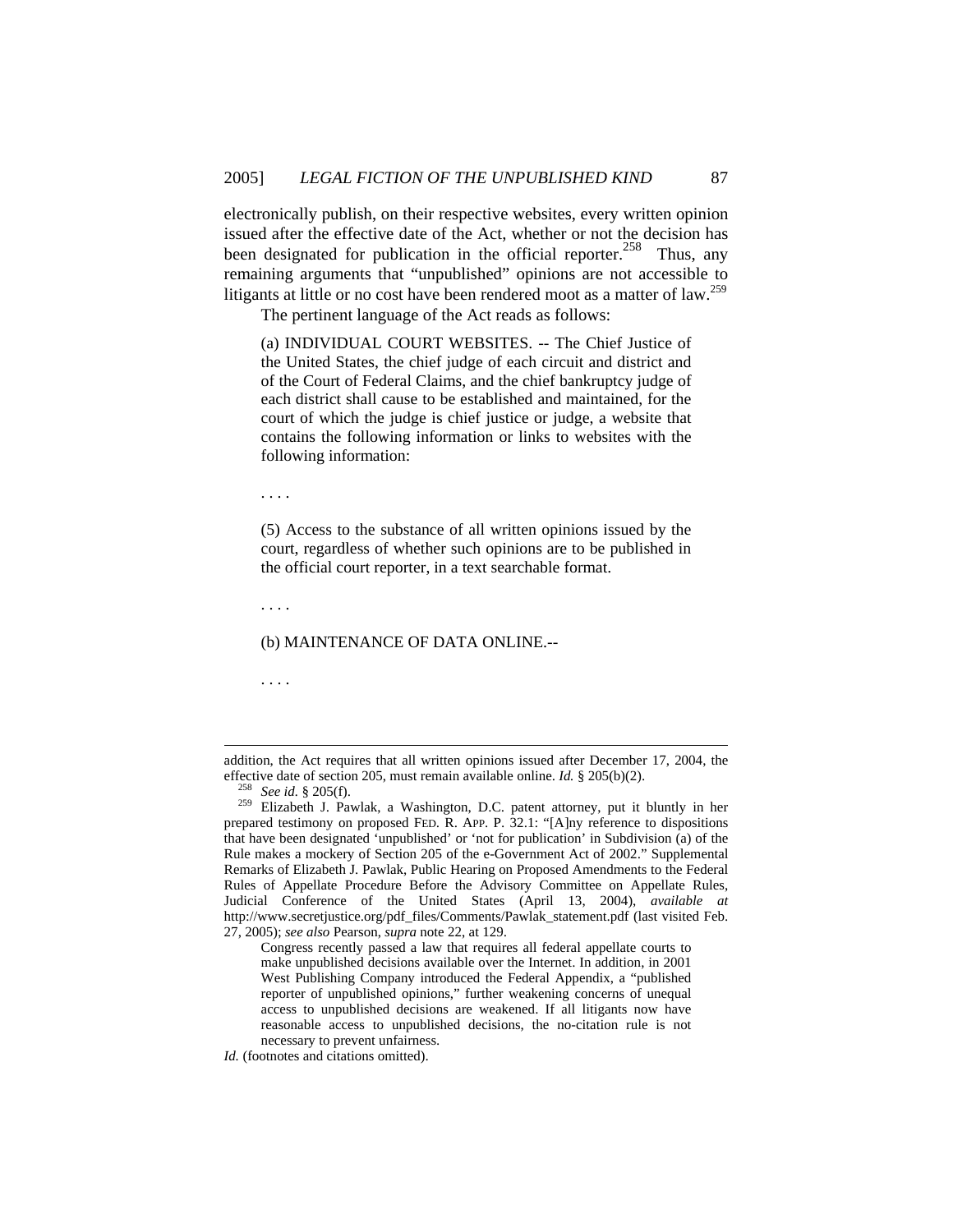(2) CLOSED CASES.-- Electronic files and docket information for cases closed for more than 1 year are not required to be made available online, except all written opinions with a date of issuance after the effective date of this section shall remain available online.

. . . .

TIME REQUIREMENTS.-- Not later than 2 years after the effective date of this title [Pub.L. 107-347, Title II, §§ 201 to 216, Dec. 17, 2002, 116 Stat. 2910] the websites under subsection (a) shall be established, except that access to documents filed in electronic form shall be established not later than 4 years after that effective date. $260$ 

Thus, Congress has mandated that all opinions issued by the federal courts of appeals on or after December 17, 2004, shall be available indefinitely online, in text-searchable format.<sup>261</sup> The key language in the Act requires that public access to opinions must be provided on the courts' websites "regardless of whether such opinions are to be published in the official court reporter."<sup>262</sup> By extending the E-Government Act of 2002 to the courts, Congress has effectively trumped the efforts of the federal judiciary to keep under wraps eighty percent of the opinions issued by federal courts of appeals.

It has been predicted that the increasing availability of government information on public domain websites will lead to "the presumption of knowledge of their contents . . . and the expectation of lawyers' higher skill and ability to use these sites for research."<sup>263</sup> The general public, for the first time in history, has a feasible means of direct access to government information "at a level previously found only among the most skilled legal researchers."264 Indeed, as one state appellate court has acknowledged, "[W]e see no reason why a government Internet site should not be considered as much an official government document as any printed pamphlet or other materials. Internet sites are available to the general public, as much or more than a document or book in a law library."<sup>265</sup>

<sup>&</sup>lt;sup>260</sup> E-Government Act of 2002, Pub. L. No. 107-347, § 205, 116 Stat. 2899, 2913-15.<br><sup>261</sup> *Id.* § 205(a)(5), (b)(2), 116 Stat. 2899, 2913.<br><sup>262</sup> *Id.* § 205(a)(5), 116 Stat. 2899, 2913.<br><sup>263</sup> MacLachlan, *supra* note 45, App. 1999) (taking judicial notice of an index of interest rate changes posted on a federal government website)). On several occasions, federal courts of appeals have also taken judicial notice of factual information available to the public on government websites. *See*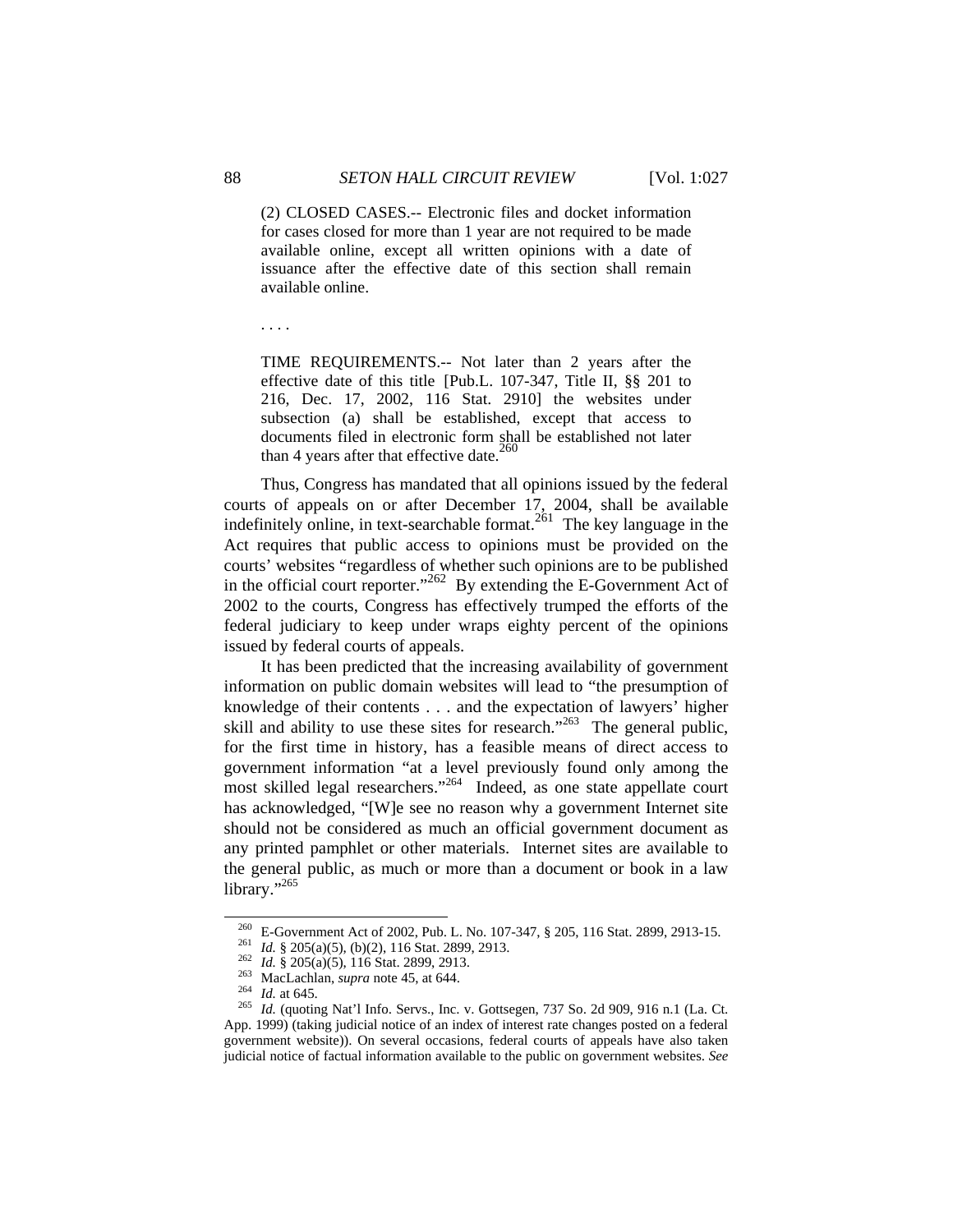Assuming that federal appellate courts will similarly acknowledge the availability of their own opinions on government websites, the ethical implications for attorneys give one pause. For example, attorneys will be deemed to have constructive knowledge of opinions posted on the federal courts' own websites, just as they are presently deemed to have constructive notice of precedential decisions. Thus, one of the necessary elements of the duty to disclose adverse legal authority ("known to the attorney") will have been met. The ABA Model Rules of Professional Conduct require an attorney to disclose authority in the controlling jurisdiction *known to the attorney* to be directly adverse to his client's position.266

 If threatened with sanctions for failing to cite adverse unpublished legal authority that is accessible on a court of appeals website, an attorney would be left to argue either (1) that he or she had no actual knowledge of the opinion even though it was posted on a government website in accordance with federal statute; (2) that the unpublished opinion cannot be considered "authority"; or (3) that he or she did not interpret the opinion to be "directly adverse" to the client's position. No longer can an attorney defend the imposition of sanctions on the basis that the "unpublished" opinion itself is not meaningfully and equally accessible to the litigants.

# X. THE CONTINUING FICTION OF "UNPUBLISHED" OPINIONS: A REPRISE

Federal circuit local rules that prohibit attorneys from citing the great majority of the court's decisions effectively impose a gag order on the federal bar.<sup>267</sup> The effect of these rules is to threaten appellate counsel with sanctions simply for advising the court what the state of the law is in that circuit – consistent with Jeremy Bentham's notion of what the cases actually decide, whether or not the decisions are published in

 $\overline{a}$ 

Coleen M. Barger, *On the Internet, Nobody Knows You're a Judge: Appellate Courts' Use of Internet Materials*, 4 J. APP. PRAC. & PROCESS 417, 432 & n.45 (2002) (citing

cases from the Second, Fourth, Ninth, Tenth, and Eleventh Circuits). 266 *See* MODEL RULES OF PROF'L CONDUCT R. 3.3(a)(2) (2002). 267 *See* Testimony of William T. Hangley, American College of Trial Lawyers, Transcript of 2004 Advisory Committee Hearing, *supra* note 68, at 223-24 (suggesting that the fact that the authoring tribunal does not want to show less than its very best work is "a paltry excuse for gagging trial lawyers and their clients"); *see* William T. Hangley, Prepared Testimony on Behalf of the American College of Trial Lawyers with Respect to Proposed FED. R. APP. P. 32.1, submitted to the Advisory Committee on Appellate Rules (April 13, 2004), at 4, *available at* http://www.nonpublication.com/ Hangley\_testimony.pdf (last visited Feb. 27, 2005) ("[T]hat the rulemaking tribunal does not want to risk being embarrassed by one of its less-than-optimally vetted holdings . . . is a paltry excuse for gagging lawyers and their clients.").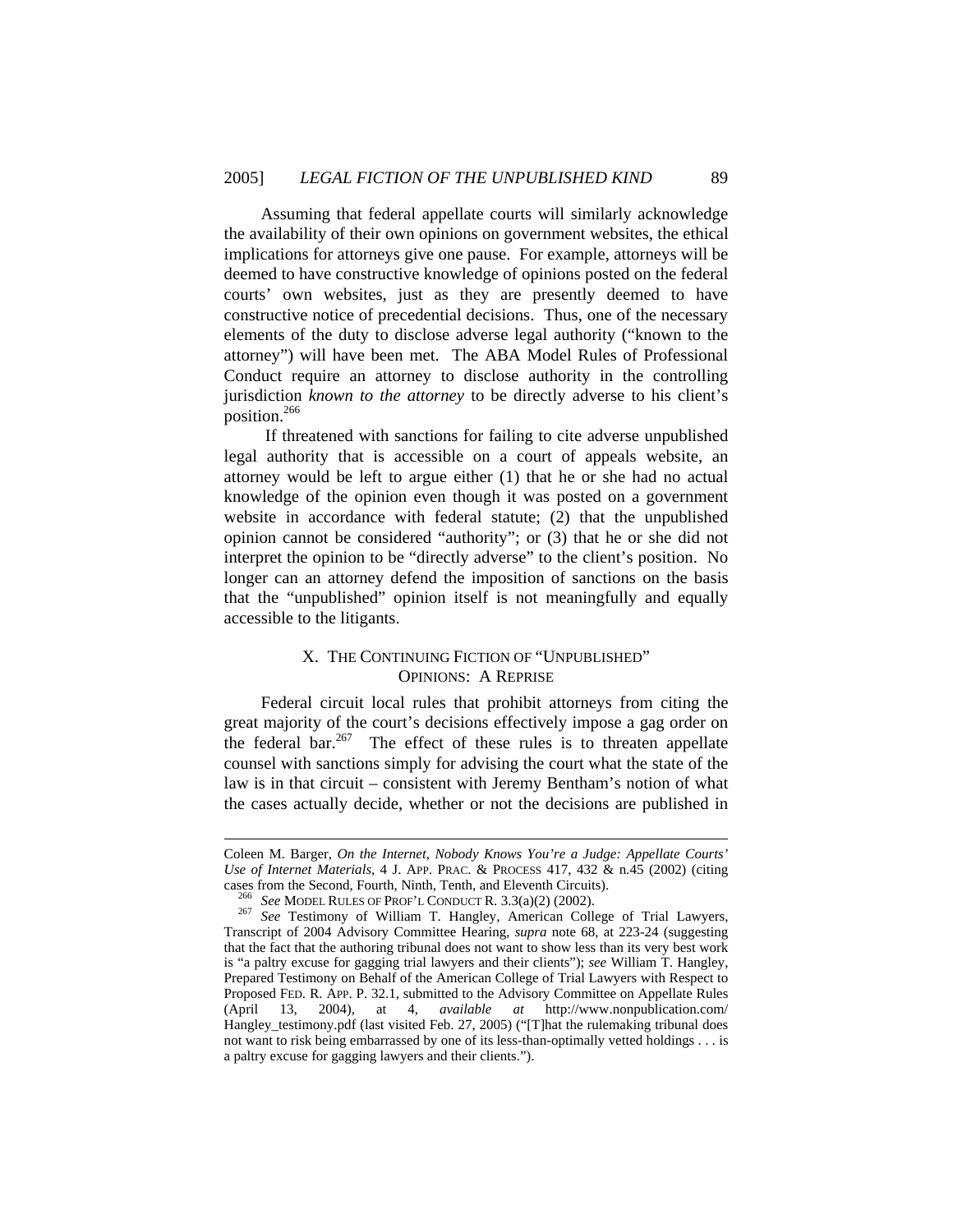reporters with the court's sanction.<sup>268</sup> In the words of Oliver Wendell Holmes, Jr., the law is what the courts "do in fact."<sup>269</sup> To suggest otherwise by insisting that judicial lawmaking is embodied only in opinions the judges themselves endorse as "precedential" is to maintain a legal fiction<sup>270</sup> of the worst kind.<sup>271</sup>

In truth, "unpublished" opinions have never existed, except in the rare instances when a written decision is filed under seal to protect the privacy of the litigants. In at least some circuits, copies of written decisions are distributed not only to counsel of record, but also to district judges, circuit judges, subscribers, and law libraries.<sup>272</sup> Copies of all opinions, whether or not designated for "publication" or "precedential"

 Fiction may be applied to a good purpose, as well as to a bad one; in giving support to a useful rule or institution, as well as to a pernicious one. The virtues of a useful institution will not be destroyed by any lie or lies that may have accompanied the establishment of it; but can they receive any increase? The virtues of a useful medicine will not be destroyed by pronouncing an incantation over it before it is taken; but will they be increased?

<sup>&</sup>lt;sup>268</sup> See supra notes 26-29 and accompanying text.<br><sup>269</sup> See supra note 2 and accompanying text.<br><sup>270</sup> "Legal fiction" is defined as: "[a]n assumption that something is true even though it may be untrue, made esp[ecially] in judicial reasoning to alter how a legal rule operates; specif[ically], a device by which a legal rule or institution is diverted from its original purpose to accomplish indirectly some other object . . . ." BLACK'S LAW DICTIONARY 913 (8th ed. 2004). "'Legal fiction is the mask that progress must wear to pass the faithful but blear-eyed watchers of our ancient legal treasures. But though legal fictions are useful in thus mitigating or absorbing the shock of innovation, they work havoc in the form of intellectual confusion.'" *Id.* (quoting Morris R. Cohen, LAW AND

THE SOCIAL ORDER 126 (1933)). <sup>271</sup> In discussing the use of "forced falsehoods" in the law, Jeremy Bentham wrote: To what a state of debility and depravation must the understanding of that man have been brought down, who can really persuade himself that a lawyer's fiction is anything better than a lie of the very worst sort—that the whole mass taken together, or any one particle of it, was ever of any the smallest use to justice!

Behold here one of the artifices of lawyers. They refuse to administer justice to you unless you join with them in their fictions; and then their cry is, see how necessary fiction is to justice! Necessary indeed; but too necessary; but how came it so, and who made it so?

As well might the father of a family make it a rule never to let his children have their breakfast till they had uttered, each of them, a certain number of lies, curses, and profane oaths; and then exclaim, "You see, my dear children, how necessary lying, cursing, and swearing are to human sustenance!"

Jeremy Bentham, THE THEORY OF FICTIONS 149-50 app. A, *reprinted in* C.K. Ogden, BENTHAM'S THEORY OF FICTIONS (1932). 272 *Stienstra*, *supra* note 8, at 15-21, 41, 51-59 & Tables 5, 6; *see* Weaver, *supra* note

<sup>46,</sup> at 480.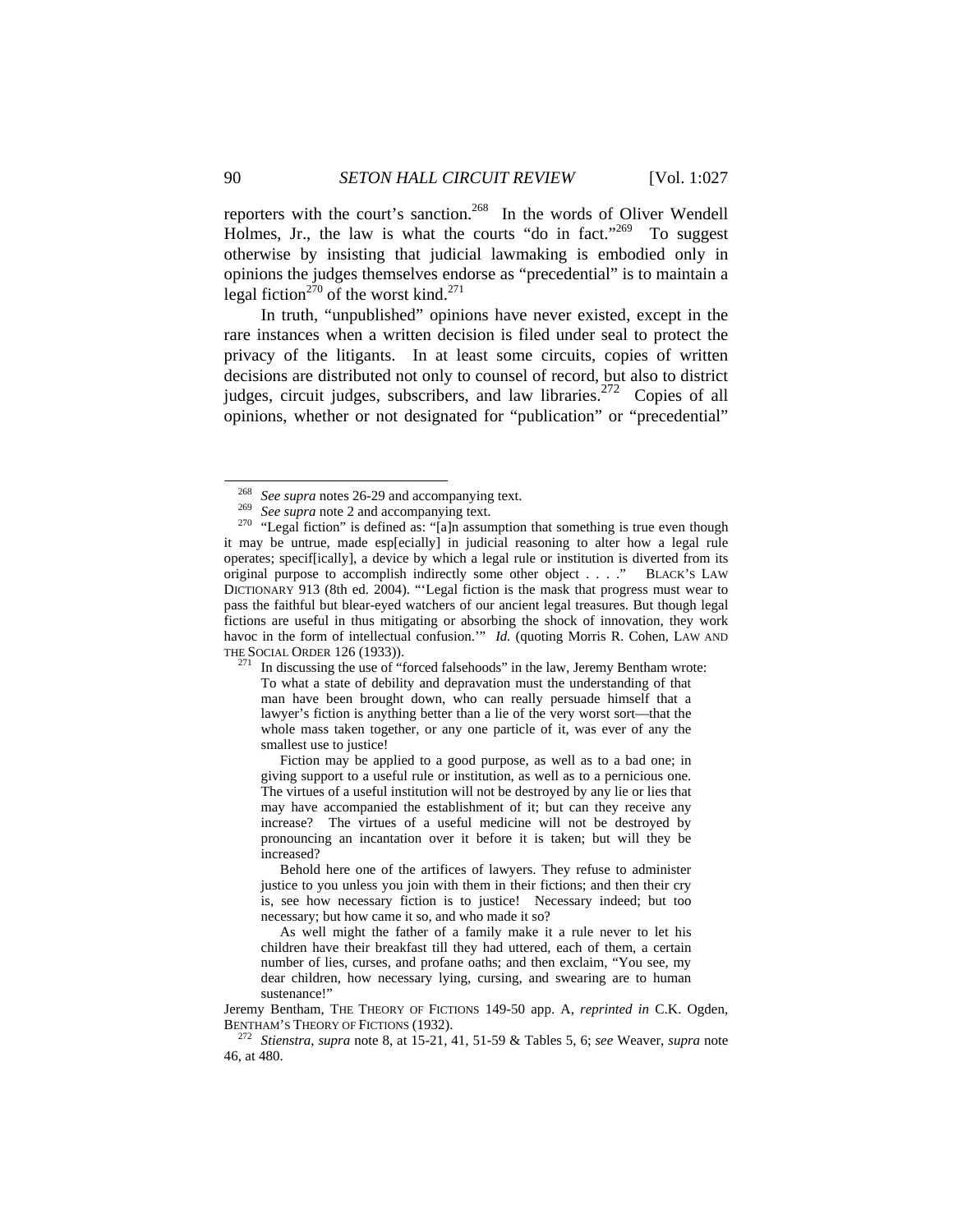status, have always been available upon request, for a nominal fee, from the office of the clerk of the circuit court. $273$ 

When a court prohibits attorneys in subsequent appeals from even acknowledging the existence of eighty percent or more of the written decisions issued by that court,  $274$  something is very wrong with our judicial process. On the one hand, attorneys practicing in every jurisdiction have an ethical duty of candor to the court.<sup>275</sup> At minimum, the duty of candor requires an attorney to advise the court about "authority in the controlling jurisdiction" that is directly adverse to the attorney's position, at least if opposing counsel does not cite it first.<sup>276</sup> Further, an attorney owes an ethical duty to the client to provide competent representation.277

In stark contradiction to the ethical rules governing all appellate counsel, no-citation rules preclude attorneys from citing what may be the best authorities supporting the client's cause, simply because the panel that authored the decision believed at the time that it had no precedential value. Arbitrary and inconsistent local rules that bar attorneys from citing what they believe to be the most cogent authorities, solely because they have been designated as nonprecedential by the issuing panel, send all the wrong messages to appellate counsel and their clients.

 The rationale underlying the earliest "no-citation" rules, that "unpublished" opinions were not fairly accessible by all litigants, has long since disintegrated into cyberspace. Internet technology now allows virtually anyone access to every circuit court opinion, at nominal or no cost. By enacting the E-Government Act of 2002 and extending it to the federal courts of appeals, Congress has exercised its statutory authority to regulate judicial procedure regarding public access to written decisions.278 If truth be told, local circuit rules precluding citation of "unpublished opinions" are an anachronism. If ever the federal circuits in fact issued bona fide "unpublished opinions," they no longer do so as a matter of law in 2005.<sup>279</sup>

E.g., Arnold, *supra* note 122, at 219-20. "All opinions are public, in the sense that they are available to the public. Anyone may walk in off the street, pay the appropriate fee, and get a copy of any opinion or order of a court of appeals."  $Id$  at 220.

<sup>&</sup>lt;sup>274</sup> "What is most remarkable about the current regime is not that unpublished opinions are not treated as binding precedent, but that later panels can treat them as though they never existed." *Unpublished Judicial Opinions, supra* note 60, at 49

<sup>&</sup>lt;sup>275</sup> See supra notes 216-27 and accompanying text.<br><sup>276</sup> MODEL RULES OF PROF'L CONDUCT R. 3.3(a)(2) (2002).<br><sup>277</sup> MODEL RULES OF PROF'L CONDUCT R. 1.3 (2002).<br><sup>278</sup> See 28 U.S.C.A. § 2072 (2005).<br><sup>279</sup> See id.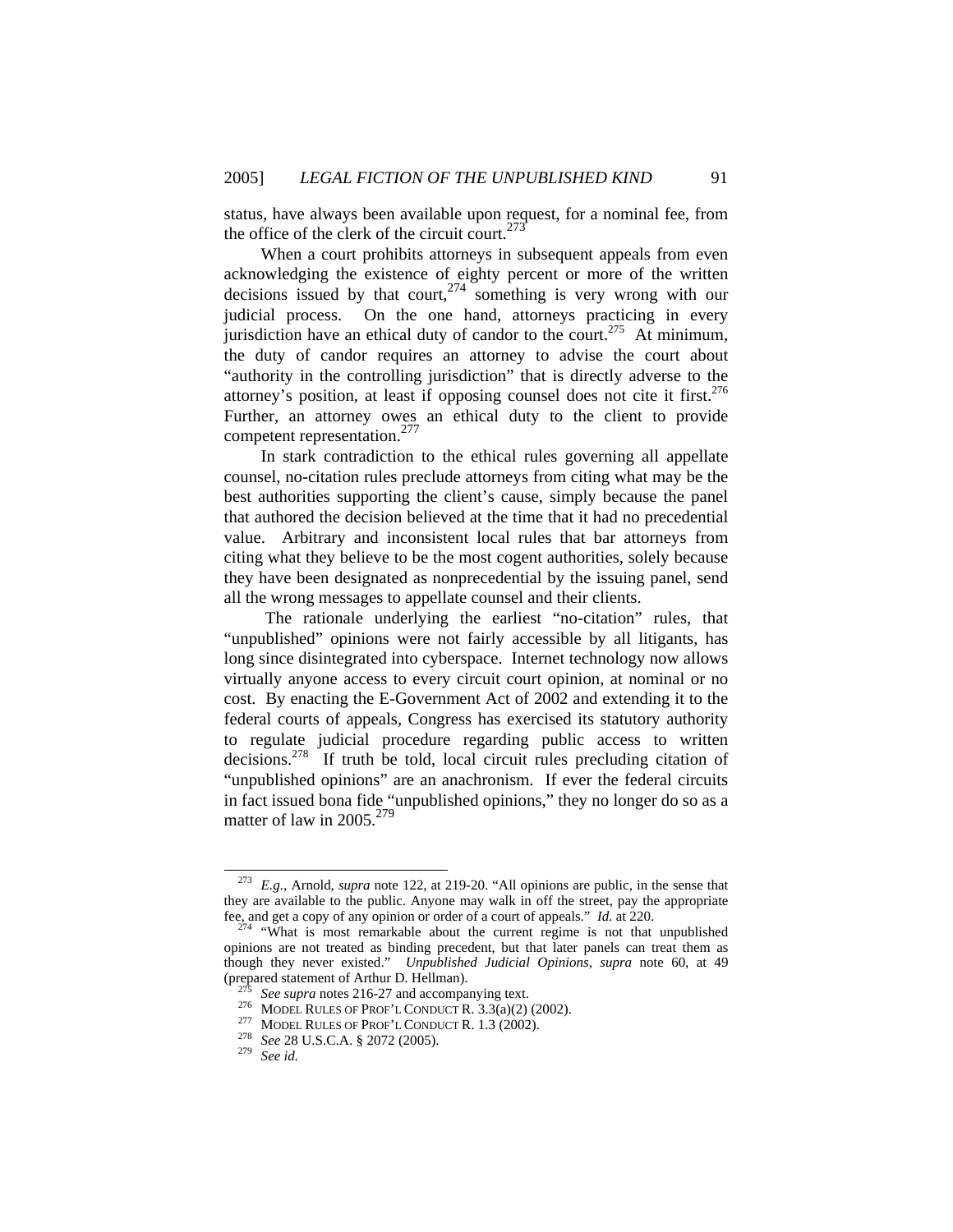If the Judicial Conference fails to adopt proposed Rule 32.1 or something comparable within a reasonable time, the United States Supreme Court should exercise its statutory power<sup>280</sup> to adopt a uniform rule applicable to all federal circuits. If the Supreme Court fails to act, Congress should enact legislation<sup>281</sup> compelling the federal courts at minimum to permit citation of unpublished opinions, subject to each circuit court's decision regarding the persuasive or precedential weight the unpublished opinion warrants in deciding the pending case.<sup>282</sup>

#### XI. CONCLUSION

The conflicting local rules of the federal circuits regarding the citation of unpublished decisions raise puzzling questions about whether federal courts of appeals have a right to prevent attorneys and litigants from referencing opinions that the courts have no practical ability to keep out of the public eye. Moreover, with the lapse of time, together with dramatic innovations in communication technology, the practice of issuing "unpublished" opinions has become an anachronism<sup>283</sup> – a legal

<sup>(</sup>b) Such rules shall not abridge, enlarge or modify any substantive right. All laws in conflict with such rules shall be of no further force or effect after such rules have taken effect.



*Id.*<br><sup>281</sup> Congress has the authority to reject, modify, or defer any rules prescribed by the<br><sup>281</sup> Congress has the authority to reject, modify, or defer any rules of Practice and Procedure, federal judiciary. *See* Legislation Affecting the Federal Rules of Practice and Procedure, 108th Congress (Dec. 1, 2004) *available at* http://www.uscourts.gov/rules/ legislation108.pdf, at 1 n.1 (last visited Feb. 27, 2005). For example, H.R. 700, introduced on February 11, 2003 by Representative Paul, would add a new Rule 49 to the Federal Rules of Appellate Procedure. Rule 49(a) would require courts of appeals to issue written opinions in certain categories of cases, including diversity cases in which the amount in controversy exceeds \$ 100,000. Rule 49(b) would permit any party to a direct appeal to request issuance of a written opinion. *See id.* at 15; *see also* Pearson, *supra* note 22, at 1294-95. "The coverage of this proposal [H.R. 700] is peculiar, but its provisions reflect both an understanding of the importance of opinions in a system of precedent and a desire for openness and accountability in the federal courts." *Id. See generally* Sloan, *supra* note 24, at 734-38 (discussing congressional authority to regulate federal court procedure). 282 *See* Sloan, *supra* note 24, at 766. "The courts' unwillingness to change the practice

<sup>283</sup> Even Judge Kozinski concedes the point:

 [T]he term "unpublished" is an anachronism, dating back to the days when failing to designate a disposition for inclusion in a national reporter meant that it would not be published at all, and therefore unavailable to most

 <sup>280</sup> *See* 28 U.S.C.A. § 2072(a), (b) (2005).

<sup>(</sup>a) The Supreme Court shall have the power to prescribe general rules of practice and procedure and rules of evidence for cases in the United States district courts (including proceedings before magistrate judges thereof) and courts of appeals.

<sup>[</sup>of issuing non-precedential opinions] . . . makes a national rule or procedural statute an appropriate vehicle for addressing the issue. Whether this will happen remains to be seen. If it does, the Constitution will not stand in the way."  $Id$ .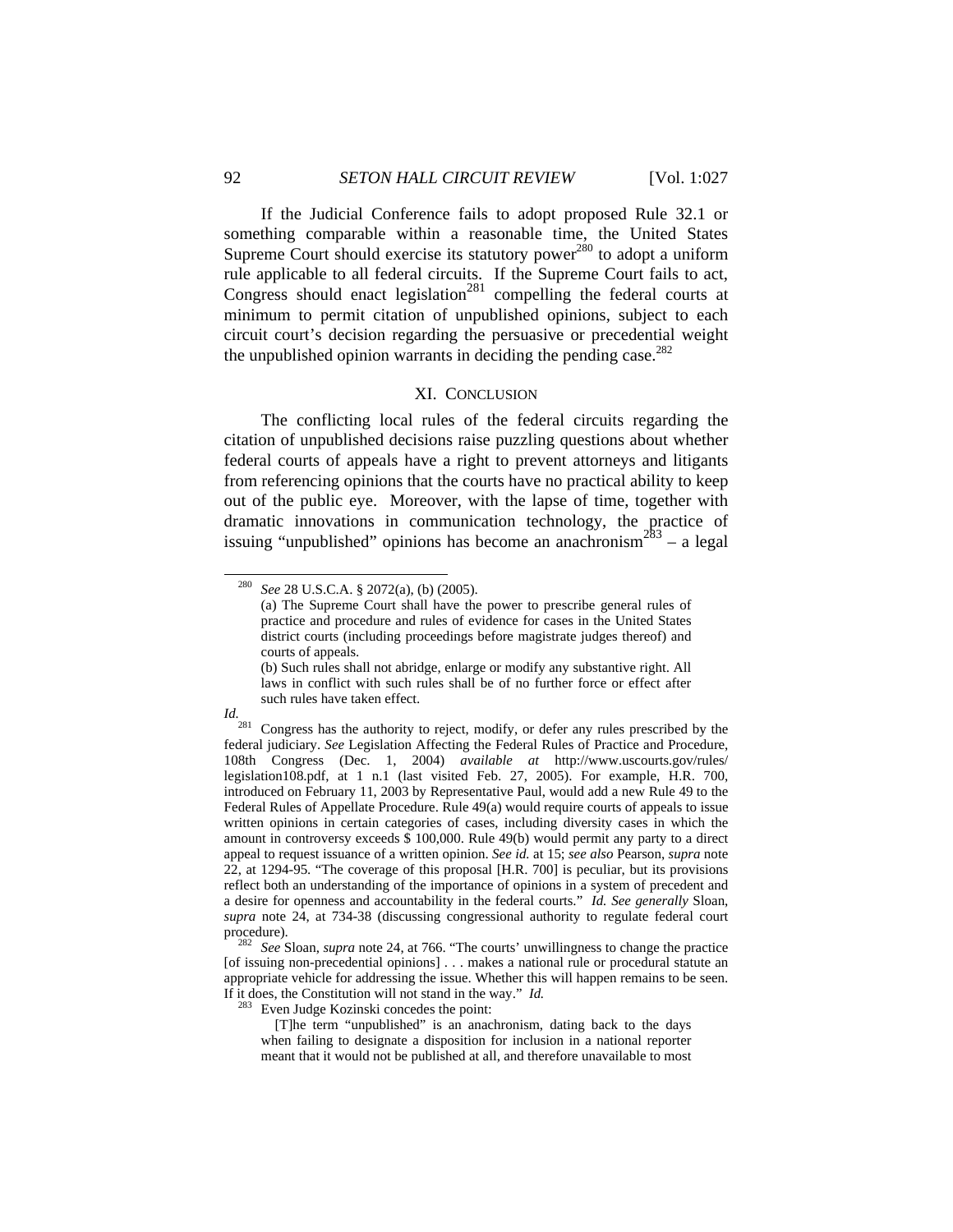fiction that has long outlived the rationale that may have originally justified it. The grand "nonpublication" experiment the Judicial Conference devised thirty years ago has not accomplished its purpose of stemming the workload of the circuit courts. If anything, the empirical data suggests the opposite.

It is time for the Judicial Conference to acknowledge that technological developments have undermined the reasoning that at one time arguably legitimized no-citation rules. Congress has spoken loudly and clearly by enacting the E-Government Act of 2002, which renders moot the outmoded nonpublication plans first adopted by the federal circuits in the 1970s. The Judicial Conference has proposed adoption of new appellate rules in direct response to the Act and its recent amendments.284 In doing so, the federal judiciary has tacitly conceded Congress's constitutional power to mandate public access to judicial opinions, no matter how they may be classified by the issuing courts.

The Judicial Conference must accept its statutory responsibility to set things right. If the Judicial Conference fails to act, the United States Supreme Court should exercise its plenary power, conferred by Congress, to unilaterally adopt uniform rules permitting citation of all circuit court opinions, regardless of how local rules may classify them.<sup>285</sup> If the Supreme Court refuses to act within a reasonable period of time, Congress ultimately has the constitutional power to step into the void.<sup>286</sup> If it must, Congress can and should craft a statutory solution to a

 $\overline{a}$ 

members of the bar. Even at that time, unpublished did not mean secret. Like all court records, unpublished dispositions are available to the parties and the public from the clerk of the court. Today, of course, all dispositive rulings, whether designated for inclusion in an official reporter or not, are widely available online through Westlaw and Lexis, as well as in hard copy in West's Federal Appendix.

*Unpublished Judicial Opinions, supra* note 60, at 11-12 (prepared statement of Alex Kozinski). 284 *See* Report of the Judicial Conference Committee on Rules of Practice and

Procedure to the Chief Justice of the United States and Members of the Judicial Conference of the United States 34 (September 2004), *available at* http:// www.uscourts.gov/rules/jc09-2004/JCReport.pdf (last visited Feb. 27, 2005). "Under section 205(c) of the E-Government Act of 2002 (Pub. Law No. 107-347), the Supreme Court is to prescribe rules in accordance with the Rules Enabling Act governing the privacy and security concerns arising from public access to electronic case files." *Id.*<br><sup>285</sup> See supra note 280 and accompanying text.<br><sup>286</sup> "[T]he exercise of the inherent power of lower federal courts can be limited b

statute and rule, for '[t]hese courts were created by act of Congress.'" Chambers v. NASCO, Inc., 501 U.S. 32, 47 (1991) (quoting *Ex parte* Robinson, 86 U.S. (19 Wall.) 505, 511 (1874)); *see* Sloan, *supra* note 24, at 766.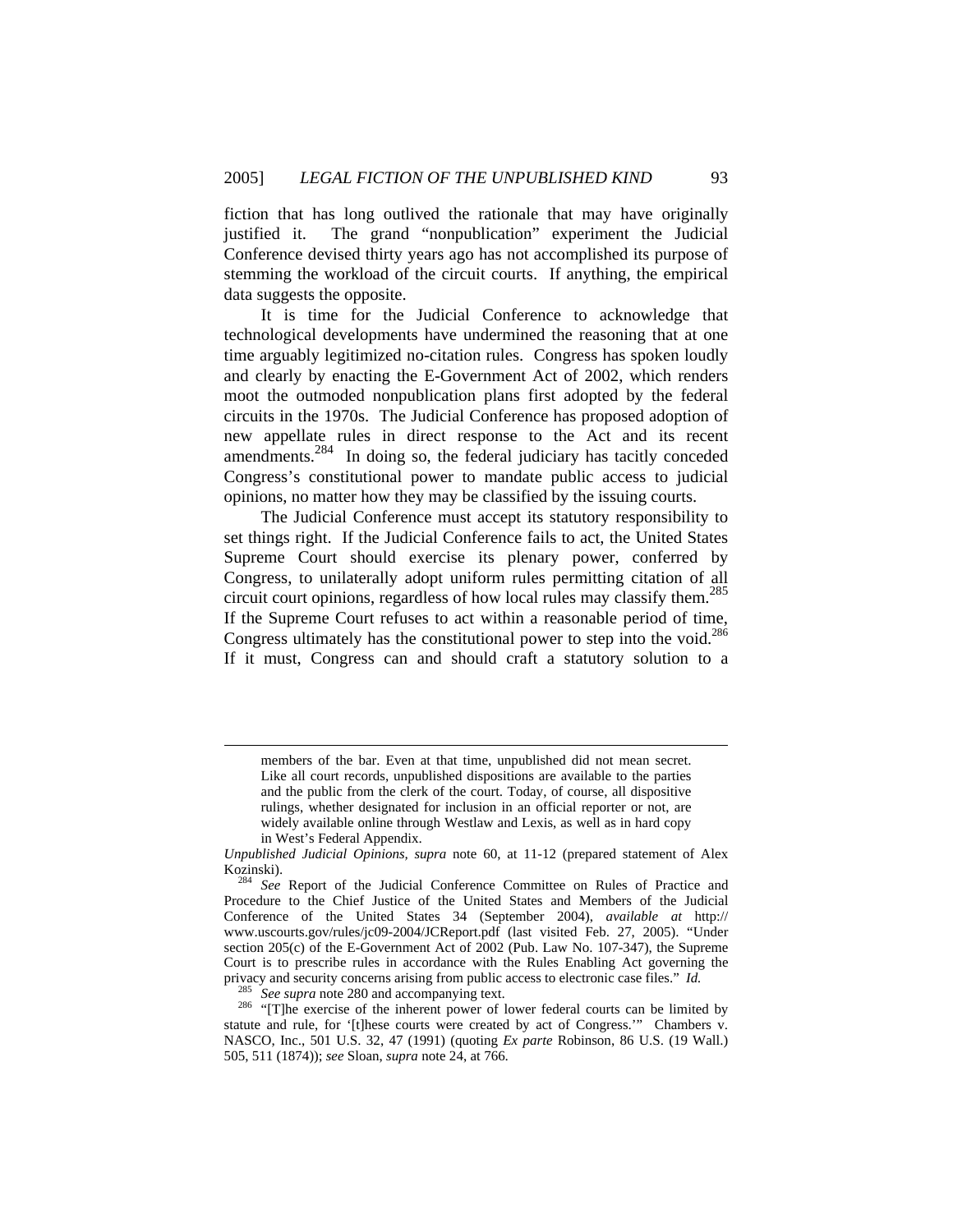complex problem that the Judicial Conference unilaterally created<sup>287</sup> but apparently lacks the gumption to correct.

In the final analysis, the dire predictions advanced by opponents of a uniform federal rule are simply unpersuasive. Further, to continue to insist on maintaining different citation rules for "published" as opposed to "unpublished" dispositions fails to acknowledge that as a practical matter, the federal circuits have *never* controlled the public dissemination of their decisions. Since their establishment in the late nineteenth century, federal courts of appeals have always been subject to pressure from West Publishing Company, which until recently held a virtual monopoly on the for-profit publication of federal circuit court decisions.

Although the issuing panel, or sometimes the authoring judge, decides in each instance whether an opinion should be "designated for publication," until recently, the commercial publishers have controlled public access, not the courts.<sup>288</sup> One dramatic illustration is the initiation

As part of its "unpublished-opinions" policy, the Judicial Conference has deliberately promoted experimentation by giving the respective courts of appeals local discretion in this area. Whether the benefits of uniform procedures governing citation of opinions outweigh the flexibility of local procedures is subject to no easy answer. The federal judiciary is actively engaged in studying the experiences of the courts and all the implications regarding the appropriate use of "unpublished" opinions.



Congress has never endorsed the federal circuit courts' nonpublication and nocitation rules. Reynolds & Richman, *supra* note 44, at 1205 & n.185 (1978). Because the Judicial Conference did not implement the scheme under the authority of the Rules Enabling Act, Congress had no opportunity to accept, amend, or veto the "major change in the operation of the circuit courts" created by the widespread adoption of limited publication/no-citation rules. *Id; see also* Caron v. United States, 183 F. Supp. 2d 149, 158 n.7 (D. Mass. 2001) (Young, C.J.) ("[N]ationally uniform rules adopted pursuant to the Rules Enabling Act, 28 U.S.C. §§ 2071-72, take precedence over any locally adopted rule[.]") 288 *See* Mills, *supra* note 6, at 440.

[I]n the decades preceding the age of digital information, the unpublished opinion was a phenomenon of only minor significance within legal research. By the end of the 19th century, the universe of published case law had become a well-defined and orderly system, embodied in the handsome editions that made up West Publishing Company's National Reporter System. West's case reporters set a standard that was universally accepted. Virtually all published legal writing, irrespective of publisher, was geared to the West cites. Opinions falling outside this system were not only disfavored by courts and judges, they were also, as a practical matter, by and large inaccessible to researchers. The legal profession, aided and abetted by West, kept tight control of the shape of the research universe.

#### *Id*.*; see also* Nichols, Jr., *supra* note 22.

West had the cause of limiting proliferation of opinions very much at heart and the business reasons for this were and are obvious. The bloating of the

 <sup>287</sup> *Unpublished Judicial Opinions, supra* note 60, at 7 (prepared statement of Samuel A. Alito, Jr.).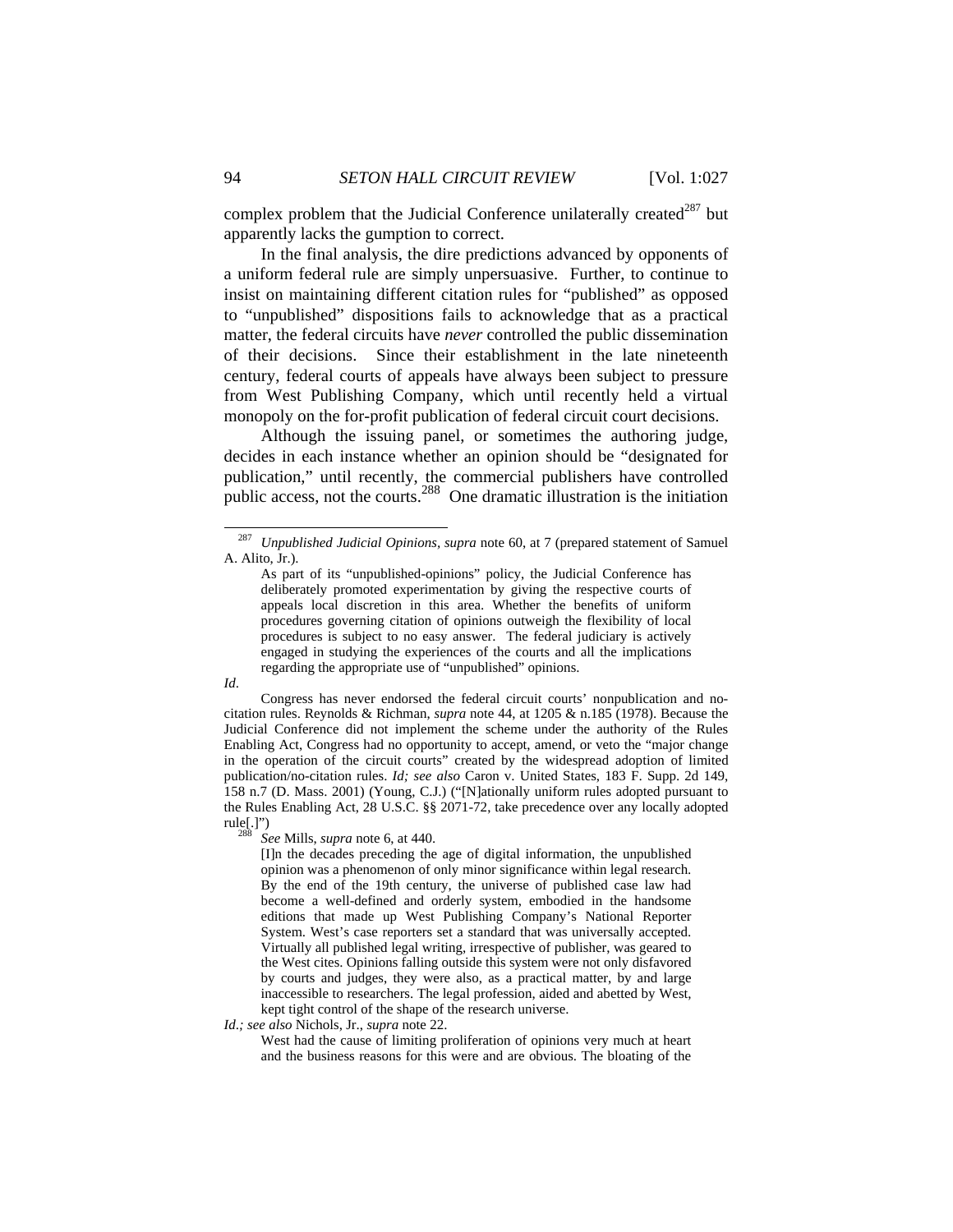in 2001 of a new West reporter, the Federal Appendix, which publishes bound volumes of federal circuit court opinions that have not been "designated for publication" by the issuing panels. The fact that this new reporter service followed *Anastasoff* by only a few months is likely not a mere coincidence. For a major publisher to commit the resources to establish a new reporter service to publish "unpublished" circuit decisions is strong evidence that the legal community values access to those decisions, whether or not they may be cited for their persuasive or precedential value.<sup>289</sup>

For the federal appellate courts to continue to assume that they control public access by designating only a small minority of their opinions for "publication" is simply unrealistic. As a practical matter, all vestiges of any distinction between opinions "designated for publication" and those that are not, at least in terms of public access, are gone forever. All decisions issued by federal courts of appeals, whether "designated for publication" or not, are more readily accessible to the practicing bar and litigants now than ever before. In fact, all written decisions issued by federal appellate courts have always been accessible to the public to a greater or lesser degree, and all should be citable to the very court that issued those decisions.<sup>290</sup>

The issue addressed by this article is whether a federal appellate court may preclude an attorney from simply *citing* an unpublished opinion to a panel of the same tribunal, for whatever weight the panel may deem it worthy. Why a litigant may ethically cite a Shakespearean sonnet,<sup>291</sup> a nursery rhyme<sup>292</sup> or even a fairy tale<sup>293</sup> to a circuit panel, but

l

cited." *Id.* <sup>290</sup> This article does not address the controversial issue whether a particular federal court may constitutionally designate certain of its own opinions as "nonprecedential."

 $291$  "[T]he relationship between an employer and an employee, characterized by reciprocal obligations and duties, is, like them, subject to time's 'wrackful siege of battering days.'" Carlton v. Mystic Transp., Inc., 202 F.3d 129, 132 (2d Cir. 2000)

current volumes of Federal Reporter and their rabbit-like multiplication on library shelves are, in fact, a menace to the market for the Federal Reporter. To complete the picture, however, it is only fair to say that West revealed a special antipathy towards opinions dealing with subject matters West felt were not of interest to the majority of its customers . . . .

*Id.* at 912-13; *see* Philip Nichols, Jr., *Selective Publication of Opinions: One Judge's View,* 35 AM U.L. REV. 909 (1986); *see* Pether, *supra* note 21, at 1532 (noting the "problems posed for judicial ethics by the effective entrusting of the publication of the law of the land to duopolized commercial interests"). 289 Report of the Judicial Conference Committee on Rules of Practice and Procedure

to the Chief Justice of the United States and Members of the Judicial Conference of the United States 12 (September 2004), *available at* http://www.uscourts.gov/rules/jc09- 2004/JCReport.pdf (last visited Feb. 27, 2005). "It is more likely that the publication of all "unpublished" opinions by West and other publishers plays a greater role in a judge's decision to spend more time on drafting an opinion than the possibility that it might be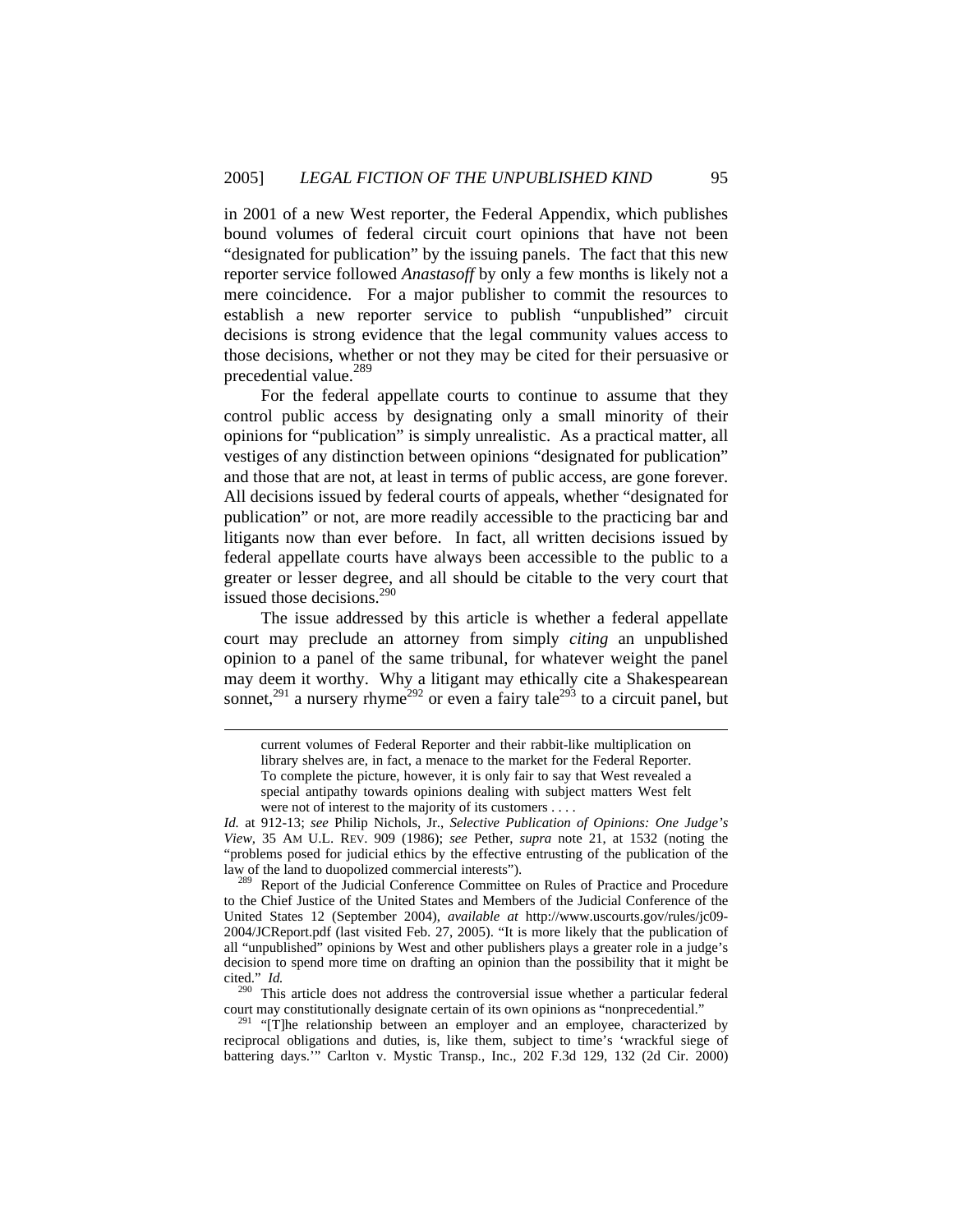not a written decision issued by another panel of the same court, is an irony that simply defies rational explanation.<sup>294</sup>

(quoting William Shakespeare, Sonnet LXV, in THE COMPLETE WORKS OF WILLIAM SHAKESPEARE (W.J. Craig ed. 1928)); *see also* County of Oakland v. City of Detroit, 866 F.2d 839 (6th Cir. 1989), which quoted from Shakespeare in a dispute over fees charged for sewage disposal, including sludge-hauling:

Given the nature of their crimes and the element in which these dabblers in sludge and scum worked, Shakespeare could almost have been speaking for the convicted defendants when he wrote, in Sonnet CXI, "O, for my sake do you with Fortune chide, The guilty goddess of my harmful deeds, That did not better for my life provide, Than public means, which public manners breeds. Thence comes it that my name receives a brand; And almost thence my nature is subdu'd To what it works in, like the dyer's hand . . . . "

*Id.* at 843 n.3 (quoting Shakespeare).

<sup>292</sup> "Like Humpty Dumpty, a jury verdict once broken is difficult to put together again." Fabri v. United Techs. Int'l, Inc., 387 F.3d 109, 116 (2d Cir. 2004). In an employment discrimination case alleging that the plaintiff's superiors directed "epithets and demeaning invective" at him, the Second Circuit's opinion began, "There is a nursery rhyme that teaches 'sticks and stones may break my bones, but names will never hurt me.'" Mandell v. County of Suffolk, 316 F.3d 368, 373 (2d Cir. 2003).<br><sup>293</sup> Circuit judges have been known to cite well-known fairy tales. *See* Roberts v.

Universal Underwriters Ins. Co., 334 F.3d 505, 513 (6th Cir. 2003) (Batchelder, J., concurring) (quoting Lewis Carroll, THROUGH THE LOOKING GLASS 186 (Penguin Books ed. 1998) (conversation between Alice and Humpty Dumpty)); *see supra* note 24 (quoting conversation).  $294$  "[L]awyers must be free to cite noncircuit-binding opinions when they consider

them persuasive, just as they are free to cite fiction, doggerel, beer commercials and stand-up comics when they consider these 'precedence-persuasive.'" Testimony of William T. Hangley, Transcript of 2004 Advisory Committee Hearing, *supra* note 68, at 212; *see also id*. at 221 ("For a court to blind itself in advance to the persuasive power of its own reasoning . . . makes no sense."); *id.* at 222 ("Stated as an abstract proposition, a rule that lawyers can't cite judicial statements they consider persuasive or criticize the ones they consider erroneous is just unthinkable."); Letter from Judge Frank H. Easterbrook, Seventh Circuit Court of Appeals, to Peter G. McCabe, Secretary, Committee on Rules of Practice and Procedure (Feb. 13, 2004) (supporting proposed FED. R. APP. P. 32.1), *available at* http://www.secretjustice.org/pdf\_files/Comments/03- AP-367.pdf (last visited Feb. 27, 2005).

When the institution of unpublished opinions was created, these documents were unavailable to most lawyers. Local rules forbade citation in order to avoid the advantage that institutional litigants, such as the Department of Justice, otherwise could obtain. Today they are published on Westlaw, Lexis, and the Federal Appendix. Under recent legislation every circuit must post them online in searchable form. The original justification for not citing these documents no longer applies. Nor is it possible to justify a non-citation rule by reference to the difficulty in handling the greater volume of dispositions; computers build indexes on the fly and have made obsolete the old key number system that had been swamped by too many opinions. It is hard for courts to insist that lawyers pretend that a large body of decisions, readily indexed and searched, does not exist. Lawyers can cite everything from decisions of the Supreme Court to "revised and extended remarks" inserted into the Congressional Record to op-ed pieces in local newspapers; why should the "unpublished" judicial orders be the only matter off limits to citation and argument? It implies that judges have something to hide.

l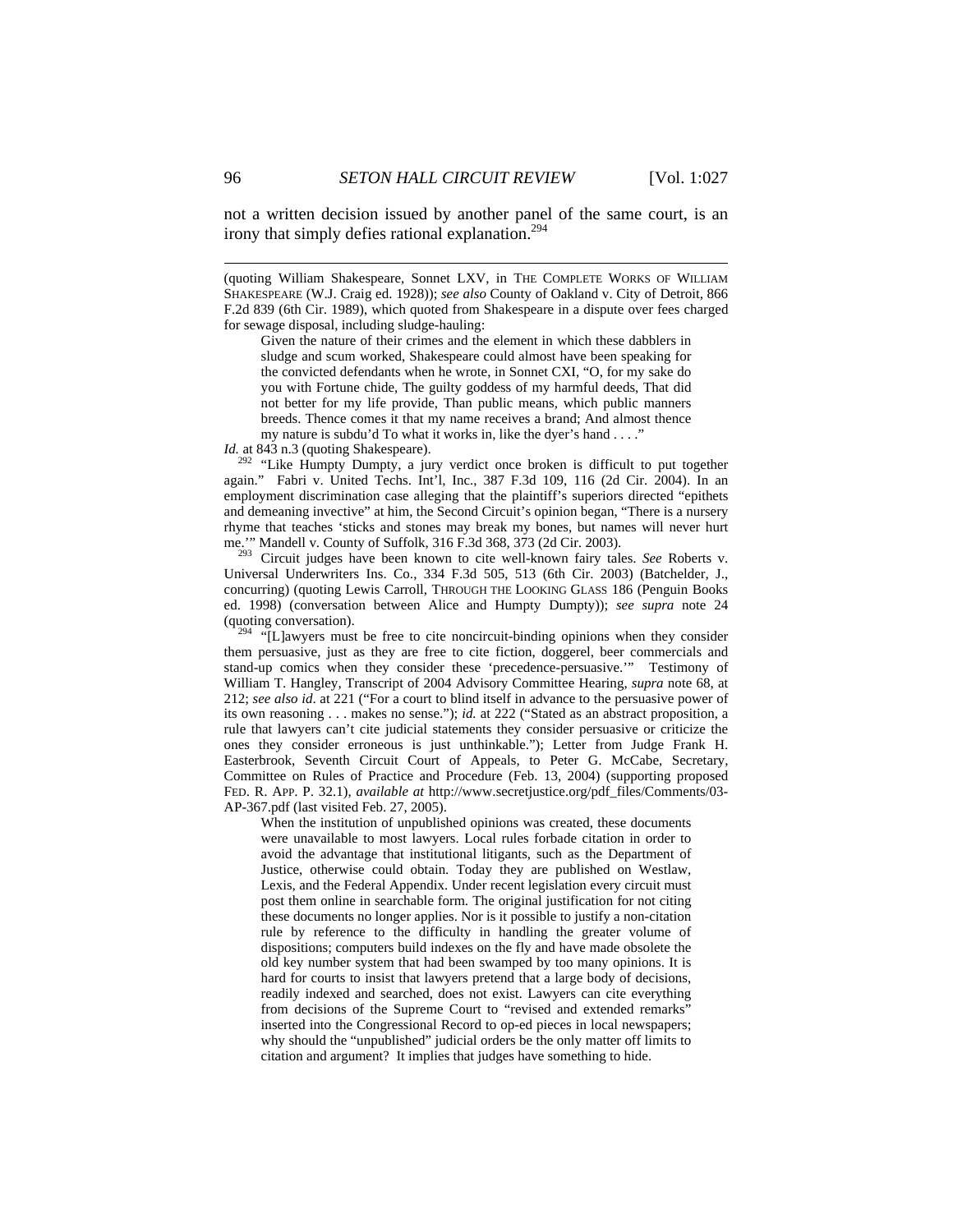In the final analysis, adoption of a federal rule permitting citation of all opinions, whether or not deemed precedential by the issuing court's local rules, is simply the right thing to do. In the eloquent words of Judge Edward R. Becker, United States Court of Appeals for the Third Circuit:

[T]he strongest reasons for the national rule are . . . our duty to the bar and the public, our respect for the bar and the litigants, responsibility, accountability, all of which [are] undergirded and informed by what I view as the unreasonableness of saying to lawyers that you can't cite what we've written. In my view, Rule 32.1, for these reasons which go to the core of our professional responsibility, they have a right, and that's why I endorse the rule. $^{1295}$ 

It could not have been said any better.

l

*Id.* at 1-2.

<sup>&</sup>lt;sup>295</sup> Testimony of Judge Edward R. Becker, Transcript of 2004 Advisory Committee Hearing, *supra* note 68, at 246-47.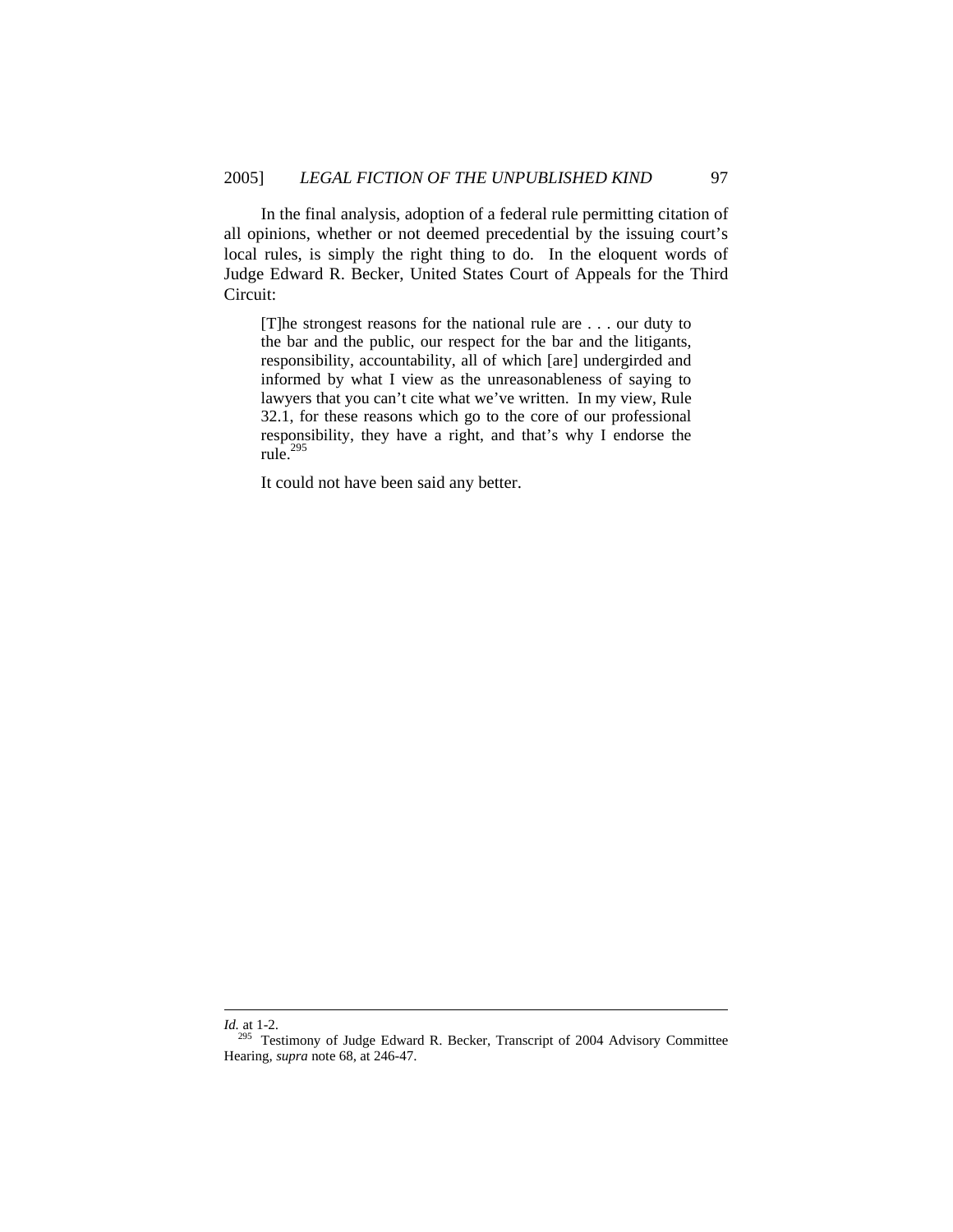| APPENDIA 1   |                                                          |                                                                                                                                                                                               |                                                                                                                        |                                                                                                                                  |
|--------------|----------------------------------------------------------|-----------------------------------------------------------------------------------------------------------------------------------------------------------------------------------------------|------------------------------------------------------------------------------------------------------------------------|----------------------------------------------------------------------------------------------------------------------------------|
| Circuit      | Opinion<br>Publication<br>Criteria                       | <b>Citation Rules for</b><br>"Unpublished"<br>Opinions                                                                                                                                        | Not Citable as<br>Precedent                                                                                            | Citation<br>Disfavored                                                                                                           |
| First        | 1st Cir.<br>$R. 36(a) - (b)$                             | 1st Cir.<br>R. 32.3, 36(c)                                                                                                                                                                    | X                                                                                                                      | X                                                                                                                                |
| Second       | 2d Cir. R. § 0.23                                        | 2d Cir. R. § 0.23                                                                                                                                                                             | X                                                                                                                      | X                                                                                                                                |
| Third        | 3d Cir. IOP<br>$5.1 - 5.3$                               | 3d Cir. R. 36.0                                                                                                                                                                               |                                                                                                                        |                                                                                                                                  |
| Fourth       | 4th Cir. R.<br>36(a)                                     | 4th Cir. R. $36(c)$                                                                                                                                                                           | 4th Cir. R. 36(c) -<br>Unless relevant to<br>material issue and<br>no other 4th Cir.<br>Opinion would<br>serve as well | X (both in circuit<br>and district courts)                                                                                       |
| Fifth        | 5th Cir. R.<br>$47.5.1 - 5.2$                            | 5th Cir. R. 47.5.3 (opinions issued<br>before 1-1-96) - 47.5.4 (opinions<br>issued on or after 1-1-96)                                                                                        | X (Only if issued<br>on or after<br>$1 - 1 - 96$                                                                       | X (Only if issued<br>before $1-1-96$ )                                                                                           |
| <b>Sixth</b> | 6th Cir. R.<br>$206(a) - (b)$                            | 6th Cir. R. 36-disposition of<br>the case may be made in<br>open court following oral<br>argument                                                                                             | 6th Cir. R. 206(c) -<br>Only reported panel<br>opinions are binding<br>on subsequent<br>panels                         | $X$ 6th Cir. R. $28(g)$<br>(both in circuit and<br>district courts)                                                              |
| Seventh      | 7th Cir. R.<br>$53(a) - (d)$                             | 7th Cir. R. 53(e)                                                                                                                                                                             | X                                                                                                                      | X (in any federal<br>court within the<br>circuit)                                                                                |
| Eighth       | 8th Cir. IOP<br>Rules $IV(B)$                            | 8th Cir. R. 28A(i)                                                                                                                                                                            | X                                                                                                                      | X                                                                                                                                |
| Ninth        | 9th Cir. R. 36-<br>$2, 36-5$                             | 9th Cir. R. 36-3                                                                                                                                                                              | Х                                                                                                                      | X                                                                                                                                |
| Tenth        | 10th Cir.<br>$R.36.1 - 36.2$                             | 10th Cir. R. 36.3                                                                                                                                                                             | X                                                                                                                      | X                                                                                                                                |
| Eleventh     | 11th Cir. Rule 36-<br>1 - 36-2; 11th Cir.<br>IOP 2, 5, 6 | 11th Cir. R. 36.2; 11th<br>Cir. IOP 6                                                                                                                                                         | X                                                                                                                      | X 11th Cir. IOP 7 (eff.<br>12-1-2004) - The court<br>generally will not cite<br>unpublished opinions<br>except in related cases. |
| Federal      | Fed. Cir. R. 47.6                                        | Fed. Cir. R. 47.6(b)                                                                                                                                                                          | Х                                                                                                                      | X                                                                                                                                |
| D.C.         | D.C. Cir. R.<br>36(a)                                    | D.C. Cir. R. $28(c)(1) - (3) -$<br>Unpublished decisions may be<br>cited if issued on or after Jan 1,<br>2002. A panel's decision not to<br>publish suggests it has no<br>precedential value. | D.C. Cir. R.<br>$28(c)(1)(A) - Only$<br>if issued prior to<br>Jan. 1, 2002                                             | D.C. Cir. R.<br>$28(c)(1)(A) - Only if$<br>issued prior to Jan. 1,<br>2002                                                       |

## APPENDIX I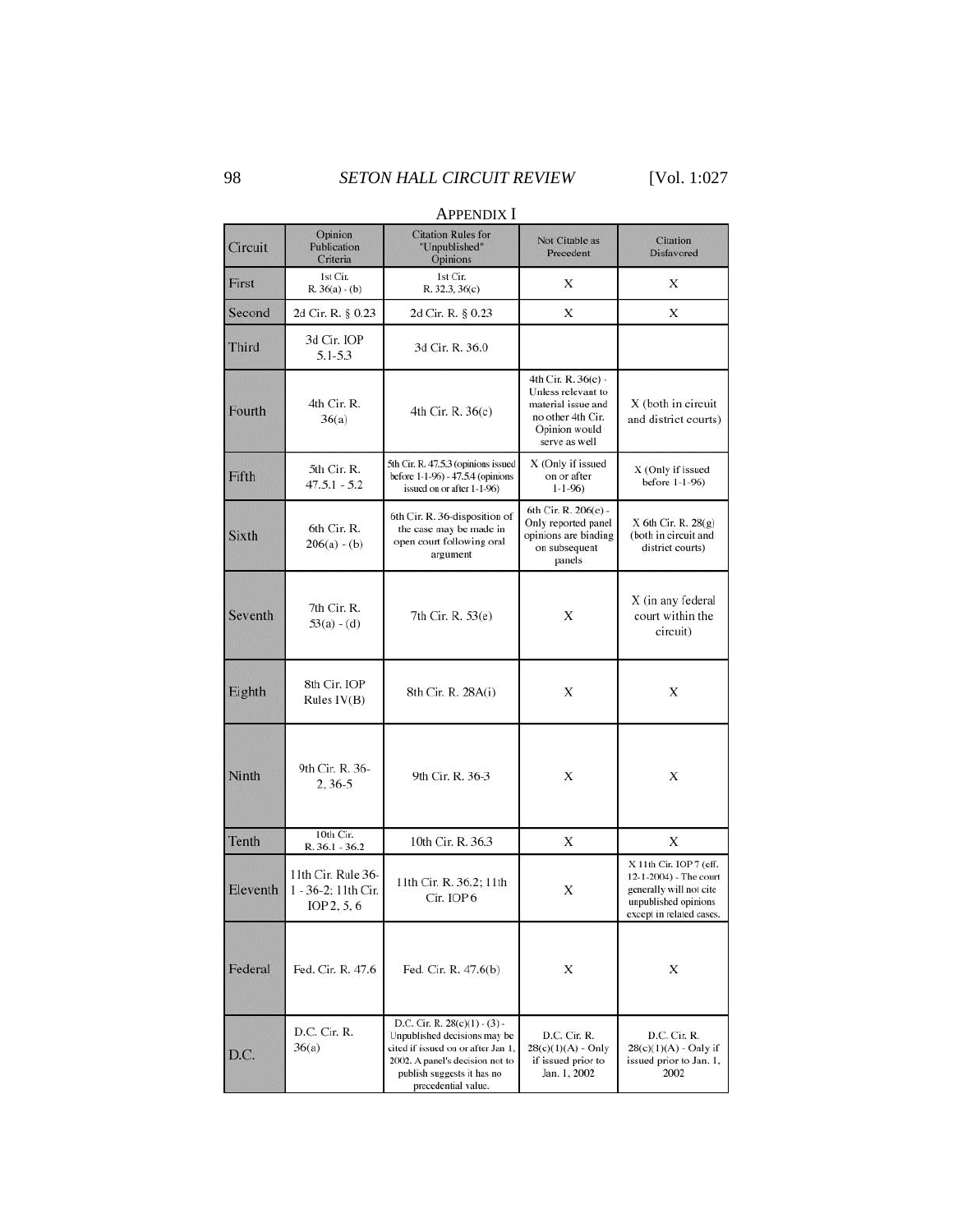| Citable in<br><b>Related</b><br>Cases | Citable for<br>Persuasive<br>Value                                                                                                                                       | Citable as<br>Binding<br>Precedent                                                                             | <b>Restrictions on Citing Other</b><br><b>Courts' Unpublished</b><br>Opinions                                                                                                                                                                    | <b>Motion to Publish</b>                                                                                                                                                                                                                                                                                                                              |
|---------------------------------------|--------------------------------------------------------------------------------------------------------------------------------------------------------------------------|----------------------------------------------------------------------------------------------------------------|--------------------------------------------------------------------------------------------------------------------------------------------------------------------------------------------------------------------------------------------------|-------------------------------------------------------------------------------------------------------------------------------------------------------------------------------------------------------------------------------------------------------------------------------------------------------------------------------------------------------|
| X                                     | X                                                                                                                                                                        |                                                                                                                | 1st Cir. R. 32.3(b)                                                                                                                                                                                                                              | 1st Cir. R 36(b)(2)(D)                                                                                                                                                                                                                                                                                                                                |
| X                                     |                                                                                                                                                                          |                                                                                                                |                                                                                                                                                                                                                                                  |                                                                                                                                                                                                                                                                                                                                                       |
| X                                     | X                                                                                                                                                                        | X 3d Cir. IOP 5.7<br>The court by<br>tradition does not<br>cite as authority                                   |                                                                                                                                                                                                                                                  |                                                                                                                                                                                                                                                                                                                                                       |
| X                                     | X                                                                                                                                                                        |                                                                                                                | Citation restrictions on 4th Cir-<br>cuit opinions only                                                                                                                                                                                          | 4th Cir. R. 36(b) -- Counsel may<br>move for publication of an<br>unpublished opinion, citing<br>reasons. If granted, the unpub-<br>lished opinion will be published<br>without change in result.                                                                                                                                                     |
| X                                     | X                                                                                                                                                                        | X (Only if<br>issued before<br>$1 - 1 - 96$                                                                    |                                                                                                                                                                                                                                                  | 5th Cir. R. 47.5.2 - Any party may<br>request reconsideration of decision<br>not to publish                                                                                                                                                                                                                                                           |
| X                                     | X                                                                                                                                                                        |                                                                                                                |                                                                                                                                                                                                                                                  |                                                                                                                                                                                                                                                                                                                                                       |
| X                                     |                                                                                                                                                                          |                                                                                                                | 7th Cir. R. 53(e) - No<br>unpublished opinion of any<br>court may be cited in Seventh<br>Circuit if citation is prohibited<br>in rendering court                                                                                                 | 7th Cir. R. 53(d)(3). Any person<br>may request publication of a<br>decision by unpublished order, but<br>the requesting party must state<br>why publication is consistent with<br>7th Cir. R. 53(c)(1)                                                                                                                                               |
| X                                     | X Opinions of<br><b>8th Circuit</b>                                                                                                                                      |                                                                                                                | 8th Cir. R. 28A(i) - Any unpublished<br>opinion may be cited in a related<br>case, but otherwise only 8th Circuit<br>unpublished opinions may be cited<br>for persuasive value                                                                   | 8th Circuit Internal Operating<br>Rules IV(B) - Counsel may<br>request, by motion, that an unpub-<br>lished decision be published                                                                                                                                                                                                                     |
| X                                     | 9th Cir. R. 36-<br>$3(b)(ii)-(iii)$<br>May be cited for<br>factual purposes,<br>such as to show<br>sanctionable<br>conduct, notice,<br>entitlement to<br>attorney's fees |                                                                                                                |                                                                                                                                                                                                                                                  | 9th Cir. R. 36-4 - May be re-<br>quested by letter, stating concisely<br>the reasons for publication, ad-<br>dressed to clerk within 60 days of<br>issuance; 9th Cir. R. 40-2 - order<br>to publish extends time to file<br>petition for rehearing.                                                                                                   |
| X                                     | X                                                                                                                                                                        |                                                                                                                |                                                                                                                                                                                                                                                  |                                                                                                                                                                                                                                                                                                                                                       |
| X                                     | X                                                                                                                                                                        |                                                                                                                | 11th Cir. IOP 6 (12-1-2004) - The<br>court will not give an unpublished<br>opinion of another circuit more<br>weight than the issuing circuit<br>would give it under its own rules                                                               | 11th Cir. R. 36-3, 11th Cir. IOP 6<br>At any time before issuance of<br>mandate, by unanimous vote of<br>authoring panel, either sua sponte<br>or by motion of a party.                                                                                                                                                                               |
| X                                     |                                                                                                                                                                          |                                                                                                                |                                                                                                                                                                                                                                                  | Fed. Cir. R. $47.6(c)$ - any person may<br>request publication within 60 days from<br>issuance, but other parties to pending<br>cases with a stake in the decision must<br>have an opportunity to respond. If<br>granted, the opinion revised. Practice<br>Notes: Improper for brief to<br>refer to publication request<br>before court takes action. |
| X                                     |                                                                                                                                                                          | X D.C. Cir. R.<br>$28(c)(1)(B) - Only$<br>if issued on or<br>after Jan. 1, 2002<br>(except sealed<br>opinions) | D.C. Cir. R. 28(c)(2) - Unpublished<br>appellate and district court decisions<br>may be cited in related cases; otherwise<br>appellate opinions only as permitted by<br>issuing court and no unpublished<br>district court opinion may be cited. | D.C. Cir. R. 36(d) - Any person may file<br>motion within 30 days of judgment or<br>within 30 days of action on petition for<br>rehearing. Motions to publish are<br>not favored and are granted only<br>for compelling reasons.                                                                                                                      |